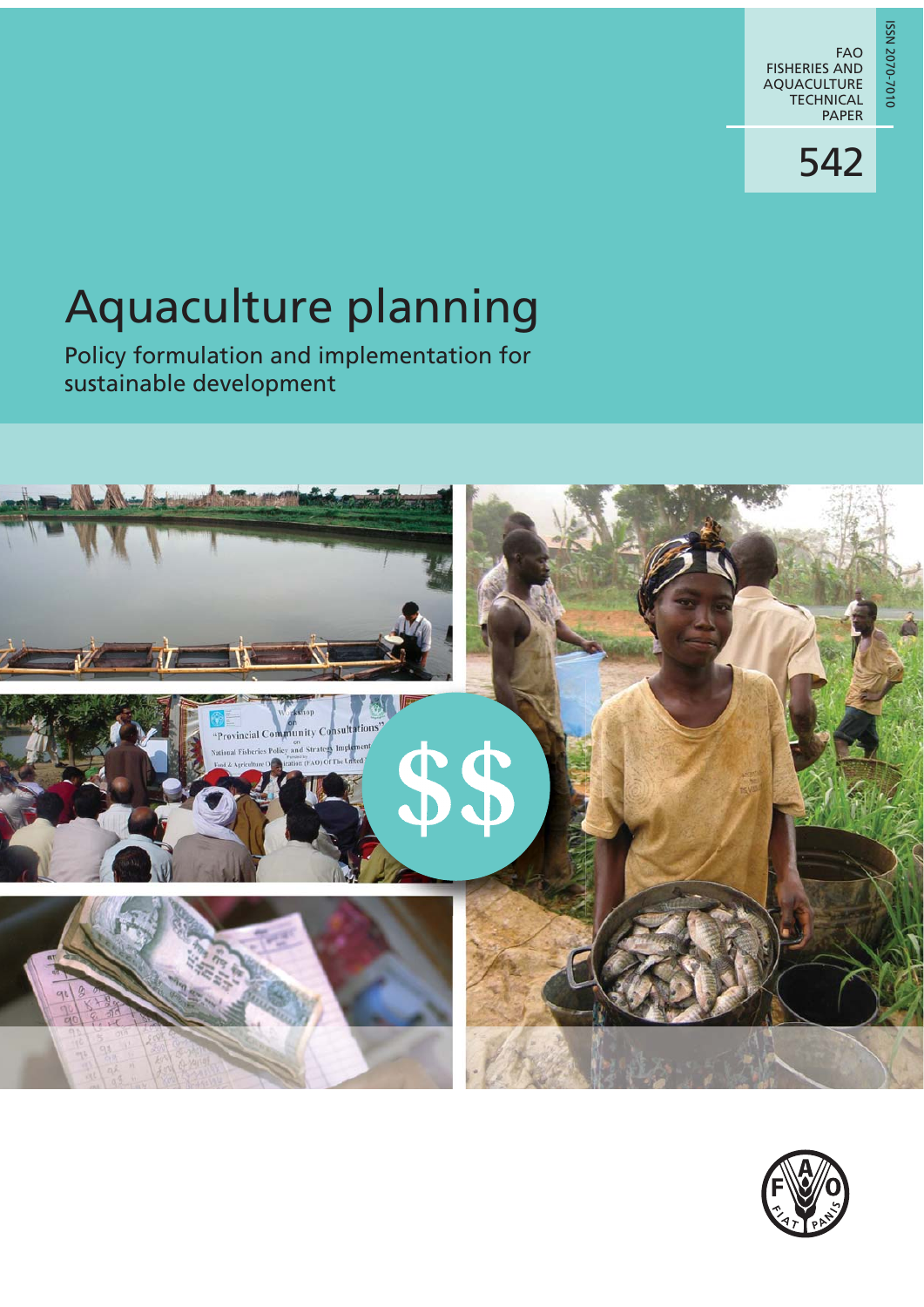*Cover photographs: Top left:* A worker at the Kwangchow Centre near Canton, China checks the growth of carp fingerlings prior to transferring them to maturing ponds (©FAO/F. Botts); *Middle left:* Community consultation on fisheries and aquaculture policy and strategy formulation, Pakistan (courtesy of William Savage/FAO-STREAM Initiative, NACA); *Bottom left:* Record-keeping is a vital aspect of commercially-oriented aquaculture (©IFAD/Fulvio Zanettini);

*Right:* Harvesting Nile tilapia from a pond at an agriculture-aquaculture cooperative in N'Dress, Central African Republic (courtesy of Jérôme Lazard/Sarnissa).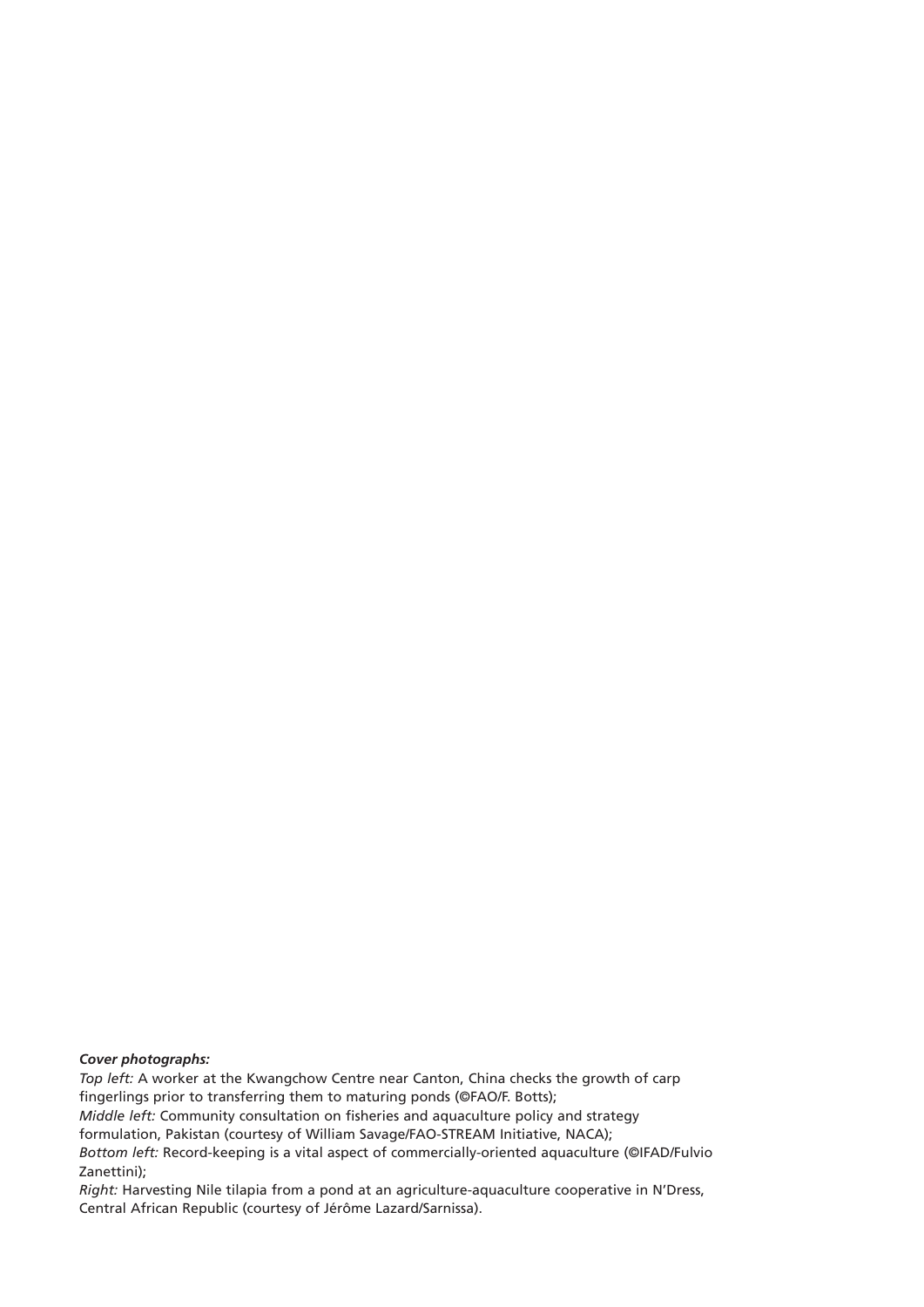## Aquaculture planning

Policy formulation and implementation for sustainable development

FAO FISHERIES AND AQUACULTURE **TECHNICAL** PAPER

542

by **Cécile Brugère** Aquaculture Officer (Planning) FAO Fisheries and Aquaculture Department Rome, Italy

**Neil Ridler** FAO Visiting Expert Professor Emeritus in Economics University of New Brunswick Saint John, Canada

**Graham Haylor** FAO Consultant Stirling, United Kingdom of Great Britain and Northern Ireland

**Graeme Macfadyen** FAO Consultant Lymington, United Kingdom of Great Britain and Northern Ireland

and

**Nathanael Hishamunda** Senior Aquaculture Officer (Policy and Planning) FAO Fisheries and Aquaculture Department Rome, Italy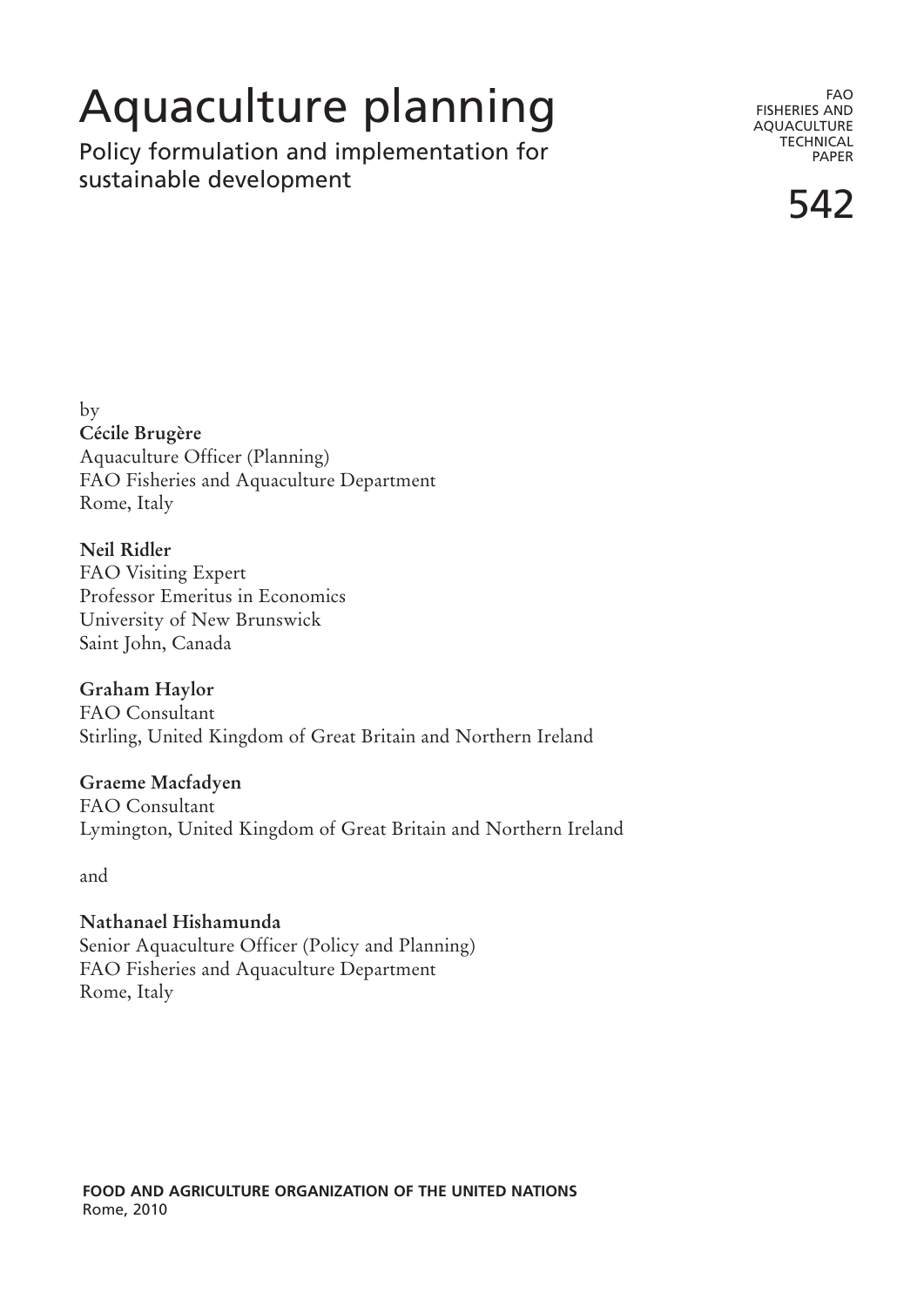The designations employed and the presentation of material in this information product do not imply the expression of any opinion whatsoever on the part of the Food and Agriculture Organization of the United Nations (FAO) concerning the legal or development status of any country, territory, city or area or of its authorities, or concerning the delimitation of its frontiers or boundaries. The mention of specific companies or products of manufacturers, whether or not these have been patented, does not imply that these have been endorsed or recommended by FAO in preference to others of a similar nature that are not mentioned.

The views expressed in this information product are those of the author and do not necessarily reflect the views of FAO.

ISBN 978-92-5-106571-6

All rights reserved. FAO encourages reproduction and dissemination of material in this information product. Non-commercial uses will be authorized free of charge upon request. Reproduction for resale or other commercial purposes, including educational purposes, may incur fees. Applications for permission to reproduce or disseminate FAO copyright materials and all other queries on rights and licences, should be addressed by e-mail to copyright@fao.org or to the Chief, Publishing Policy and Support Branch, Office of Knowledge Exchange, Research and Extension, FAO, Viale delle Terme di Caracalla, 00153 Rome, Italy.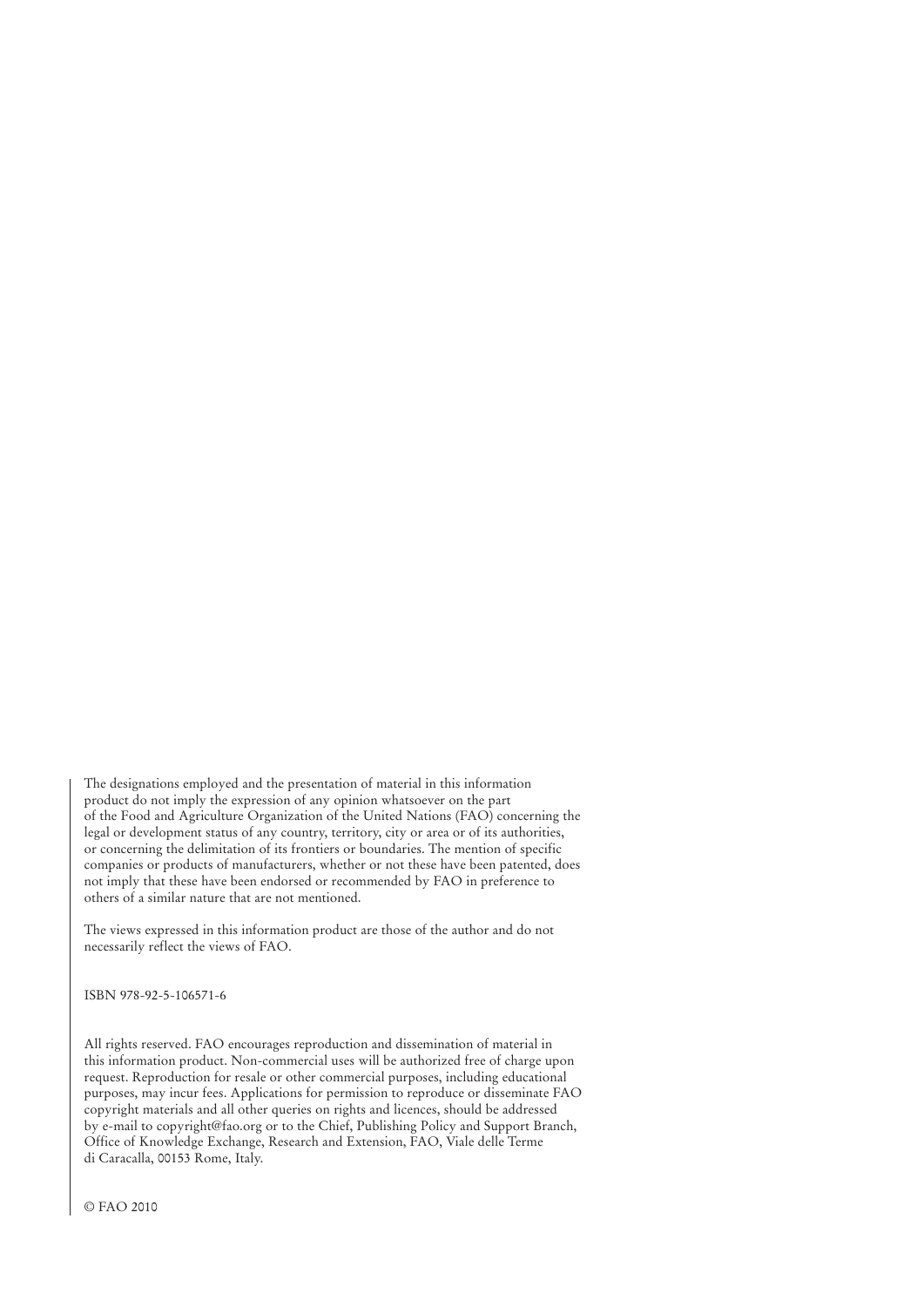### **Preparation of this document**

A first draft of this document, initially prepared by Graham Haylor and Graeme Macfadyen (Poseidon Aquatic Resource Management Ltd.), served as a background paper for the Expert Consultation "Improving planning and policy development in aquaculture" held in Rome, Italy, on 26–29 February 2008. The Expert Consultation was convened to make recommendations on how to plan for aquaculture development and to produce an outline for FAO Technical Guidelines for Responsible Fisheries on improving the process of aquaculture policy formulation and policy implementation, to be published at a later date. The Expert Consultation recommended that, after being appropriately revised and elaborated based on the Expert Consultation outputs and participants' comments, the background paper be published in the FAO Fisheries and Aquaculture Technical Paper series.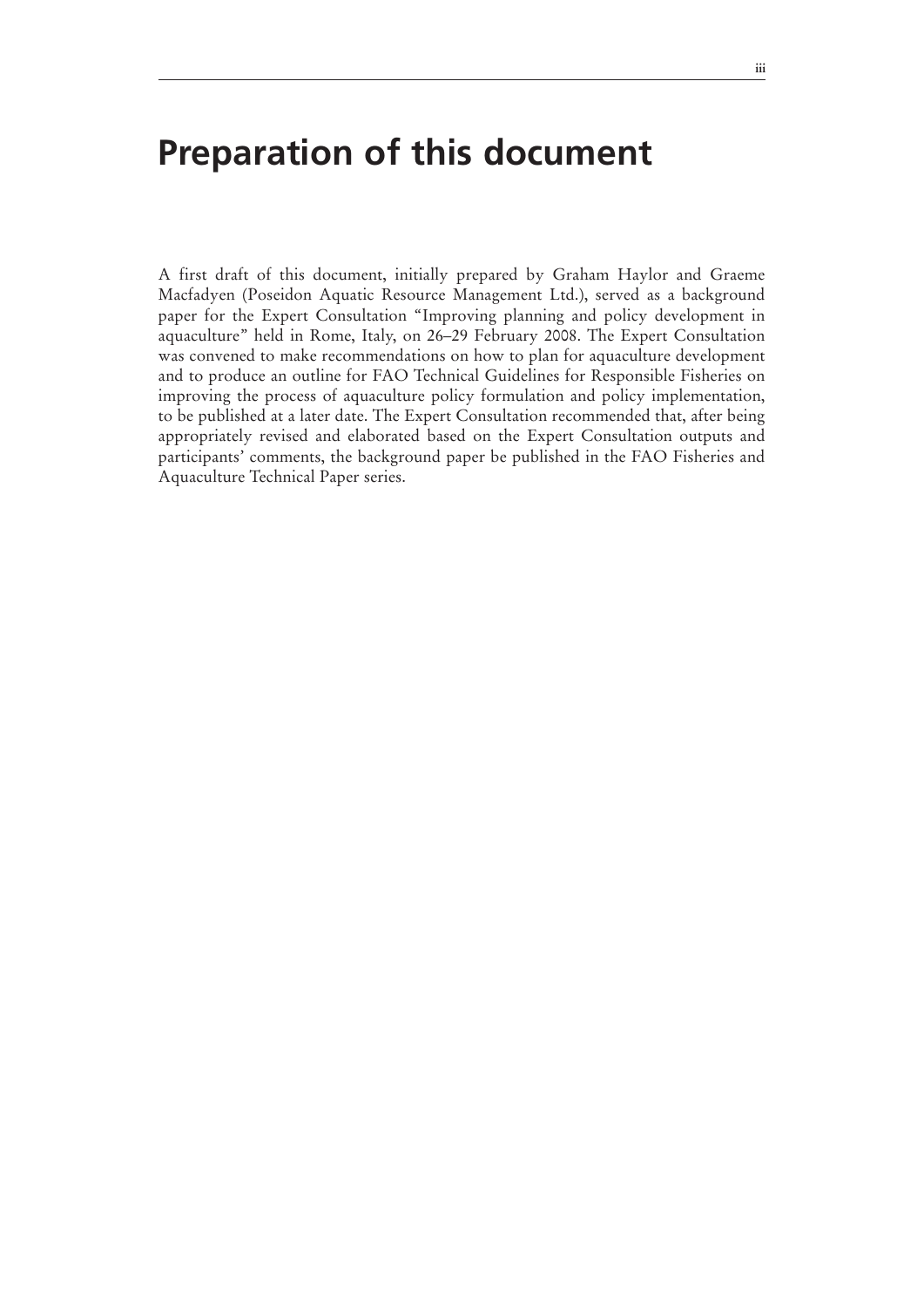### **Abstract**

With the dramatic recent growth of aquaculture, the planning of its development has become increasingly important. Proper planning will stimulate and guide the evolution of the sector by providing incentives and safeguards, attracting investment and boosting development. Moreover, it will help to ensure the long-term economic, environmental and social sustainability of the sector, and its ultimate contribution to economic growth and poverty alleviation.

This paper provides practical guidance to aquaculture policy-makers and implementers on policy formulation and processes. It starts by reviewing governance concepts and international policy agendas relevant to aquaculture development and proceeds by defining "policy", "strategy" and "plan" while explaining common planning terminology.

The paper proposes practical steps for improving policy formulation processes. These include: recognizing a timely opportunity for change; ensuring coordination and communication among stakeholders; adopting a participatory approach; learning lessons from elsewhere; and accepting that conflicts may arise and lead to hard choices. It highlights means for implementing aquaculture policies, notes the benefits of an ecosystem approach and proposes a range of instruments which, if implemented at various levels, will help progress towards the development goals for the sector. However, the successful implementation of aquaculture policies depends on overcoming challenges related to weak human capacity, institutions and monitoring systems and to inadequate financial resources. Therefore, the paper also suggests the means to do so.

Central to successful planning in the aquaculture sector are coherence in the planning process and an emphasis on interdisciplinarity beyond sectoral remit through institutional collaboration, human capacity development and participation. It is also necessary to embed the chosen approaches and instruments in the principles of good governance. Together, these key elements will ensure the soundness and effectiveness of aquaculture development policies and the positive contribution of the sector.

**Brugère, C.; Ridler, N.; Haylor, G.; Macfadyen, G.; Hishamunda, N.** 

Aquaculture planning: policy formulation and implementation for sustainable development.

*FAO Fisheries and Aquaculture Technical Paper.* No. 542. Rome, FAO. 2010. 70p.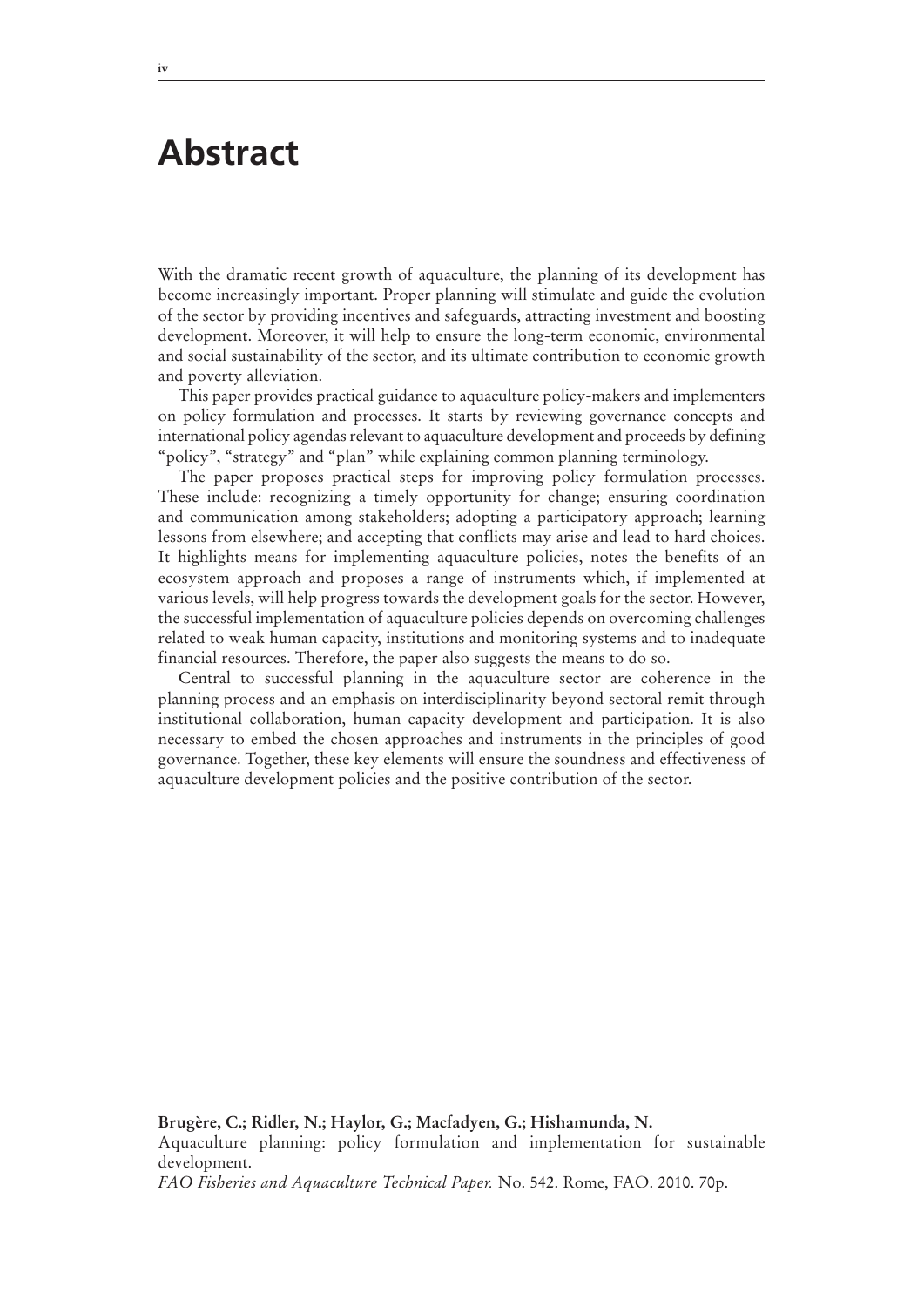### **Contents**

| Preparation of this document<br>Abstract<br>Acknowledgements<br>List of tables, boxes and figures | 111<br>1V<br>V111<br>1X |
|---------------------------------------------------------------------------------------------------|-------------------------|
| Abbreviations and acronyms                                                                        | X1                      |
| 1. Introduction                                                                                   | 1                       |
| 2. Aquaculture governance                                                                         | 3                       |
| What is governance?                                                                               | 3                       |
| Application to capture fisheries and aquaculture                                                  | 5                       |
| Improving governance in aquaculture                                                               | 6                       |
| 3. Policies, strategies and plans                                                                 | 9                       |
| Definitions: policy, strategy, plan                                                               | 9                       |
| Hierarchy and role                                                                                | 9                       |
| 4. Global context and policy agendas relevant to aquaculture<br>development                       | 13                      |
| Responsible fisheries and aquaculture                                                             | 13                      |
| Food security, poverty alleviation and economic growth                                            | 14                      |
| Environmental sustainability                                                                      | 14                      |
| Social acceptability and responsibility                                                           | 15                      |
| Equity                                                                                            | 15                      |
| International trade                                                                               | 15                      |
| The global water crisis                                                                           | 16                      |
| Climate change                                                                                    | 17                      |
| Conclusion                                                                                        | 17                      |
| 5. Steps for improving policy formulation                                                         | 19                      |
| Step 1: Recognize a timely opportunity for policy change                                          | 19                      |
| Step 2: Ensure coordination and communications in planning                                        | 20                      |
| Step 3: Adopt a participatory approach                                                            | 22                      |
| Step 4: Learn lessons from elsewhere                                                              | 24                      |
| Step 5: Accept that conflict may arise and that hard choices may be inevitable                    | 25                      |
| Summary                                                                                           | 26                      |
| 6. Policy implementation                                                                          | 29                      |
| A note on the ecosystem approach to aquaculture                                                   | 29                      |
| General enabling instruments                                                                      | 29                      |
| Aquaculture-specific instruments                                                                  | 30                      |

**v**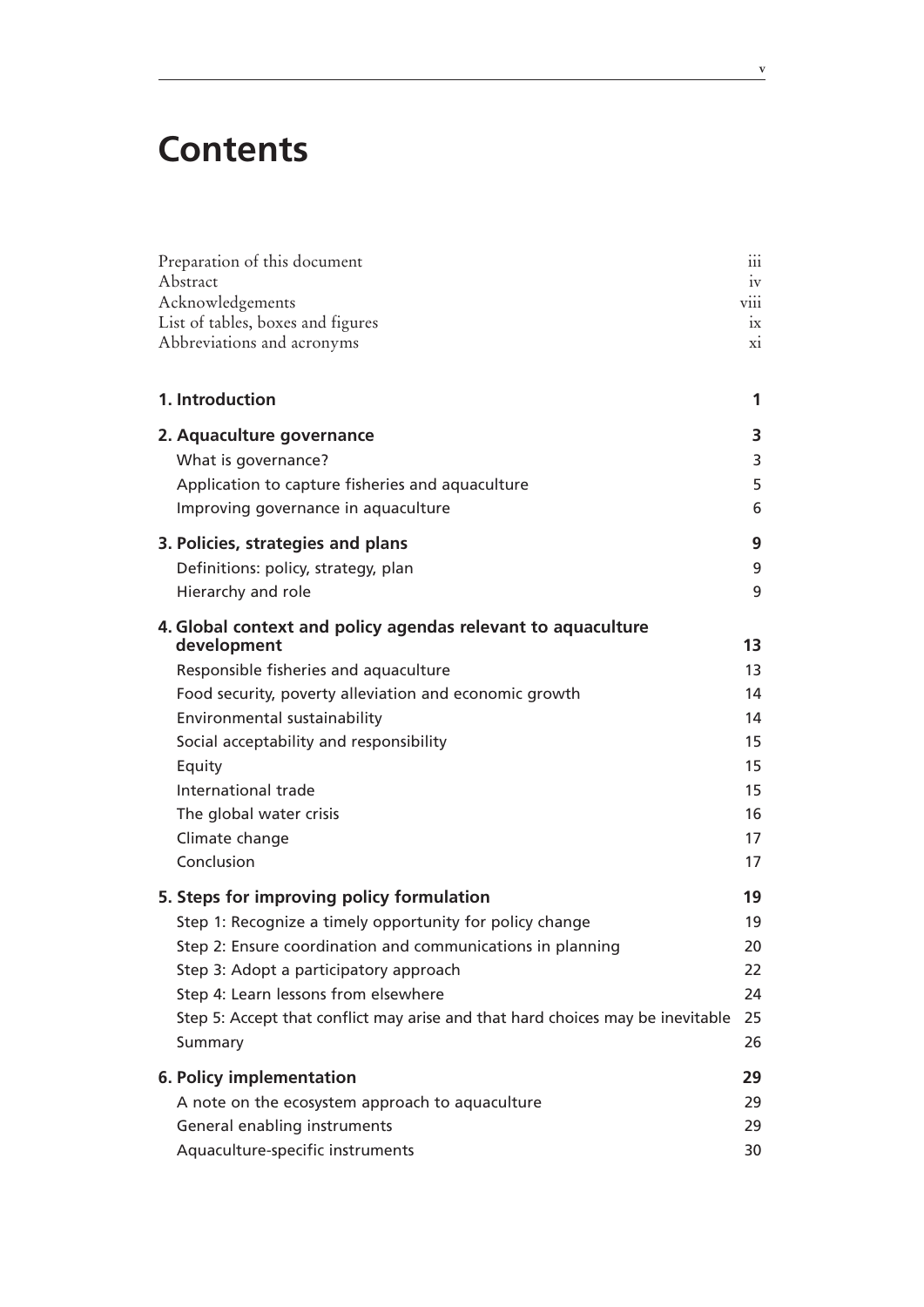| 7. Overcoming challenges to implementation<br>Human capacity development<br>Institutional strengthening<br>Monitoring and evaluation                                   | 45<br>45<br>49<br>52 |
|------------------------------------------------------------------------------------------------------------------------------------------------------------------------|----------------------|
|                                                                                                                                                                        |                      |
| 8. Conclusions                                                                                                                                                         | 55                   |
| <b>References</b>                                                                                                                                                      | 57                   |
| Appendix 1 – Examples of aquaculture planning processes                                                                                                                | 65                   |
| Pakistan: "National Policy and Strategy for Fisheries and Aquaculture<br>Development in Pakistan" (2006)                                                               | 65                   |
| Cameroon: "Strategic framework for sustainable aquaculture development<br>in Cameroon" (2003) and "Sustainable development plan for sustainable<br>aquaculture" (2009) | 66                   |
| Appendix 2 – Carrying out an institutional assessment                                                                                                                  | 69                   |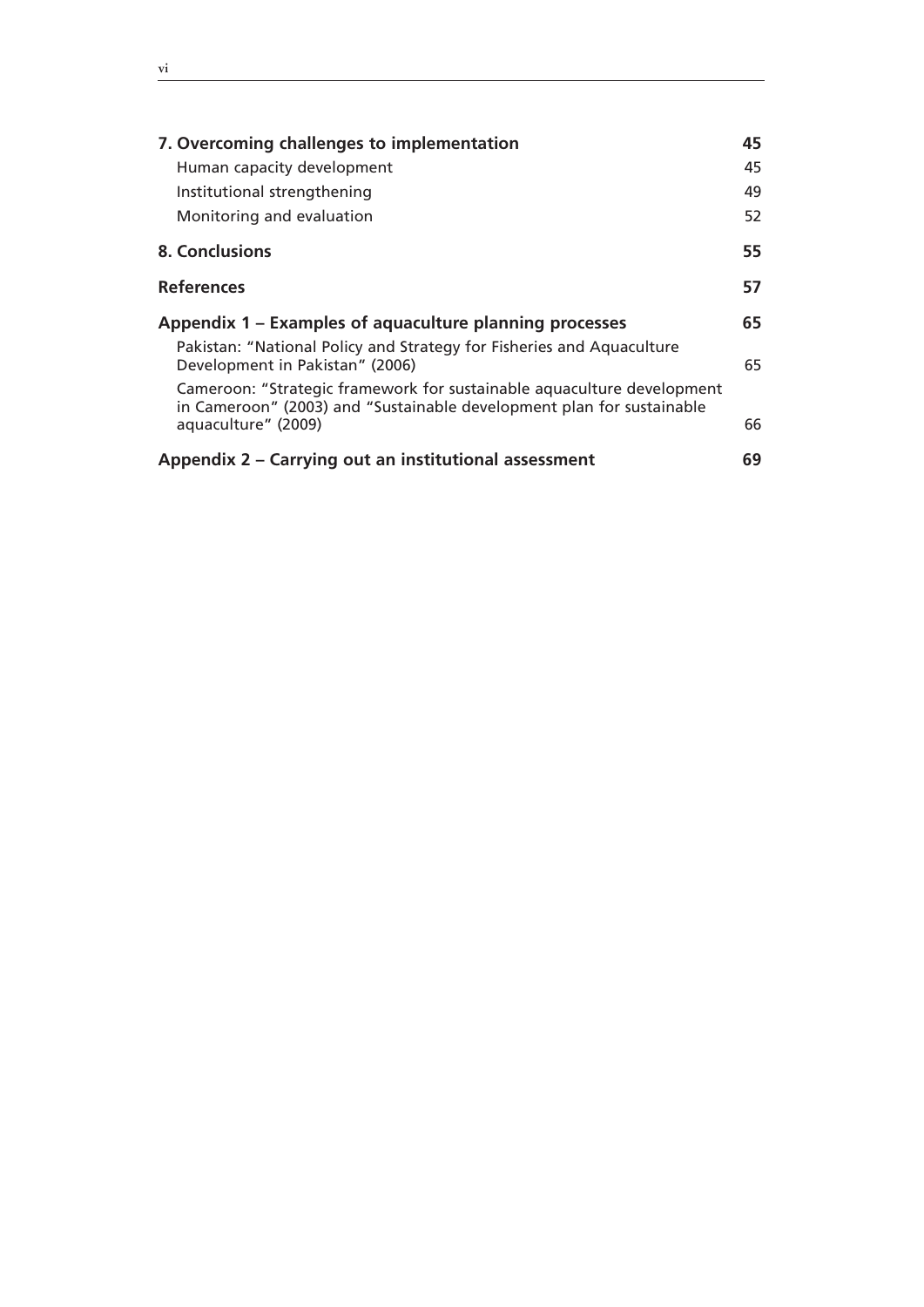### **List of tables**

| 1. | Examples of communication issues between aquaculture stakeholders                                                                                                                               | 20 |
|----|-------------------------------------------------------------------------------------------------------------------------------------------------------------------------------------------------|----|
| 2. | Conceptual matrix of perquisites and implications for aquaculture<br>policy formulation and implementation                                                                                      | 27 |
| 3. | Examples of general enabling instruments                                                                                                                                                        | 30 |
| 4. | Summary of macrolevel constraints (including institutions, legislation<br>and regulations) and how to tackle them, with examples of<br>instruments and actions supporting policy implementation | 41 |
| 5. | Summary of farm-level constraints and how to tackle them, with<br>examples of farm-level instruments and related actions for their<br>implementation                                            | 43 |

### **List of boxes**

| 2. Characteristics of good governance       |                                |
|---------------------------------------------|--------------------------------|
| 3. Lessons and issues in planning processes | 26                             |
|                                             | Some definitions of governance |

4. Key legislative issues of importance for aquaculture policy implementation 32

### **List of figures**

| 1. | Definition and role of policy, strategy and plan                                                                                                                                                            | 9  |
|----|-------------------------------------------------------------------------------------------------------------------------------------------------------------------------------------------------------------|----|
| 2. | From vision to development and back – linkages among the three stages<br>of planning for aquaculture development                                                                                            | 10 |
| 3. | Interplay among instruments for aquaculture development, livelihoods<br>outcomes and governmental development goals, developed from the<br>Sustainable Livelihoods Framework and the Tinbergen policy model | 44 |
| 4. | The four levels of capacity development                                                                                                                                                                     | 46 |
| 5. | Capacity development as a process                                                                                                                                                                           |    |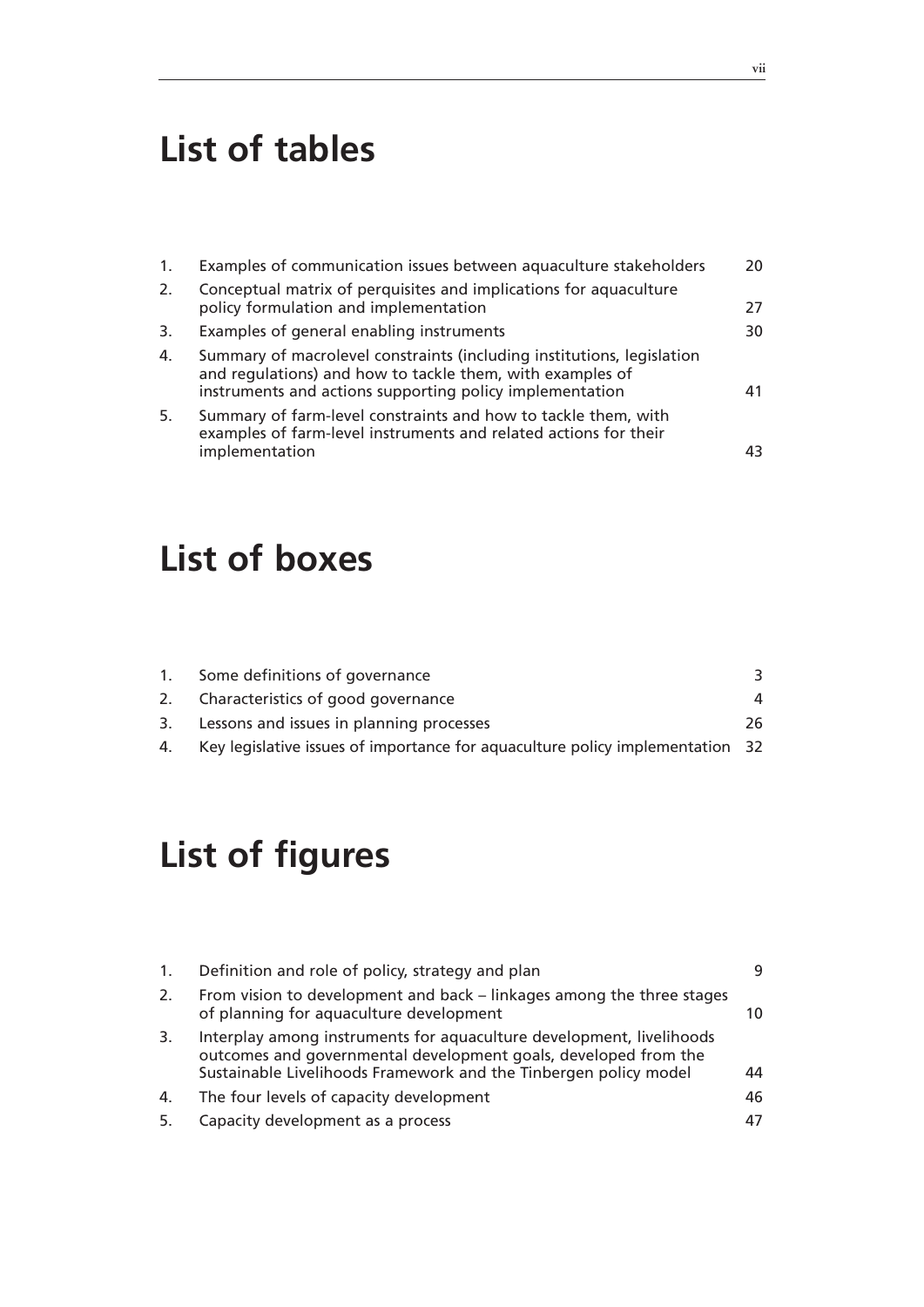### **Acknowledgements**

Comments and suggestions from the participants at the Expert Consultation "Improving planning and policy development in aquaculture", Rome, Italy, 26–29 February 2008, along with major outcomes of the meeting, were considered when revising and finalizing the document. The authors hereby acknowledge the important contribution of all those who participated in the Expert Consultation: Patrick Blow, Stuart Bunting, Jean-Claude Cueff, Sena de Silva, Nancy Gitonga, Tim Huntington, Michael Mascarenhas, Elisa Morgera, Svein Munkejord, Jean-Calvin Njock, Ricardo Norambuena, Ugo Pica-Ciamara, Ismael Abdel Hamid Radwan, Melba Reantaso, Sevaly Sen and Doris Soto.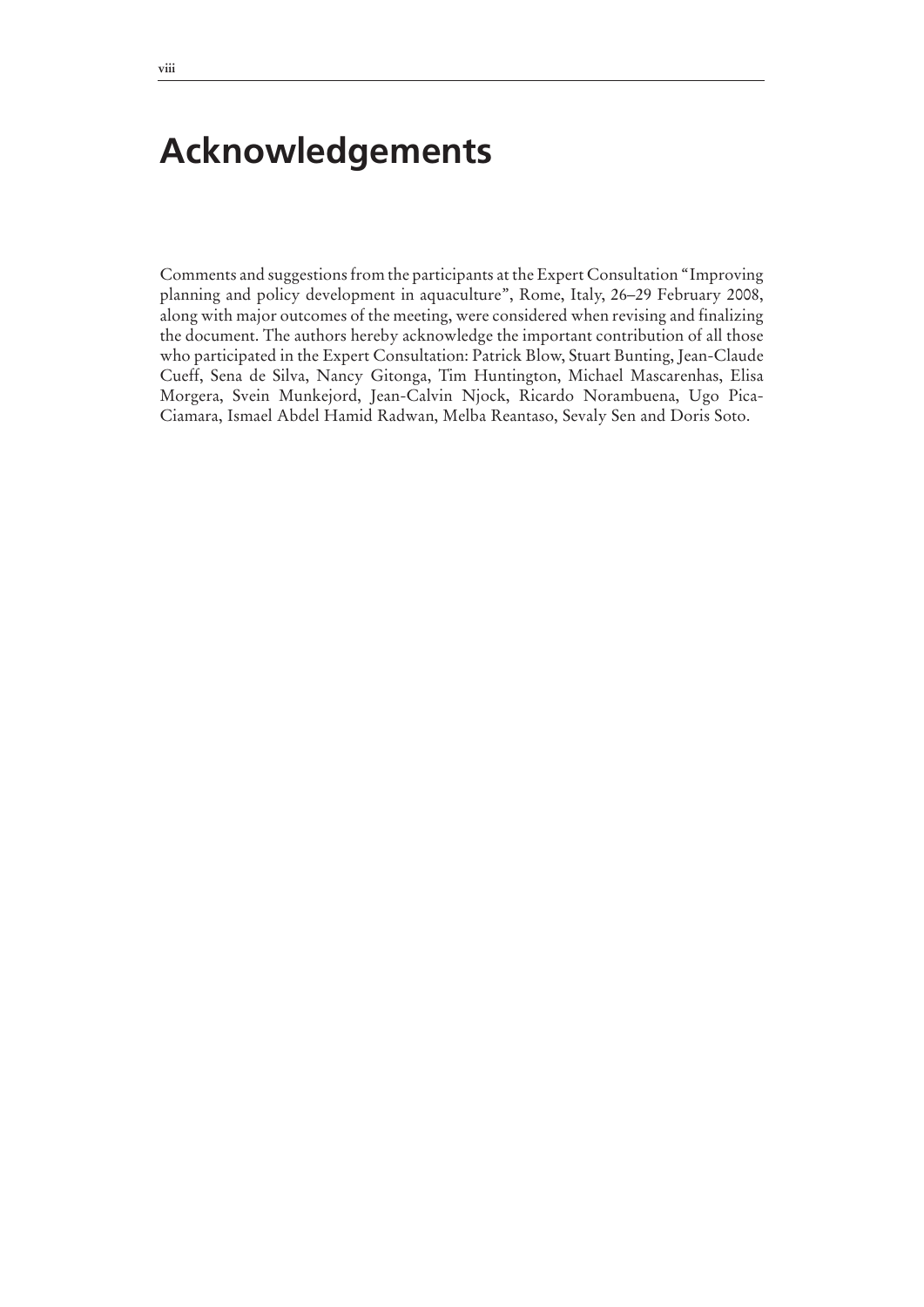## **Abbreviations and acronyms**

| <b>CCRF</b>  | Code of Conduct for Responsible Fisheries                                |  |  |
|--------------|--------------------------------------------------------------------------|--|--|
| <b>CITES</b> | Convention on International Trade in Endangered Species of Wild          |  |  |
|              | Fauna and Flora                                                          |  |  |
| EAA          | ecosystem approach to aquaculture                                        |  |  |
| <b>GIFT</b>  | genetically improved farmed tilapia                                      |  |  |
| <b>HACCP</b> | Hazard Analysis and Critical Control Point (system)                      |  |  |
| M&E          | monitoring and evaluation                                                |  |  |
| <b>MDG</b>   | Millennium Development Goal                                              |  |  |
| <b>NGO</b>   | non-governmental organization                                            |  |  |
|              | SPS Agreement Agreement on the Application of Sanitary and Phytosanitary |  |  |
|              | Measures                                                                 |  |  |
| SWOT         | strengths, weaknesses, opportunities and threats                         |  |  |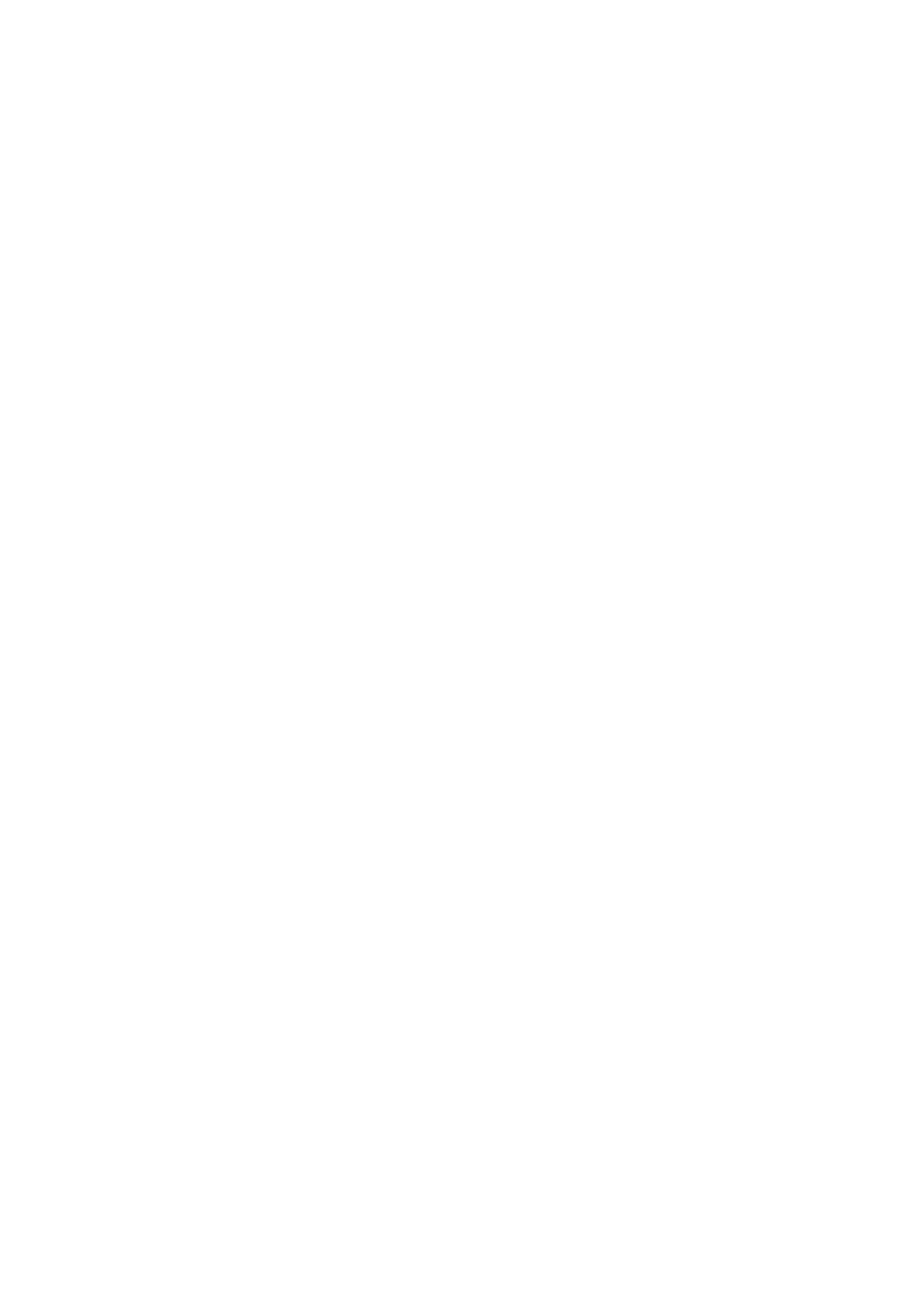### **1. Introduction**

The planning of aquaculture has become increasingly important with the dramatic growth of the sector. Global aquaculture output has more than quadrupled since 1985, and more than doubled in the last decade, reaching 62.9 million tonnes in 2005 (FAO, 2007a). Recent studies on the future demand for, and supply of, fish and fishery products predict continued expansion of aquaculture, given the stagnation of global output from the commercial fisheries (Brugère and Ridler, 2004; Delgado *et al*., 2003; Ye, 1999). This growth in aquaculture, its reliance on natural resources and the potential conflicts that may arise from it underscore why planning the sustainable development of the sector is more necessary than ever.

In general terms, the act of planning a sector's development provides the means to regulate, in the public interest, its development in order to achieve a set of determined goals and objectives. As such, planning reduces risk, informs decision-making, establishes trust and conveys information. To be applicable and effective in achieving the desired goals and objectives, planning relies on political support, participation and resource commitment. Thus, policy formulation (and its related implementation) is the outcome of a planning process. This applies to aquaculture development where planning is an important process that will stimulate and guide the evolution of the sector by providing incentives and safeguards, attracting investments and boosting development, while ensuring its long-term sustainability (economically, environmentally and socially) to ultimately contribute to economic growth and poverty alleviation. However, planning is not a magic formula for achieving development progress. Inadequately carried out, it will yield results that may not be any better than if no provisions for planning had been made.

Problems hampering optimal planning processes in aquaculture development usually relate to weak planning processes and inadequate human capacity, and to information and data gaps. This has led to the overall slow or uncoordinated growth of the aquaculture sector in some regions, to poor economic choices and decisions, and to conflicts with other sectors and within the aquaculture sector itself. Although efforts have been made both at national levels to support aquaculture planning, additional measures are necessary to help countries overcome the planning challenges they face.

As highlighted during the third session of the Sub-Committee on Aquaculture in New Delhi, India, September 2006, FAO Members, regardless of the state of advancement and development of aquaculture in their countries, realized the importance of planning for its sustainable development and its contribution to food security and economic growth. However, the working document presented during that session pointed out that the capacity to plan aquaculture development, i.e. to place aquaculture in the context of national development, through the formulation of coherent policy frameworks was often lacking in those countries that need it most (FAO, 2006). As a consequence, FAO Members of the Sub-Committee on Aquaculture recommended that an Expert Consultation on improving policy development/formulation and planning in aquaculture be organized during the intersession.

This Fisheries and Aquaculture Technical Paper was initially drafted as a background paper for the Expert Consultation held in Rome in February 2008 as a response to the Sub-Committee's request. It was later revised to incorporate comments and suggestions from the consulted experts, as well as the outcomes of the Expert Consultation. It refers indirectly to the outline for technical guidelines on improving planning and policy formulation and implementation for aquaculture development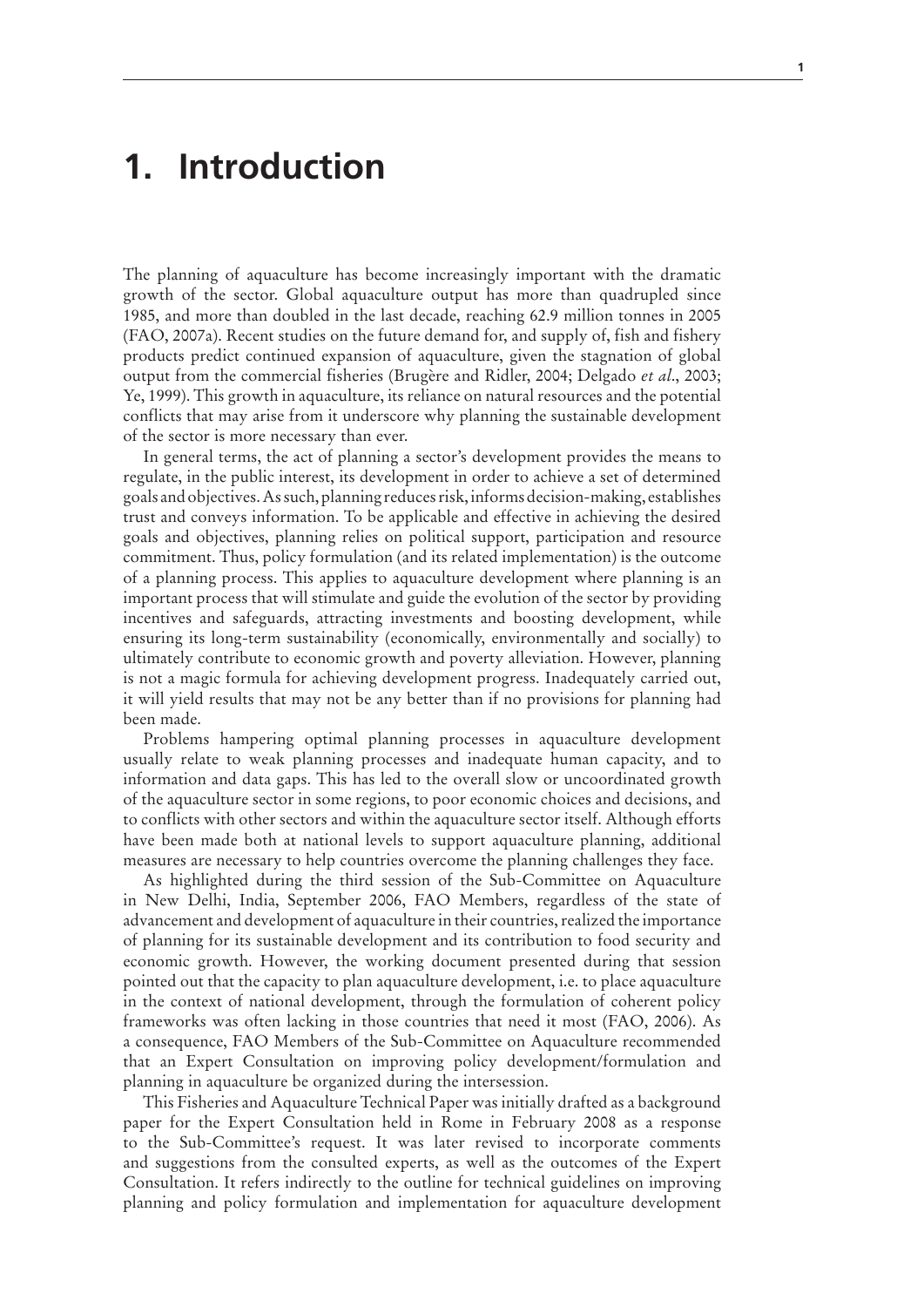that was produced by the experts invited to the Expert Consultation and builds on the outlined contents. It follows the logical structure of planning – while the first half is dedicated to aquaculture policy formulation, the second half deals specifically with policy implementation. Chapter 2 serves as a preamble on governance, while Chapter 3 defines what is now understood as "policy", "strategy" and "plan" and sheds light on the logical steps of planning. Chapter 4 sets the broader context within which aquaculture policies have to be formulated and implemented, taking into account the major issues and commitments that are currently influencing – and will continue to influence in years to come – the development of aquaculture. Chapter 5 details the succession of steps needed to formulate aquaculture policies, emphasizing the need for participation and coordination in this process. Chapter 6 deals with the implementation of aquaculture policies, reviewing the instruments available to do so. Chapter 7 provides avenues for overcoming the challenges of policy implementation, namely human capacity development, institutional strengthening, resource mobilization and adequate monitoring and evaluation. Chapter 8 provides a set of conclusions. Finally, this document also includes two practical examples of aquaculture policy formulation processes undertaken at the national level (Appendix 1), along with some guidance on how to carry out an institutional assessment (Appendix 2).

This document is the first of a series of Fisheries and Aquaculture Technical Papers that will be dedicated to aquaculture planning and governance. A complementary document to the present Fisheries and Aquaculture Technical Paper will be published later. It will contain a number of national aquaculture policies, strategies and/or plans as illustrations of the concepts presented here. A Fisheries and Aquaculture Technical Paper addressing the topic of aquaculture governance will also be published as part of this series.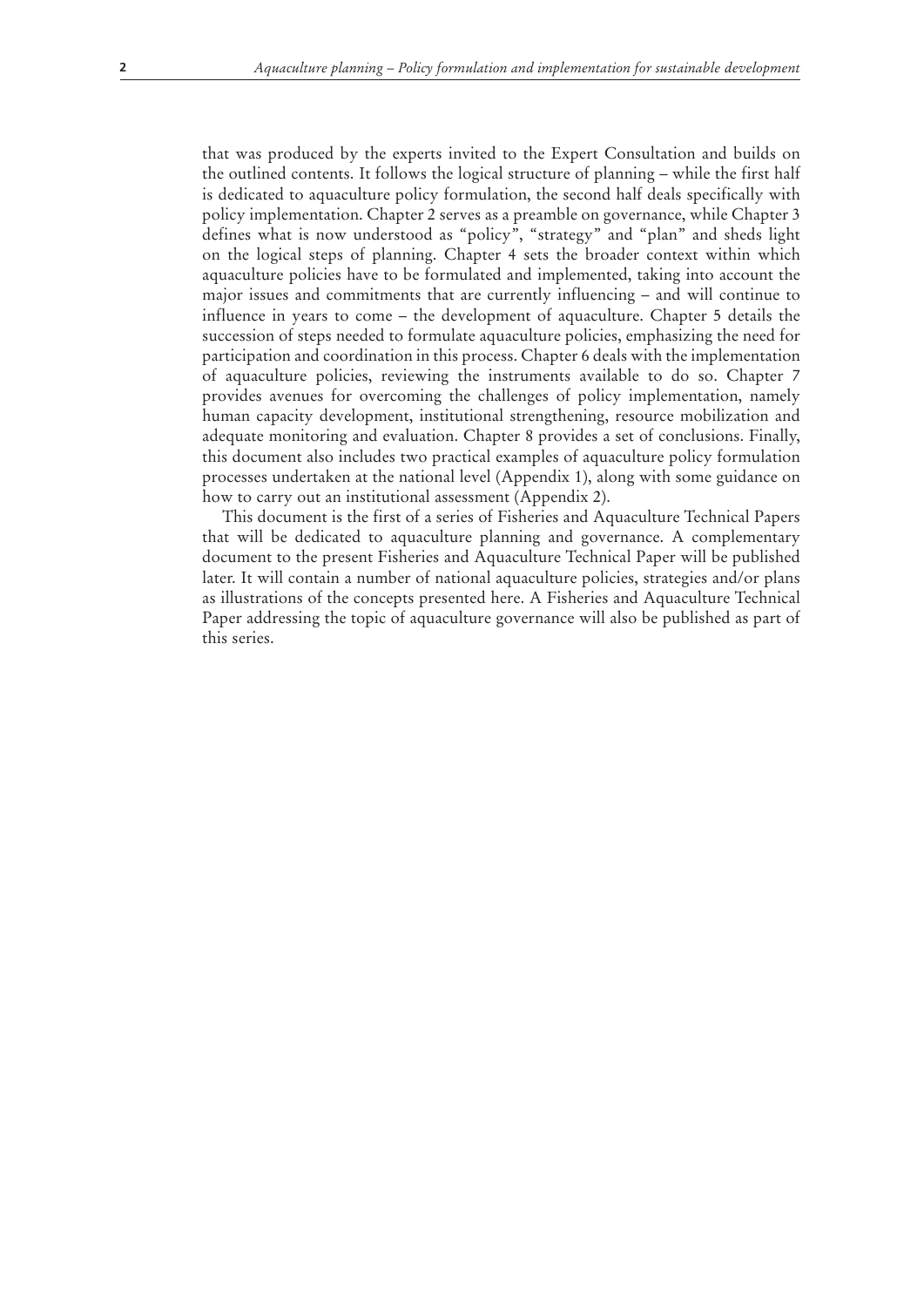### **2. Aquaculture governance**

This chapter focuses on the subject of governance because good governance is fundamental for successful aquaculture development policies to be formulated and implemented. While governance principles, which this chapter describes, set the context within which aquaculture development should take place, good governance results from the actual compliance with these principles, leading, as a result, to the sustainable, effective and equitable development of the sector.

### **WHAT IS GOVERNANCE?**

#### **Some definitions**

The concept of governance is not new, but it has come to the fore in the last decade. It is a complex notion that is difficult to capture in a single and simple definition. Many attempts at defining governance have been made (Box 1), referring directly or indirectly to (McCawley, 2005):

- The process by which governments are chosen, monitored and changed.
- The systems of interactions between the administration, legislature and judiciary.
- The ability of governments to create and implement public policy.
- The mechanisms by which citizens and groups define their interests and interact with institutions of authority and with one another.

#### BOX 1

#### **Some definitions of governance**

"Governance can be seen as the exercise of economic, political and administrative authority to manage a country's affairs at all levels. It comprises the mechanisms, processes and institutions through which citizens and groups articulate their interests, exercise their legal rights, meet their obligations and mediate their differences." (UNDP, 1997, pp. 2–3)

Governance is "the traditions and institutions by which authority in a country is exercised for the common good. This includes (i) the process by which those in authority are selected, monitored and replaced, (ii) the capacity of the government to effectively manage its resources and implement sound policies, and (iii) the respect of citizens and the state for the institutions that govern economic and social interactions among them." (Kaufmann, Kray and Zoido-Lobatòn, 1999, p. 1)

"Governance may be defined as the sum of the many ways individuals and institutions, public and private, manage their common affairs. It is a continuing process through which conflicting or diverse interests may be accommodated and a co-operative action may be taken. It includes formal institutions and regimes empowered to enforce compliance as well as informal arrangements that people and institutions either have agreed to or perceive to be in their interests." (European Commission, 1995, p. 2)

"Governance denotes the use of political authority and exercise of control in a society in relation to the management of its resources for social and economic development. This broad definition encompasses the role of public authorities in establishing the environment in which economic operators function and in determining the distribution of benefits as well as the relationship between the ruler and the ruled." (OECD, 2003)

*Source:* Béné and Neiland, 2006.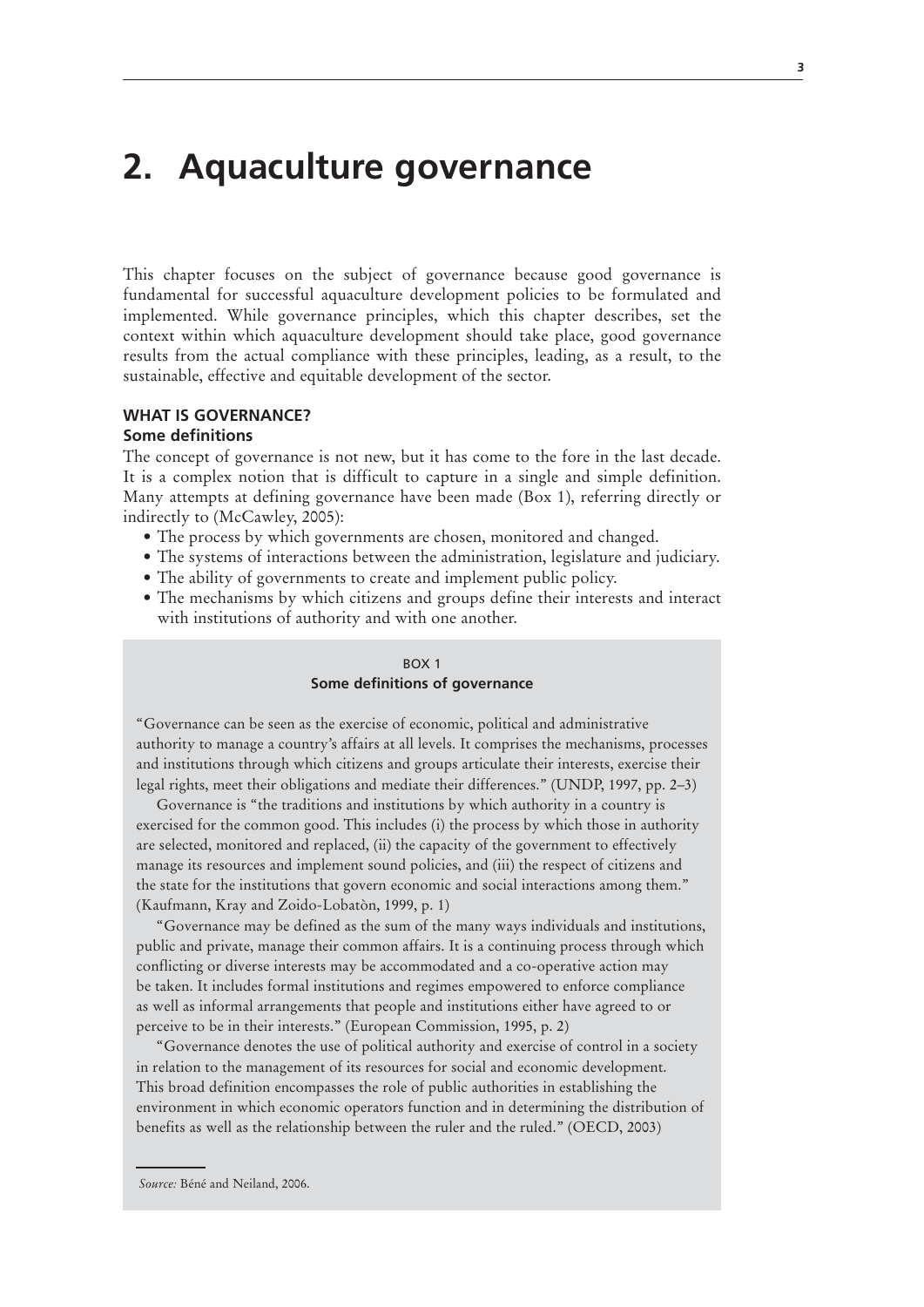Underlying governance is the notion of power, how it is exercised by the individuals or groups concerned, and how it shapes their relationships, decisions and actions. Thus, governance can be referred to as the processes whereby "elements in a society wield power, authority and influence and enact policies and decisions concerning public life and economic and social development" (Governance Working Group of the International Institute of Administrative Sciences, 1996) and "make important decisions, determine whom they involve in the process and how they render account" (Graham, Amos and Plumptre, 2003). The visible signs, or manifestations, of governance are thus agreements, procedures, conventions or policies that define who obtains power, how decisions are made, and how accountability is rendered. By relating to the way higher-level decisions and policies are made and how power and responsibility are shared, governance therefore holds a meaning broader than that of "government" and different from that of "management" (Béné and Neiland, 2006). However, it links the two by facilitating the development and articulation of appropriate management systems.

#### **Characteristics of good governance**

The set of characteristics underlying good governance are: participation, consensus orientation, strategic vision, responsiveness, effectiveness and efficiency, accountability, transparency, equity and the rule of law (UNDP, 1997; ESCAP, 2009; see Box 2).

Overarching these characteristics are the three founding principles of good governance (Schaffer, 2008):

- the promotion of inclusiveness;
- the promotion of lawfulness;
- the promotion of accountability.

#### $ROX$ <sub>2</sub> **Characteristics of good governance**

**Participation** – All men and women should have a voice in decision-making, either directly or through legitimate intermediate institutions that represent their intention. Such broad participation is built on freedom of association and speech, as well as capacities to participate constructively.

**Consensus orientation** – Good governance mediates differing interests to reach a broad consensus on what is in the best interest of the group and, where possible, on policies and procedures.

**Responsiveness** – Institutions and processes try to serve all stakeholders.

Effectiveness and efficiency – Processes and institutions produce results that meet needs while making the best use of resources.

**Accountability** – Decision-makers in government, the private sector and civil-society organizations are accountable to the public, as well as to institutional stakeholders. This accountability differs depending on the organizations and whether the decision is internal or external.

**Transparency** – Transparency is built on the free flow of information. Processes, institutions and information are directly accessible to those concerned with them, and enough information is provided to understand and monitor them.

**Equity** – All men and women have opportunities to improve or maintain their well-being. **Rule of law** – Legal frameworks should be fair and enforced impartially, particularly the laws on human rights.

*Sources:* UNDP, 1997; ESCAP, 2009.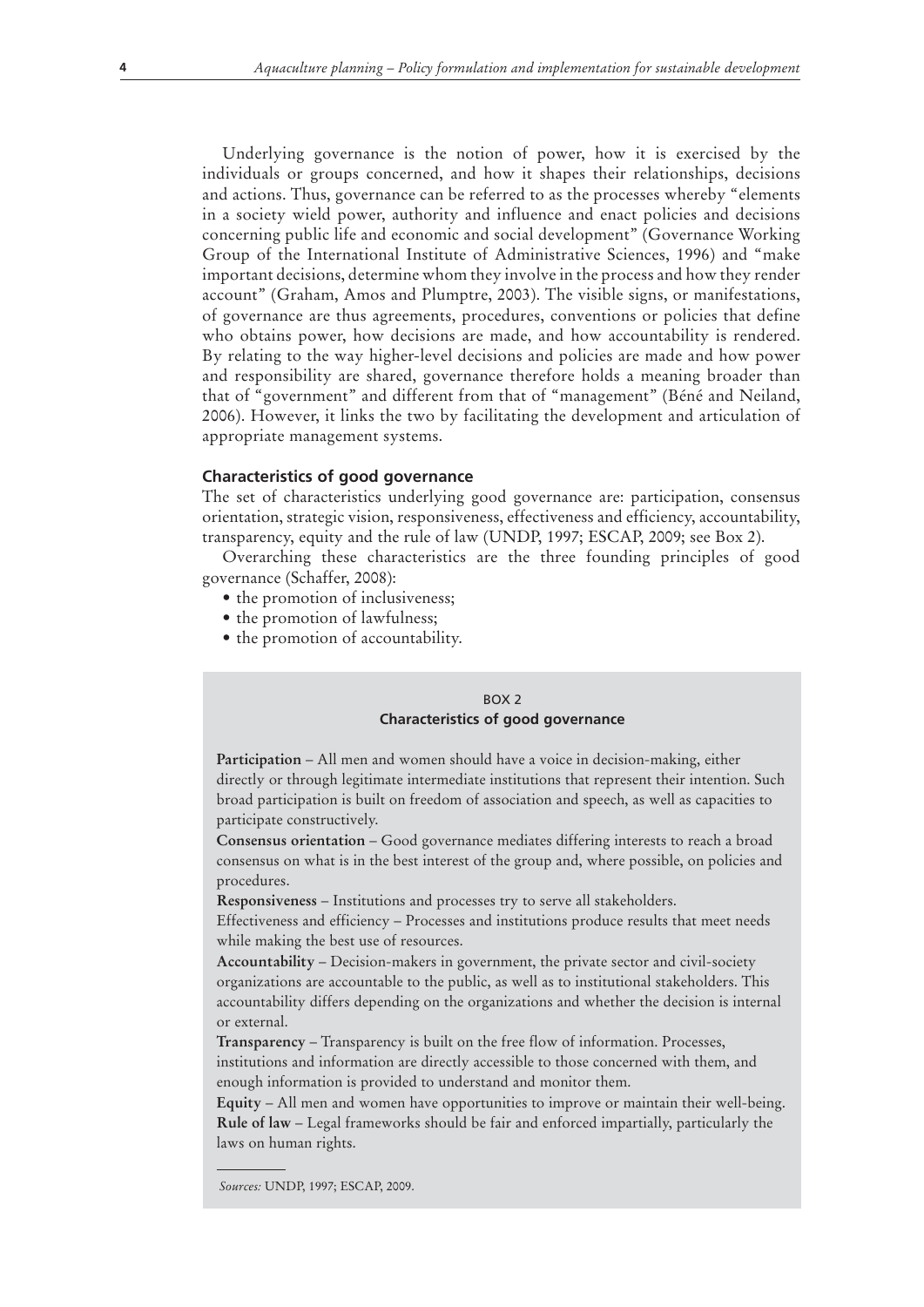**Inclusiveness** requires that governing structures, either formal or informal, be representative of, or give voice to, a wide range of diverse interests, including those of the poor. Inclusiveness relates closely to issues of empowerment (conscientization and social mobilization), participatory democracy, civil-society organization (including the role of non-governmental organizations [NGOs] and the media), and decentralization. **Lawfulness** requires that governing structures abide by the rule of law and serve as guarantors of lawful civil conduct. Lawfulness relates closely to issues of justice, conflict resolution, criminality, peace and security, social violence (including domestic violence), human rights, etc. **Accountability** requires that governing structures remain answerable for their actions and open to sanction (including dismissal) if they violate the principles of inclusiveness and lawfulness. Accountability relates closely to issues of corruption, transparency and access to information.

#### **APPLICATION TO CAPTURE FISHERIES AND AQUACULTURE**

Governance in capture fisheries is relatively more advanced than in aquaculture because of the long history and international context of fishing and fisheries management. This experience can provide useful insights for the development of good aquaculture governance. In the context of capture fisheries, fisheries governance is the sum of the legal, social, economic and political arrangements used to manage fisheries. It includes legally binding rules, such as national legislation or international treaties, and it relies on customary social arrangements as well as on respective national frameworks provided for all economic activities. Focus on governance in fisheries has increased in recent decades because of the growing realization that fish stocks in different parts of the world were being increasingly harvested beyond their optimal level and the fishery sector was in economic and social difficulty (FAO, 2001). The UN Law of the Sea Convention (1982), complemented by other related international agreements, establishes the global framework for the governance of marine fisheries. The Code of Conduct for Responsible Fisheries (CCRF), adopted by FAO Members in 1995 and elaborated on since then, is considered to be the foundation upon which to promote sustainable fisheries and aquaculture development for the future at national levels.

Good governance in capture fisheries involves "control over our fishing fleets and enforcing limits on catches and numbers of fishers so our fish stocks can recover. It requires eliminating billions of dollars of subsidies each year that contribute to overcapacity and the depletion of fish stocks, even on the high seas. Good governance means equitable access to the fish resources – protection of our inshore and coastal fisheries on which the poor and the small-scale fishers depend, while clearly defining the important role of the industrial fisheries. Good governance will recognize the important links between aquaculture development and the responsible management of our water basins, the wetlands, and the coastal zones. Good governance involves transparent and participatory decision-making that is accountable to stakeholders now and in future generations".<sup>1</sup>

In the context of aquaculture, examples of good governance are fewer because aquaculture activities usually occur within national jurisdictions and the sector has traditionally been considered jointly with capture fisheries in policies and international agreements (e.g. Article 9 under the CCRF). However, growing external pressures on the industry are prompting it to improve its governance and there is evidence of good practices in some parts of the world – which translate directly into high production outputs. Achieving good governance in aquaculture is as important an objective as aquaculture development (increases in outputs) *per se* as it will ensure the achievements of sustainable aquaculture development ecologically, economically and institutionally.

<sup>1</sup> Address by Warren Evans, Director of Environment, The World Bank. NEPAD Fish for All Summit, Abuja, Nigeria, 25 August 2005.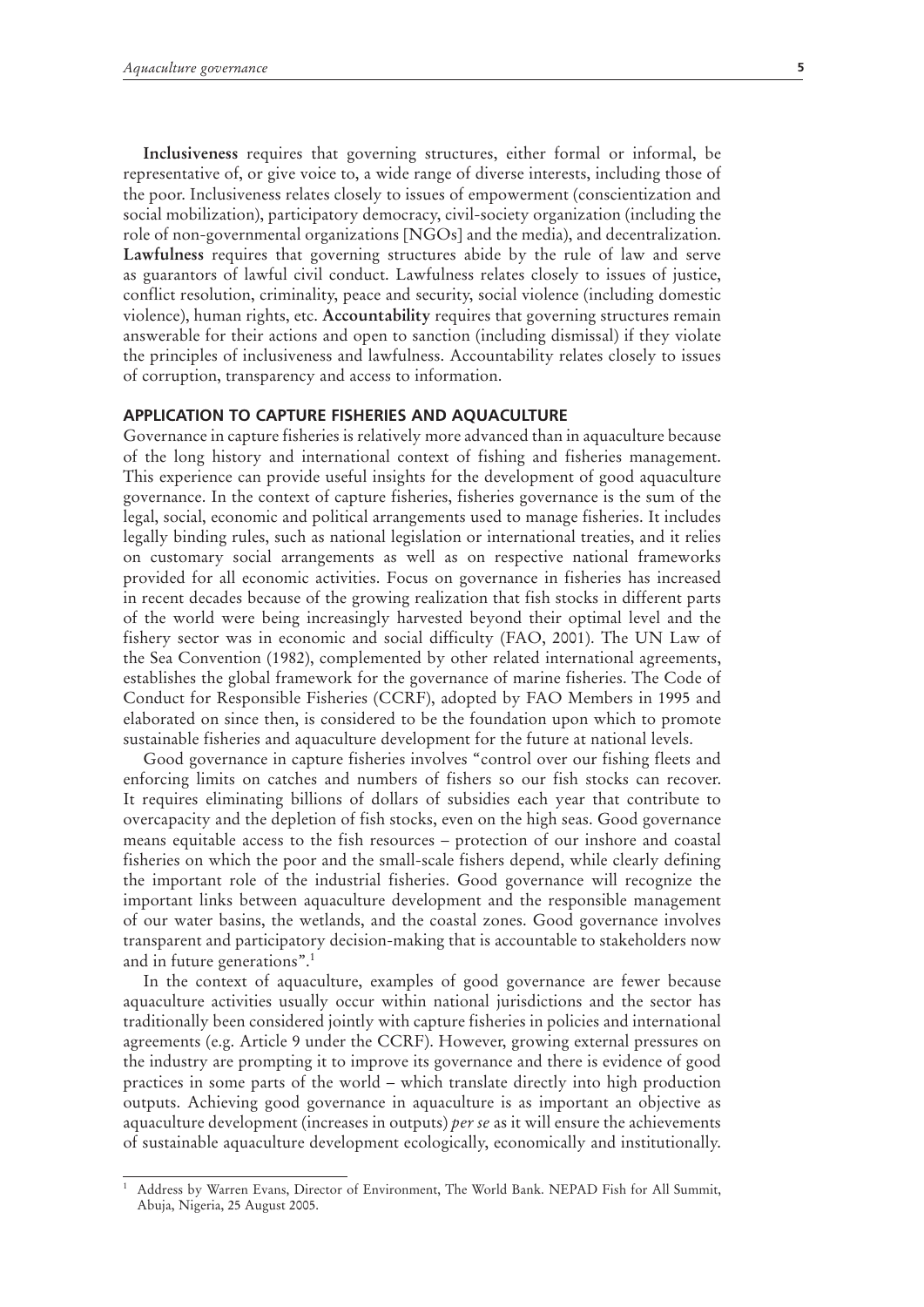Good governance in aquaculture will benefit the sector in the short and long terms as it is becoming increasingly recognized that problems and failures in aquaculture development are no longer solely related to technological issues.

In this spirit, efforts are becoming visible at national levels to consider the development of the sector in a holistic manner through ecosystem approaches, to formulate national policies and implementation strategies focused on the sustainable development of the sector, to establish or revise legal frameworks and regulations, to recognize the importance of stakeholders outside aquaculture in policy and participatory decision-making, to establish producers' organizations and responsive institutions to deal with aquaculture, and to promote internationally-endorsed codes of conduct in farming practices.

#### **IMPROVING GOVERNANCE IN AQUACULTURE Issues**

In most of the world, albeit to varying degrees, aquaculture is driven by the commercial sector, whose motivation is profit. For these farmers, an enabling environment that reduces risks and lowers transaction costs for all business activities by creating a climate conducive to private investment is critical if they are to invest and expand. However, the creation of such an enabling environment is dependent on improving political stability and legislative transparency and on addressing poverty and property rights issues. This is fraught with two main difficulties. First, governance is difficult to improve and a sensitive subject because its assessment, which tends to be carried out by outsiders and goes beyond sectoral remit, can raise fundamental questions related to the functioning of societies in general and to the behaviour of their citizens and leaders. If "bad" governance is associated with political underdevelopment, should an assessment of a country's political institutions be a terrain for development agencies, especially those dealing with aquaculture, to venture on? Whose role should it be to promote corrective measures, and how far beyond aquaculture should they extend? Second, there are some inherent difficulties in "measuring" progress towards good governance in aquaculture, which calls for a value judgement over the criteria of good governance. Such value judgements may differ among agencies and among governments. For example, views of liberals and statists differ over the nature of "good" governance although, in practice, the liberal view of governance based on responsiveness, accountability, democracy and participation has appeared to be the conventionally-endorsed approach (Béné and Neiland, 2006).

Choosing indicators to evaluate or monitor governance can be controversial, especially where they include corruption and transparency. Although such debates may seem beyond the remit of aquaculture development, improving aquaculture governance will sooner or later, directly or indirectly, encroach on these issues.

Another type of difficulty relates to the nature of the measures needed to improve or achieve good governance in aquaculture. Such measures call for, among others, an identification of the constraints to achieving good governance and decisions related to a realistic time span to do so, bearing in mind that achieving good governance also depends on many allied improvements, as in education for example. Furthermore, some prioritizing may be necessary depending on the objectives of development decided, e.g. poverty alleviation or economic growth and profits, as each objective will not require the same kind of governance-related interventions. Finally, good aquaculture governance is ultimately dependent on good governance at national/global levels, begging the "chicken and egg" question of which should come first.

#### **Planning**

In these circumstances, adequate planning and policy-making are the key means by which governance can be improved. Good planning for aquaculture development,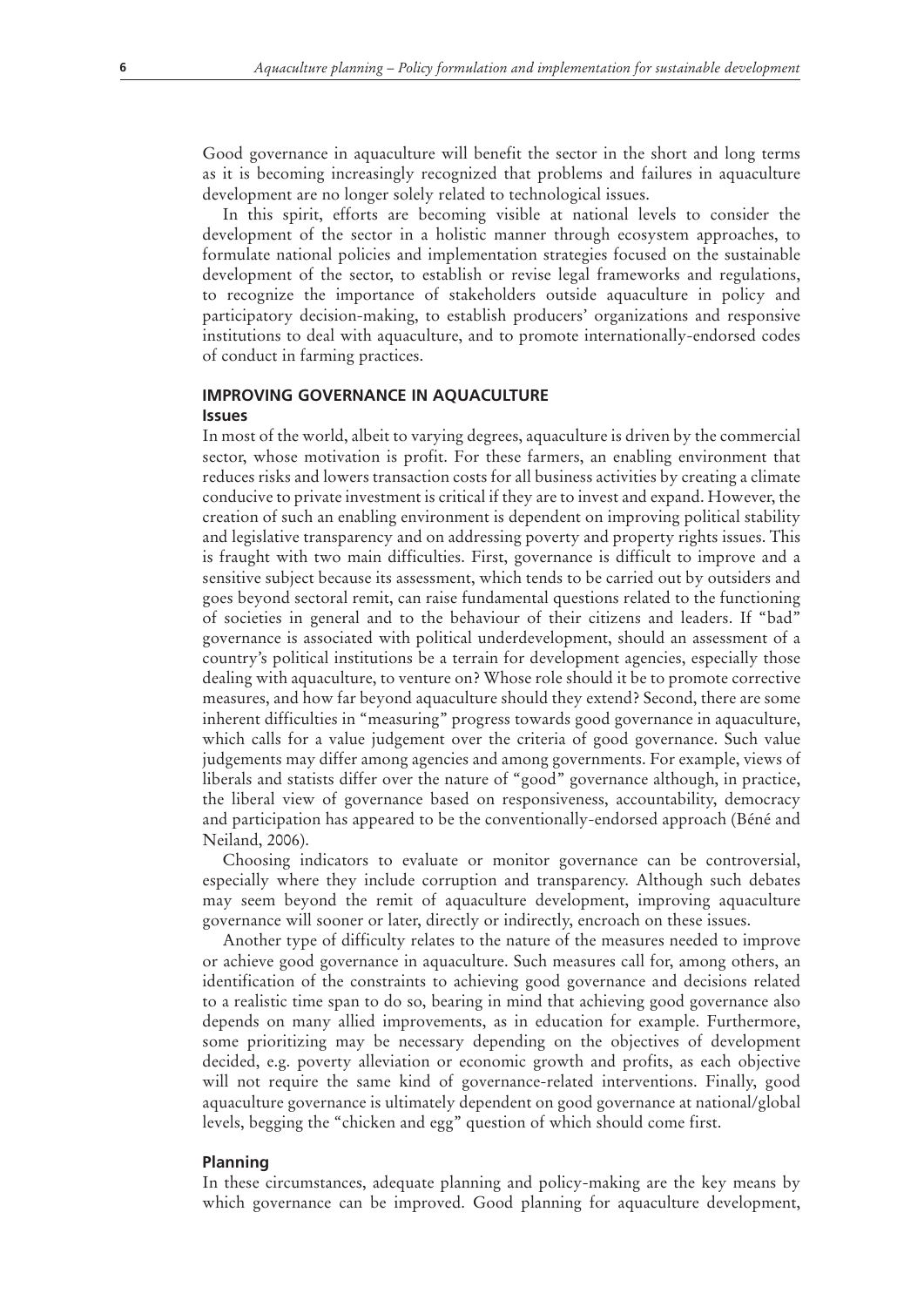encompassing the formulation of policies and decisions over their means of implementation, contributes to the good governance of the sector and, thus, to its sustainable development. The process of planning will also ensure the delivery of quality outcomes for aquaculture stakeholders and citizens (including consumers) at large, and the realization of public-sector efficiency.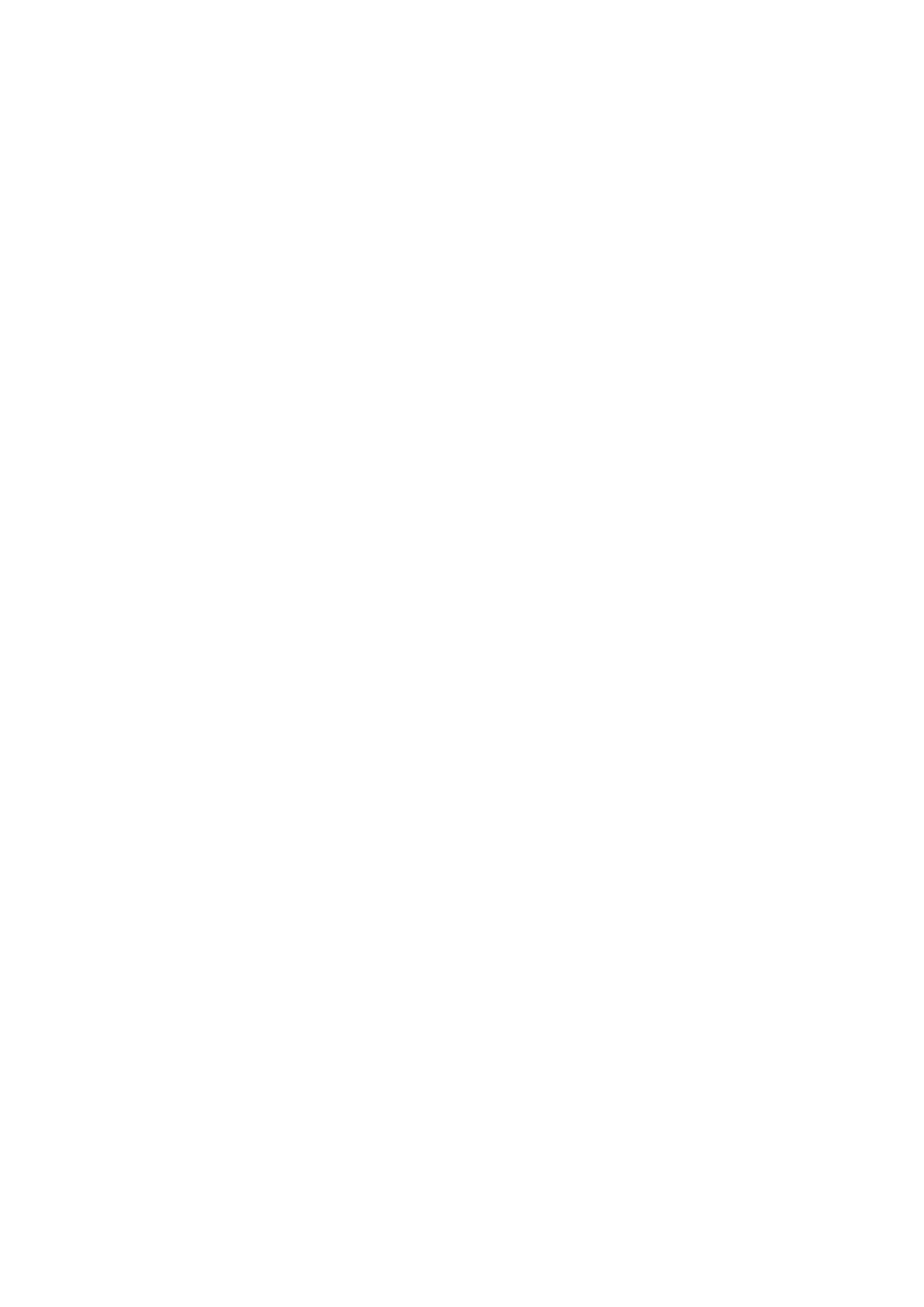### **3. Policies, strategies and plans**

Aquaculture policies and the means to implement them are the outcome of planning processes, which is commonly referred to as "policy-making". Policy-making is sometimes described as: "the processes by which governments translate their political vision into programmes and actions to deliver desired changes in the real world" (Government of the United Kingdom, 1999).

#### **DEFINITIONS: POLICY, STRATEGY, PLAN**

Planning is a logical and rational process that involves formulating policies, strategies and plans. These items have a specific role and have been defined as illustrated in Figure 1.

| <b>POLICY:</b>                                                                                                                                                                                                                         |
|----------------------------------------------------------------------------------------------------------------------------------------------------------------------------------------------------------------------------------------|
| broad vision for the sector, reflecting its directions, priorities and<br>development goals at various levels including provincial, national,<br>regional and international.                                                           |
| <b>STRATEGY:</b>                                                                                                                                                                                                                       |
| a roadmap for the implementation of a policy and contains specific<br>objectives, targets and instruments to address issues that might<br>stimulate or impede the comparative advantage of the sector and<br>obstruct its development. |
| PI AN:<br>a roadmap for the implementation of a strategy, that is, to<br>achieve its objectives and implement strategy instruments.<br>It is time-bound, contains specific programmes and                                              |

Because of their practical nature, strategies and plans can be linked together in a single document. Policies, however, are sometimes presented as stand-alone documents, later complemented by a strategy and plan. In any case, policy-making (planning) should follow a three-stage "hierarchical" order, as is indicated in the following section.

#### **HIERARCHY AND ROLE**

The "hierarchy" among policy, strategy and plan and their logical continuity are illustrated in Figure 2, which indicates how one moves from "policy" to "implementation", the latter leading to aquaculture development.

Initially, at the top of the hierarchy of planning, at any tier of government and, with all the more reason, in aquaculture, there is a statement of policy goals. These are usually broad and qualitative, such as achieving poverty alleviation, creation of employment or sustainable development. Policy goals may be underpinned by a broad vision statement and should be based on identification of key problems and issues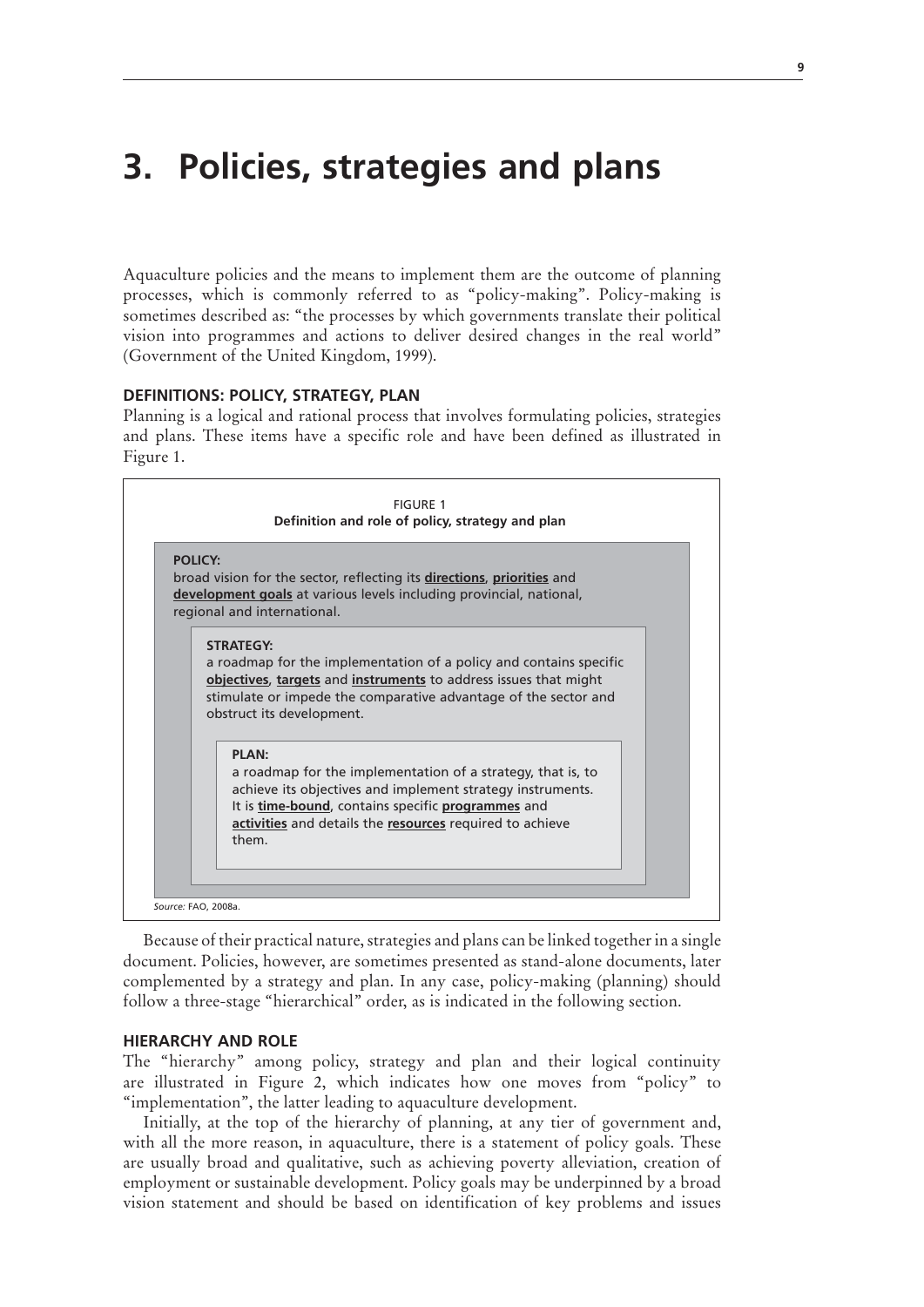

(Brugère and Hishamunda, 2007; FAO, 2008a). Policies should also frame the broad roles of the key actors to be involved in aquaculture development: the public sector, the private sector and the civil society. For this reason, this item of the hierarchy is sometimes referred to as "policy framework" or "strategic framework".

Below the policy come the strategies. These provide a set of practical objectives to meet the policy goals. These objectives can be either qualitative or quantitative or both (FAO, 2008a). It is normal for each policy goal to be supported by a number of different strategies. Also of importance during this stage is the specification of crosscutting strategies in support of more than one policy goal. For example, strategies relating to human and institutional capacity development, research and strengthening of cross-sectoral collaboration may all help to support work towards a number of policy goals.

The third stage in the hierarchy – agreed plans – focuses on the steps that might be taken to implement the policy, i.e. on the "how", "what", "who" and "when". Plans contain the instruments and activities that will support the achievement of each strategy objective and lead to the overall implementation of the policy through the achievement of the policy goals. Strategies and plans can be presented as part of the same document. Plans/activities should: (i) have a time frame; (ii) allocate responsibility to those who will undertake them; (iii) be prioritized; and (iv) ideally identify the funding necessary to their implementation.

Based on these considerations, policies should be formulated first, strategies second and plans third. By way of an example, one policy goal may be for the aquaculture sector to contribute to national economic growth. This goal might be supported by a number of strategies, one of which could be the sustainable development of inland aquaculture (while others might focus on coastal aquaculture and post-harvest issues of fish quality and value addition). Increasing inland aquaculture production through a set of activities would contribute to achieving this strategic objective and might include,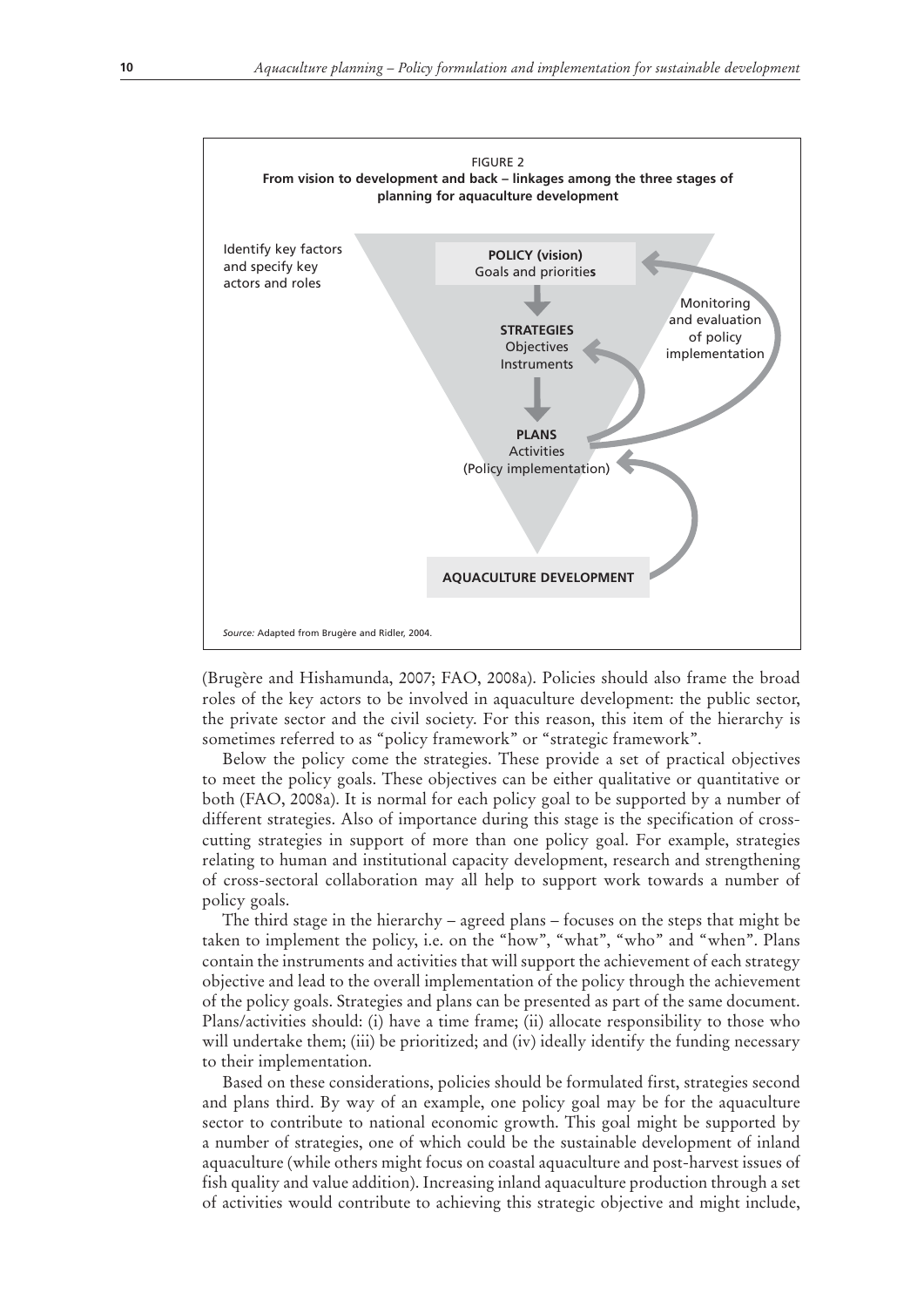for example, attracting private sector investment (with details of how this will be done), introducing new freshwater fish species able to compete internationally (with details of the chosen species), and other activities as appropriate. Equally, increasing coastal aquaculture could be a second desired strategic objective, which could be realized through specific activities such as zoning of coastal areas and research into improved husbandry techniques for brackish species. The time frame and resources needed for each activity would be specified.

In addition to monitoring the implementation of policy, it is also important to monitor and evaluate processes used to define policy goals and to achieve them, so that lessons can be learned and documented for future policy development processes and for readjustments in the plan and its activities. This monitoring mirrors the constant adjustment that farmers make with their business plans – assumptions and practices are changed as information arrives and parameters evolve.

Finally, to be relevant, aquaculture policies have to be closely linked to global agendas and have to be congruent with other policy agendas. Before embarking on an aquaculture policy formulation exercise, one has to be aware of the broader context of aquaculture development. Elements of the global policy context and of the interferences with aquaculture development are reviewed in the next chapter.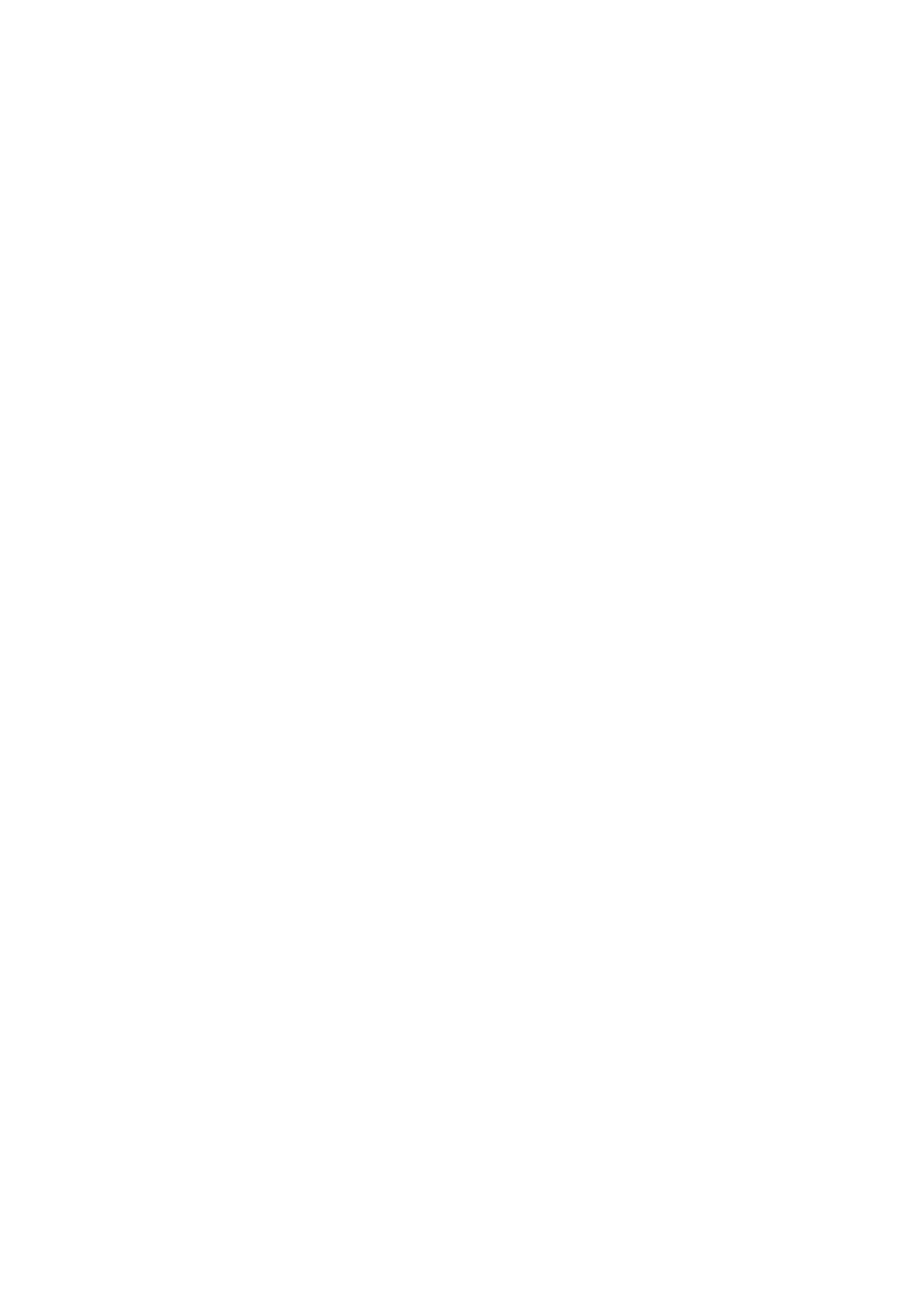### **4. Global context and policy agendas relevant to aquaculture development**

Aquaculture policies must reflect the thrust of relevant national, regional and international goals and agreements guiding development as a whole. Aquaculture policy formulation will not take place in isolation but within the context of other commitments, which policy-makers should be aware of. This will enable the outcome of aquaculture planning to be consistent with, and relevant to, broader policy agendas related to poverty alleviation, gender equity, world trade, environmental protection, climate change adaptation and overall economic growth. Account must be taken nationally of the contribution of aquaculture development to rural and peri-urban development, food production, livelihoods improvements, domestic and export markets, foreign exchange earnings, and others. Policy-makers have to appreciate the scale of integration and competition with other sectors of the economy, such as expanding urbanization, irrigated and rainfed agriculture, forestry, livestock production, ecosystem services and industry, and the resources on which aquaculture systems depend, including water, land, coastal and marine and many other environmental resources and production-enhancing inputs. This is a considerable task – only the main policy agendas of relevance to aquaculture are reviewed here.

#### **RESPONSIBLE FISHERIES AND AQUACULTURE**

The CCRF represents the most significant globally recognized international framework in the realm of the world's marine, coastal and inland fisheries and aquaculture. Based on major international agreements (United Nations Convention on the Law of the Sea, United Nations Conference on Environment and Development, Convention on Biodiversity), the CCRF sets out principles and international standards of behaviour for responsible practices with a view to ensuring the sustainable and effective conservation, management and development of living aquatic resources (FAO, 1995). It highlights how fisheries, including aquaculture, provide a vital source of food, employment, recreation, trade and economic well-being for people throughout the world for both present and future generations and should, therefore, be conducted in a responsible manner. In other words, the CCRF suggests that aquaculture should be developed and planned in the context of sustainable development. This is currently being reinforced by the promotion of an ecosystem approach to aquaculture development<sup>2</sup> (Soto, Aguilar-Manjarrez and Hishamunda, 2008).

The CCRF devotes Article 9 to aquaculture development:

- "9.1.1 States should establish, maintain and develop an appropriate legal and administrative framework which facilitates the development of responsible aquaculture.
- 9.1.2 States should promote responsible development and management of aquaculture, including an advance evaluation of the effects of aquaculture development on genetic diversity and ecosystem integrity, based on the best available scientific information.

<sup>&</sup>lt;sup>2</sup> The role of this approach is elaborated upon in Chapter 6.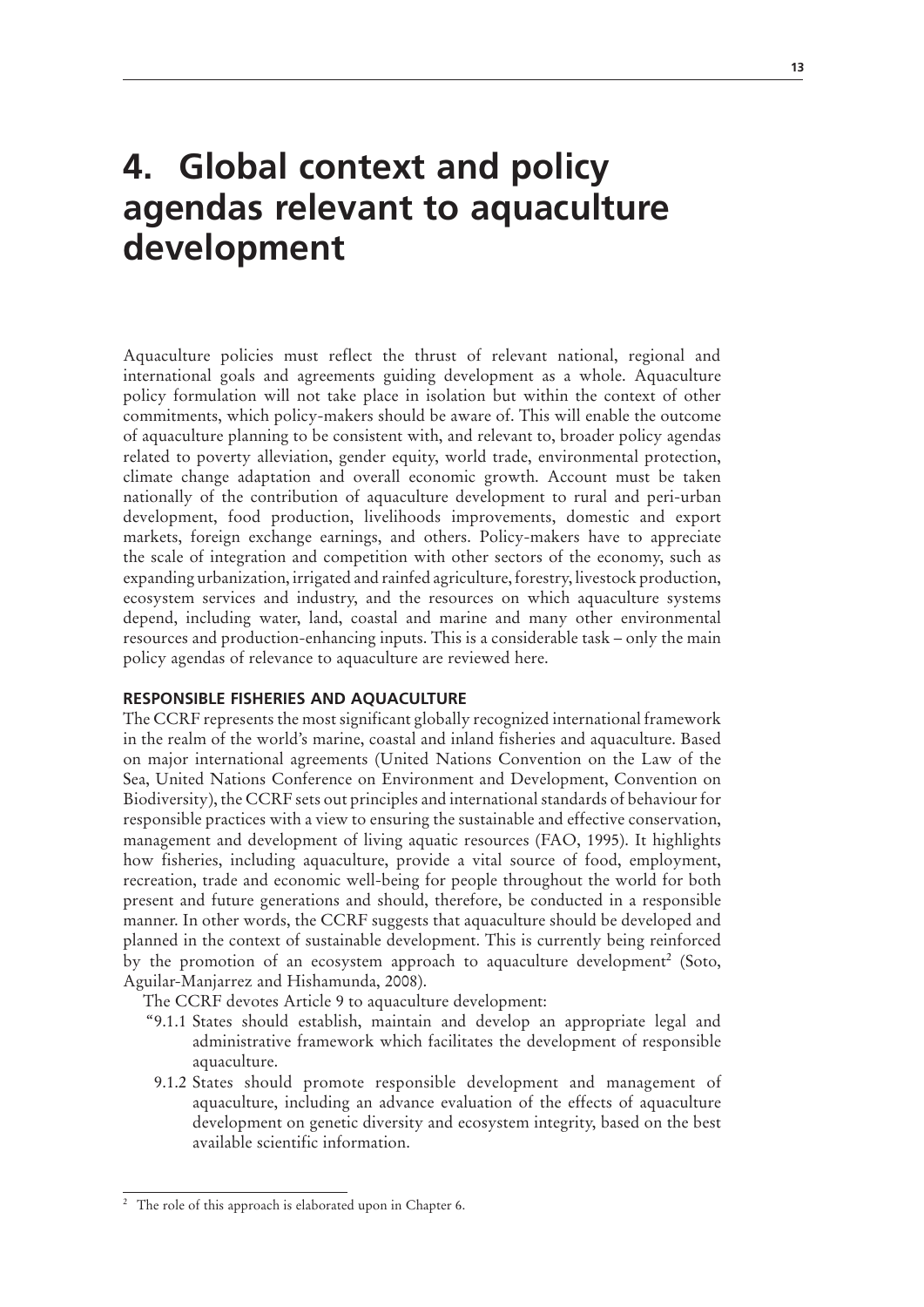9.1.3 States should produce and regularly update aquaculture development strategies and plans, as required, to ensure that aquaculture development is ecologically sustainable and to allow the rational use of resources shared by aquaculture and other activities."

#### **FOOD SECURITY, POVERTY ALLEVIATION AND ECONOMIC GROWTH**

Food security and poverty alleviation are key components of the Millennium Development Goals (MDGs). Those engaged in aquaculture planning should ensure that policy documents are framed against the backdrop of the MDGs and strive to exploit better the national potential of fisheries and aquaculture to attain the MDGs (Thorpe *et al*., 2006). Aquaculture can contribute to food security because fish is an important source of animal protein in much of Africa and Asia, and because commercial aquaculture provides employment and income with which food can be purchased. It can also alleviate poverty through multiplier effects on incomes, be a source of foreign exchange and generate tax revenues for public spending on poverty alleviation and safety net programmes (Hishamunda, Cai and Leung, 2009a).

Economic growth affects the development of aquaculture in several ways. As economies grow and the purchasing power of individuals increases, lifestyles and food choices change, tending to increase consumption of fish. This will increase reliance on aquaculture as a source of fish (Delgado *et al*., 2003). Relative prices will rise, particularly for high-value finfish and crustaceans, stimulating investment in aquaculture and also technological progress. Adequate planning and implementation of appropriate economic instruments are needed to guide such developments and ensure that increases in aquaculture outputs stimulate economic growth and contribute to the alleviation of poverty.

#### **ENVIRONMENTAL SUSTAINABILITY**

Environmental concerns oblige aquaculture policy-makers to assess environmental risks in their planning. The impact of aquaculture on the environment is mixed, with aquaculture offering relief to overexploited fish stocks while causing long-lasting changes and detrimental impacts on the environment. Among the reported adverse environmental effects of aquaculture activities are damage to ecosystems and benthic populations, effluent discharge, environmental contamination resulting from the use of veterinary drugs, groundwater contamination, introduction of exotic species, genetic impacts on wild stocks, introduction of pathogens, and social conflicts caused by resource access and competition for use (Phillips and Subasinghe, 2008). These impacts will not only affect aquaculture but also other sectors that share the same water resources, such as agriculture and horticulture, calling for a holistic approach to developing the sector and allocating resources. The environmental objective of policy should be to ensure that the development of aquaculture is sustainable. If developed and managed properly, aquaculture can become a sustainable industry supplementing food supplies from the capture fisheries.

New legal instruments are emerging to control the use of aquatic commons more effectively, with regulations enacted (although not always enforced) to protect mangrove areas. However, aquatic coastal farming is likely to intensify, expand and diversify in ways that are currently unforeseen. Thus, policy changes will need to drive a gradual convergence between aquaculture development and the ecosystem approaches to fisheries and aquaculture called for in the Johannesburg Declaration of the World Summit on Sustainable Development (2002) and FAO (FAO, 2003a; Soto, Aguilar-Manjarrez and Hishamunda, 2008). Other environmental protection conventions, such as the Convention on Biodiversity and the Convention on International Trade in Endangered Species of Wild Fauna and Flora (CITES), also influence how resources can be used for aquaculture.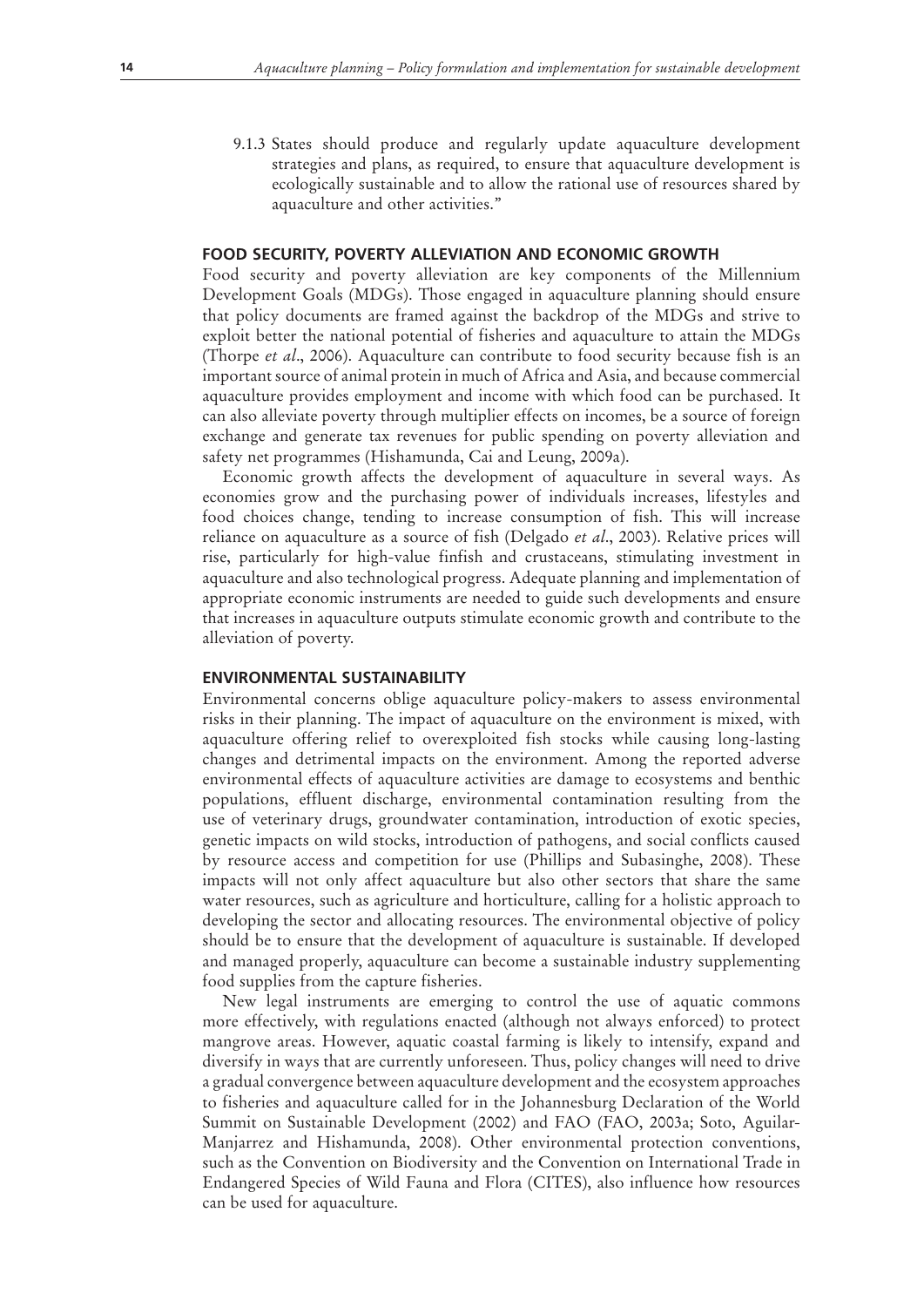#### **SOCIAL ACCEPTABILITY AND RESPONSIBILITY**

Social acceptability is an integral part of sustainability. However, it has usually become an issue for aquaculture planners and developers only after sections of the population have demonstrated discontent through conflict or litigation. While aquaculture can contribute to economic growth, it can also create social disruption and inequalities. Conflict over resource allocation and resentment over hiring practices are part of the social risks of aquaculture (Bueno, 2008). This can be particularly acute if small elites, domestic or foreign, dominate the industry.

Policy-makers must be aware of negative perceptions that sometimes surround the aquaculture industry as the repercussions on its development can be severe. To counteract negative perceptions, the industry can play a role by ensuring that benefits of aquaculture accrue locally and by publicizing its adherence to socially responsible practices (its "corporate social responsibility"). Preventing the opportunistic behaviours that have tarnished the image of aquaculture development, for example through freeriding and corruption, is an issue that can be tackled through improved planning and the implementation of specific policy instruments. In this respect, encouraging communities to participate in decision-making (as with site selection) is important.

#### **EQUITY**

Equity is another policy agenda that interfaces with aquaculture planning and policy formulation. It requires a commitment to more participation by women and other under-privileged groups at all stages of agenda setting, planning and policy-making. Concerning women, the Beijing Declaration and Platform for Action of the Fourth World Conference on Women (1995) provides a mandate to promote active and visible mainstreaming of gender perspectives in all policies and programmes, including aquaculture. As projects and governments begin to make active and conscious efforts to understand and document men's and women's perspectives on aquaculture, there is evidence that, even in the most disadvantaged regions, men and women working together increase well-being (Orissa Watershed Development Mission, 2006). Policymakers need to be aware of the relevance of gender equity to the policies they create and the role that aquaculture can play in the lives of women and men.

#### **INTERNATIONAL TRADE**

International trade and related dynamics such as the requirements for international standards for hygiene and traceability may prompt an aquaculture policy review. The process referred to as globalization is encouraging change and the spread of information; it is encouraging technical capacity development to exploit more fully the comparative advantage of aquaculture and to reduce transport and communications costs related to its development. This is also changing patterns of trade in goods and services, investment (and the treatment of foreign investment), ideas (intellectual property), and affecting the mobility of factors of production as well as disease and parasite transmission. Half of the world's fish exports come from developing countries. However, while beneficial, international trade also presents challenges related to environmental conservation and can threaten the rights and sustainability of the livelihoods of the poor in developing nations (FAO, 2003b; Kurien, 2005; World Bank, 2004).

Multilateral trade negotiations most relevant to aquaculture policy formulation include the liberalization of international trade, further reduction of import tariffs and the implementation of the Agreement on the Application of Sanitary and Phytosanitary Measures (SPS Agreement) and the Agreement on Technical Barriers to Trade, including fisheries subsidies, labelling matters, and treatment of foreign investors. The measures included in the SPS Agreement are among the most relevant for fish trade and may prove to be most challenging for developing countries because they can be used as a means of protectionism. The change in import regulations, such as the introduction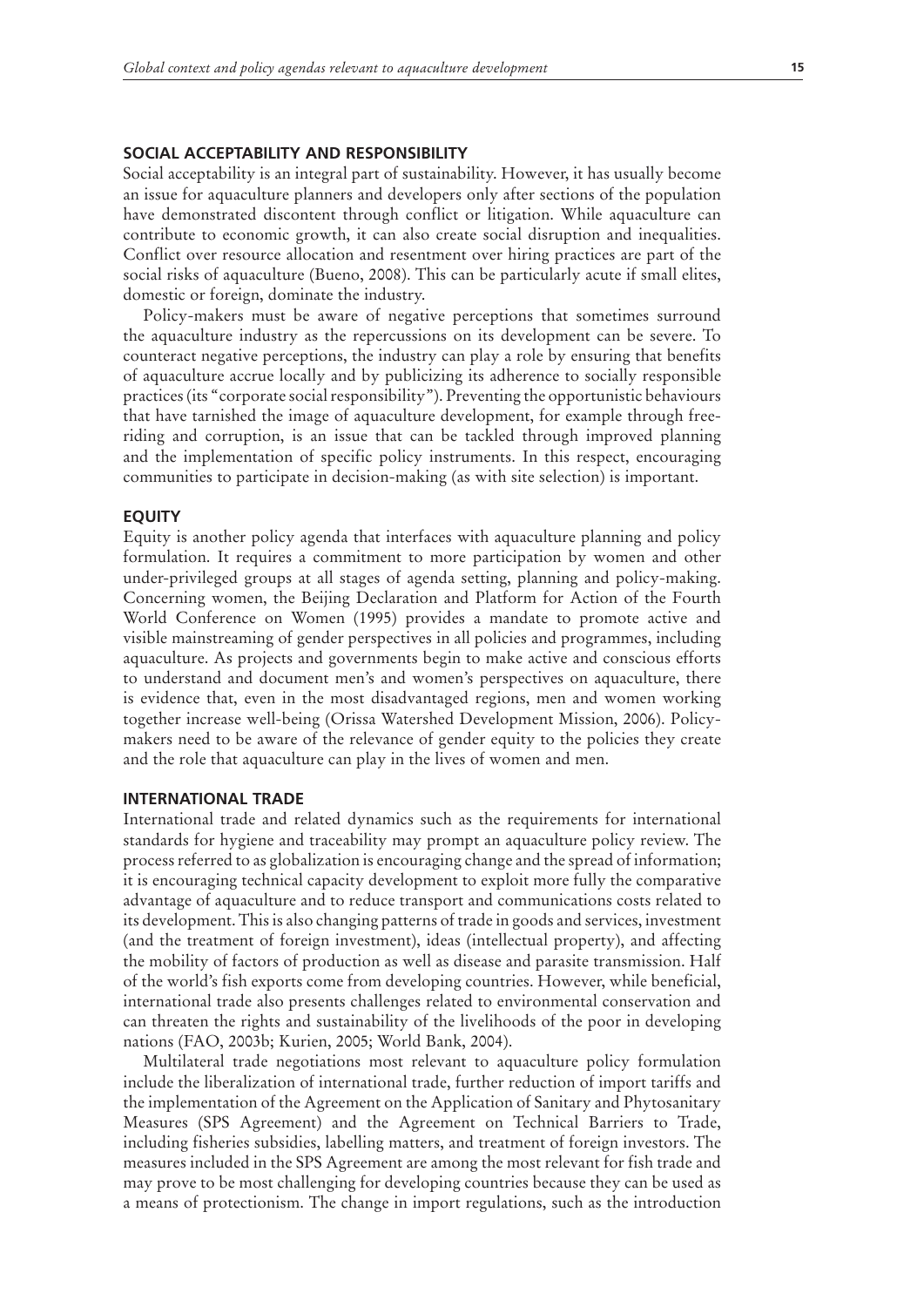of the Hazard Analysis and Critical Control Point System (HACCP), is probably the most prominent example of an SPS Agreement application. The relevant provisions of the SPS Agreement for trade in fish and fish products are:

- $\bullet$  to use harmonization principles, i.e. to establish national sanitary and phytosanitary rules reflecting standards agreed in the relevant international institutions, such as the Codex Alimentarius, for fish products;
- where international standards do not exist or harmonization is not appropriate, to use the alternative equivalence principle whereby the importing country accepts that sanitary and phytosanitary measures in the exporting country achieve an appropriate level of health protection, even though they differ from the measures used in the importing country;
- to provide either scientific evidence or appropriate risk assessment if a country intends not to rely on harmony or equivalence but rather on its own domestic standards.

Certification schemes can also influence international trade, but the proliferation of independent aquaculture schemes and codes of conduct has created some confusion that may be harmful to the sector<sup>3</sup> (Liu, 2007). Accessing foreign markets requires that the demand for more hygienic products and traceability, along with environmental and social sustainability criteria, be met, and this in turn calls for good management practices, enforcement of regulations and overall better governance of the aquaculture sector.

#### **THE GLOBAL WATER CRISIS**

Although aquaculture is "non-consumptive", unlike other activities that use water as an input in their production processes, the allocation of freshwater and groundwater in aquaculture is a major management and policy issue because of its scarcity in certain countries. Even if the MDGs were to be reached, 800 million people in the world would still be without sustainable access to safe drinking-water and basic sanitation. Therefore, in countries where aquaculture is promoted, policies and instruments behind the development of the sector must ensure that water is allocated efficiently (UNDP, 2006).

To improve water productivity and use efficiency, the potential for integrating aquaculture with agricultural water use, which can be implemented with benefit to both, could be considered (Brugère, 2006a; Gooley and Gavine, 2003; Haylor, 1994). Because pond fish culture does not consume all the water, further productive value can be derived from the water released, e.g. during fish harvests. Fish effluent has been shown to be a useful source of nitrogen and phosphorus for crop production, and FAO has been working towards raising the profile of integrated irrigation aquaculture (Halwart and van Dam, 2006). The relative water requirements and the relative productive values of water in relation to location may guide decisions about water allocation, the selection of irrigated crops and other productive uses of water under different conditions. The integration of aquaculture in the water resources management discourse has become more of a policy than technical issue, but it is being increasingly recognized as having a role to play in improving water management at basin level in order to safeguard livelihoods and the environment in the face of water scarcity (UNESCO, 2006).

<sup>3</sup> At the time of writing, FAO is working on the development of a set of guidelines for trade in aquaculture products, to be internationally endorsed by its Members. These guidelines are intended to ensure that all aquacultural producers from developed and developing countries and small-scale and large-scale operations are able to benefit equally from the opportunities offered by aquaculture certification and that small-scale producers are not unduly disadvantaged.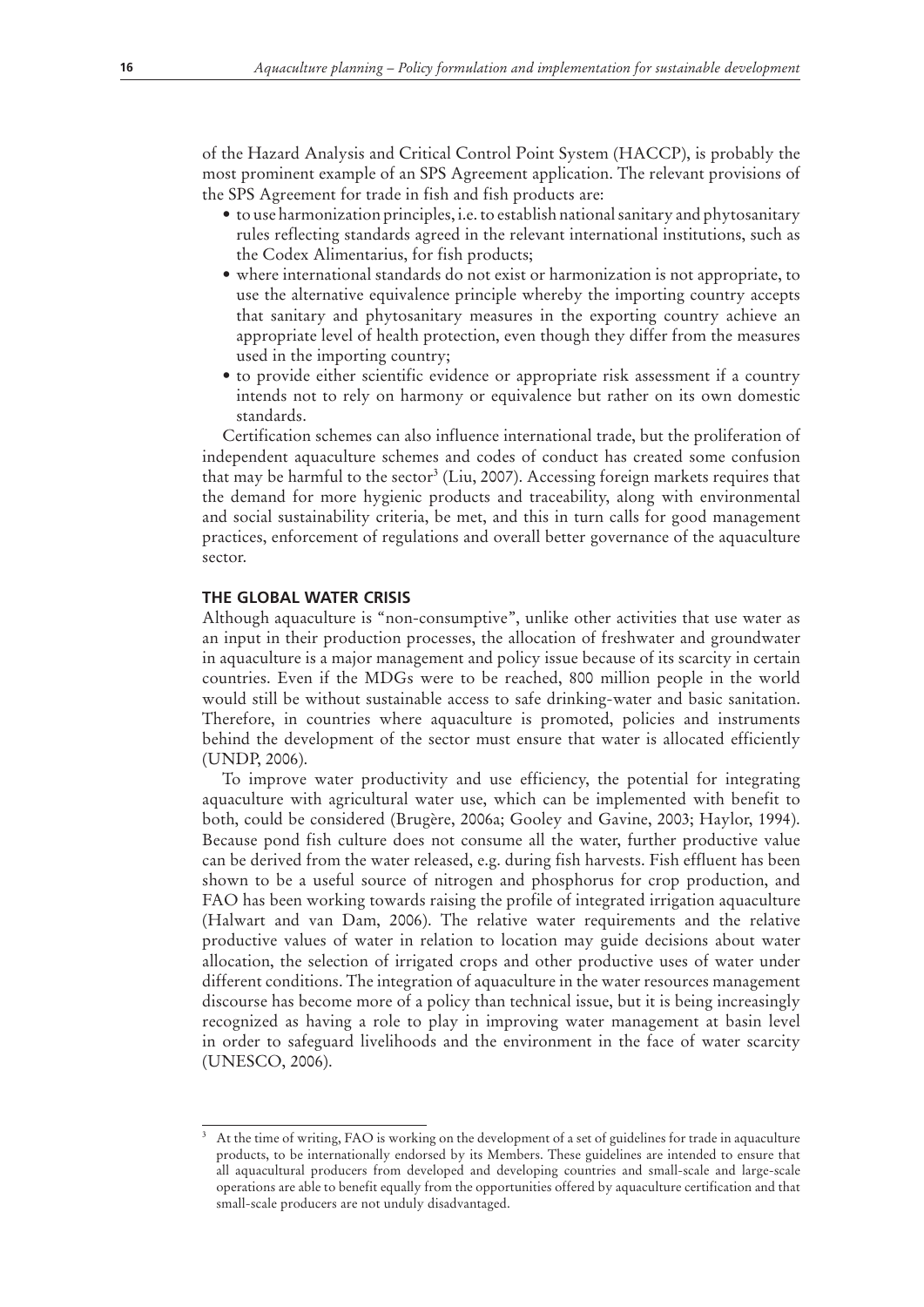#### **CLIMATE CHANGE**

Physical and biological climate-induced changes in marine and freshwater systems are being increasingly observed (Barange and Perry, 2009). The severity of climate change impacts on aquaculture are dependent on the nature (freshwater, brackish, marine) and location (tropical, temperate) of operations and on the direct and indirect impacts of climate change on the natural resources it requires, primarily water, land, seed, feed and energy (De Silva and Soto, 2009). Positive impacts of climate change on aquaculture include higher food conversion efficiencies and growth rates in warmer waters, increased length of the growing season and range expansions polewards owing to decreases in ice (Easterling *et al*., 2007). However, as capture fisheries provide major feed and seed inputs to aquaculture activities, variations in the quantity, quality and prices of these inputs will have direct repercussions on the overall efficiency of aquaculture systems.

Allison *et al*. (2009) have identified the national economies most vulnerable to climate change because of their dependence on fish for employment, domestic and export incomes and dietary protein supply. However, the complexity of vulnerability<sup>4</sup>, its uneven distribution and difficult prediction make the impacts of climate-related changes on those depending on aquaculture for their livelihoods as varied as the changes themselves (Daw *et al*., 2009).

Aquaculture presents some scope for adapting to climate change and mitigating its own impact on climate change. Although adaptation and mitigation measures should be commensurate with risk, they should become an integral component of aquaculture policies and/or strategies.<sup>5</sup> To this end, and to overcome the additional pressure of climate change on improving governance in aquaculture development, the sector needs to engage with diverse stakeholders, including consumers, governments and allied or competing industries in order to create economic opportunities, in particular for vulnerable groups, while increasing the long-term resilience of the sector to climateinduced changes (FAO, 2008b).

#### **CONCLUSION**

To pursue its growth globally, the aquaculture sector will need "organizing" in the institutional sense of the term (North, 1997). Framing the sector within adequate institutions should be done to ensure its constant contribution to economic growth and international agendas. To this end, aquaculture policy-makers will have to coordinate development with other sectors and institutions, some of which will be competing. This will require constant consultation in order to minimize conflicts, e.g. between freshwater aquaculture and agriculture (for land and water), mariculture and tourism (for space and landscapes) or capture fisheries (for space and feed). Nevertheless, sound policy formulation processes, the subject of the next chapter, can be a way to ensure that these issues are adequately addressed and that aquaculture remains compatible and synergetic with other sectors and broader policy agendas.

<sup>4</sup> Vulnerability, i.e. the extent to which people (and systems) are affected by climate change, is determined by three factors: exposure to a specific change, sensitivity to that change, and how well one can respond to impacts and/or take advantage of opportunities (Adger *et al.*, 2007; Daw *et al.*, 2009).

<sup>&</sup>lt;sup>5</sup> Depending on the importance given to climate change mitigation and adaptation as a policy goal or as a strategic objective towards the sustainable development of the sector.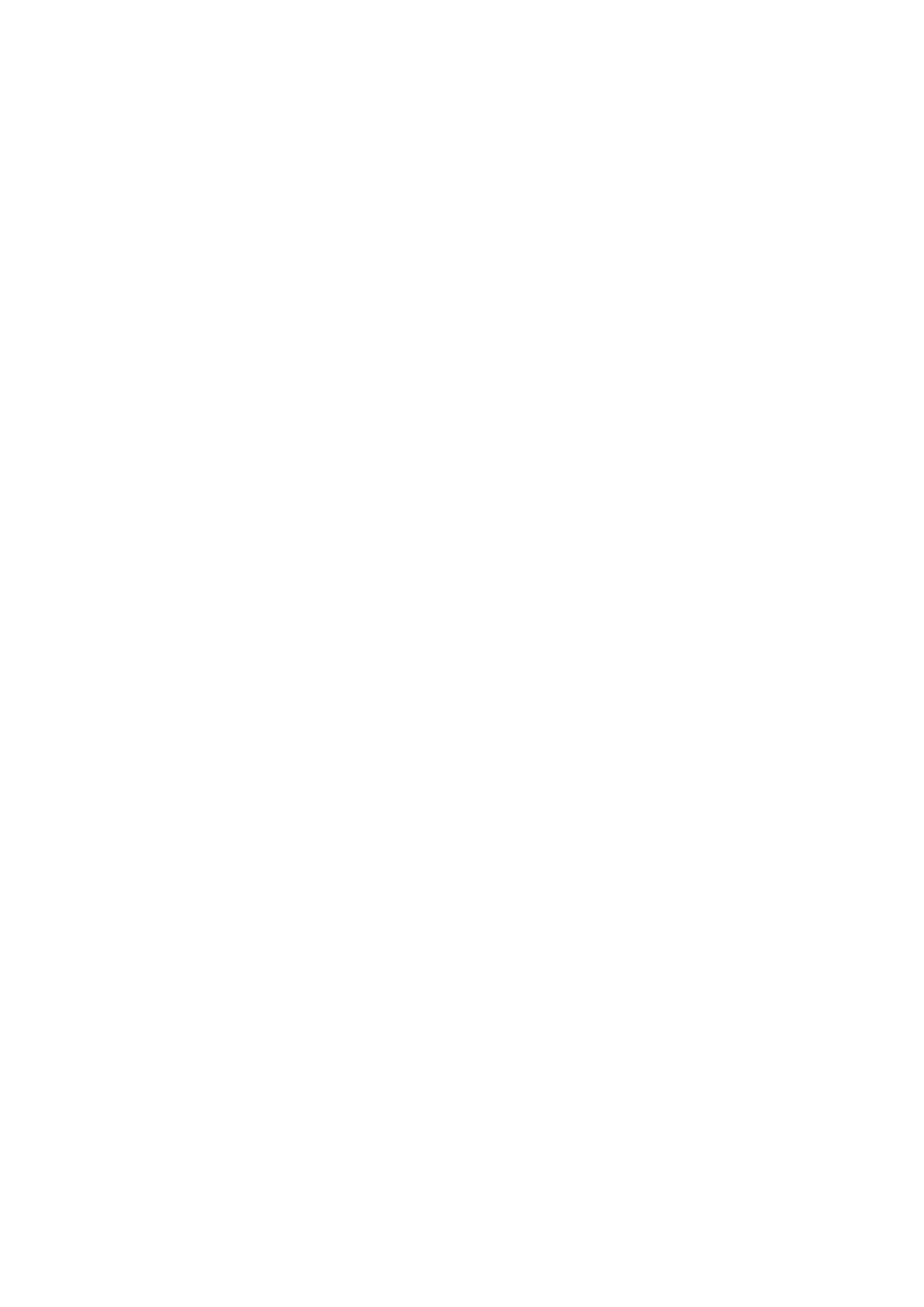### **5. Steps for improving policy formulation**

This chapter considers planning in itself, i.e. the process through which policies are developed and formulated, and the steps required for improving this process. Policy initialization, definition of policy goals, the methodologies of policy development and the importance of consensus building have been identified as key stages of policy development processes (FAO, 2008a). These stages imply (Haylor and Savage, 2003a and 2003b; Macfadyen, Haylor and Brugère, 2006):

- 1. recognizing a timely opportunity for policy change;
- 2. ensuring coordination and communication in planning;
- 3. adopting a participatory approach;
- 4. learning lessons from elsewhere;
- 5. accepting that hard choices may be inevitable.

#### **STEP 1: RECOGNIZE A TIMELY OPPORTUNITY FOR POLICY CHANGE**

It is important to consider first when might be a good time to formulate an aquaculture policy and to develop a strategy and a plan. For example, planning processes may be most effective working within an existing cycle where periodic reviews are carried out, e.g. every five or ten years. Such periodic reviews are advisable because they identify the needs and opportunities of the sector. Technological change or new trade agreements may offer opportunities that are not evident at the farm level, and did not exist earlier. This encourages environmental and social issues to be included alongside economic perspectives, making the case for interventions to be strategically planned instead of being reactive and uncoordinated (Haylor and Bland, 2001).

As noted earlier, Article 9.1.3 of the CCRF recommends the regular updating of plans. However, policy change can also be initiated under a "political" impetus or as part of a specific agreed policy development exercise (Macfadyen, Haylor and Brugère, 2006). The nature of the policy formulation process chosen (i.e. regular or ad hoc) may also in part determine how much time is available to support it.

Recognizing a timely opportunity for policy change may also be dependent on the identification of a "champion of change". This could come from an external source or from a key policy-making actor or agency at the state or national level, as was the case with China and Viet Nam. A "champion of change" might even originate from an informed policy implementer or recipient (group). Some examples of different champions of change are:

- The "Doi Moi" policy reforms in Viet Nam, which moved the country towards a market economy, had government leaders as policy actors and champions of change.
- The change in policy governing inland fisheries in Cambodia (the fourth-largest inland fishery in the world) was championed by the NGO community and eventually the Prime Minister.
- The policy governing soil and water management in the United Republic of Tanzania was championed by a university research group with sustained funding and a commitment to communication.
- FAO projects, implemented at national levels, have helped define policy frameworks and implementation strategies for the sustainable development of aquaculture in Africa (e.g. Cameroon) and Asia (e.g. Pakistan).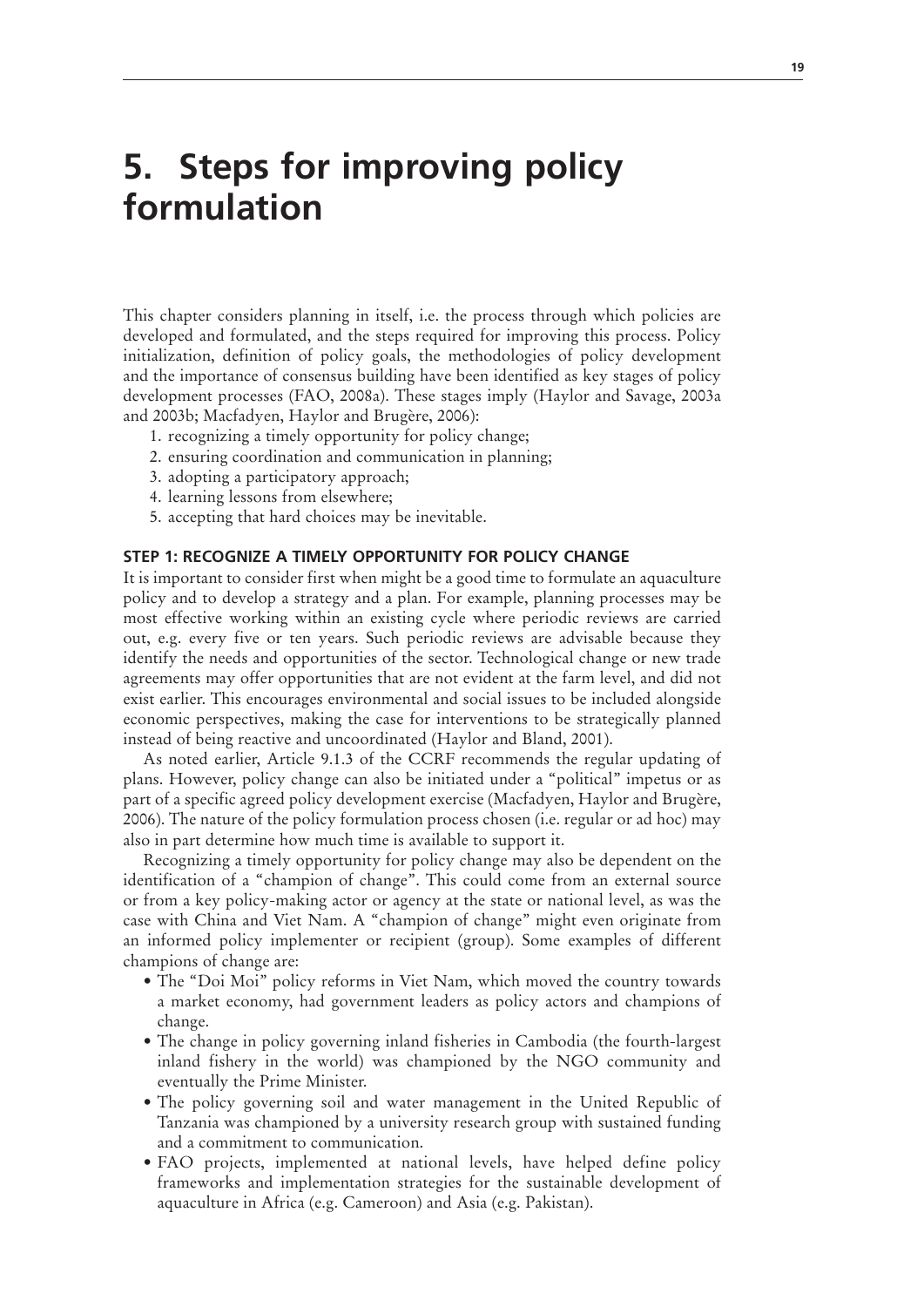#### **Summary of key questions for policy-makers**

- What specific "indicator"/sign exists that suggests a policy change is needed, be it economic, environmental, institutional and/or political?
- Is it the right/best time to make a policy change? If not, when might be a better time?
- Will policy change take place as part of an established planning cycle, or through a more informal/ad hoc process?
- Is there an obvious "champion of change"? If not, could one be identified and encouraged to endorse this important role?

#### **STEP 2: ENSURE COORDINATION AND COMMUNICATIONS IN PLANNING**

A key factor in the successful planning of aquaculture is coordination. Lack of coordination in aquaculture planning is usually a hurdle because of the multiple actors involved directly and indirectly in the development of the sector – aquaculture impinges on a number of departments and probably different levels of government. For example, in Canada, although the Department of Fisheries and Oceans is the lead federal department for aquaculture, there are in total 17 federal departments and agencies delivering programmes and services to the aquaculture industry, among which six have "significant responsibilities" (Standing Committee on Fisheries and Oceans, 2003). In addition, the relative novelty of aquaculture in much of the world encourages a scrutiny that a traditional sector might not face. Conflicts with customary activities can easily arise where communication is ineffective and decision-making not transparent.

Table 1 gives examples of reasons for communication "breakdowns" between aquaculture stakeholders. Coordination during the policy formulation phase of aquaculture development – and especially during its implementation – is critical to overcoming these challenges.

To increase coordination, nominating a lead agency or "competent authority" to overcome communication problems and enhance the integration of support sectors (such as training, extension and legislation) in aquaculture planning can be a means to address constraints linked to disfunctioning institutions (Brugère, 2006b). However, whatever its nature, the credibility of the nominated competent authority is paramount and needs to be entrenched in legitimacy. While the impetus for policy formulation may come from the private sector, or may be due to external forces such as international trade agreements, a lead agency/competent authority has legitimacy if it comprises policy-makers who have been put in place through a widely recognized and supported democratic and balanced process, and if it is empowered to oversee the policy formulation and implementation processes under way.

| <b>Stakeholders</b>                                                | Reasons behind communication "breakdowns"                                                                                                                                                                                         |
|--------------------------------------------------------------------|-----------------------------------------------------------------------------------------------------------------------------------------------------------------------------------------------------------------------------------|
| Aquaculture farmers (private sector) -<br>public service providers | In hierarchical societies, farmers often have difficulty<br>approaching officials within the context of a relationship that<br>is usually quite formal and top-down.                                                              |
| Aquaculture policy-makers – implementers                           | National governments often formulate policy based on the<br>recommendations of a planning commission with insufficient<br>participation of local-level/regional-level implementers.                                               |
| Researchers - everyone else                                        | Research is often conducted bearing little relation to the<br>most pressing issues facing aquaculture producers and related<br>upstream/downstream stakeholders, with results poorly<br>communicated to government and producers. |
| Donors – donors                                                    | Donors can have different (sometimes conflicting) aquaculture<br>development agendas, which can impede the coordinated<br>development of the activity at country level.                                                           |
| Fisheries/environmental legislators -<br>aquaculture legislators   | Legislation designed to "conserve" fisheries and pristine<br>waters can do so at the expense of aquaculture development.                                                                                                          |

#### TABLE 1

|  | Examples of communication issues between aquaculture stakeholders |  |  |  |
|--|-------------------------------------------------------------------|--|--|--|
|--|-------------------------------------------------------------------|--|--|--|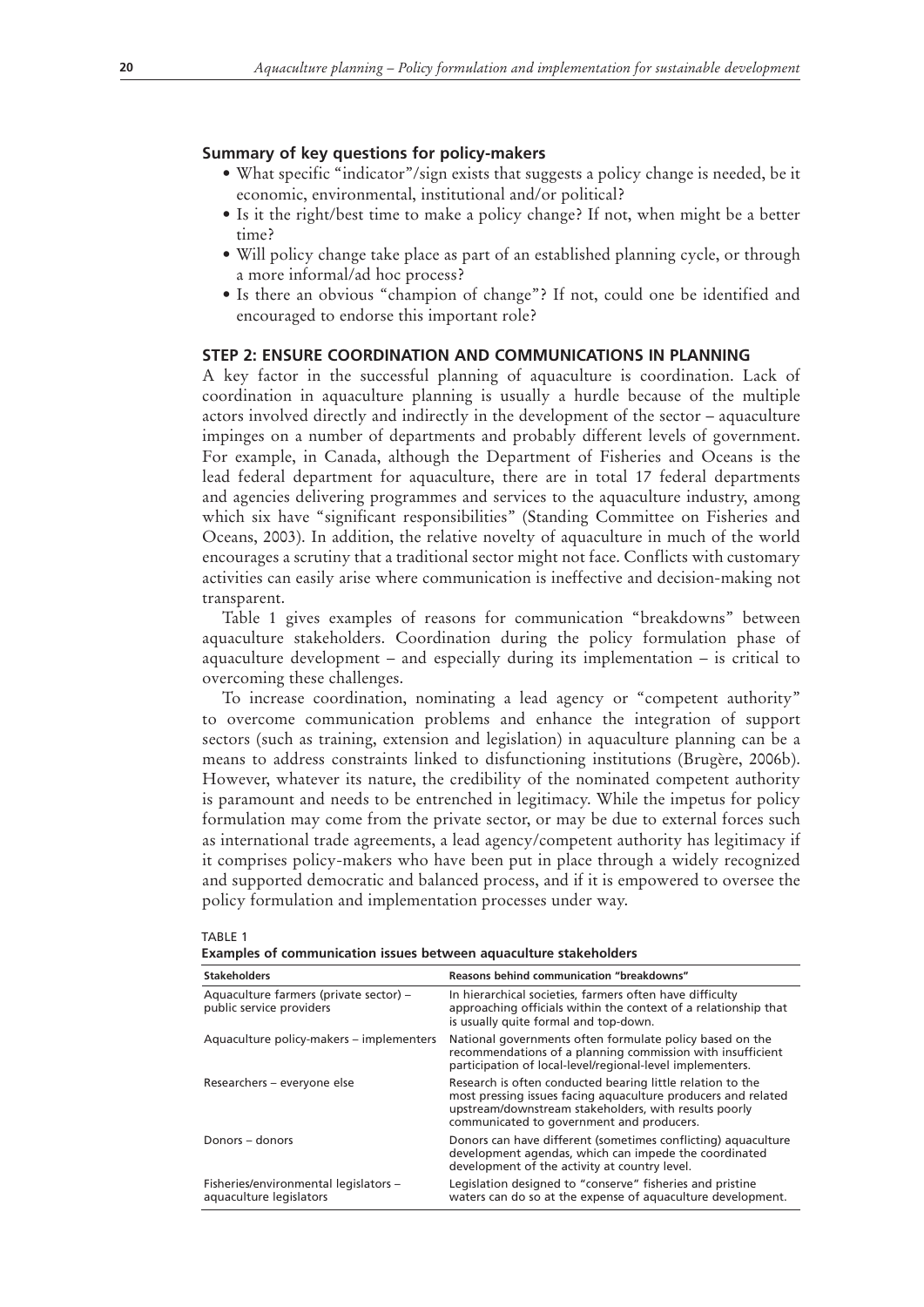The competent authority/lead agency could be a designated government department or unit, or a new authority established for this purpose.<sup>6</sup> In the case of the former, it could consider a task force to oversee the planning process. The task force can comprise different working groups and, if multidisciplinary, will have a broader perspective of how aquaculture impinges on, and is affected by, different interest groups. A task force that is also interdepartmental and with participants from different tiers of government could minimize disputes and reduce transaction costs. In the latter case, if a legitimate and competent authority to guide aquaculture, such as a government department or unit, does not already exist, a new body may have to be established to guide the planning process, among other things. In India, for example, the National Fisheries Development Board (established in 2006) oversees both aquaculture and fisheries, providing a broad perspective for different sectors with a stake in coastal management. However, the context of the establishment of such institutions is conditional to their success – the sustainability of an institution established as a response to a crisis is bound with difficulties linked to the lingering of power forces and conflicting interests (Dixit, 2003). This may explain why the Aquaculture Authority of India, created by a Supreme Court Order in 1996 to address the conflicts associated with shrimp development, was still struggling ten years after its creation (Bhat and Bhatta, 2004; Brugère, 2006b).

One possibility is to outsource the policy formulation process. This may have advantages if there is a shortage of human capacity in government departments. However, such an agency should be supervised, because supervision by a government body will ensure consistency with overall national development goals, and it should build national capacity to ensure that the policies formulated are implemented.

The competent authority will have to coordinate with other tiers of government. Constitutional and political factors may determine the tier of government where the lead agency is placed. However, in aquaculture (as in some other sectors), decision-making is best served by a combination of high-level and local jurisdictions. The principle of subsidiarity suggests that certain issues should be left to local authorities. Where there are neither externalities nor economies of scale, as is the case with site selection, the local population may be able to make its own decisions based on its own priorities. In India, while the Union Government controls fisheries beyond territorial seas, coastal (within 12 nautical miles) and inland fisheries management are the responsibility of the states, in the interest of local decision-making (Morgan, 2006). A similar arrangement has been made in Canada, another federal country. Federal and provincial ministers have agreed to a joint responsibility for the management of aquaculture, with most provincial governments assuming responsibility for site selection (licensing), promotion, development and regulation of the industry through federal-provincial memoranda of understanding (Standing Committee on Fisheries and Oceans, 2003). Empowering local communities and collaborative management increase the likelihood of habitat protection and environmental sustainability. On the other hand, where there are externalities, as with regulations on importing exotic species, higher-level decisionmaking is needed. Coordination and harmonization among different levels of authority is thus key to preventing "environmental dumping", whereby one jurisdiction accepts standards unacceptable to others that will have repercussions on all.

#### **Summary of key questions for policy-makers**

- Are there communication gaps and issues? Between whom?
- Are there means already in place to help with the coordination of planning processes?
- $\bullet$  Has an (existing) competent authority been identified to take the lead in the policy formulation process (and later oversee its implementation)? If not, should it be created, or will a task force need to be established?

<sup>6</sup> Aspects related to the creation of new institutions are dealt with in greater depth in Chapter 7.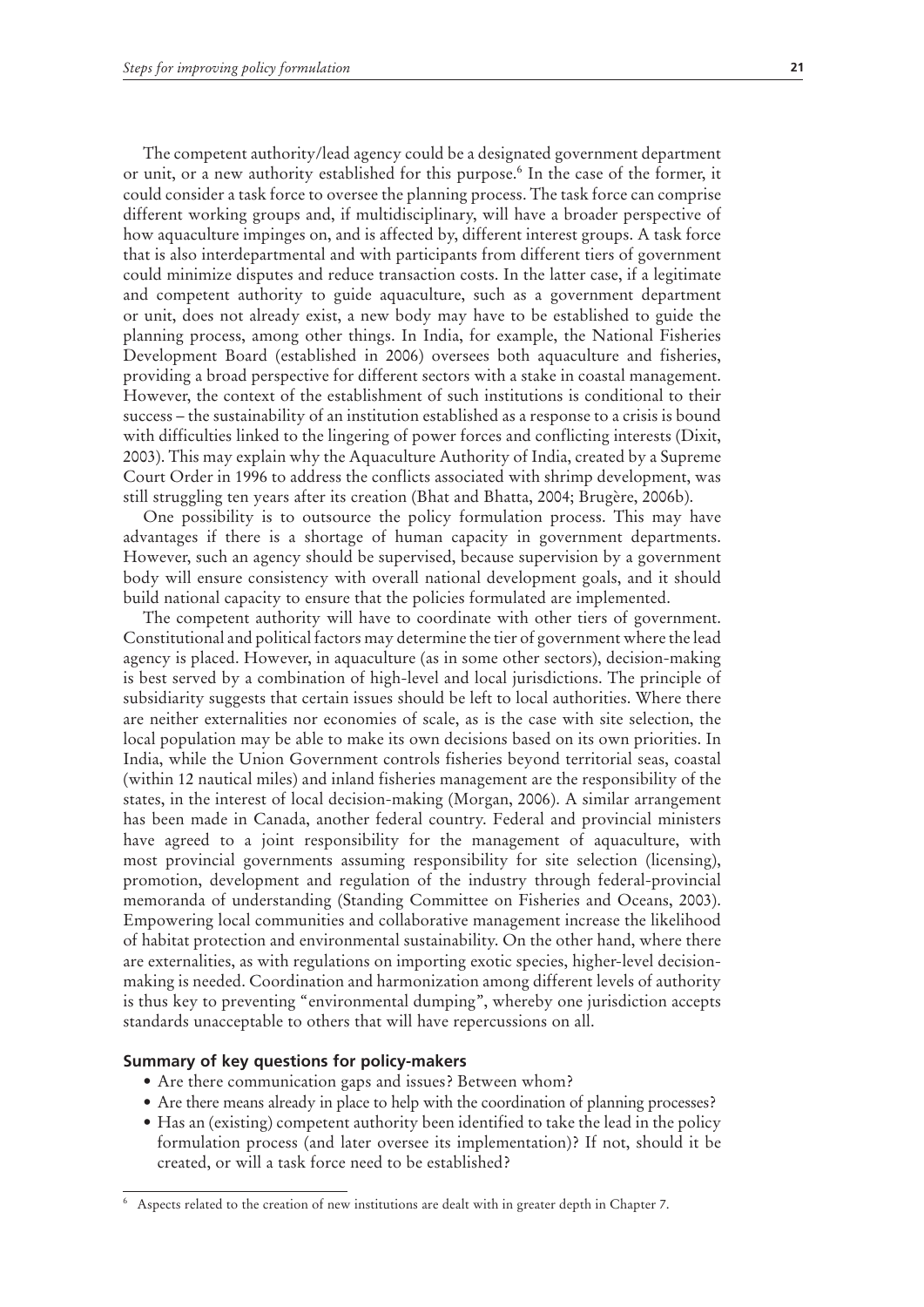• Which planning decisions can be delegated to lower levels of administration? Which cannot?

### **STEP 3: ADOPT A PARTICIPATORY APPROACH**

Sustainable development requires that people participate in the debates and decisions that affect their lives. Article 6.13 of the CCRF states that the decision-making process should be timely and transparent. It also states that there should be active participation by stakeholders in aquatic resources decision-making. Stakeholders need to be able to receive information ("informed consultation") but also to express their opinions. Poor people are often excluded from these processes by geography and lack of resources or skills, and many groups – including women – are also kept silent by social structures and cultural traditions. Such social inequities often prevent the underprivileged from participating effectively in democratic institutions and give disproportionate power to those who command crucial resources such as income, education and influential connections (Dreze and Sen, 2002).

Including proposed beneficiaries of service provision and policy implementers in policy formulation can benefit the planning process and produce more workable and useful policies (Cook, 2002; DFID, 2004a; Ellis and Biggs, 2001; Goetz and Gaventa, 2001; Robb, 1999; Saxena, 2002). It increases public ownership and trust in government, and often leads to more effective policies by contributing to more transparent and accountable governance, to the creation of a vibrant and dynamic civil society, and to rapid and more equitable economic growth (Wilson and Warnock, 2007). It can be a means of integrating traditional knowledge into decision-making, and incline stakeholders to engage in the implementation of policies that they themselves have helped to develop.

#### **How much participation should there be?**

There are various degrees of participation. At the project level, it can range from being "manipulative" or "passive", where people are told what has already been decided or enacted, to being "interactive" or leading to "self-mobilization", where people take the initiative, develop external contacts and retain control over resources (Pretty, 1995). In policy and decision-making processes, participation can be "instructive", where the government makes decision but mechanisms exist for information exchange. It can be "consultative", where the government is the decision-maker but stakeholders have a degree of influence over the process and outcomes. It can be "cooperative", where primary stakeholders act as partners with the government in the decision-making processes (Sen, 2001).

Although, as a principle, participation should be sought to its fullest extent, various constraints often limit the effectiveness of such an endeavour, resulting in more "functional" participation where predefined project goals take precedence (Pretty, 1995). Participatory methods involve expenditure of money, time and skill, but efficiency demands that the additional costs of greater participation be weighed against additional benefits. Time constraints will also determine the extent of participation. If policy formulation must be completed in a short period, participation by all stakeholders is likely to be precluded. However, the outcome of participation processes that include fair representation, appropriate government resources and are consensusdriven are more likely to be considered legitimate by stakeholders (Mascarenhas and Scarce, 2004). China's success in aquaculture has been largely due to government-led policies. However, while authorities facilitated and formulated policies and guidelines to speed up the structural reform of the fishery sector, fish farmers had the freedom to make production decisions (Hishamunda and Subasinghe, 2003).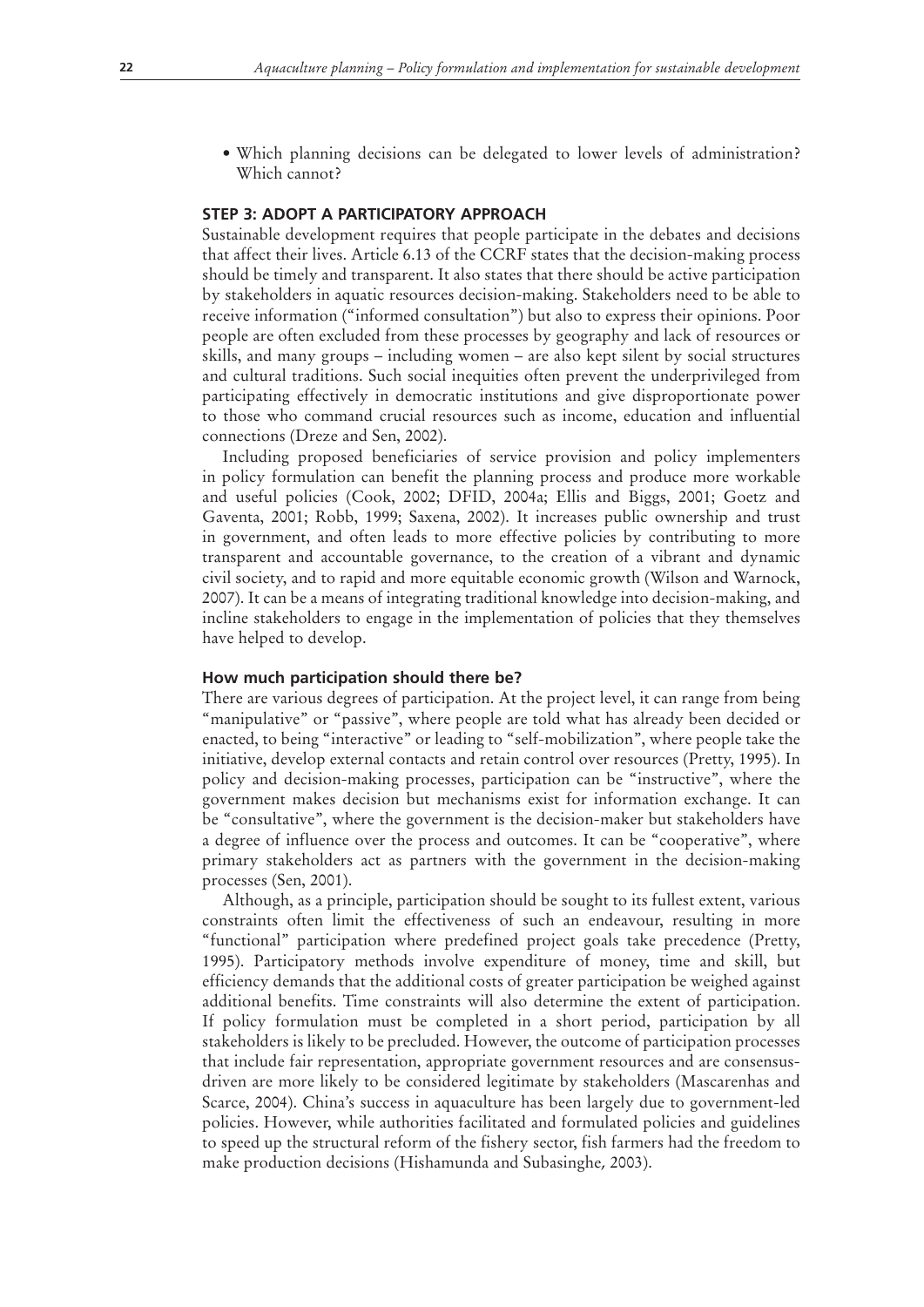#### **Who should participate?**

In planning processes, efforts should be made to consider the participation of a wide range of stakeholders. Potential stakeholders for aquaculture policy-making could include fish farmers (i.e. private sector aquaculture producers) and fishers, self-help groups and associations, NGOs, government departments (including fisheries and non-fisheries administrations and ministries), research institutions, regulatory bodies, and processing, trading and supply services (e.g. boatyards, net suppliers, fish feed, seeds [hatcheries]) (Macfadyen, Haylor and Brugère, 2006). A stakeholder analysis can help identify the groups that need to be consulted and to:

- identify and define their characteristics;
- assess their interests, i.e. what are likely to be their key aims and needs;
- assess how their interests might affect the outcome of the planning process;
- determine their potential influence and importance in the process.

#### **What are some participatory methods?**

Actively facilitating people's participation in policy change and supporting service recipients in sharing their experiences and their perspectives about service provision are important. There is a wide range of participatory methods, but local-level workshops with groups of stakeholders from different communication communities<sup>7</sup> (recipients, community leaders, field staff, state government staff, national government staff and key policy-makers) are usually effective and a good starting point. Using case studies can be an effective mechanism to illustrate complex interactions, and alternative approaches such as using film and drama may be an appropriate way to bridge communication gaps resulting from hierarchies, literacy limitations, language differences and heavy workloads (Harrison and Brock, 2006). Such approaches have been successfully used in fisheries and aquaculture policy formulation in India (Haylor and Savage, 2003a) and in Pakistan (MINFAL, 2007). However, understanding the complexity of poor people's livelihoods and their experiences and perceptions of service provision takes time and will require that such workshops be repeated. When time is short, participatory methods can be refocused on an iterative reviewing process engaging experts and ministries in the countries concerned in the formulation of policies, strategies and plans, while the involvement of pilot farms in this process can ensure the grounding of planning outcomes in reality. Such an approach has been piloted in Cameroon (MINEPIA, 2009). These examples are highlighted in Appendix 1.

One method that ensures participation in policy-making is the Delphi method. It recognizes human judgement as legitimate and assumes that the testimony of experts and "non-expert" stakeholders provides useful inputs in defining policy goals and identifying key factors and issues, as well as the means to overcome them (which will be part of the strategy) (Bunting, 2008). The Delphi method is an adaptive iterative survey method. It offers a number of advantages. First, during later rounds of the process, questions can be formulated based on replies given earlier. This enables all experts and stakeholders to explore issues they may not have considered before. Second, it is spatially separate and anonymous. This avoids the limitations of group decision-making, such as deference to seniors, or the domination of an "expert"/ stakeholder, thus avoiding peer-pressure or inhibitions stemming from hierarchical positions and culture. Every opinion may be given the same weight whatever the position or discipline of the expert or stakeholder.

The Delphi method has been applied to analyse a number of aquaculture issues. It has been used to develop criteria for aquaculture sustainability in the United States of America (Caffey, 1998), to explore the constraints behind the development of

<sup>7</sup> Communication communities are groups of people with similar understanding and interests.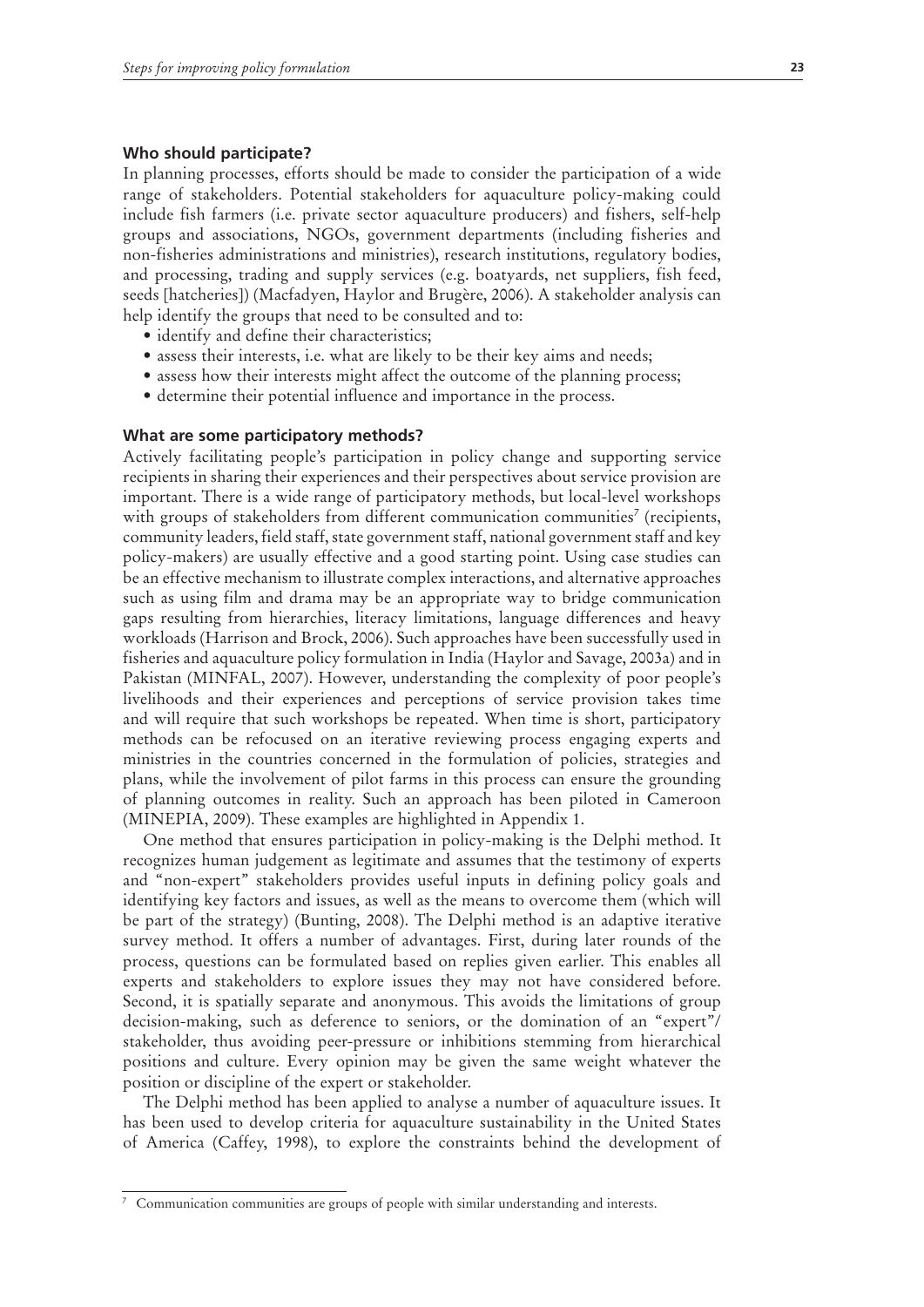horizontally integrated aquaculture in eastern India (Bunting, 2008), and to evaluate the future direction of mariculture development in Europe (Stricker *et al*., 2009).

The Delphi method has also been used to guide policy formulation. In Chile, it was used as a means of elaborating the Fisheries Plan (Ministerio de Economia, 2003). It enabled exploration of the prospects for existing as well as potential aquaculture species, and provided guidance to Chilean policy-makers for their aquaculture planning to 2010. The process produced a quantitative output target. A prospective analysis of global aquaculture development using the Delphi method was also undertaken by FAO to identify aquaculture opportunities, constraints and effective policy instruments to enhance the long-term sustainable development of the sector (Hishamunda, Poulain and Ridler, 2009).

There are other techniques for investigating stakeholders' interests and preferences in aquaculture planning. Among them are multicriteria decision-making procedures, including the Analytical Hierarchy Process and expected utility methods (FAO, 2008c; Pavlikakis and Tsihrintzis, 2003), which rank, in order of importance, issues at stake and alternative plans after public opinions and preferences have been obtained.

Each of the methods has its advantages and disadvantages, and the method used will depend on factors such as the literacy of stakeholders, the willingness of potential participants to state their true preferences, and the hierarchical structure of society. Some methods save on the expense of face-to-face meetings, but all are time-consuming both for participants and for the facilitator (the lead agency). Therefore, prior to starting the process, it is imperative that those involved in planning compare the different participatory methods for their applicability to the context of aquaculture development. They must also compare the different methods for cost-effectiveness in terms of budgets and time, and perhaps also skill requirements.

#### **Summary of key questions for policy-makers**

- Is government committed to an open process approach in which it may lose a degree of control?
- Has a stakeholder analysis been conducted to identify those that should be engaged in the planning process? If not, who could conduct such an analysis, and when?
- How much time is available to engage in the policy formulation process?
- Which is the most cost-effective method for ensuring participation of stakeholders in the culture and society where planning is to take place?

#### **STEP 4: LEARN LESSONS FROM ELSEWHERE**

Although much learning is experiential and comes from having been involved in previous planning processes, it is often useful to gain access to, and to review, lessons learned by other people and organizations that have been involved in similar processes. Literature reviews can be done by universities, academics and specialists with appropriate skills and access to relevant literature. University departments and their experts or private sector consultancy companies in the country are generally easily identifiable and/or already known to governments. Repositories of relevant information and experiences can also be held in international organizations (donors, NGOs, etc.) and be made available upon request as part of their knowledge-sharing and information-dissemination strategies.

Governments can request such groups and individuals to review the information detailing the experiences of others. Such literature may be local, national or international in nature. Known individuals willing to share their experiences may also be approached directly for advice and information.

#### **Summary of key questions for policy-makers**

• Has an appropriate institution or individual (or individuals) been identified to conduct a review of lessons learned in other policy processes? If not, what steps need to be taken to ensure that this is done?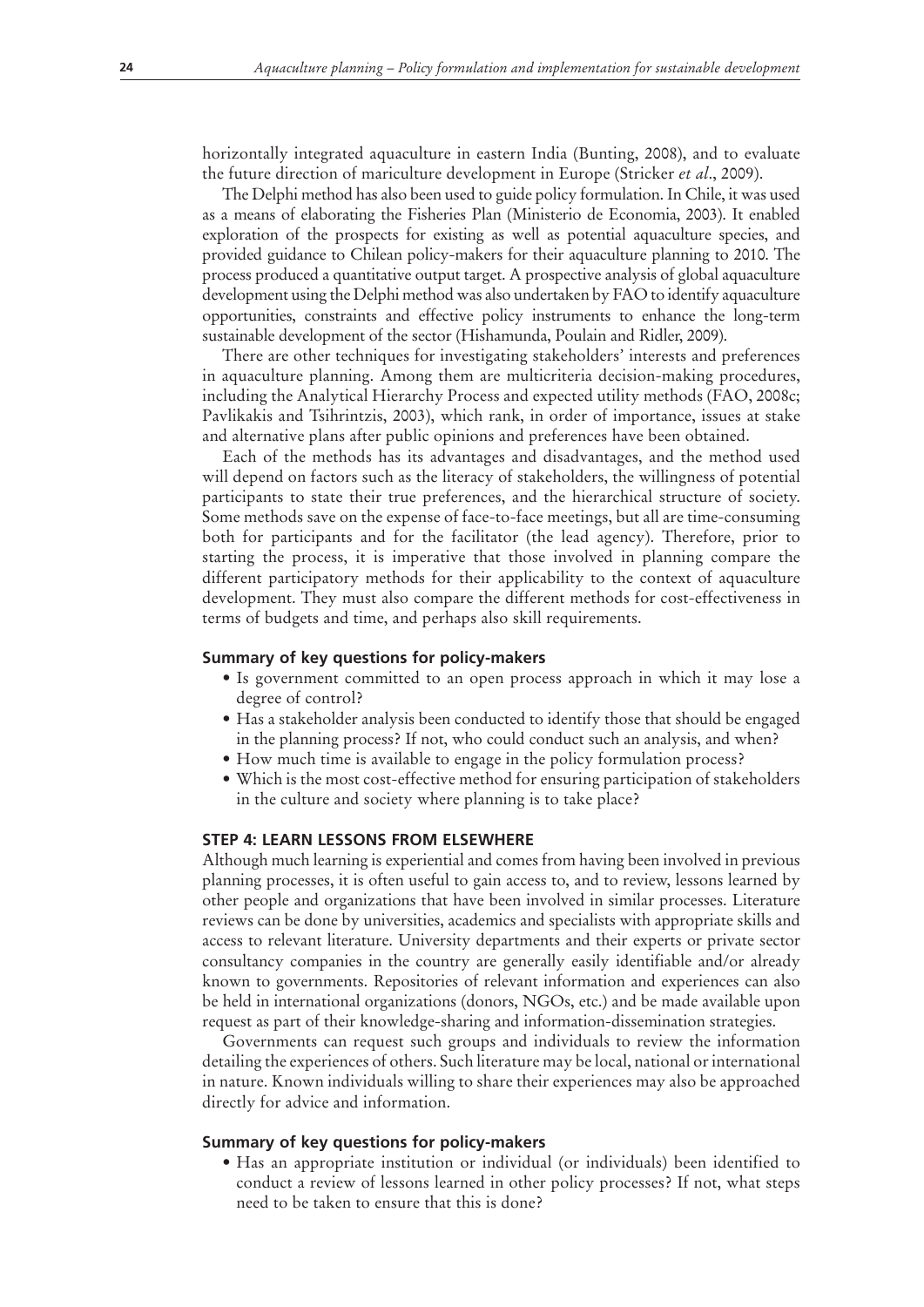• Have key lessons from elsewhere been recognized and incorporated into the planning process?

# **STEP 5: ACCEPT THAT CONFLICT MAY ARISE AND THAT HARD CHOICES MAY BE INEVITABLE**

Given the array of issues that can arise in relation to aquaculture development, and the wide range of aquaculture and non-aquaculture stakeholders that can be operating in the same area, it can be difficult to satisfy everyone's needs and aspirations. Hence, trade-offs and hard choices may be inevitable. Conflicts can be: (i) within sectors (e.g. large-scale versus small-scale aquaculture operators); (ii) between sectors (e.g. between aquaculture and other sectors); (iii) between objectives (e.g. planning agencies with diverging objectives such as environmental protection, economic development or social equity); and/or (iv) between short-term and longer-term objectives (e.g. between research with long-term impacts into fish genetics and short-term research into markets) (FAO, 2005). Although these conflicts can appear at any stage of planning, they are more likely during the formulation when options will be identified and prioritized. For example, a conflict over efficiency and equity may emerge over reducing access to a floodplain to a few farmers in order to maximize efficiency at the expense of wider access. Similarly, a foreign-exchange constraint may encourage policy-makers to encourage aquaculture oriented to exports at the expense of an immediate reduction in the availability of fish for sale in local markets.

When some hard choices have to be made during the planning process, a list of realistic options should be presented before those decided upon are included in the strategy or the plan, as appropriate. Ideally, attempts should be made during the policy process to assess the costs and benefits (in economic, environmental and social terms) of trade-offs that might need to be made. This may involve both quantifiable and non-quantifiable elements, which can make such an assessment difficult and costly. Nevertheless, explicitly recognizing trade-offs and conflicts during planning are key steps. Again, transparency over trade-offs is a major issue for senior policy-makers as well as the poorest stakeholders. Workshops can be used to provide feedback and explain the key factors behind decisions, with special emphasis on the prioritization that took place and the accounting of issues and perspectives of all stakeholders (Haylor and Savage, 2003a). The aim is to encourage acceptance of the finalized policies and demonstrate policy-makers' commitment to their implementation.

Asymmetric information<sup>8</sup> is one of the main causes of conflict between sectors (Brugère, 2006b). Therefore, a key mechanism in mitigating conflict is the provision of transparent and timely information to stakeholders about why, and how, decisions are made about policy implementation. This can be achieved with the establishment of electronic or conventional information mechanisms, such as Web pages or through aquaculture extension officers to prevent rumours and misinformation from spreading. However, collecting feedback and grievances from those concerned by the policy is just as important. Some countries have detailed conflict mitigation procedures specified so that, if conflicts arise, there is a transparent and accountable process for their resolution.

Participatory processes can also assist in reaching consensus over the trade-offs. Although unanimity among all participants may be impossible or even be undesirable if it encourages undue bargaining, and although it is important for the participatory processes under way to remain flexible to respond to specific circumstances, the desired level of consensus to be reached should be announced in advance and adhered to *ex post*, 9 in full respect of the principles of transparency and accountability of good governance.

<sup>8</sup> The term "asymmetric information" is used for information that is known to some people but not to others and that is used at the expense of other stakeholders.

<sup>9</sup> This mirrors the principles for functioning institutional arrangements, as proposed by Dixit (2003).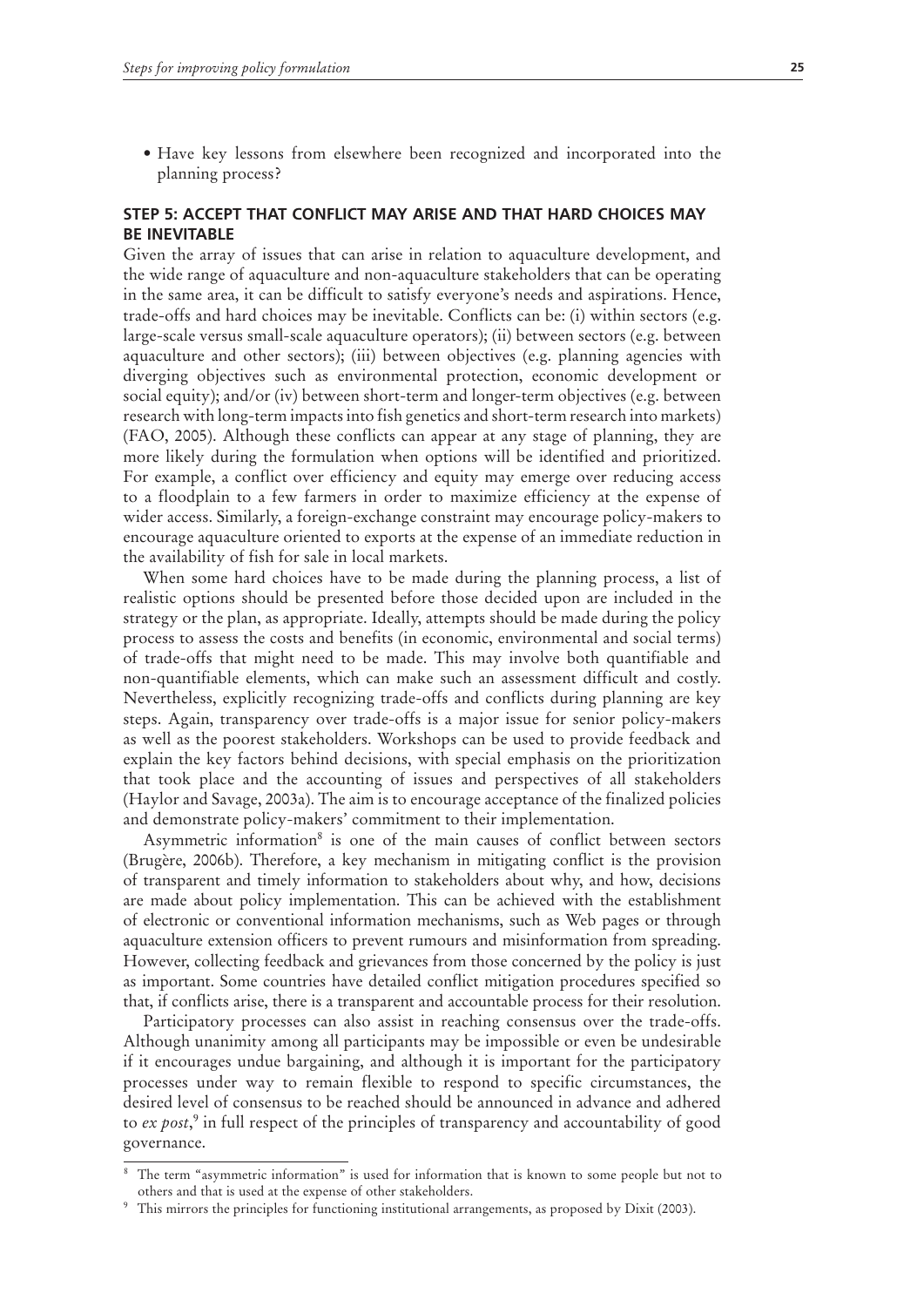## **Summary of key questions for policy-makers**

- Have potential policy conflicts and trade-offs been identified and articulated in the prioritization process?
- Has sufficient care been taken to ensure that people are informed about the tradeoffs and can contribute to the debates and decisions that affect their lives?
- Has a policy workshop been organized to present the findings and outputs of the policy process to all stakeholders directly and indirectly concerned by the policy change?

# **SUMMARY**

Box 3 summarizes the lessons and issues that must be borne in mind prior to and during the planning process leading to the formulation of aquaculture policies and their implementation. Table 2 summarizes the five steps of improving such processes in order to complete policies and implementation strategies successfully.

## BOX 3 **Lessons and issues in planning processes**

1. Aquaculture policy formulation processes must complement other national planning activities.

2. Informal policy change such as ministerial statements or actions are often as important as formal policy documents, given the need for governments to react to, and deal with, changing circumstances. "Champions of change" may not need to wait for formal planning processes.

3. Issues and stakeholders from outside the sector often have a strong impact on the aquaculture sector. This implies the need for broad consultation when engaged in planning processes.

4. Ensuring that planning processes are participatory is often impeded by:

- · financial constraints;
- difficulties in accessing large numbers of stakeholders in geographically scattered and remote communities;
- weak representation of some groups, e.g. small-scale fishers/farmers;
- · low levels of educational status in some of the communities concerned, coupled with modern-day concepts involving sophisticated terminology (e.g. biodiversity, ecosystem-based management, precautionary approach to aquaculture decision making, globalization).

5. It is useful to document and monitor the policy formulation process, to assist both with lesson-learning for future planning processes, but also to ensure transparency and accountability. Obtaining feedback on the effectiveness and efficiency of planning is also a useful way to learn lessons and make improvements.

6. Well-conducted planning processes adopting consensus-building and participatory approaches can take considerable time and financial resources. Therefore, planners must make special efforts to balance "ideal" policy formulation processes against financial and time resources likely to be available. They must also recognize that trade-offs and hard choices may become necessary, although they should be supported by adequate and transparent justifications.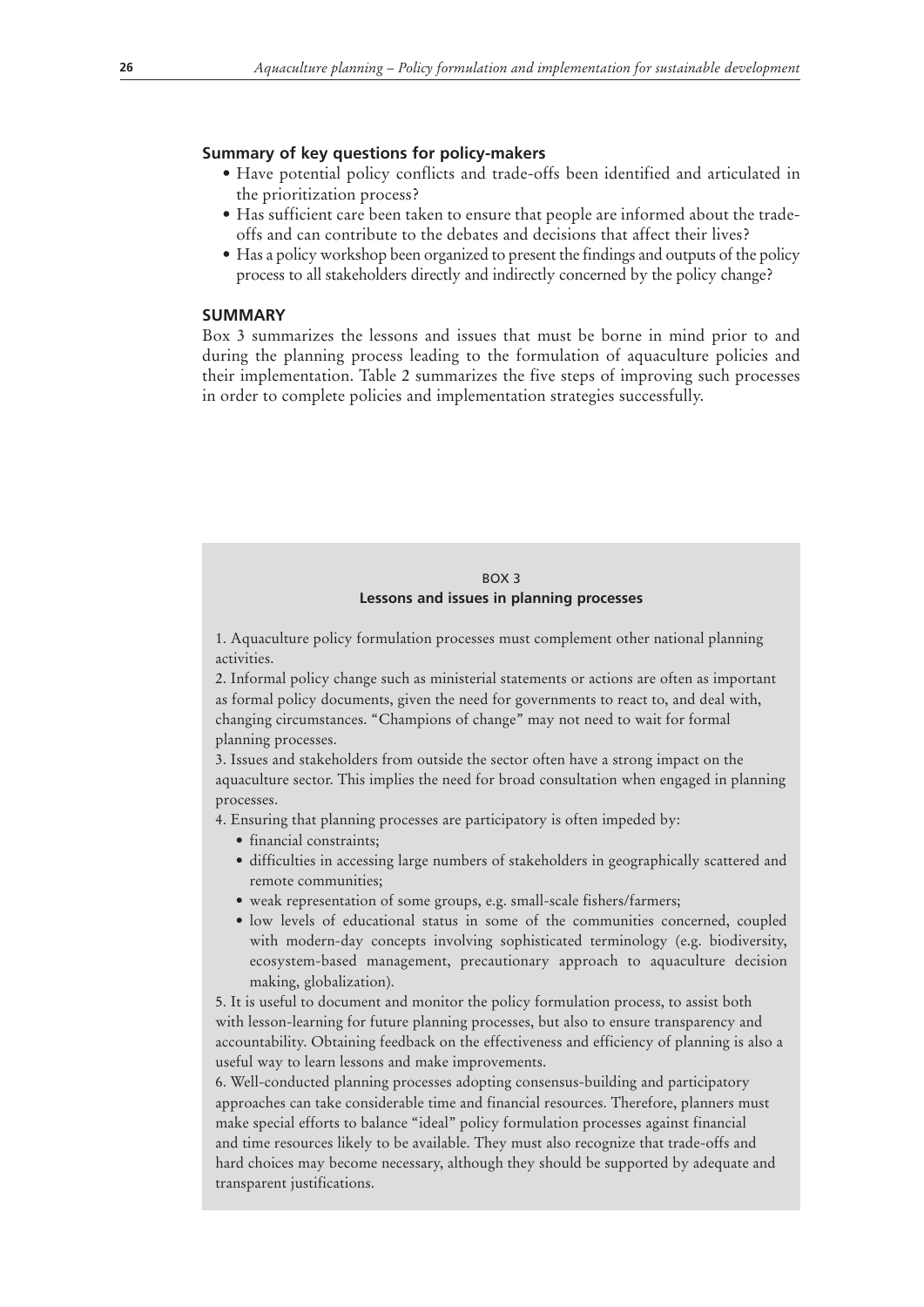| Prerequisites                                                                                                                                     | Conceptual matrix of perquisites and implications for aquaculture policy formulation and implementation |                                                                      |                                                                         | Key means                                                                                            | Key implications                                                                                               |                                                                                                        |                                                                                                                              |
|---------------------------------------------------------------------------------------------------------------------------------------------------|---------------------------------------------------------------------------------------------------------|----------------------------------------------------------------------|-------------------------------------------------------------------------|------------------------------------------------------------------------------------------------------|----------------------------------------------------------------------------------------------------------------|--------------------------------------------------------------------------------------------------------|------------------------------------------------------------------------------------------------------------------------------|
| Understanding                                                                                                                                     | <b>Actors</b>                                                                                           | Capacity building                                                    | Relationship building                                                   |                                                                                                      | <b>Notes</b>                                                                                                   | Issues                                                                                                 | Suggested actions/<br>mechanism/tools                                                                                        |
| circumstances.<br>contemporary<br>institutional<br>Understand<br>social and                                                                       | (perhaps farmers).<br>in a competent<br>authority and<br>Policy-makers<br>stakeholders                  | ion.<br>Policy-makers and<br>policy formulati<br>stakeholders in     | With other sectors<br>within the sector.<br>and with groups             | for (policy) change.<br>timely opportunity<br>1. Recognize a                                         | new circumstances.<br>periodic or due to<br>Review may be                                                      | change, so this may<br>Few initiatives will<br>instigate policy<br>be reactive.                        | on aquaculture.<br>Contact major<br>that impinge<br>stakeholders.<br>Review laws/<br>regulations                             |
| and jurisdictional<br>responsibilities.<br>administrative<br>Understand                                                                           | Lead agency or task<br>force.                                                                           | Policy-makers in<br>benefit training<br>legal and cost-              | with stakeholders.<br>departments and<br>With other                     | communications in<br>coordination and<br>planning.<br>2. Ensure                                      | ensure legitimacy.<br>Need widespread<br>participation and<br>communications.<br>transparency to<br>Widespread | Decide which level<br>can make efficient<br>of government<br>decisions.                                | communication<br>departments<br>government<br>with other<br>Ensure                                                           |
| with stakeholders.<br>and communicate<br>need to identify<br>Understand the                                                                       | (officials, farmers,<br>Flexible, team;<br>stakeholders<br>etc).                                        | consensus building.<br>participatory<br>Methods of                   | With stakeholders<br>in the competent<br>to develop trust<br>authority. | participatory<br>3. Adopt a<br>approach.                                                             | issue and cost-<br>effectiveness.<br>Method will<br>depend on                                                  | communicate the<br>process carefully.<br>Throw away any<br>blueprint. Must<br>document and             | Make contacts and<br>communities, and<br>build trust with<br>policy-makers.                                                  |
| individuals involved<br>Understand and<br>have access to a<br>wide range of<br>in other policy<br>literature, and<br>potentially to<br>processes. | other information.<br>Researchers with<br>wide access to<br>literature and                              | and presentational<br>analytical, writing<br>Research and<br>skills. | Needs to relate to<br>academic as well<br>as development<br>spheres.    | from elsewhere.<br>4. Learn lessons                                                                  | effectiveness of<br>policy processes<br>increases the<br>and content<br>information<br>Improved                | elsewhere. Avoid<br>reinvention, but<br>on lessons from<br>Need to build<br>must remain<br>innovative. | Review literature<br>sectors. Consider<br>including other<br>case studies                                                    |
| consensus may be<br>Understand that<br>impossible.                                                                                                | Policy-makers and<br>stakeholders.                                                                      | analysis of policy<br>Cost-benefit<br>options.                       | Clarify options and<br>implications with<br>stakeholders                | choice of strategies.<br>particularly in the<br>hard choices may<br>5. Accept that<br>be inevitable, | decisions and the<br>stakeholders are<br>informed about<br>Ensure that<br>reasons                              | Important to clarify<br>options to decision-<br>makers.                                                | disadvantages and<br>their implications<br>List options and<br>advantages and<br>for stakeholder<br>identify their<br>groups |
| Source: Adapted from Haylor and Savage, 2003b.                                                                                                    |                                                                                                         |                                                                      |                                                                         |                                                                                                      |                                                                                                                |                                                                                                        |                                                                                                                              |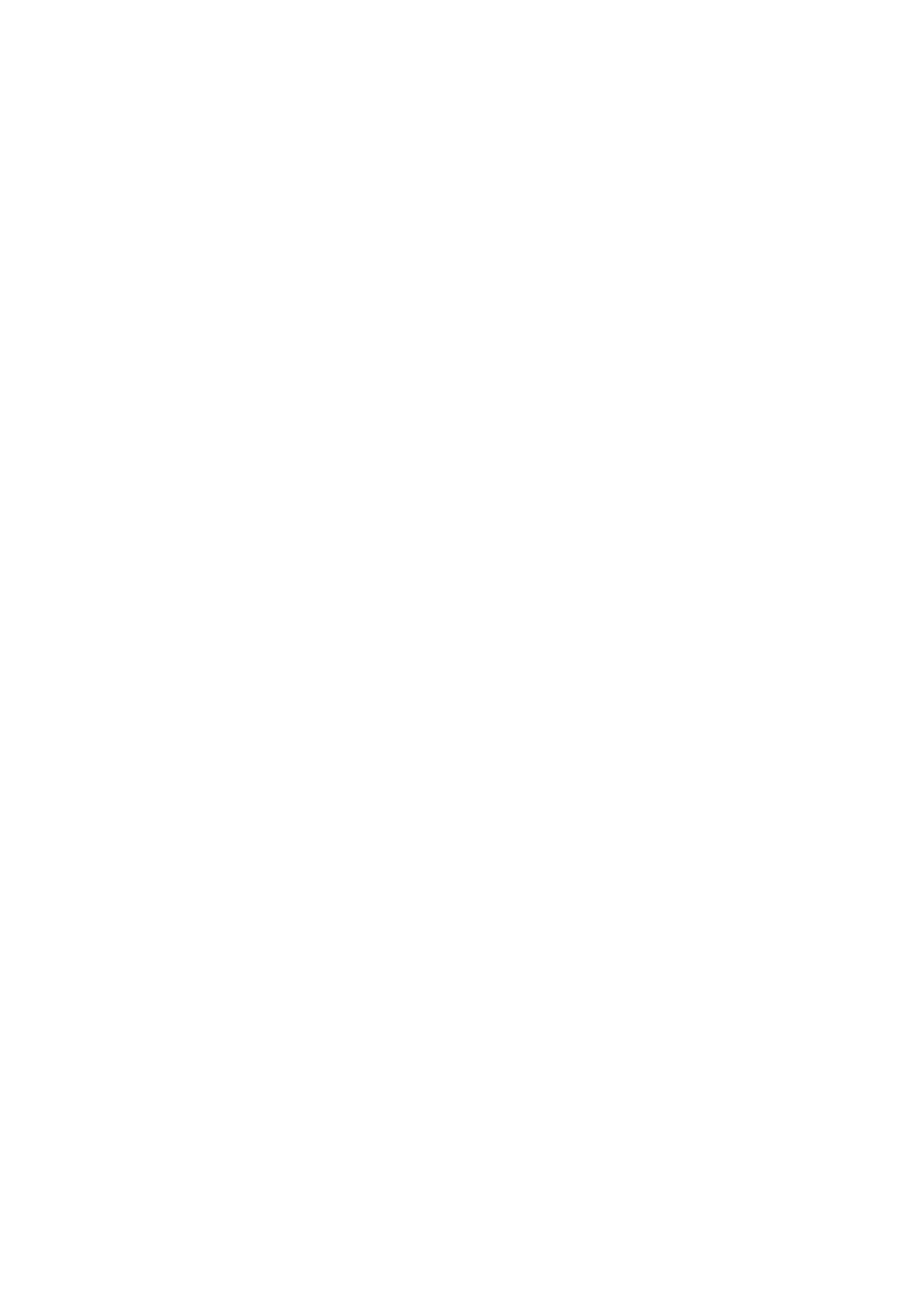# **6. Policy implementation**

The previous chapters described aquaculture and the broader policy context as well as key aspects of policy development and planning processes. This chapter considers an approach and the instruments that, chosen in the strategy and articulated in the plan, can be used towards the implementation of aquaculture policies.

## **A NOTE ON THE ECOSYSTEM APPROACH TO AQUACULTURE**

The ecosystem approach to aquaculture (EAA) has been defined as: "A strategy for the integration of the activity within the wider ecosystem such that it promotes sustainable development, equity, and resilience of interlinked social-ecological systems" (Soto, Aguilar-Manjarrez and Hishamunda, 2008).

This definition is supported by three principles:

- 1. Aquaculture development and management should take account of the full range of ecosystem functions and services, and should not threaten the sustained delivery of these to society.
- 2. Aquaculture should improve human well-being and equity for all relevant stakeholders.
- 3. Aquaculture should be developed in the context of other sectors, policies and goals.

On these grounds, the EAA can be interpreted in two ways, which are not mutually exclusive: one as a way of thinking, a philosophy closely related to the principles of sustainability and sustainable development; and the other as a means or mechanism (a "strategy") by which the policy goal of sustainable aquaculture development can be achieved. Therefore, using the EAA in policy implementation will enable the more comprehensive inclusion of all the stakeholders of the sector and the institutions they represent, in addition to those who are indirectly affected by the development of the sector, such as fisheries (capture and culture-based) and water resources management authorities. It will also allow all the factors that directly and indirectly affect the environmental, economic and social sustainability of aquaculture operations to be accounted for and enable them to be addressed in the relevant planning documents (strategy or plan). Therefore, this implies that formulating and implementing an aquaculture policy or an EAA may involve similar activities such as the use of scoping, iterative exercises, participatory methods (e.g. stakeholder consultations [as covered in Chapter 5]) and technologies such as geographical information systems. All together, these will lead to the building of a consensual and accepted understanding of the means by which aquaculture development should be achieved, with equity (perhaps in the form of "food security" and "poverty alleviation" as policy goals) and environmental sustainability as key considerations. It also implies that the instruments used to implement aquaculture policies (presented below) will need to be reviewed to ensure that the outcomes of their application are congruent with the principles of the EAA.

## **GENERAL ENABLING INSTRUMENTS**

General enabling policy instruments are those that need to be in place to contribute to the good governance of aquaculture and to the creation of the enabling environment that was referred to in Chapter 2. They should help address, among others, uncertainty over property rights (e.g. through the clarification of claims for land, where land acquisition process may be long or fraudulent), corruption (e.g. through the simplification of procedures to obtain permits), and a weakening of institutional factors (e.g. through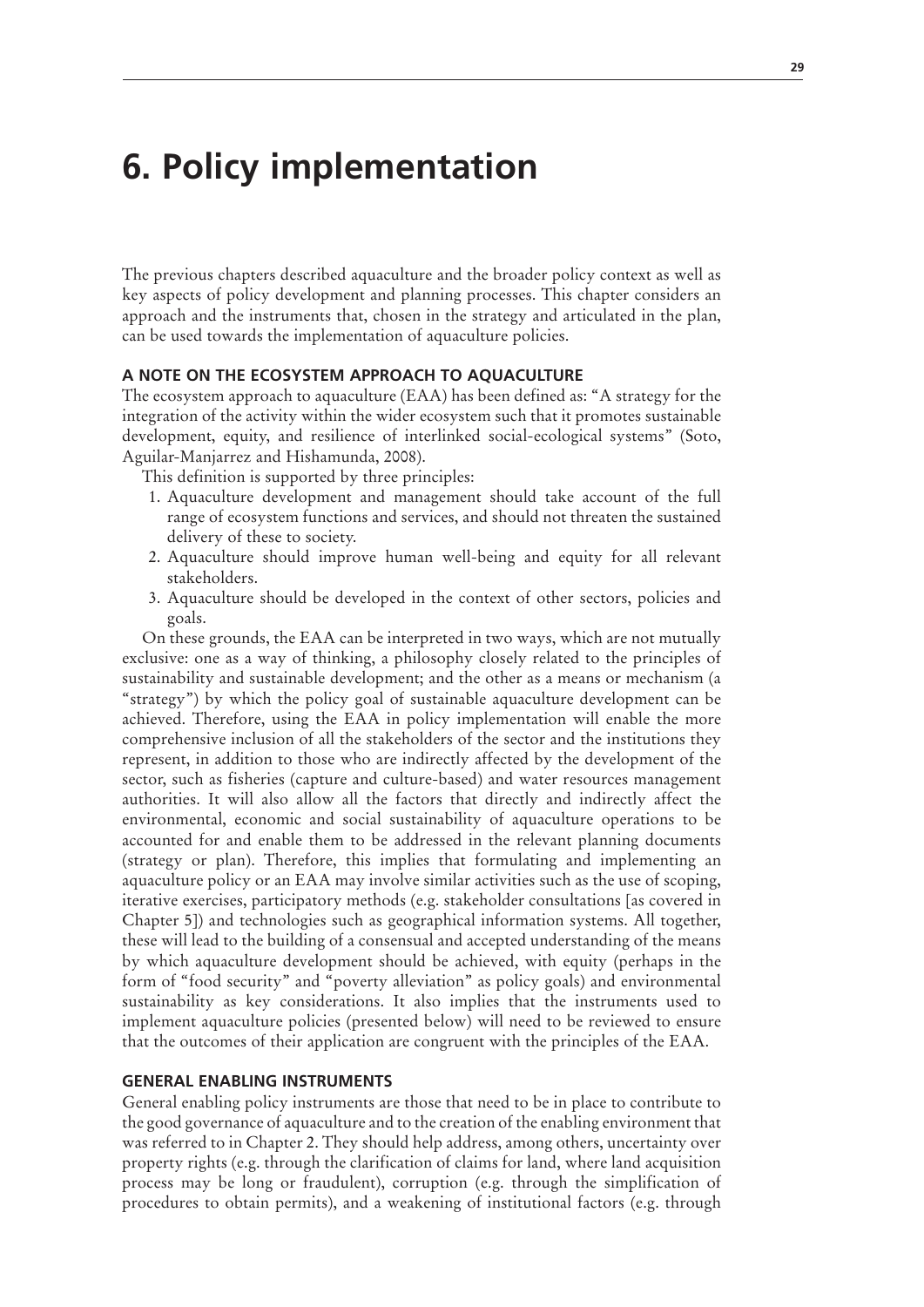the updating of bankruptcy laws and contract enforcement procedures) (Ridler and Hishamunda, 2001). Many of the instruments needed to improve governance are actually beyond the mandate of aquaculture planners but will influence the efficacy of the environment in which aquaculture development takes place. Aquaculture planners should be cognizant of this and cooperate with the government departments concerned in consequence.

Clear property rights are a very important target for government policy because they influence investment decisions directly, especially in operations that are landintensive or water-intensive, as is the case for commercial aquaculture. Property rights also become fungible, easing access to loans because they can be used as collateral (De Soto, 2000). Similarly, macroeconomic growth and exchange rate policies are important. For businesses that market products or source inputs internationally, macroeconomic policies that prevent the real effective exchange rate from being overvalued can be critical, as an overvalued exchange rate hurts producers because it lowers the price of (competing) imported fish while raising export prices.

Table 3 lists some enabling instruments that affect all economic activities. Those listed can help address themes of the global policy agenda (Chapter 4) and, thus, contribute to the creation of the enabling environment needed for the sustainable development of aquaculture.

## **AQUACULTURE-SPECIFIC INSTRUMENTS**

Sector-specific instruments focusing on the promotion of aquaculture and, within the sector, on commercial or subsistence-oriented aquaculture operations are also needed. These can be disaggregated into three broad categories: laws and regulations; macrolevel policy instruments; and micro-level policy instruments. Education and training are likely to be necessary for the implementation of these instruments, and Chapter 7 details how a needs assessment of human capacity development can be carried out in relation to this.

It is important to give a time frame for the implementation of each instrument, with perhaps short-term being within five years, medium-term between five and ten years, and long-term more than ten years. There should also be an indication of the amount of resources needed for the implementation of each instrument. Even if there is no direct financial outlay, as for example with tax holidays, an identification of hidden costs (i.e. lost tax revenue) is useful.

| examples of general enability instruments                  |                                                                                                                                                                                  |
|------------------------------------------------------------|----------------------------------------------------------------------------------------------------------------------------------------------------------------------------------|
| Global agenda theme                                        | Examples of corresponding instruments <sup>1</sup>                                                                                                                               |
| General governance                                         | Reform of property and use rights regimes.                                                                                                                                       |
|                                                            | Development of public education programmes to tackle<br>corruption.                                                                                                              |
| Institutional factors                                      | Reform of jurisdictions and responsibilities to eliminate overlaps<br>and enhance the joint work of government institutions.                                                     |
| Macroeconomic conditions, including<br>international trade | Reform of exchange rate regimes to prevent an overvaluation of<br>the real effective exchange rate.                                                                              |
|                                                            | Investment in research and development to maintain a<br>comparative advantage.                                                                                                   |
| Climate change and environmental<br>sustainability         | Compliance with multilateral climate change (and environmental)<br>agreements.                                                                                                   |
|                                                            | Preparation of national adaptation programmes of action<br>(NAPAs) <sup>2</sup> to address needs and concerns related to adaptation to<br>the adverse effects of climate change. |

#### TABLE 3

**Examples of general enabling instruments**

<sup>1</sup> The list of examples is not exhaustive.

<sup>2</sup> National adaptation programmes of action are prepared by least-developed countries under the UN Framework Convention on Climate Change (UNFCCC) for urgent activities to cope with climate change.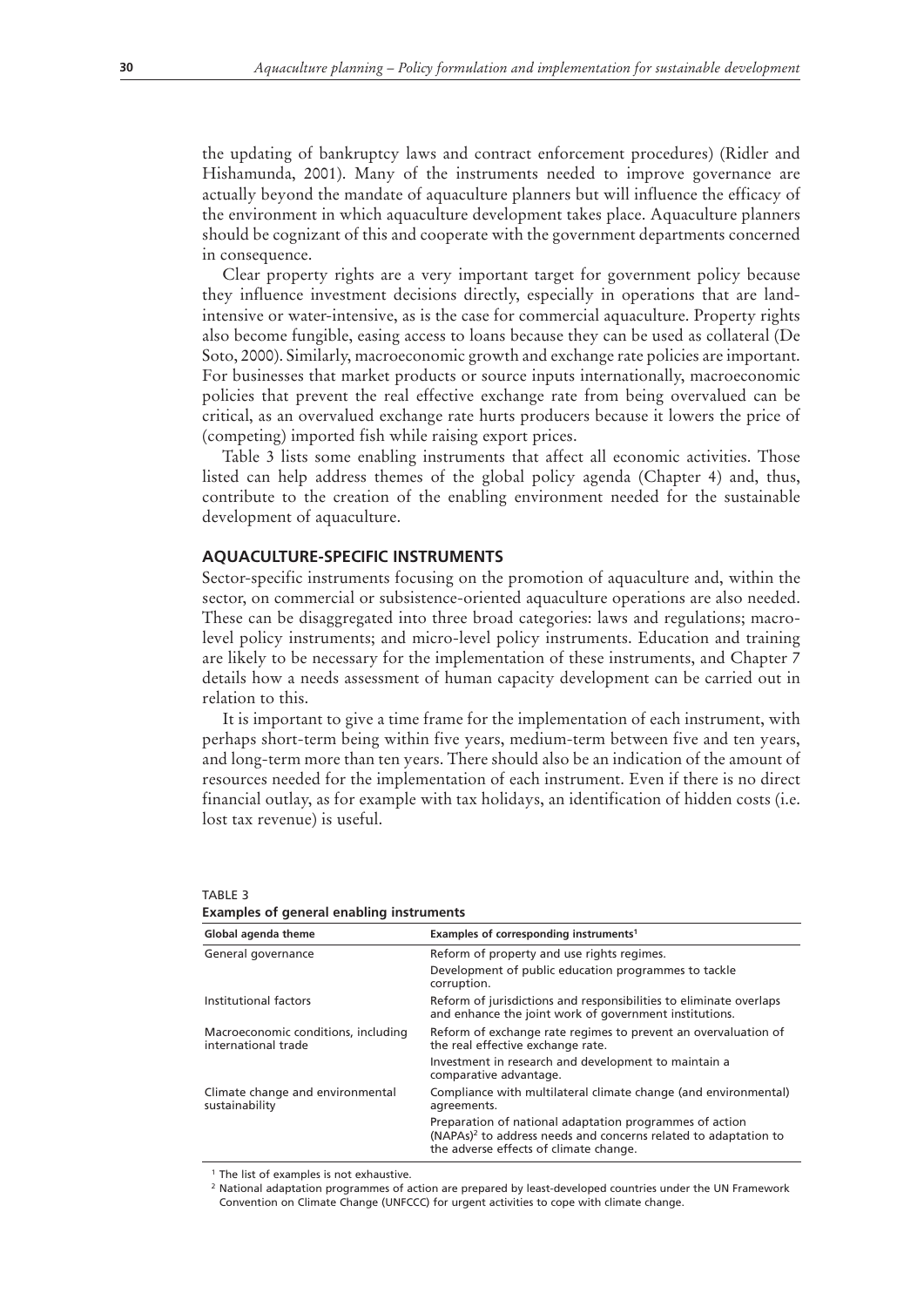## **Laws and regulations**

#### *Supportive legislation*

The importance of legislation is underlined in the CCRF, which contains many articles referring to legislation.10 There is often debate about whether policy informs and determines legislation, or vice versa. It is often a little of both, and policy and legislation are closely linked in their support for each other. Legislation provides an enforceable framework to support policy implementation through the detail specified in such instruments, and through powers relating to enforcement and sanctions for those infringing the law. In addition, legislation formalizes the rights and responsibilities of individuals in the sector and helps the implementation of policies. Changes to established policies may require associated legislative change, and the implementation of a new policy direction is very likely to require an assessment of the extent to which current legislation needs to be changed/strengthened to support successfully the implementation of the new policy.

However, not all policy initiatives need to be supported and "hardwired" into formal legislation if, for example, there are well-established formal and informal rules and norms that support effectively the implementation of particular policy initiatives. Effective implementation of policy may also be best achieved through other means, for example by the use of economic instruments (although these may require enabling legislation) or support/promotion and ad-hoc programmes that do not necessarily require enforcement by the rule of law. However, legislation is often crucial, especially in terms of:

- stipulating powers for management and enforcement;
- ensuring that certain rights are enshrined that cannot be eroded through social, economic and political marginalization;
- creating certain obligations for individuals and authorities.

Not all countries have legislation specific to aquaculture, either because of the infancy of the sector or because of its marginality. Where there is no specific legislation, aquaculture is usually administered under regulations of the capture fisheries. This weak legislative framework can be a barrier to aquaculture development, as was suggested in a survey of nine Near East countries (El Gamal, 2000). An example of the positive impact of specific legislation is given by Myanmar. Its 1998 Aquaculture Act encouraged illegal operations to be registered, reducing conflicts and increasing the number of registered legal farms. Perhaps not coincidentally, Myanmar's aquaculture output increased more than five-fold from 1998 to reach almost half a million tonnes in 2005 (FAO, 2007b).

Ideally, all relevant stakeholders (both within aquaculture and in other sectors) should be consulted during the process of developing legislation, even if the process can be a long one. Only by doing so can it be hoped that conflicts will be minimized and that legislation will have a measure of legitimacy. Processes for legislative development are different in all countries, but greater compliance can be fostered by legislation that involves all stakeholders in its development as stakeholders can then claim "ownership" over such laws. Although legislation has the potential to marginalize and create conflict, it can also provide a framework for implementing policies and managing conflict issues. Importantly, legislation is often not neutral in its impact on different socio-economic groups. Therefore, legislation must be carefully tailored to suit the needs and conditions in individual countries and situations. It may also be appropriate to have an overriding national framework/legislation, and then local community management norms/rules to reflect different situations.

Box 4 provides a summary of the important legislative issues that require consideration in order to support aquaculture policy implementation adequately.

<sup>10</sup> Articles 2a, 2c, 3.2.b, 3.2.c, 6.13, 7.1.1, 7.6.6, 7.7.1, 8.3.1, 9.1.1, 10.1.1, 10.1.3, 10.2.5 and 11.3.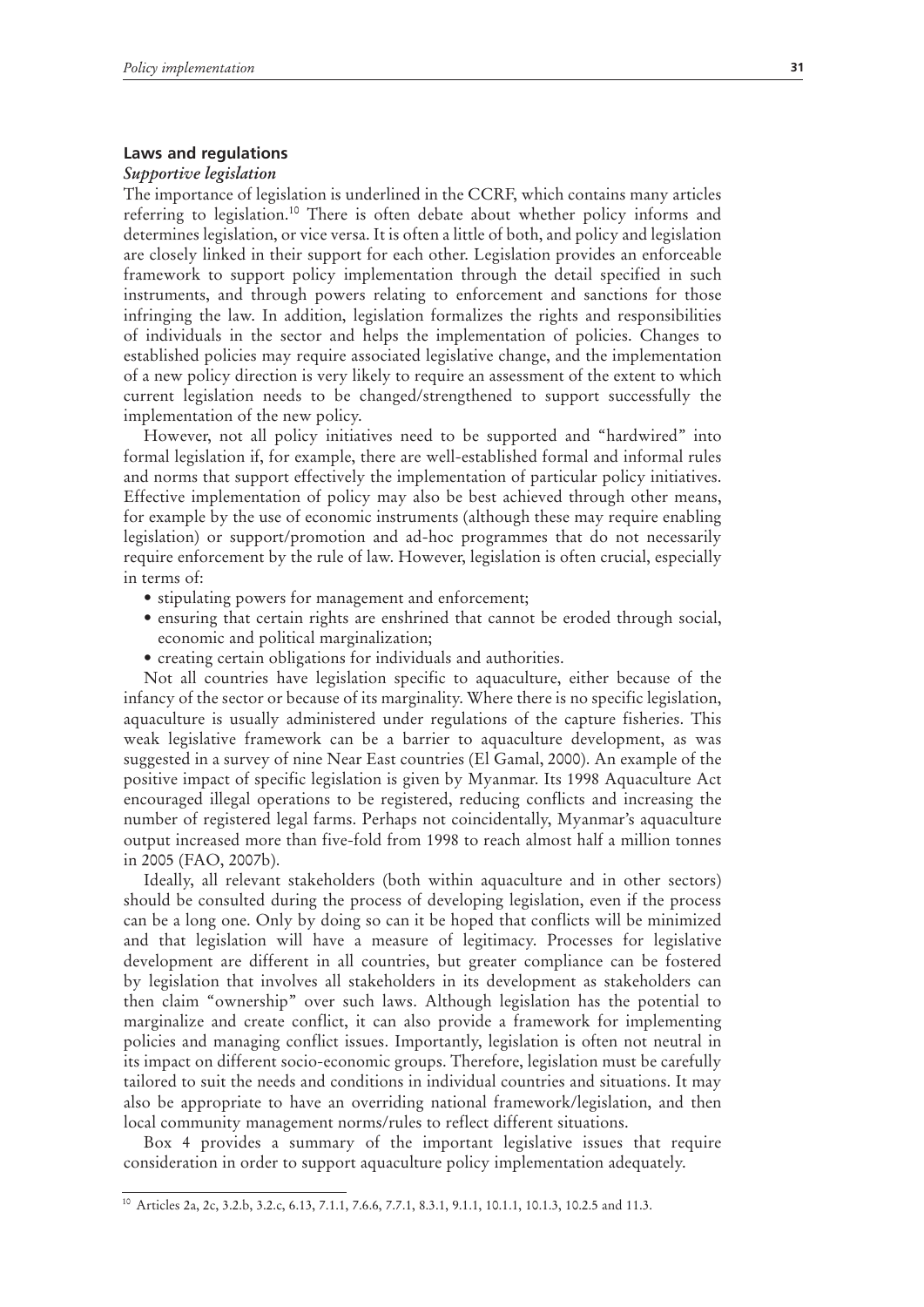#### BOX 4

## **Key legislative issues of importance for aquaculture policy implementation**

1. Non-aquaculture-specific legislation should be considered for its support or hindrance to aquaculture policy implementation, as well as for its relationship to aquaculture-specific legislation.

2. A legal framework supportive of policies, and supported by stakeholders, is more likely when stakeholders are involved in the process to develop legislation itself.

3. Aquaculture policies should ideally ensure that aquaculture legislation is supportive of them before commencing related activities, and if not, appropriate legislative changes should be sought.

4. Aquaculture legislation should contain dispute resolution mechanisms to deal with user conflicts, and to ensure that local rules/regulations do not conflict with national-level legislation and policies.

5. Aquaculture legislation should specify the extent to which local autonomy in developing management rules/legislation will be accepted.

6. National aquaculture legislation should provide for a broad and flexible framework that enables a choice over strategic options, with detailed mechanisms set out in regulations that can be changed if necessary.

7. National aquaculture legislation may need to contain specific reference to certain key concepts, e.g. ecosystem approach to aquaculture, or provide indirect support to key success factors that need legislative support (e.g. decentralization, definition of boundaries).

8. Aquaculture legislation needs to ensure the security and enforceability of a right, and the ability and opportunity for rights holders to seek redress for violation of security and interests in the rights allocated.

*Source:* Macfadyen, Cacaud and Kuemlangan, 2005.

#### *Legal instruments*

Legislation embraces all instruments having the force of law, such as acts, regulations, decrees, orders and local by-laws. These enable an orderly and sustainable development of aquaculture, either by reducing negative externalities, such as pollution or conflicts over land rights, or by encouraging positive externalities, such as the promotion of small-scale aquaculture operations around one large farm (e.g. as in Indonesia [below]). However, there is a danger that, by being overly prescriptive, these instruments become cumbersome and discourage investment into the sector. Overregulation destroys entrepreneurial initiative and motivation, the very ingredients necessary for successful commercial aquaculture. To keep an optimal balance in regulations and other instruments, policy-makers have a number of options. Periodic reviews of the legislative apparatus to assess its relevance and effectiveness lessen the likelihood of overlapping laws, regulations and jurisdictions that contribute to inefficiency and bureaucratic rigidity. Consultation with farmers and other stakeholders could also reduce the danger of overregulation. Another means of curtailing unnecessary legislation is to have a mandatory review of the costs and benefits of regulations prior to enactment, as is the case, for example, with federal regulations in the United States of America. This cost–benefit analysis would include any potentially damaging effect on incentives, and could be done by an independent agency.

In addition to the cost–benefit analysis of possible disincentive effects of regulations and other legislative instruments, the assessment should include the additional costs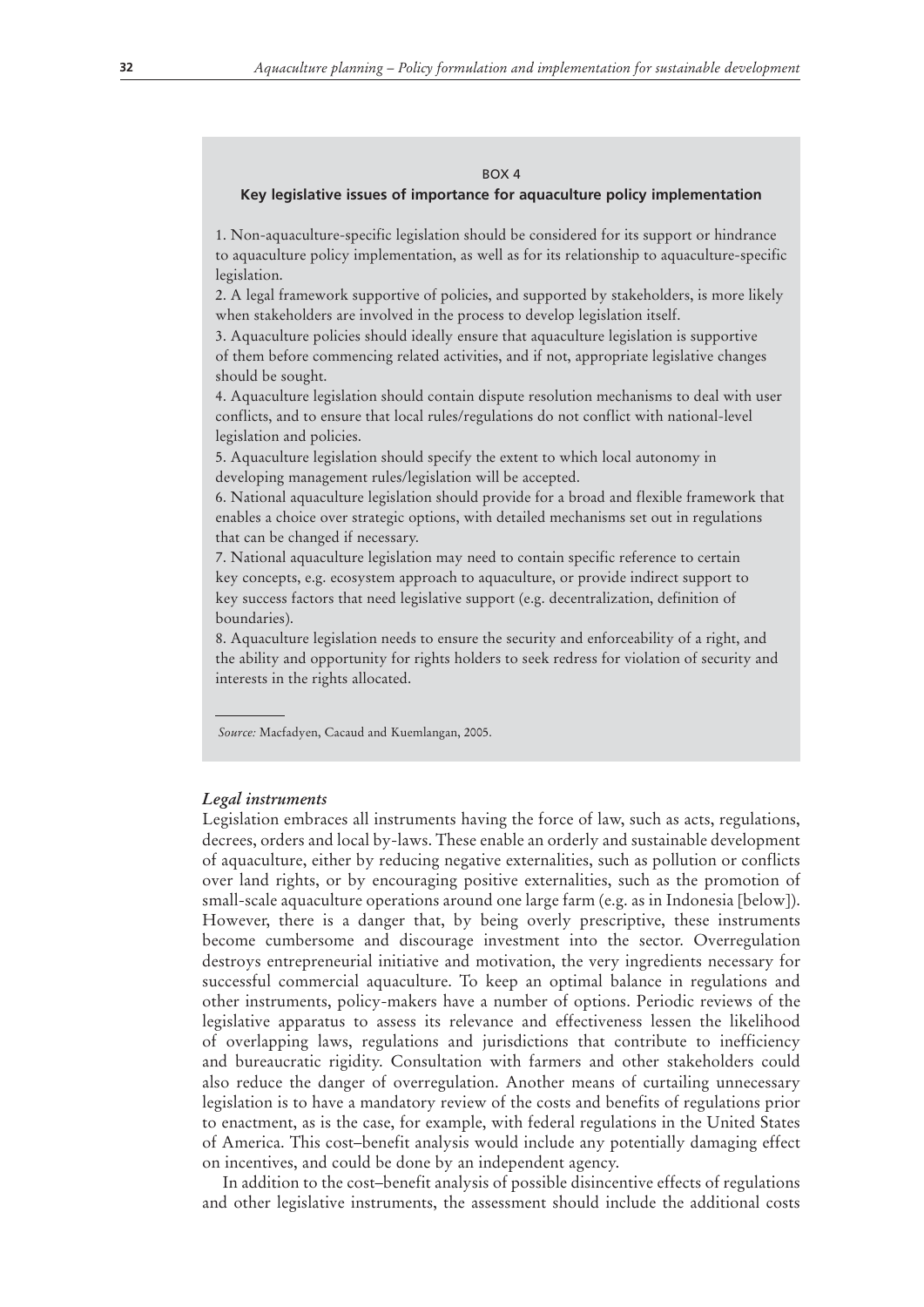of monitoring and enforcement. This is because the M&E of regulations and other instruments is time-consuming and expensive. In fact, the lack of enforcement of existing regulations (because of inadequate resources to do so) may be more important than weak legislation in explaining unsustainable practices in aquaculture (FAO, 1998).

Complying with the regulations governing aquaculture development at national levels should be "rewarding" for aquaculture entrepreneurs. However, indicators of time and cost to do so vary widely among countries, imposing a potential heavy burden on competitiveness. For example, the time taken to obtain a licence to farm salmon varies from an average of eight months in Norway to from five to seven years in Chile, and the cost from about US\$7 000 in Norway to at least US\$300 000 in Canada (Marine Harvest, 2008). Some reports, from Africa for example, suggest that almost one-quarter of the time of senior management is spent obtaining or negotiating licences and regulations (World Economic Forum, 1998).

In addition to simplicity and rapidity, transparency is also important. Corruption is inversely related to transparency. Thus, making the criteria for obtaining a permit clear reduces the discretion of officials (Alesina and Weder, 1999). It also reduces the transactions costs of entrepreneurs.

#### *Economic incentives and self-policing*

Alternatives to regulations include economic incentives and self-policing, and these may be feasible and perhaps more efficient within a given administration or ecosystem. Incentives act as signalling devices to encourage best practices. There are economic efficiency arguments for incentives rather than regulations, although they should be considered as complementary. This is the case, for example, with water pollution control, where aquaculture producers (as polluters) pay for much of the cost of the pollution they generate while taxpayers pay for the M&E costs of pollution control regulations. Emissions trading and carbon taxes are widely used in certain jurisdictions for air pollution because of their efficiency. By extension, nutrient trading and pollution taxes could be possible equivalents at an ecosystem level.

Self-policing is another option and is particularly applicable to aquaculture because of the sensitivity of the activity to exogenous factors and the incentive this creates for farmers to maintain optimal production conditions and enforce their own management codes. Fish farmers have more reason than many other producers to minimize pollution because it directly affects their own operations. In fact, there is evidence from salmon farming that there is a decrease in pollution as the industry develops (Asche, Roll and Tveteras, 2008). As such, self-policing, as with economic incentives, offers the means to internalize some of the negative externalities of aquaculture.

## *Summary of key questions for policy-makers*

- Has the existence of non-aquaculture-specific legislation been assessed and considered as a potential constraint?
- Once a review has been undertaken, do changes to legislation need to be made to support the implementation of policy? If so, are such changes necessary at the national, state or local level? Which aspects of policy may also be effectively supported through rewards (economic incentives) rather than sanctions?
- In suggesting necessary legislative changes, have stakeholders been widely consulted?
- Has appropriate attention been paid to ensuring that legislation is as "fair" as possible to all groups/stakeholders?
- Are existing and proposed regulations overly onerous on farmers (and potential farmers), and should they be reduced?
- Can "best practices" found elsewhere be implemented or adapted?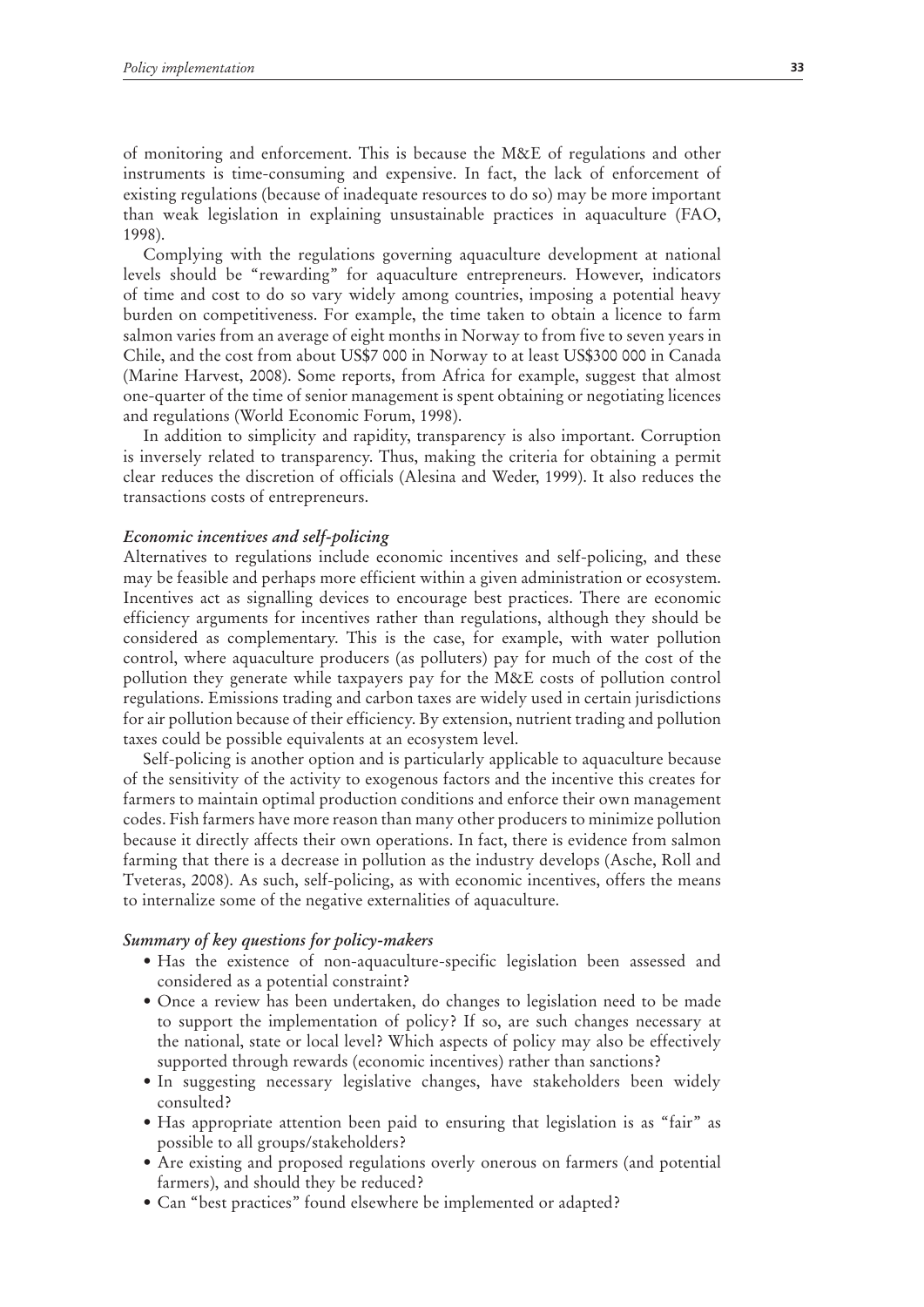- Has a cost-benefit analysis of proposed/revised legislative instruments been carried out?
- Are there any economic incentives or self-policing instruments already in place? Could they be enforced or strengthened as alternatives to regulations?

## **Macro-level instruments**

In addition to laws and regulations, there are macro-level instruments that can be used to address issues specific to the aquaculture sector as a whole. This list aims to be comprehensive but is by no means exhaustive. Macro-level instruments cannot be uniformly developed or applied but must be tailored to suit the particular administrative, legal and cultural environments where they will be implemented to support policies. Considerations related to their choice, as well as advantages and disadvantages (costs and benefits), are reviewed below.

## *Development of a reliable database*

Aquaculture policy formulation is severely handicapped where there are insufficient data or where the data are unreliable. The statement "The collection of data and information is not an end in itself but is essential for informed decision-making" was made in the context of capture fisheries (Bonzon and Cochrane, 1997, p. 26), but it should encompass aquaculture in a similar way. However, developing a database that supports the needs for sectoral development planning and monitoring is a complex task. It entails accounting for existing administrative structures, allocating budgets, analysing human capacity and training needs, and piloting collection and analysis trials (FAO, 1999). There may also be a comparison of cost-effectiveness between methods, for example, between enumeration and sampling (Rana, 1997; FAO, 1999).

Data collection is critical to successful aquaculture policy formulation and implementation, for making accurate projections, for establishing realistic quantitative targets and for measuring progress towards these (monitoring). However, this is often overlooked. The method chosen for data collection will depend in part on trust in government, on the resources available and on the presence of decentralized administrations at the local level. Both enumeration, based on farmers' own records or collected by government agents, and sample surveys have different benefits and costs that should be carefully evaluated before embarking on data collection, in particular in the light of the relative importance of the sector in the national economy.

Southeast Asia provides an illustration of different collection processes (Hishamunda *et al*., 2009). In Cambodia, those engaged in aquaculture activities are required to record the pen, pond or cage area and the quantity of species fed, and submit this monthly record to the provincial fisheries administration. In turn, the Department of Fisheries estimates the total culture area. Other countries in the world (e.g. Costa Rica) also require farmers to provide data on production and sales, but while this individual reporting may be relatively inexpensive, concern by farmers over tax repercussions can reduce compliance or result in deliberate inaccuracies.

To obviate individual tax concerns, a compromise can be found with data collected in sampled villages, with reporting of quarterly production data and annual data on production area and aquaculture households to provincial governments via local authorities, for compilation and publication by higher instances (e.g. Directorate General of Aquaculture, as is the case in Indonesia). The information collected can be collected and channelled differently. In Malaysia, data are collected by aquaculture extension officers, who send village data to the State Fisheries Office, where they are compiled and vetted before being forwarded to the Fisheries Department for further verification.

Surveys are another means of data collection. In the Philippines, the Bureau of Agricultural Statistics surveys freshwater, brackish-water and marine-water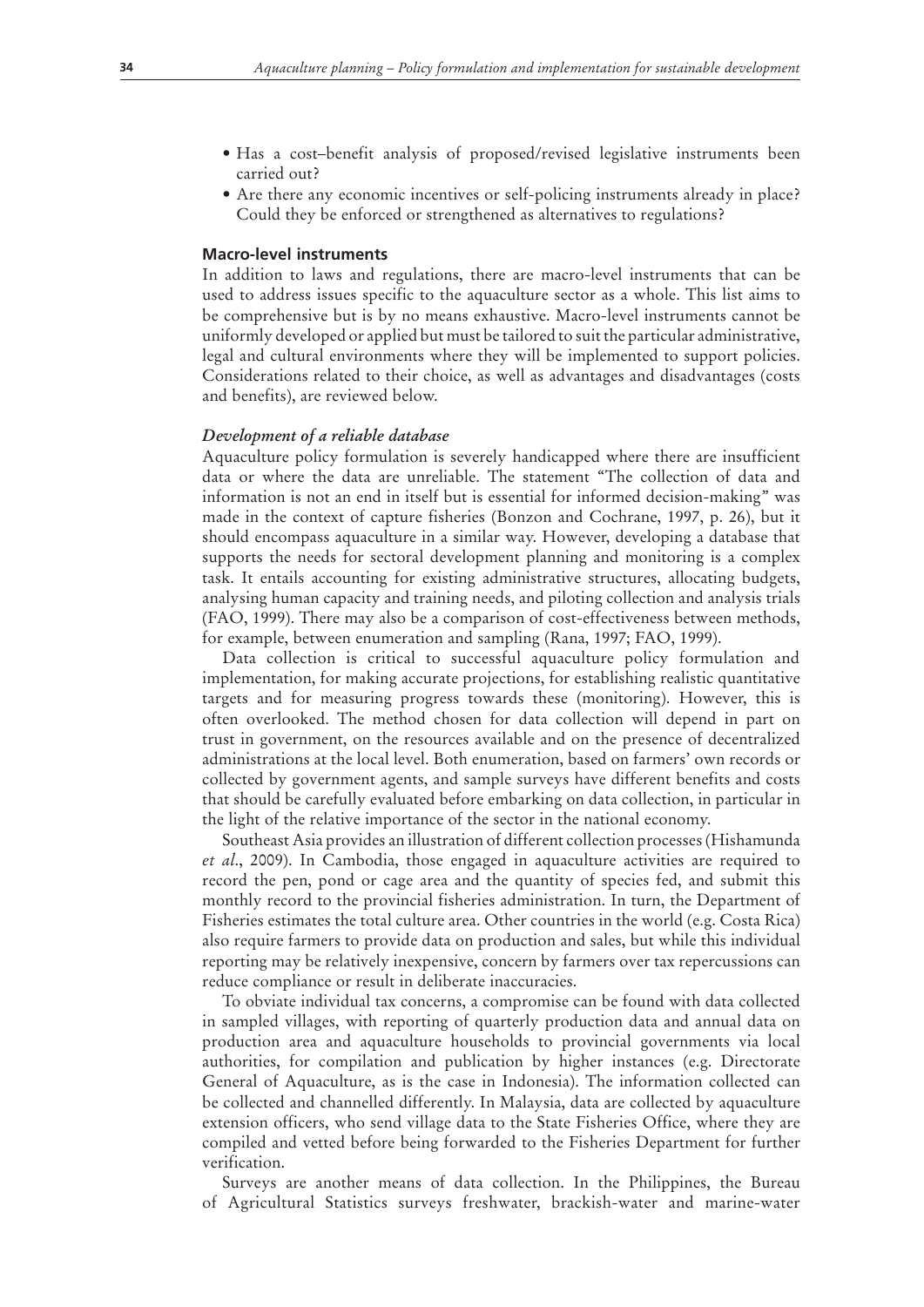environments, estimating quarterly data on harvest volumes and value for each species, and generating information at the regional, provincial and national levels.

#### *Promotion of foreign investment*

Allowing foreign investment and the establishment of large companies can be a means to kick-start, or at least facilitate, the development of the aquaculture industry. This involves both benefits and costs that need to be carefully considered by the government prior to any action in this direction. It also requires a precise definition of the facilitation role of the government in terms of responsibility and scope of intervention, notably in relation to the extent to which it is willing to let market forces and private interests drive the development of the industry (at the expense of the protection of the environment and of vulnerable communities' interests).

Among the benefits of foreign investment are the capital and technological expertise that large, perhaps foreign, firms can bring. Infrastructure, including sophisticated processing plants that meet international standards, may be needed and only feasible through a large company, whose size may also help in achieving economies of scale in input production. This was the case, for example, with the Jamaican Broilers Group, which was encouraged by policy-makers to diversify from poultry to tilapia farming. Although policy-makers had failed in their attempts to stimulate small-scale fish farming, involving a large firm with an ability to produce feed was an alternative option to direct government assistance. By itself, the investing firm could make economies of scale in feed production and was able to establish high standards in export markets, which indirectly benefited other producers. Far from damaging small-scale production, the Jamaican Broilers Group encouraged "infant" farms, guaranteeing inputs and markets, and providing technical expertise (Hishamunda and Ridler, 2002). Indonesia adopted a similar policy in 2000 with the encouragement of business partnerships for nuclear shrimp and tilapia farms. In green belts, farms larger than 30 ha must develop along the "nucleus–estate" concept in which grow-out ponds are distributed to the landless for their eventual ownership under an approved financing plan. The large farm (nucleus) is expected to provide support to the farmers in terms of technology, inputs and marketing. The government's role has been to facilitate and to monitor these partnerships (Nurdjana, 1999).

Sometimes, these large farms have been foreign. This was the case for tilapia in Costa Rica, where Aquacorporacion was large enough to provide a market and stimulate a feed industry (Hishamunda and Ridler, 2002). In Honduras, the shrimp industry has grown because of foreign investment, but the incentives of tax holidays have reduced the beneficial multiplier impact for local communities (Stanley, 2003). In Viet Nam, with its ambitious plan to double aquaculture output by 2013, there is a need to increase domestic capacity in feed and avoid relying on imports. As a solution, Viet Nam has encouraged foreign direct investment in the feed sector with fiscal incentives such as tax holidays, and the number of foreign companies involved in aquaculture doubled every year between 1998 and 2003 (Hishamunda *et al*., 2009).

However, in exchange for these benefits, foreign companies may request the right to repatriate capital and profit; they may also expect tax exemptions and other incentives. To mitigate such costs, some countries have limits on foreign ownership in aquaculture. In the Philippines, foreign participation is restricted in natural-resource operations (including aquaculture) to a maximum of 40 percent, although this may have been circumvented by using local people as "fronts". In Viet Nam, the proportion is 70 percent (Hishamunda *et al*., 2009).

A further possible cost is resentment among the local population, particularly if the large farm is an enclave-type development, with managers hired from abroad, few backward linkages, little training provided, and research done elsewhere. The danger becomes greater as aquaculture products become commodities in a global market and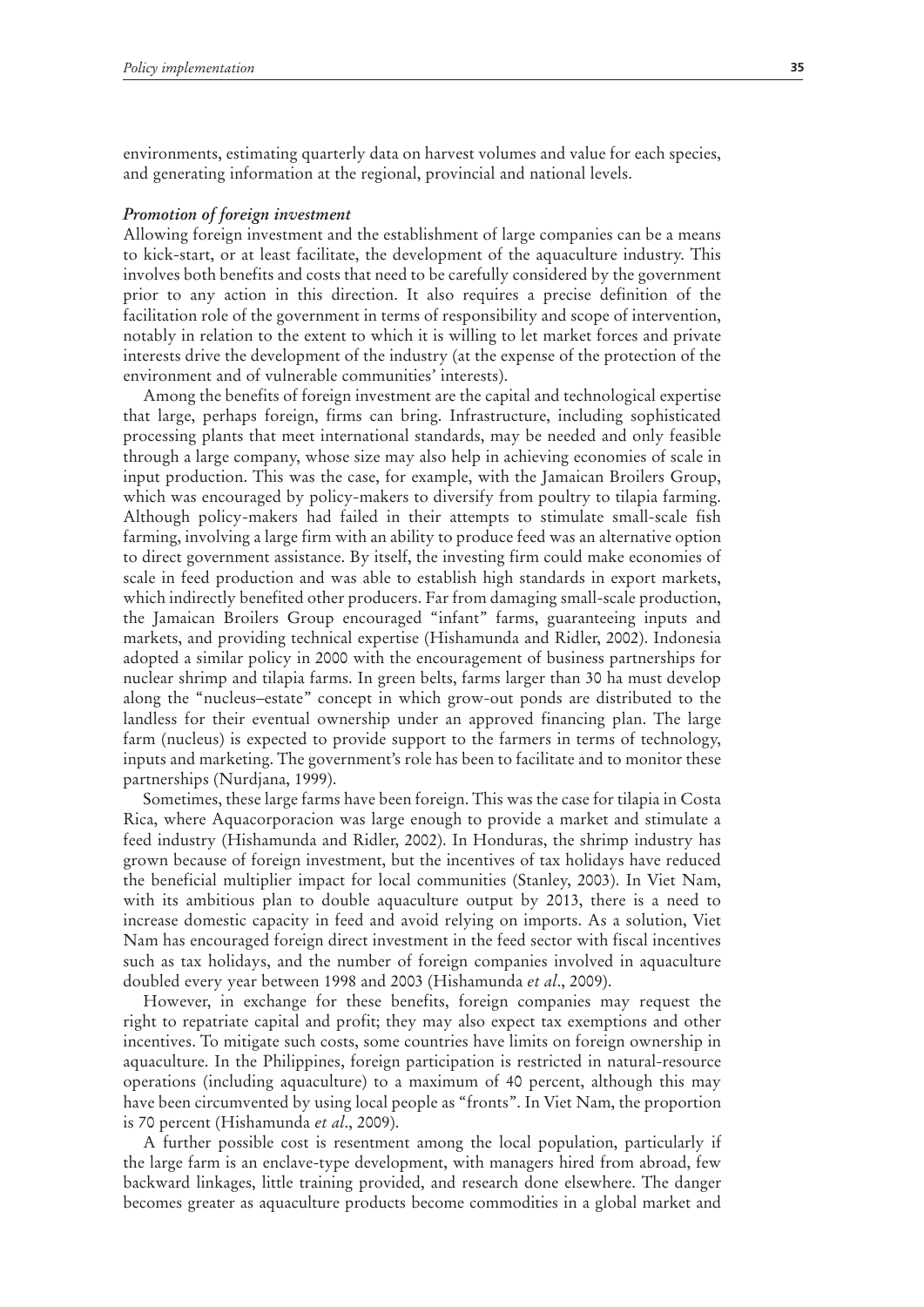where economies of scale are realized, tending towards oligopolistic market structures. The world's largest producer of farmed salmon, Marine Harvest of Norway, is the largest producer in all four major producing countries (Norway, Chile, United Kingdom and Canada) (Marine Harvest, 2008). Having farms in different countries is a good business strategy for managing a global market. However, it can bring economic risks to vulnerable communities depending on the commitment of the foreign company to those communities and can prompt government interventions to redress the balance.<sup>11</sup>

### *Promotion of producers associations*

Enabling the formation of producers associations can increase the weight and visibility of aquaculturists' interests in decision-making processes and should be encouraged by the government. Producers associations can take many forms, ranging from local institutions (sometimes called "one-stop aqua shops") to sophisticated national organizations with formal membership (DFID, 2004b). Regardless of their form, they are frequently used as a means of exchanging information and diffusing technical knowledge. However, their role varies widely depending on the interests they represent and the purpose they are given. In Africa, producers associations have managed shared water supplies, and acted as financial intermediaries issuing credit (Ridler and Hishamunda, 2001). In Chile, the Chilean Salmon and Trout Growers Association acts as a marketing agent and as a monitor for environmental self-policing. It has also established the Salmon Technology Institute to fund demand-driven research and to encourage technology transfer to farmers. Producers associations can bring many benefits to the aquaculture industry at any stage of its development cycle. Moreover, they can do so at little, if any, cost to governments supporting their formation and willing to collaborate with them in their effort to promote aquaculture.

## *Facilitation of marketing and trade*

Trade can generate large direct and indirect benefits, to which aquaculture can contribute (Béné, Macfadyen and Allison, 2007). However, it is increasingly recognized that there are "winners" and "losers" from both domestic and international trade. Although primarily falling within the domain and responsibility of the private sector and its associations, the marketing and trade of aquaculture products can benefit from government interventions where there are communications and marketing constraints and where the interests of small producers require specific consideration. Government support in marketing and trade is therefore indirect through a number of interventions that must be enabling and create a level playing field for all those involved in the aquaculture industry, regardless of their size and power.

Areas where government interventions are required include the setting of standards and hygiene for post-harvest handling, in particular to kick-start good practices in this domain. The establishment of a market for the hygienic handling and selling of fish through a state enterprise and its registered agents, as was the case with the Fish Marketing Organization in Bangkok (Thailand), allowed the marketing of aquatic products to develop on a sound basis before being gradually replaced by private markets and private fish agents (Hishamunda and Ridler, 2002; Piumsombun, 2001).

Another area of government intervention concerns compliance with food safety and quality standards and the promotion of aquaculture certification. Some aspects of aquaculture certification, such as food safety, are mandatory, regulated and implemented by governments, whereas others, such as eco-labelling, are voluntary and market-driven. The development of an aquaculture certification scheme typically falls within the remit of governments through the establishment of standard setting,

<sup>11</sup> As indicated earlier, these should be planned *ex ante* rather than imposed *ex post* and should be made known in the policy and strategy documents.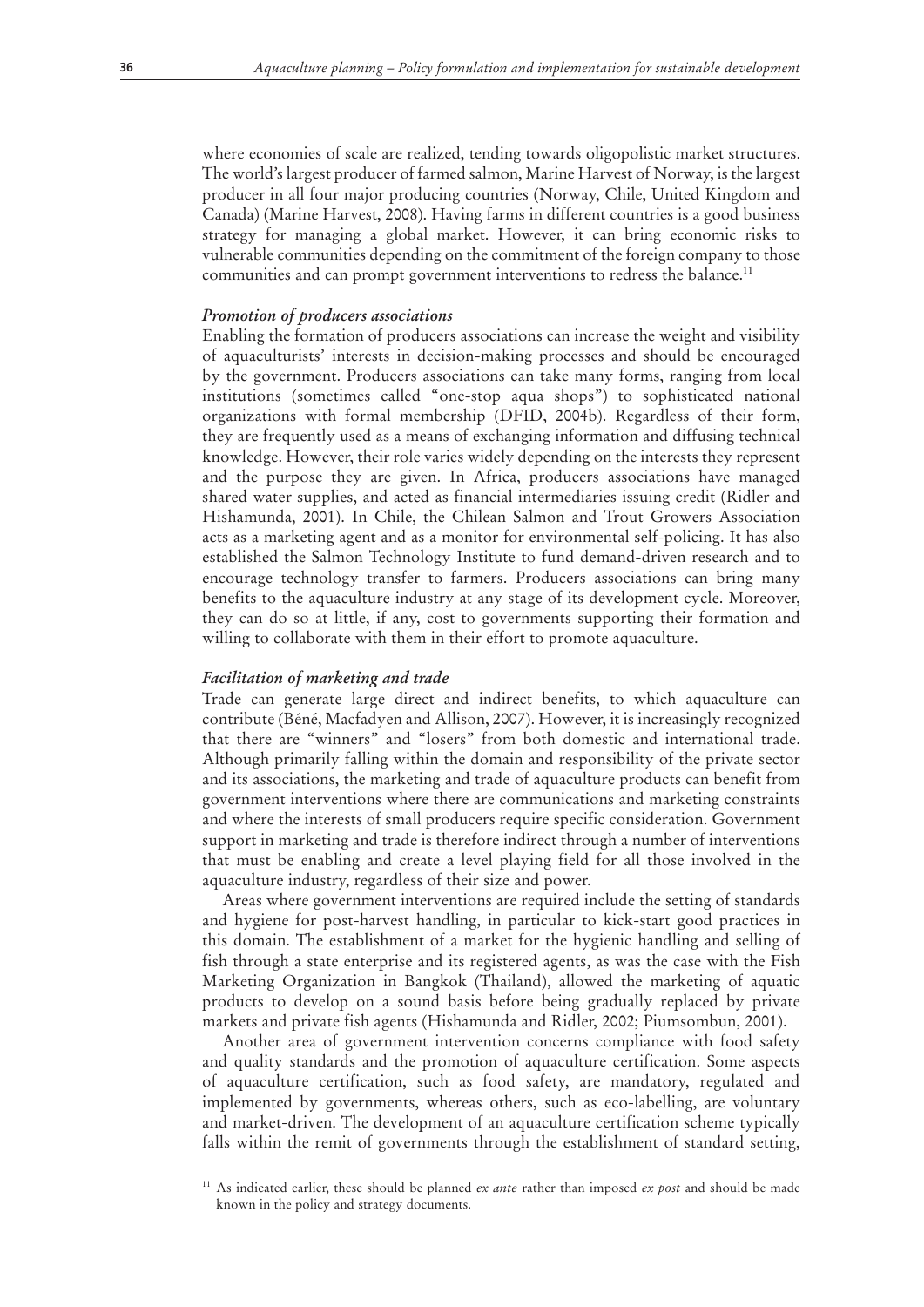accreditation and/or certification bodies that will be mandated to comply with agreed guidelines.12 In this regard, government support through the institutional strengthening of competent authorities and marketing organizations, and through the development of legislation dealing specifically with these issues, will be required.

Governments can also indirectly intervene in relation to transport. For producers, transport costs, as well as production costs, are critical in determining comparative advantage but can impede the export of fish. Load factors, competition and flight frequency are other factors that handicap airfreight from some regions, including Africa. In such circumstances, governments might consider strategies to ease high transport costs, such as a focus on a high-value species that could absorb the cost of freight to major markets in Europe, Japan or the United States of America, the promotion of a unique species (e.g. black pearl oysters) and the use of transport by ship rather than air (frozen or dried products), or the processing of a product to reduce its weight (e.g. filleting) before exporting it.

#### *Promotion of research*

Research, promoted through adequate public funding, can be a valuable instrument in ensuring the long-term viability of the industry by allowing it to evolve and progress with technical developments. The rationale for public-funded research, in particular in the early stages of the development of the industry, is that it will encourage the establishment of aquaculture farms and fish production from which society as a whole will benefit (Hishamunda and Ridler, 2002). In addition to the amount of money devoted to research, policy-makers can influence the efficiency of the money spent by targeting research areas identified as priorities in consultation with the industry and its associations. However, estimating research spending efficiency is a difficult task that requires calculating consumer and producer surpluses and attributing market changes to research, which themselves depend on the demand and supply elasticities of the species, on the commercial stage of the species and on the diffusion of research.

However, efficiency can be enhanced by international and regional cooperation among research institutes. This will transfer knowledge and reduce costs. Coordination of research efforts should also be sought to avoid duplications, and this role could be given to the designated lead agency/competent authority overseeing aquaculture planning and development, as was mentioned earlier. Another factor affecting research efficiency is the degree to which research is demand-led and considers the interests of producers (Entsua-Mensah, Lomo and Koranteng, 1999). This can be achieved with private–public research partnerships whereby companies make financial and in-kind contributions and are direct beneficiaries of research findings.

Once research results are known, it is important that they be widely disseminated, and governments can play a role in this. Although some results may be proprietary, they can be made available to extension workers in particular, who should be informed, perhaps through workshops, of the means to update their own knowledge and apply new findings at the farm level. Governments can also use communication tools, such as brochures and media broadcasts, to enhance the dissemination of results and farmers' information. This can be a two-way learning process. The farmer training centres in India not only disseminate technology to farmers, but also provide a communication channel to the researchers about field problems and indigenous technical knowledge.

#### *Summary of key questions for policy-makers*

• Has there been a thorough review of the constraints, opportunities, costs and benefits of the various aquaculture-specific macro instruments considered?

 $12$  At the time of writing, international technical guidelines for aquaculture certification were under review (FAO, 2008d).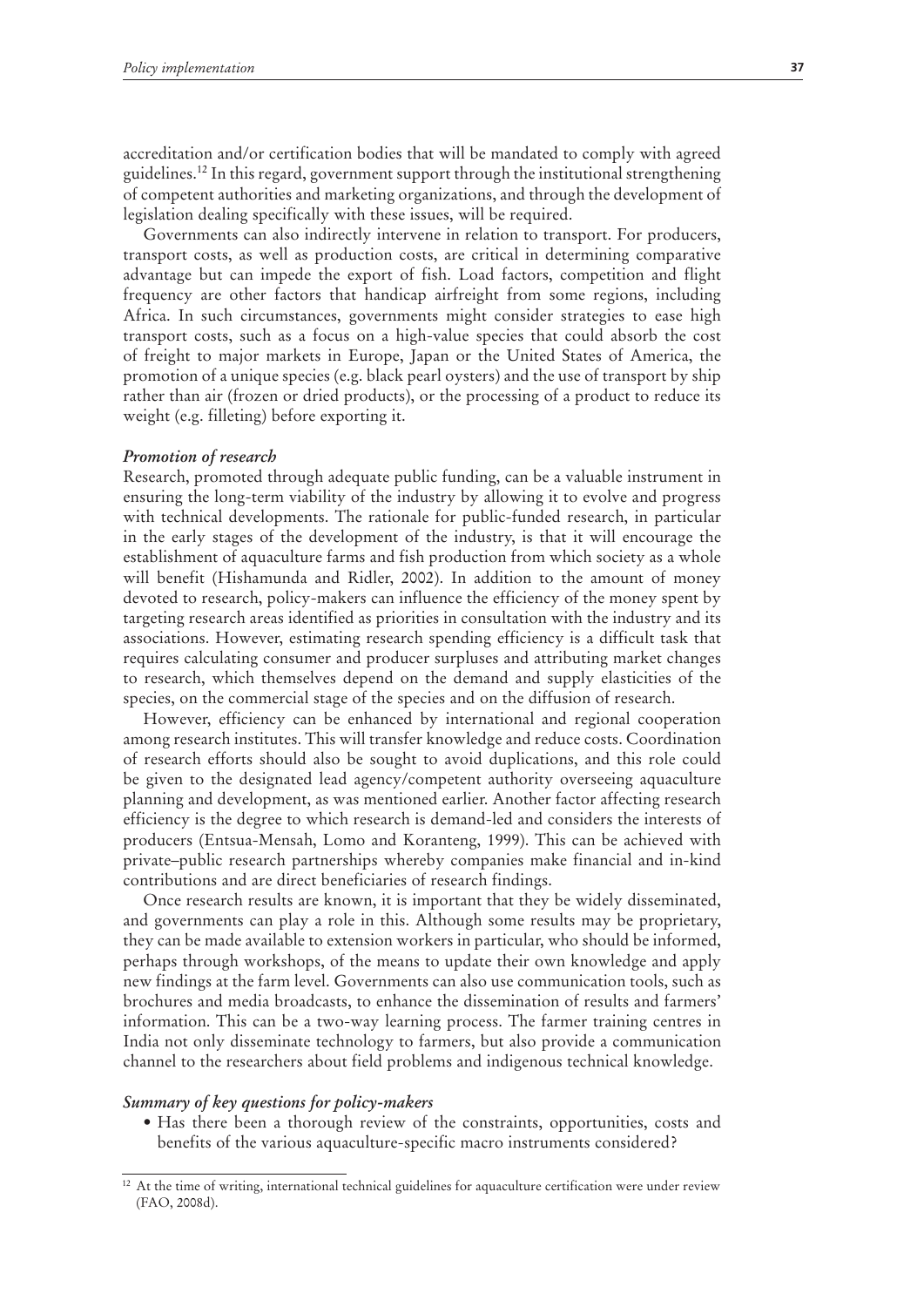- Has the role of the public and private sectors been clearly defined?
- Is the implementation of the chosen macro-level instruments realistic given the financial and human capacity constraints?
- What have been the "best practices" used elsewhere and can they be adapted?
- Have aquaculture stakeholders been involved in the choice and prioritization of the selected instruments?

## **Micro-level (farm-level) instruments**

The choice and promotion of which fish species to produce are key decisions in the development of aquaculture both at the national level to bring about a country's competitive advantage, and at the farm level to meet food security goals. In addition, the major operating cost for most farms is feed, but other constraints to development include access to credit (and the interest rate charged) and the availability and quality of seed. Many instruments exist and can be implemented at the farm level to alleviate these constraints. However, some, such as direct assistance by governments through subsidies, are beyond the financial capacity of many developing countries, whereas others, such as indirect government assistance to farmers with the development of business plans, involve no outlay of public money. It is the latter kinds of instruments that are reviewed below.

## *Choice of fish species*

Careful choice of fish species, including the decision to introduce and cultivate exotic species, is essential in the development of aquaculture, and guidance should be provided to farmers on this matter (although without pre-empting individual decisions). This will guide not only production decisions but also research priorities. The issue of species will hinge on the technical question of whether the species can be cultivated and on market considerations of whether it can be sold.

In this context, a holistic approach to selection is important and has been adopted in some countries. In Hawaii, the United States of America, prerequisites such as markets, social impacts, environmental impacts and political support were examined and factored into the prioritization process (State of Hawaii, 1993). In the State of Western Australia, Australia, the species prioritization reflects both market potential and technical considerations, and this has been a dynamic process with an Aquaculture Development Group Board reviewing aquaculture plans regularly to identify new priorities (Government of Western Australia, 2003).

Where there are no indigenous species with good market prospects and with technical possibilities, a choice may be made to import and cultivate an exotic species if environmental conditions mirror its original habitat (Funge-Smith, Briggs and Subasinghe, 2003). Economic benefits of the cultivation of exotic species in terms of foreign exchange and economic spin-offs have been significant in Chile with Atlantic salmon (*Salmo salar*), in Southeast Asia with Nile tilapia (*Tilapia niloticus*) and its improved strains such as the genetically improved farmed tilapia (GIFT) and with whiteleg shrimp (*Litopenaeus vannamei*) (Hishamunda *et al*., 2009). Furthermore, with Pacific climate change and the gradual modification of ecosystems, species are likely to be able to grow outside their original range. This could turn the threat of climate change into an opportunity for adaptation and maintenance of production levels (De Silva and Soto, 2009).

However, as well as these benefits, there are costs. Escapees can change the ecosystem with long-term implications. The introduction of inland species can be particularly damaging. In Australia, the Pacific pearl oyster displaced Sydney rock oyster (Tisdell, 1998) and the introduction of diseased shrimp into Taiwan Province of China damaged the marine shrimp industry (Tu *et al*., 1999). Therefore, the risks associated with the introduction of alien species in aquatic systems and the necessity of control measures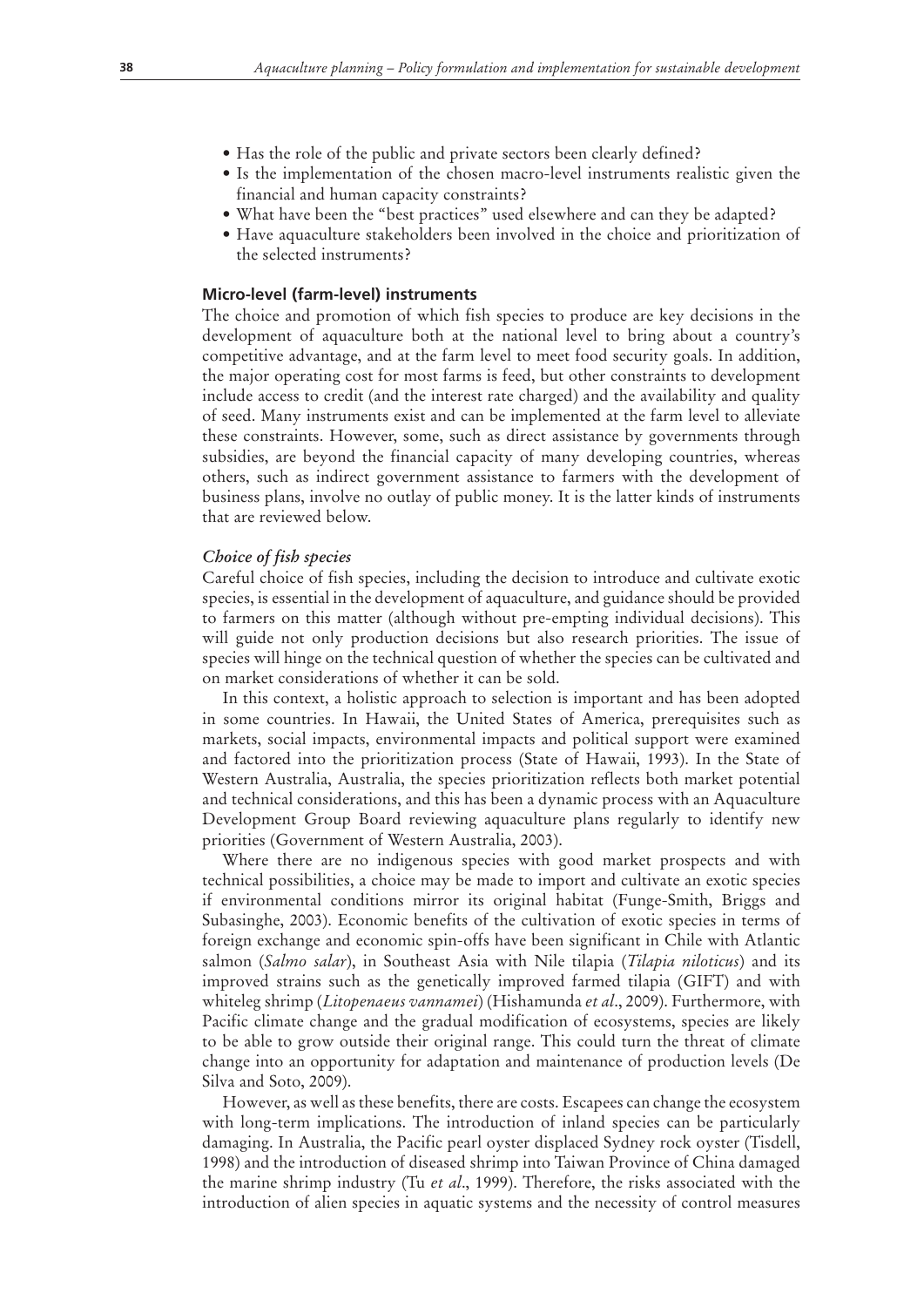for their use need to be weighed against the reliance on indigenous species (Bartley *et al*., 2005), in particular in terms of financial and environmental costs and benefits. Risk management would suggest that emphasis should be on precaution, with alien species being introduced only as a last resort and under close supervision (FAO, 1996; Leung and Dudgeon, 2008).

#### *Capital and credit assistance*

In many countries, government intervention in aquaculture at the farm level has included direct subsidies to producers to kick-start the industry. The argument for this kind of support is that industries learn by doing, so costs (and support) will decline with experience. With maturity come economies of scale and international competitiveness and, in theory, government assistance should end. Another argument for early government support is that financial institutions are naturally prudent and new industries such as aquaculture entail greater, or at least unknown, risks. There may also be a lack of quality business planning and, often for small-scale producers, difficulties in providing collateral (perhaps because of uncertain property rights). Providers of start-up fixed capital, as well as operating capital to cover cash-flow shortages, will therefore not give sufficient credit, or if they do, they will charge a risk premium (Hishamunda and Manning, 2002), hampering entrepreneurial initiatives and prompting governments for direct financial support. However, the limits of this kind of intervention have been repeatedly shown worldwide, with – a few exceptions apart – aquaculture operations declining to a complete stop when direct assistance has been withdrawn.

Less costly mechanisms that do not involve direct budgetary expenditures exist to trigger the initial development of entrepreneurial aquaculture operations regardless of scale, type or location: government loan guarantees (used in Europe), tax exemptions and holidays (used in Honduras), official assistance with business plans (used in shrimp farming in Madagascar), bonds (used in the United States of America), low-interest loans (used in shrimp farming in Viet Nam) (Ridler and Hishamunda, 2001). There may also be the potential for extending to aquaculture the same crop insurance available to agriculture; this would reduce the risk premium on bank loans and encourage banks to lend (van Anrooy *et al*., 2006).

#### *Overcoming feed and seed constraints*

In some countries, the quantity and quality of feed and seed constrain the aquaculture sector. Feed is the principal cost in the cultivation of most species and this cost has tended to increase with the rising price of fishmeal (Hishamunda *et al*., 2009). The quality of feed can also be an issue. Similarly, quality and shortages of seed can be a constraint.

Again, the idea here is to avoid direct and costly government interventions, and instead to stimulate the provision of feed and seed for aquaculture operations indirectly through the right farm-level instruments to encourage the private sector to engage in seed and feed production. In the case of fish seed, this typically implies moving away from government-run hatcheries. Availability of fish seed can be increased by offering tax holidays to private hatcheries (e.g. Malaysia). Soft loans, exemptions from valueadded tax, and reduced land taxes (e.g. Viet Nam to increase marine seed production) are also possible (Hishamunda *et al*., 2009). However, government funds could be made available to send students abroad to learn the technology of seed production or to promote seed research in public hatcheries, as has been the case in many countries. However, research can also be undertaken by private companies on-site, or in the case of the GIFT strain in the Philippines, in collaboration with a university (Hishamunda *et al*., 2009).

In the case of feed, indirect farm-level instruments include explicit incentives to attract foreign investment (as was mentioned in the case of Viet Nam) and to entice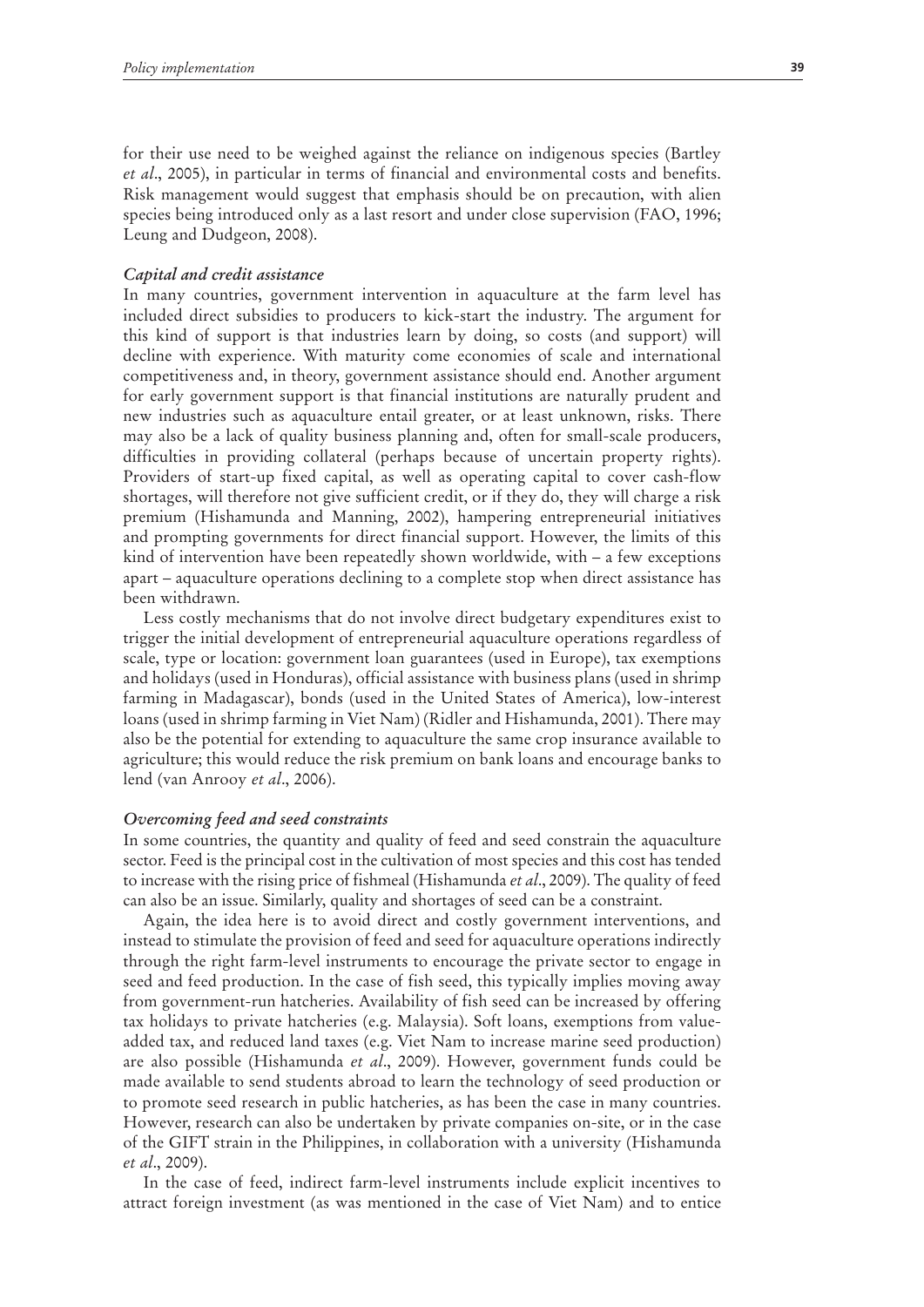livestock companies to diversify into aquaculture and feed production (e.g. Jamaica). Other indirect ways of overcoming feed constraints include: the lowering of tariffs on imported feed (e.g. the Philippines); the promotion of large integrated operations (e.g. Zimbabwe); and the undertaking of research to substitute imported fishmeal with local ingredients (e.g. Malaysia) (Hishamunda *et al*., 2009; Ridler and Hishamunda, 2001).

## *Summary of key questions for policy-makers*

- Has there been a thorough review of the constraints, opportunities, costs and benefits of the farm-level instruments considered?
- Have government interventions been carefully considered to avoid direct support and minimize public spending?
- Are private aquaculture entrepreneurs aware of their responsibilities and of the limits of public support?
- What have been the "best practices" used elsewhere and can they be adapted?
- Have aquaculture stakeholders been involved in the choice and prioritization of the selected farm-level instruments?

#### *Summary of instruments for aquaculture policy implementation*

While the implementation of the policy instruments discussed so far can be an objective in itself, and thus belong to the "strategy", other more practical and targeted instruments are actions towards the achievement of these objectives and, thus, belong to the "plan", as defined in Chapter 3. In all cases, the instruments considered should comply with the three principles of the EAA outlined at the start of this chapter. Tables 4 and 5 clarify this and provide a summary of the macro-level and farm-level instruments that may be necessary – depending upon national circumstances – to address identified constraints to the development of aquaculture and achieve a country's "vision" for the sector. Time frames for the implementation of actions are also indicated (as they belong to the plan). The constraints, objectives and actions indicated are generic. They are provided as examples only and will vary from one country to another. Furthermore, training and human capacity development have been intentionally omitted from these tables. Given their importance in underpinning the implementation of policies and the development of aquaculture itself, they are discussed in greater depth in the next chapter.

Finally, by way of summary, Figure 3 highlights the links among aquaculture development (achieved through the implementation of various instruments and access to various forms of capital [as defined in the Sustainable Livelihoods Framework]), sustainable livelihood outcomes (to which aquaculture can contribute), and governmental development goals (to which all factors can contribute).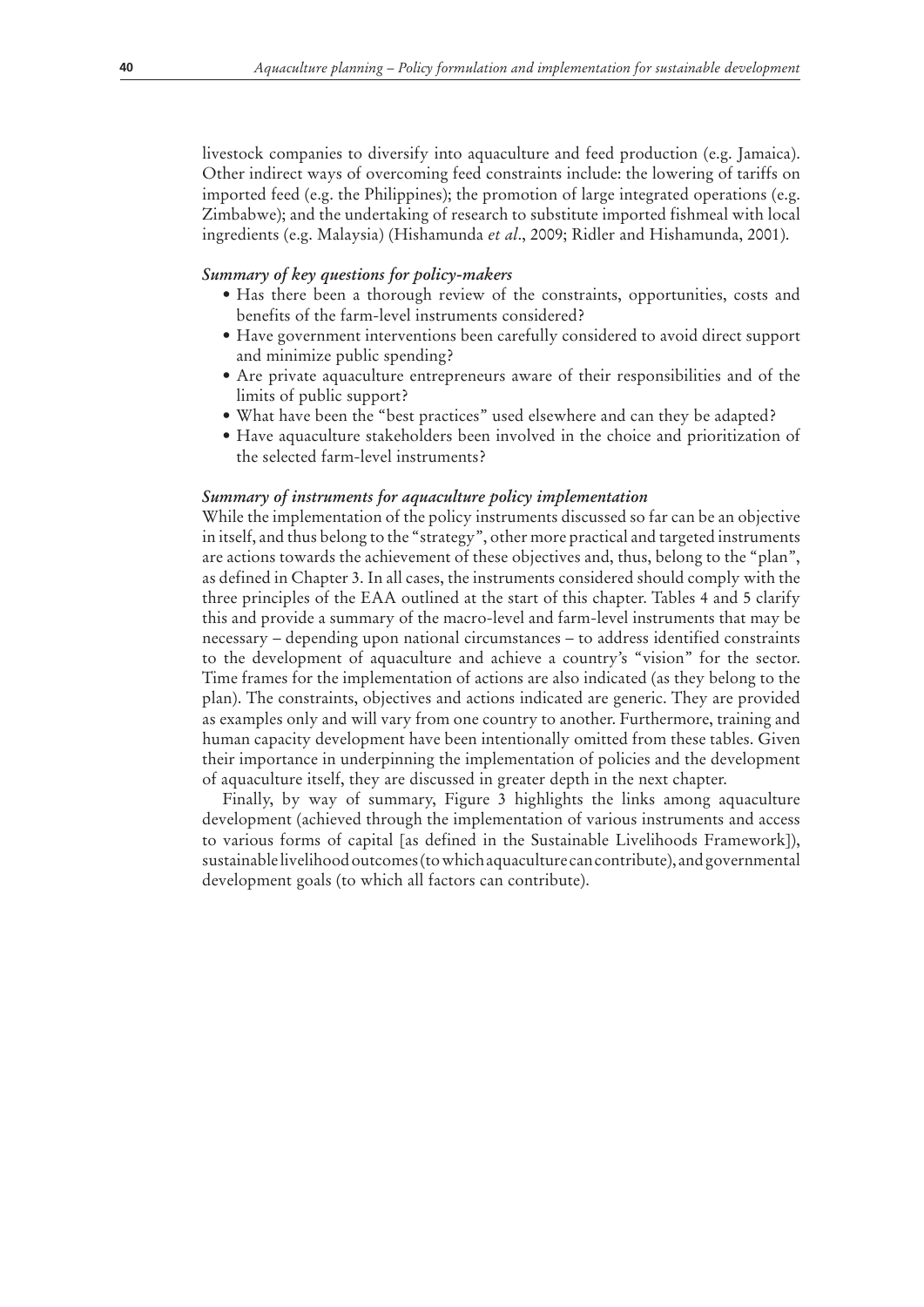| implementation               |                                                                                      | Strategy                                               | Plan                                                                                                                                                                 |                       |
|------------------------------|--------------------------------------------------------------------------------------|--------------------------------------------------------|----------------------------------------------------------------------------------------------------------------------------------------------------------------------|-----------------------|
| Category                     | Constraint/rationale for tackling                                                    | Examples of objectives                                 | Examples of actions required                                                                                                                                         | Indicative time frame |
| Institutions                 | Aquaculture "invisible" in                                                           | Strengthen the visibility of                           | Commission an institutional analysis                                                                                                                                 | Short term            |
|                              | administrative setup and handled by<br>several authorities                           | Establish (or reform) a "competent<br>aquaculture      | Define mandate, role and responsibilities of the competent authority,<br>and its modus operandi                                                                      | Short term            |
|                              | Lack of clear property rights                                                        | authority" in charge of aquaculture<br>development     | Encourage collaboration among ministries                                                                                                                             | Medium term           |
|                              |                                                                                      |                                                        | Review and reform property rights regimes in collaboration with<br>relevant ministries                                                                               | Medium term           |
| Regulations,                 | Lack of review                                                                       | "private investment-<br>Develop a                      | Review existing legislation and propose amendments                                                                                                                   | Short term            |
| acts, decrees,               | Constraint to investment                                                             | friendly" regulatory framework                         | Reduce redundant regulations                                                                                                                                         | Short term            |
| by-laws                      |                                                                                      |                                                        | Assess the costs and benefits of proposed legislative instruments                                                                                                    | Medium term           |
|                              | Lack of qualified personnel<br>Poor enforcement                                      | Promote self-enforcement                               | Rely more on producer associations                                                                                                                                   | Medium term           |
|                              | Small producers' lack of compliance<br>Cost of meeting standards                     | Promote compliance by all farms,<br>regardless of size | Encourage self-policing                                                                                                                                              | Short term            |
| Licences and                 | Lack of qualified personnel                                                          | an effective licensing<br>Implement                    | Learn from "best practices" elsewhere                                                                                                                                | Short term            |
| permits                      | Lengthy and expensive to obtain                                                      | new farms.<br>system for                               | Set up an online application system                                                                                                                                  | Short term            |
| Product quality<br>standards | Restrictions from importing<br>countries                                             | Develop HACCP and fish quality<br>standards            | Designate a nationally recognized authority for certification/<br>accreditation                                                                                      | Short term            |
|                              |                                                                                      | aquaculture certification<br>Implement<br>guidelines   | Allocate sufficient funds for the compliance monitoring                                                                                                              | Short term            |
| Information and              | Outdated information and irregular                                                   | national statistics<br>Develop a                       | Evaluate pros and cons of possible data collection systems                                                                                                           | Short term            |
| statistics                   | data collection                                                                      | database                                               | Train enumerators                                                                                                                                                    | Medium term           |
| investment<br>Foreign        | Lack of national private investment<br>Low productivity and economies of<br>capacity | Attract foreign (large) companies                      | tax exemption, debt-equity swaps or agreements, tax holidays, interest<br>Implement financial and economic incentives for foreign investors (e.g.<br>rate subsidies) | Short term            |
|                              | scale                                                                                |                                                        | Encourage joint ventures between national and international companies                                                                                                | Short/medium term     |
|                              | Lack of know-how                                                                     |                                                        | Encourage forward and backward contracts between large and small<br>producers                                                                                        | Short/medium term     |
| Producers                    | Myriad of independent producers                                                      | Promote producers associations                         | Recognize the importance of producers associations                                                                                                                   | Short term            |
| associations                 | High transaction costs                                                               |                                                        | Provide information on the constitution of producers associations                                                                                                    | Short term            |
|                              |                                                                                      |                                                        | Encourage the representation of producers associations in high-level<br>decision-making processes                                                                    | Medium term           |
| Environment                  | Increasing environmental pollution                                                   | Reduce environmental impacts                           | Publicize environmental standards                                                                                                                                    | Short term            |
|                              | Competition for natural resources                                                    | the ecosystem approach<br>Implement                    | Establish aquaculture-specific zones                                                                                                                                 | Short term            |
|                              |                                                                                      | to aquaculture                                         | Implement the "polluter pays" principle                                                                                                                              | Medium term           |
|                              |                                                                                      |                                                        | Promote integrated/multitrophic aquaculture                                                                                                                          | Medium term           |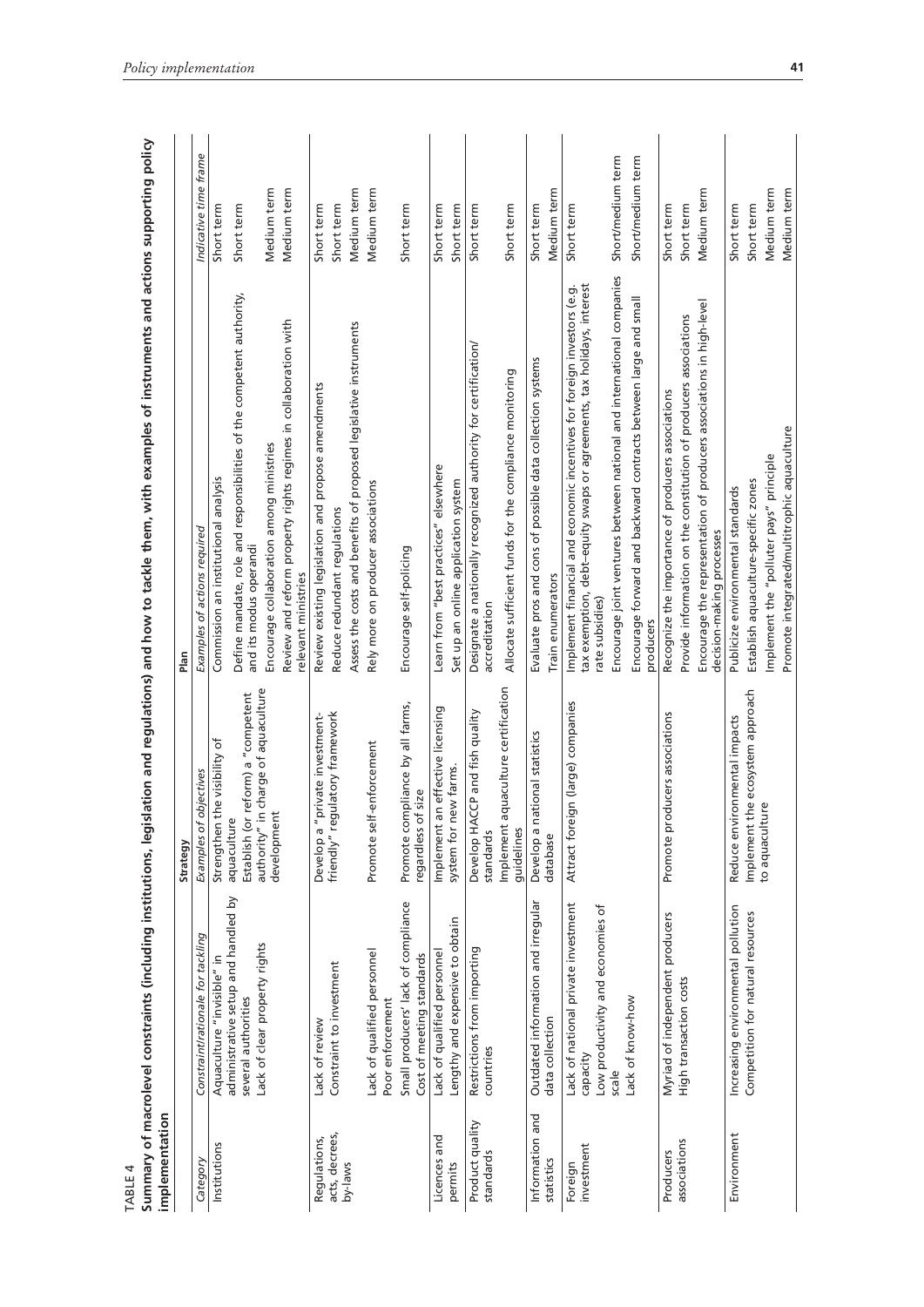| TABLE 4 (CONTINUED) |                                   |                                                                  |                                                                                                    |                       |
|---------------------|-----------------------------------|------------------------------------------------------------------|----------------------------------------------------------------------------------------------------|-----------------------|
|                     |                                   | Strategy                                                         | Plan                                                                                               |                       |
| Category            | Constraint/rationale for tackling | Examples of objectives                                           | Examples of actions required                                                                       | Indicative time frame |
| Market and          | High transport costs              | Promote export-oriented                                          | Improve logistics at airports                                                                      | Short term            |
| trade               | Lack of market information        | aquaculture                                                      | Promote farmers' attendance at trade shows and ascertain import<br>details                         | Short term            |
|                     | Inadequate road network and       | Support smallholder access to                                    | Encourage producers cooperatives                                                                   | Short term            |
|                     | absence of refrigeration          | markets                                                          | Develop local trading markets                                                                      | Medium term           |
|                     |                                   |                                                                  | Encourage linkages between large companies and small producers (e.g.<br>through a buy-back system) | Medium term           |
|                     |                                   |                                                                  | Improve road infrastructures in identified aquaculture zones                                       | Long term             |
| R&D                 | Inadequate funding                | in aquaculture<br>he importance<br>Recognize th<br>of research i | Fund public stations for research and demonstration on identified<br>research priorities           | Short term            |
|                     |                                   | developmen <sup>t</sup>                                          | Provide low-interest research credit to private companies                                          | Short term            |
|                     | No qualified staff                | Develop national research capacity                               | Acquire knowledge developed elsewhere                                                              | Short term            |
|                     |                                   |                                                                  | Develop university courses                                                                         | Medium term           |
|                     | Low broodstock and seed quality   | Identify research priorities                                     | Learn from lessons and best practices elsewhere                                                    | Short/medium term     |
|                     | Poor dissemination of research    | Improve communication of research                                | Develop media broadcasts                                                                           | Short term            |
|                     | results                           | Improve extension<br>results                                     | Provide regular development updates to government extension officers                               | Medium term           |
|                     |                                   |                                                                  | Invest in "low-tech" communication tools for dissemination (e.g. radio<br>programmes, pamphlets)   | Short term            |
|                     |                                   |                                                                  |                                                                                                    |                       |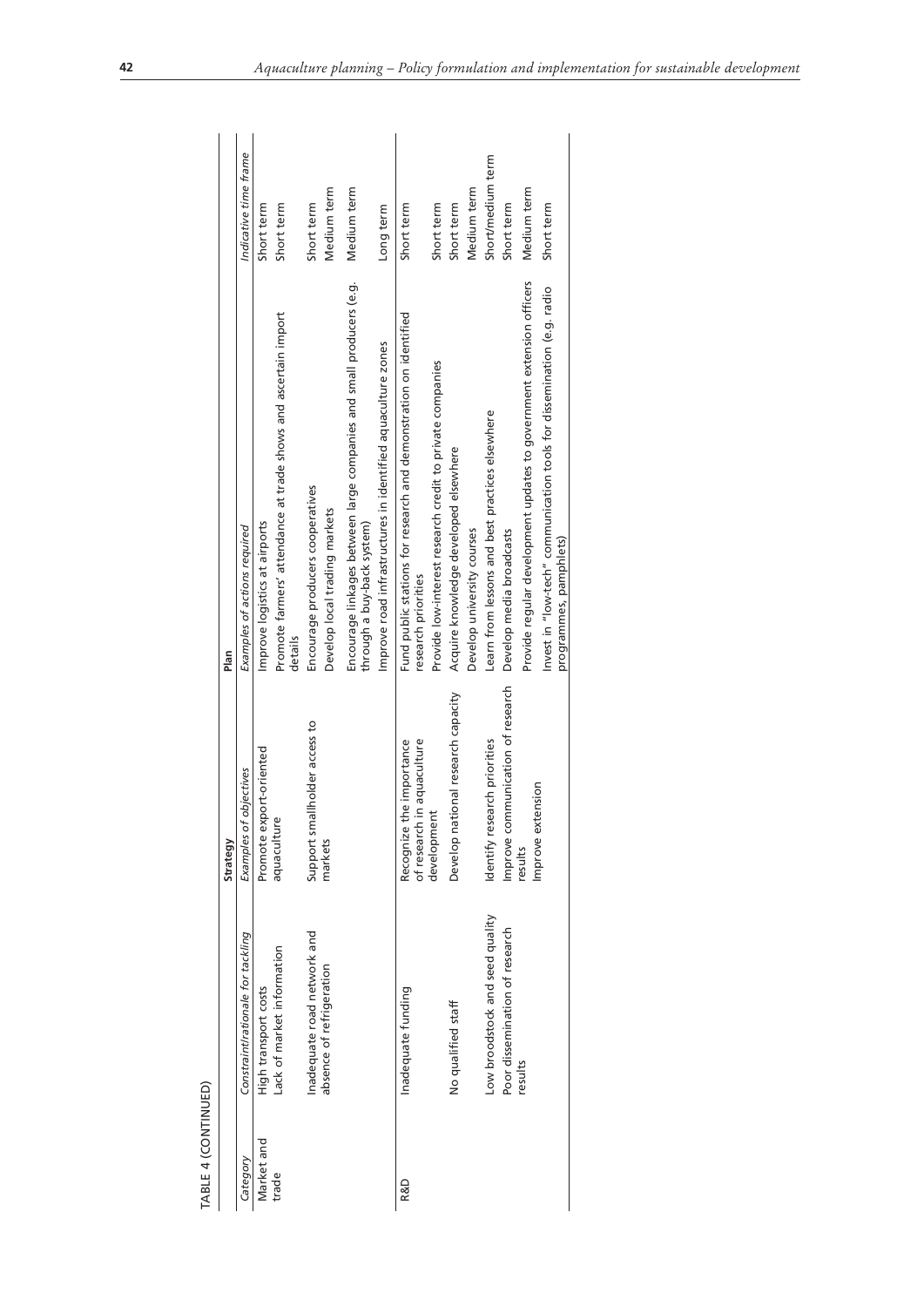## TABLE 5

## **Summary of farm-level constraints and how to tackle them, with examples of farm-level instruments and related actions for their implementation**

|              |                                           | <b>Strategy</b>                                     | Plan                                                                                    |                       |
|--------------|-------------------------------------------|-----------------------------------------------------|-----------------------------------------------------------------------------------------|-----------------------|
| Category     | Constraint/rationale for<br>tackling      | Examples of<br>objectives                           | Examples of actions required                                                            | Indicative time frame |
| Fish species | Low productivity of<br>indigenous species | Introduce an<br>exotic species                      | Commission an environmental<br>impact assessment                                        | Short term            |
|              |                                           |                                                     | Establish market potential of<br>introduced species                                     | Short term            |
|              |                                           |                                                     | Implement a monitoring programme<br>post-introduction                                   | Medium/long term      |
|              |                                           |                                                     | Comply with the precautionary<br>approach (cf. ecosystem approach to<br>aquaculture)    | Medium/long term      |
| Credit       | Banks risk averse                         | Improve access                                      | Provide loan guarantees                                                                 | Medium term           |
|              | about aquaculture                         | to credit for<br>smallholders                       | Encourage land entitlement                                                              | Long term             |
|              | Collateral needed to<br>borrow            |                                                     |                                                                                         |                       |
| Seed         | Inadequate availability                   | Promote the                                         | Lower tariffs on hatchery equipment                                                     | Short term            |
|              | Poor handling                             | development of<br>small-scale private<br>hatcheries | Improve provision of technical<br>advice to hatchery operators                          | Short/medium term     |
|              |                                           |                                                     | Encourage linkages between<br>hatcheries and grow-out producers                         | Short/medium term     |
|              |                                           |                                                     | Privatize state-run hatcheries                                                          | Medium-term           |
| Feed         | Shortage of quality                       | Promote the                                         | Lower tariffs on feed ingredients                                                       | Short term            |
|              | feed                                      | development<br>of private feed<br>factories         | Ensure that improved feed<br>manufacture is among identified<br>priority research areas | Long term             |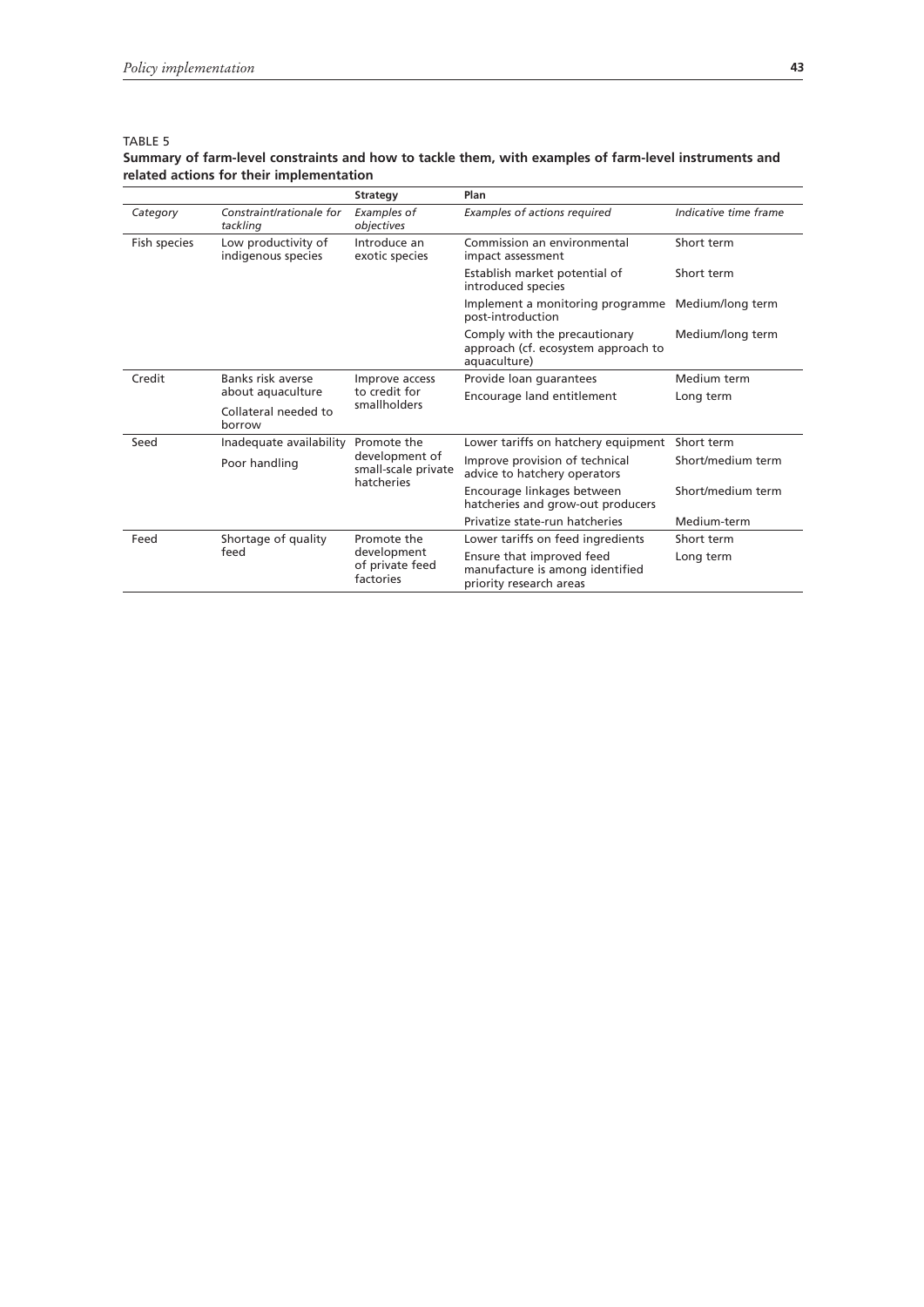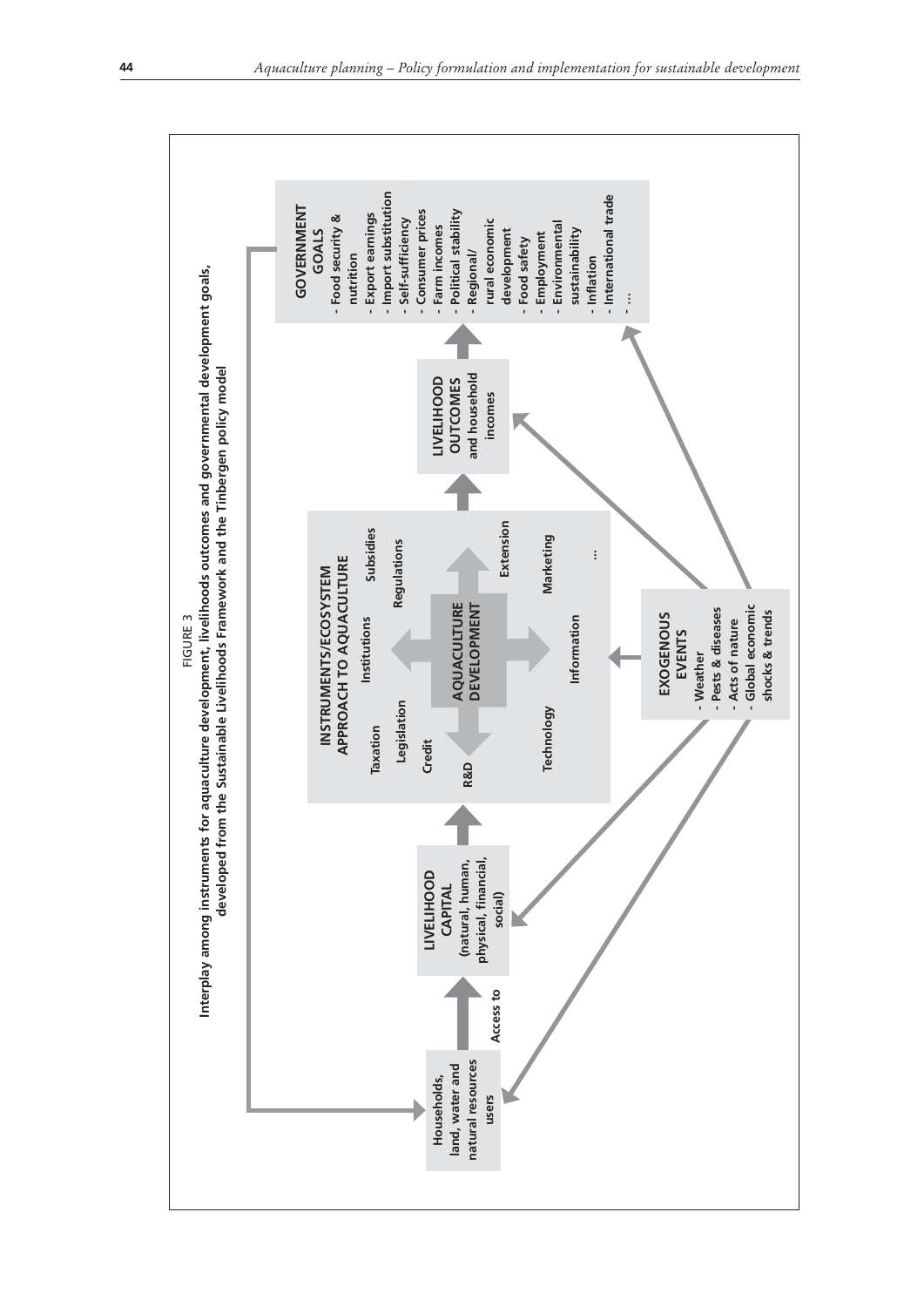# **7. Overcoming challenges to implementation**

After having reviewed the instruments needed to implement aquaculture policies, this chapter examines the challenges that may prevent their efficient use (e.g. human and institutional capacity, availability of financial resources) and emphasizes the need for monitoring. Means to address challenges should be included in the aquaculture plan. They have been singled out here to underscore their critical importance in the effective implementation of policies.

## **HUMAN CAPACITY DEVELOPMENT**

One of the key aspects of policy implementation is the level of human capacity that is available to carry out the activities specified in the plan. This capacity is often limited, and it is likely that some level of "capacity development" will be required if a policy is to be successfully implemented.

#### **Definition and importance**

Many different definitions of capacity development have been proposed in the development literature (Chambers, 2005; Lusthaus, Adrien and Perstinger, 1999). However, a useful one, which serves to highlight important attributes of capacity development, has been adopted in the context of fisheries as (FAO/Advisory Committee on Fisheries Research, 2004, p. 2):

*"The process by which individuals, groups, organizations, institutions, and societies develop their abilities – both individually and collectively – to set and achieve objectives, perform functions, solve problems and to develop the means and conditions required to enable this process".*

This definition requires a consideration of capacity development at four levels, as shown in Figure 4. Each level represents a level of analysis, and a possible entry point for initiatives aimed at capacity development. As capacity development extends from individuals to organizations, sectors and ultimately to a wider "enabling" environment, so do the time and financial resources required to carry out capacity development, but so does its impact. The definition also highlights that capacity development is a process and not a passive state, and that it must build on existing core capacities. Figure 5 shows that new learning and the abilities of individuals eventually feed into, and become embedded in, a collective unit, so that performance becomes less dependent on certain individuals.

In addition to the need for good levels of human capacity to define and implement an aquaculture policy, a special focus on human capacity development is important because of:

- an increasing number of new approaches to planning natural resources development, including aquaculture (such as the ecosystem approaches);
- changes in the international development context more generally (e.g. greater emphasis on sustainability and the environment, a move in public management towards decentralization, and an increasing emphasis on good governance);
- the realization that capacity development may be the overriding factor in addressing the bottlenecks that constrain aquaculture development.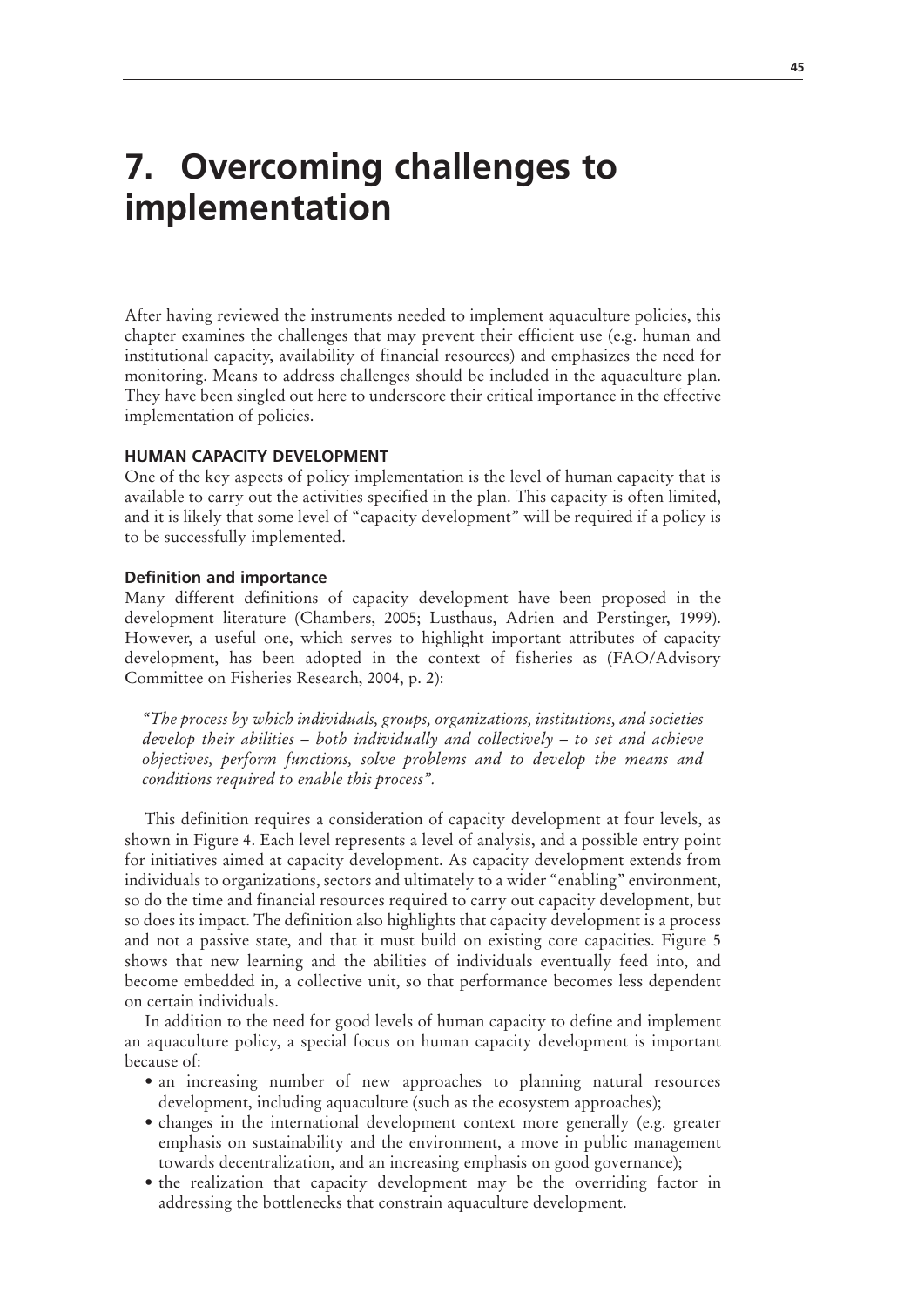

These changes demand levels of capacity and understanding that were not previously necessary.

## **Requirements for successful human capacity development**

Some important questions that need to be answered when thinking about human capacity development requirements are:

- *rWhat are the key problems, and which aspects of capacity development are most needed to solve these problems?* The need for capacity development will be determined by perceptions about the current problems in any given context and the extent to which these can be solved through capacity development. While recognizing that capacity development needs will be case/initiative-specific, it is possible to identify a range of capacity development areas that might require support. These can be grouped into "pillars" depending on whether they relate to: aquaculture science, research and development; aquaculture sector management; or wider non-aquaculture-specific societal skills and knowledge as part of the enabling environment. In aquaculture, greater emphasis is progressively being placed on capacity development in areas such as the ecosystem approach, the sustainable livelihoods approach, poverty assessments, and on issues of governance and wider generic, non-aquaculture-specific skills and knowledge.
- *Who defines the needs for capacity development?* Assessing what the key problems and associated capacity development needs are raises the question as to what extent the specification of needs should be demand-driven, and what the best ways are to involve target individuals or groups in this process. Lessons from the past suggest that the failure of many initiatives has been because the recipients of initiatives have not been sufficiently involved in the definition of capacity development needs.
- *What is it realistic to expect?* Capacity development should strive to bring about changes in understanding, knowledge, attitudes, behaviours, practices and skills, as shown in Figure 5. Different capacity development needs will result in a focus on different levels of this capacity development process. For example, if the need is primarily to acquire/provide basic knowledge or improve understanding, then appropriate tools may include training or information provision. If needs are more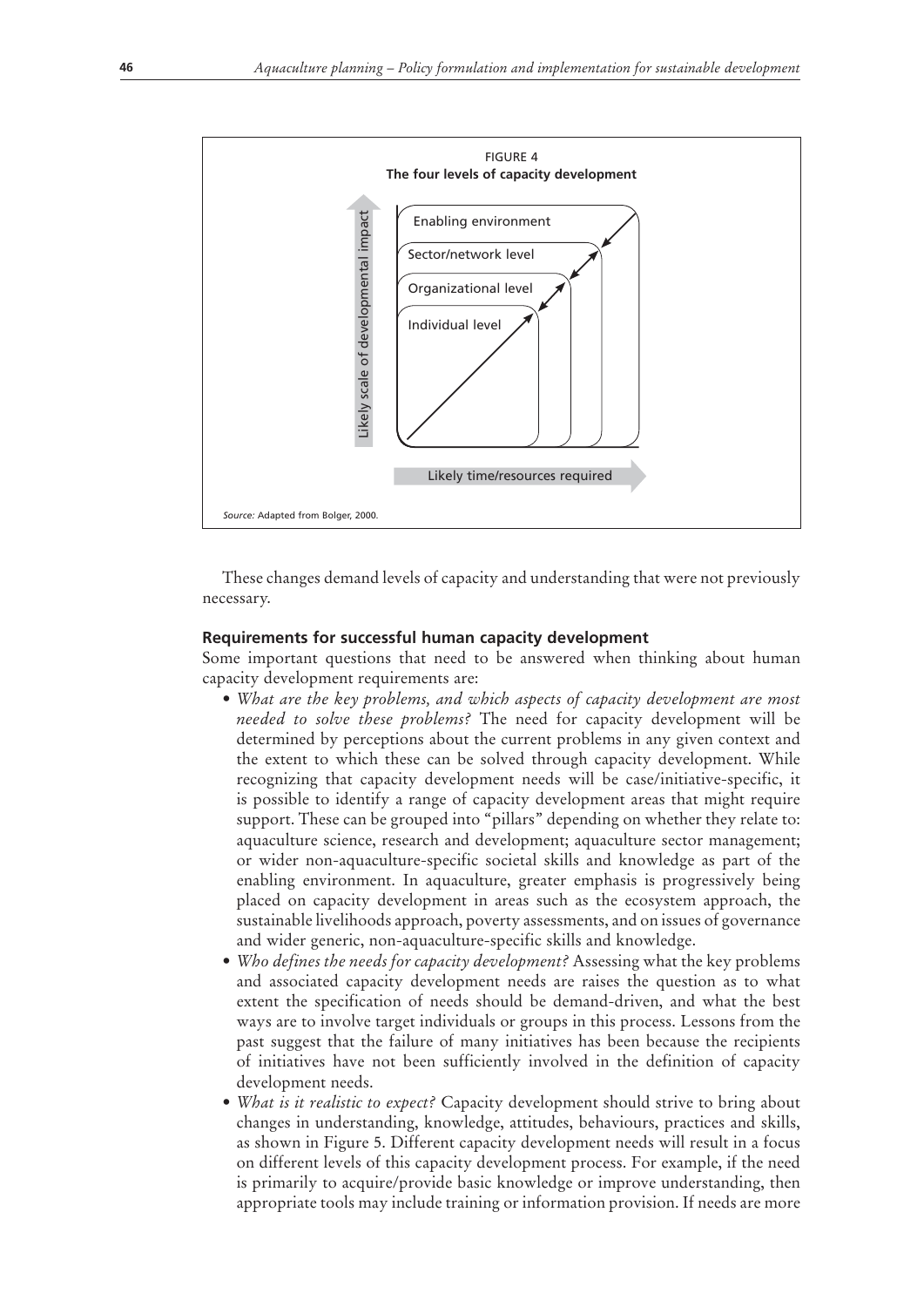

pressing in terms of changing attitudes and providing practical experience, fieldbased support may be more appropriate. However, it must also be recognized that there are other factors that may be outside the realm of an aquaculture capacity development initiative itself. Examples include: shortages of funds, high turnovers of staff, external macroeconomic factors, natural/environmental factors, nationallevel policies or actions in other sectors affecting aquaculture. Any capacity development initiative must be cognizant of these external factors and the overall context in which the initiative is to operate.

- *Which level of capacity is the focus of assistance?* Capacity development needs, appropriate initiatives, and the likely time and resources required may be vastly different depending on whether capacity development is focused on individuals or groups of individuals, institutions, sector support, or efforts to create an enabling social environment. As Figure 4 shows, creating an enabling social environment is likely to require a longer period of initiative, whereas the provision of specific skills and knowledge to individuals may be achieved quickly and at a relatively low cost.
- What are the current capacity levels, and who is the target group (or groups) *within each capacity level, so that core capacities can be built on?* The changing development context described above means that many institutions need to alter radically the content and style of their management/research/teaching to reflect issues of interdisciplinary participation, etc. (Allison and McBride, 2003). Benchmarking the current approaches used by management, research and training institutions is necessary in order to compare such approaches with new developments and approaches gaining wider recognition. Similarly for individuals, what are the roles and responsibilities of the target group (or groups), and what knowledge, skills, attitudes and behaviours are they expected to have in order to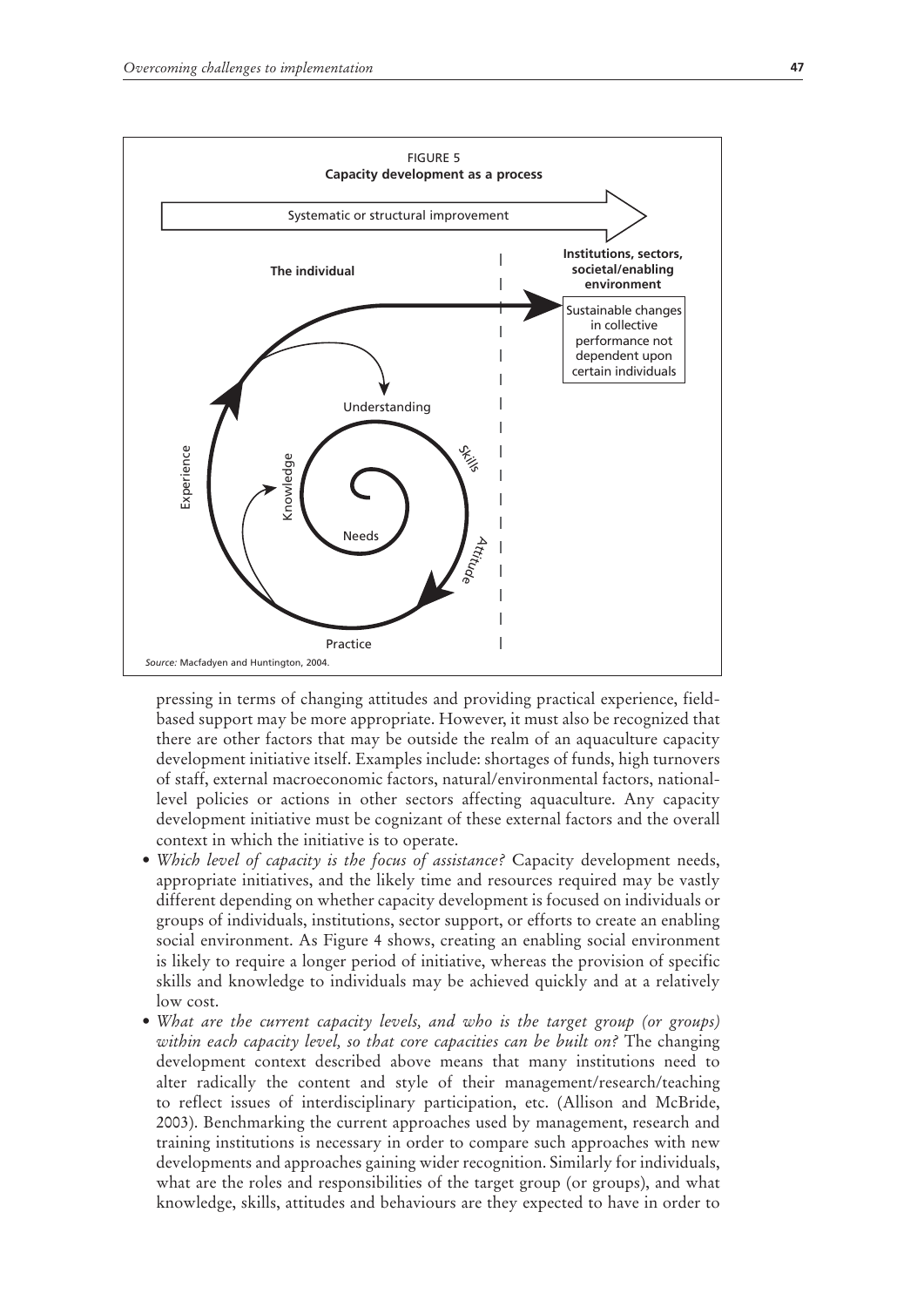| IABLE 6                 | Summary of key lessons learned from previous human capacity development initiatives                                                                                                          |  |  |  |
|-------------------------|----------------------------------------------------------------------------------------------------------------------------------------------------------------------------------------------|--|--|--|
|                         | The process of human capacity development itself can add value to overall capability,<br>as well as result in the improved performance of the individuals, groups and<br>organizations.      |  |  |  |
|                         | Initiatives should take account of, and be tailored to, existing levels of core capacities<br>and involve a two-way process of knowledge transfer and acquisition.                           |  |  |  |
| Capacity<br>assessment  | Human capacity development initiatives need to identify the individuals and<br>organizations that will champion the process and can adopt and lead human capacity<br>development.            |  |  |  |
|                         | There is a need for better integration of human capacity development initiatives<br>with national planning processes, and especially between policy, management and<br>research.             |  |  |  |
| <b>Needs analysis</b>   | Capacity development initiatives should establish an adequate level of participation<br>in their needs assessment, design, implementation and monitoring.                                    |  |  |  |
|                         | Initiatives should provide adaptive, flexible and suitable learning pathways, taking<br>into account the individual's work environment, lifestyle and aspirations.                           |  |  |  |
| <b>Delivery</b>         | Incentives and mechanisms should be provided to support recipients of human<br>capacity development.                                                                                         |  |  |  |
|                         | Human capacity development is a long-term process that requires continued support<br>through national initiatives and partnerships.                                                          |  |  |  |
| Sustainability          | Efforts should be made to retain capacity investment within the aquaculture sector.                                                                                                          |  |  |  |
|                         | Those delivering human capacity development initiatives should themselves have the<br>necessary knowledge, skills and abilities to provide human capacity development.                       |  |  |  |
|                         | Approaches to capacity development should take cognizance of the overall societal<br>context and the political influence of supported institutions and sectors.                              |  |  |  |
|                         | Approaches should ensure an adequate focus on the social, economic and<br>environmental context in which technical solutions are being implemented.                                          |  |  |  |
| Enabling<br>environment | Initiatives should capture and enable attitudinal changes and skills that are likely to<br>result in a collective sense of purpose and progress.                                             |  |  |  |
|                         | Initiatives should recognize the need for an enabling environment that provides the<br>incentive to promote the use and development of the enhanced capacity.                                |  |  |  |
|                         | One size does not fit all – planning of human capacity development should take into<br>account the realities of the overall environment under which capacity enhancement<br>will take place. |  |  |  |

*Source:* Macfadyen and Huntington, 2004.

be able to fulfil those roles? Are they required to have specialist technical skills, or general management ones? Are they government employees, university or research staff, private sector, NGOs? Identifying appropriate needs for different individuals/groups requires a benchmarking assessment of "knowledge, attitude, skills and ability" against a profile of what would ideally be required.

• *What is the time frame of the improvement required?* For assistance with immediate problems that need to be solved quickly, on-the-job training or workshops might be required. For medium/long-term improvements such as implementation of the ecosystem approach, it may be necessary and appropriate to change university curricula or research agendas to build up gradually the necessary awareness and capacity to implement such an approach to aquaculture development. The sort of capacity that is being developed may itself also have time implications. For example, it may be possible to provide training in specific farming techniques quickly, but training on effective policy development or on the implementation of the EAA may require much longer time periods for it to be successful because of the complexity and wide number of issues that would need to be covered.

Table 6 summarizes these issues and the lessons learned from capacity development initiatives worldwide.

#### **Carrying out a human capacity development programme**

Having considered the key factors above, one can then define and document a human capacity development programme. There is a wide range of possible delivery mechanisms that can be used for capacity development, and which can be usefully

 $T \cdot B \cdot F \cdot C$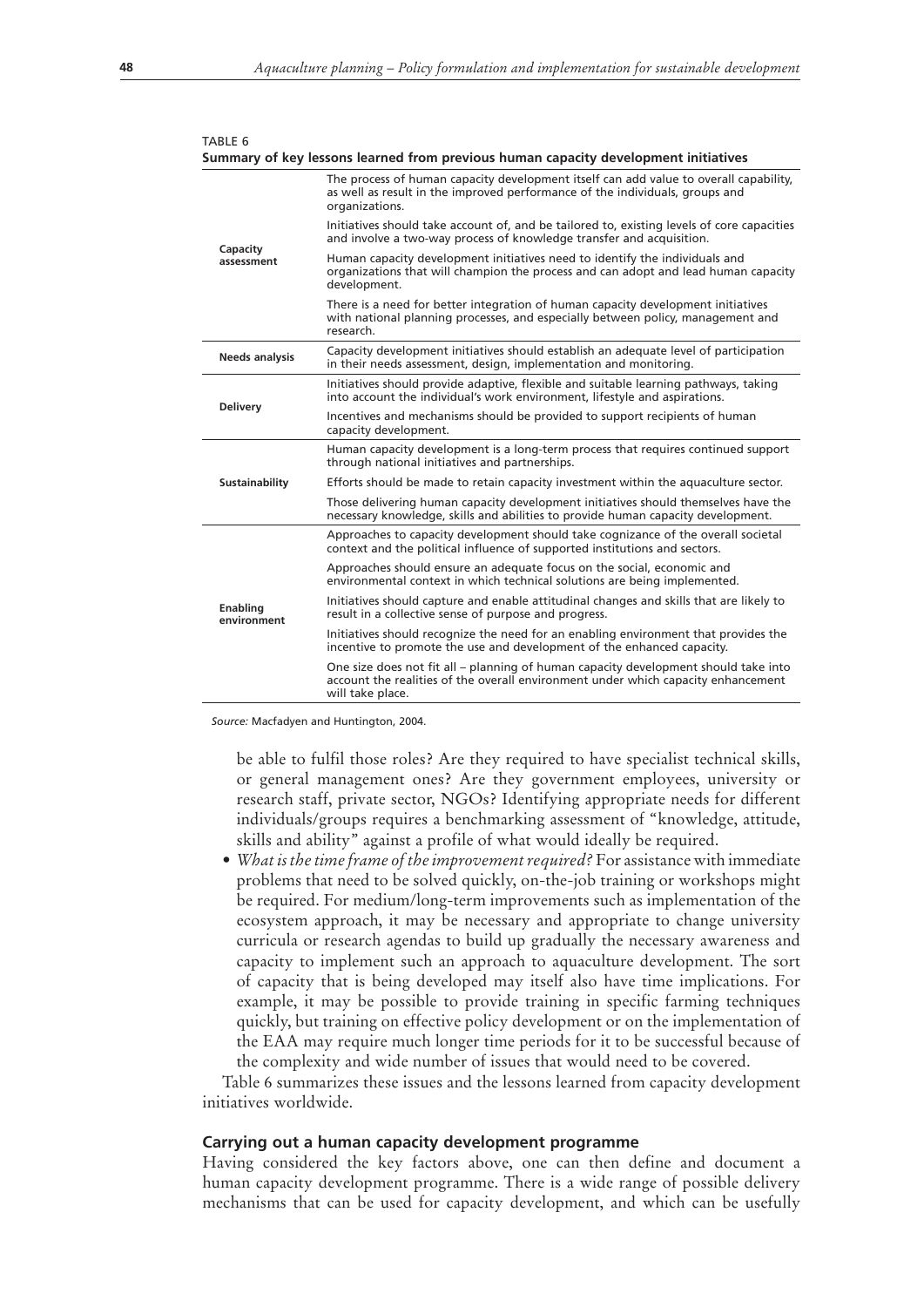categorized into "face-to-face" mechanisms and "remote" mechanisms. Face-to-face mechanisms include: classroom-based training, seminars, conferences and workshops, research programmes, exchange programmes, demonstration trials, and on-the-job training. Remote mechanisms include: budget/programme support, publications, manuals/training material, radio, mentoring, distance-based training/learning, and mechanisms based on information and communication technology. Almost all are being used in the fisheries/aquaculture sector, with increasing emphasis on remote, Internet-based approaches. However, traditional mechanisms remain vital, even if the way they are structured and delivered requires some change, especially with regard to participation from beneficiaries. It is being increasingly recognized that a combination of mechanisms may be appropriate, and that these mechanisms may need to be delivered through partnerships with service providers.

## **Summary of key questions for policy-makers**

- Has a participatory needs assessment of human capacity development requirements been carried out, based on existing and desired "knowledge, attitude, skills and ability"?
- Have the recipients of initiatives been sufficiently involved in the definition of problems and capacity development needs?
- Has the human capacity development programme been specified and relevant documentation prepared, based on careful assessment of available resources and time?
- Does the capacity development programme use an appropriate mix of delivery mechanisms?

# **INSTITUTIONAL STRENGTHENING**

Similarly to human capacity, functioning institutions are needed for the effective implementation of policies. Along with a human capacity needs assessment, it is recommended an institutional assessment be carried out, and the two are usually closely related. An institutional assessment should review the existing capacity of those institutions (and of their staff) that will be involved in aquaculture policy implementation in order to assess their strengths, weaknesses and requirements for capacity development.<sup>13</sup> An institutional assessment may also reveal that, with no institution in a suitable position to oversee and support aquaculture policy implementation, the reform of existing institutions or the establishing of a new one may be needed. In the latter case, its form, mission, mandate and modus operandi should be determined.

### **Challenges to the functioning of institutions**

Conflict, in all its manifestations, has been pointed to as the main sign of institutional failure in the context of natural resources use (Brugère, 2006b). It is often found that institutions do not "work" because of the following difficulties:<sup>14</sup>

- the problem of interdependence, i.e. the fact that the choice of one person/ agency influences others and that the resulting incompatibility of interests creates conflict;
- ill-defined mandates, i.e. the fact that lack of clarity in roles and responsibilities hampers negotiation and bargaining (which is in turn linked to the problem of interdependence);

<sup>&</sup>lt;sup>13</sup> If sufficient time is available, assessments can also document the external environment in which institutions operate, and which often significantly affects them.

<sup>&</sup>lt;sup>14</sup> The difficulties listed here are extracted from the New Institutional Economics literature and authors such as Bardhan, Coase, Dixit, North and Ostrom who have researched in depth the functioning of institutions.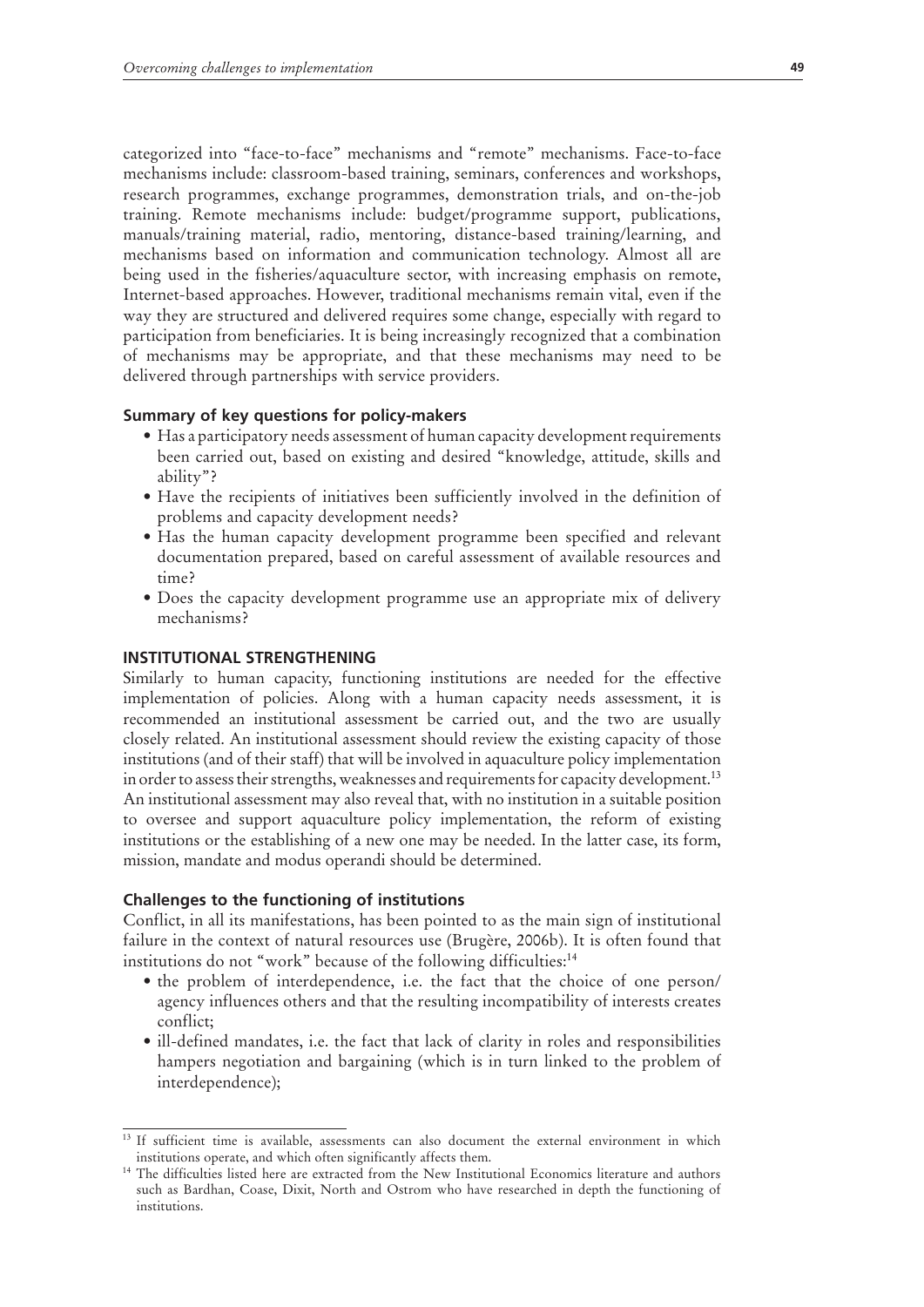- imperfect (also called "asymmetric") information, i.e. the fact that information is known to some people but not to others and is used to gain advantage in negotiations, bargaining and the pursuit of personal agendas;
- high transaction costs, i.e. the fact that money and time have to be spent to achieve transactions because institutions in place fail to achieve their primary role of facilitating transactions;
- the problem of "common agency", i.e. the fact that those who have authority (called the "principals" in the New Institutional Economics literature) simultaneously try to influence those who have to respond to them (called the "agents"), creating confusion and inefficiencies because one agent may have to respond to several "principals" whose interests are not necessarily aligned.

These problems can be more or less pronounced depending on the specific context in which institutions operate and the remit of their purpose and activities. However, regardless of their severity, all these problems, considered singly or in combination, result in conflicts.

## **Carrying out an institutional assessment**

Typically, an institutional assessment is based on an analysis of the functioning effectiveness (performance) of the institution in relation to its mission and its resources (human, financial and physical). Information sources on which such analysis is based usually include interviews with staff, examination of official and "grey" documentation and Web sites, complemented by an observation of facilities.

Key aspects on which the analysis should dwell include:

- mission and objectives, current mandates and powers, main activities/programmes;
- staff capacity, organization and responsibilities;
- financial capacity;
- physical infrastructure and technological assets;
- $\bullet$  institutional processes and performance, in particular in relation to collaboration with other institutions (government departments, NGOs, civil-society groups, etc.).

Detailed information related to each of the above points and which can be used as a guide to the implementation of an institutional assessment is provided in Appendix 2. Bearing in mind institutional developments in other economic sectors (e.g. livestock) or in other countries can provide useful insights towards the establishment of a suitable institution.

### **Principles for the design or reform of institutions**

A number of principles should be respected for the establishment (through new design or reform) of well-functioning institutions. They concern:

- Timing: It is better to set up new arrangements *ex ante*, i.e. before troubles arise, rather than in reaction to problems, i.e. *ex post*. In addition, the time it takes to implement new arrangements and make them fully operational should not be underestimated because of the need for capacity building and awareness raising, which are lengthy processes.
- Collaboration and organizational reform: This relates to the reallocation and grouping of complementary tasks, which can be done through either multisectoral integration, by bringing together all agencies with common objectives, or by structural integration when a new institution is created and is responsible for all development and policy measures related to a specific subject (fisheries and aquaculture development in the present case). The latter is sometimes more challenging given the traditional "territoriality" of ministries and agencies. Enhanced collaboration across disciplines and institutions should nonetheless be the underlying aim of organizational reform and has been underlined as a prerequisite (FAO, 2008a).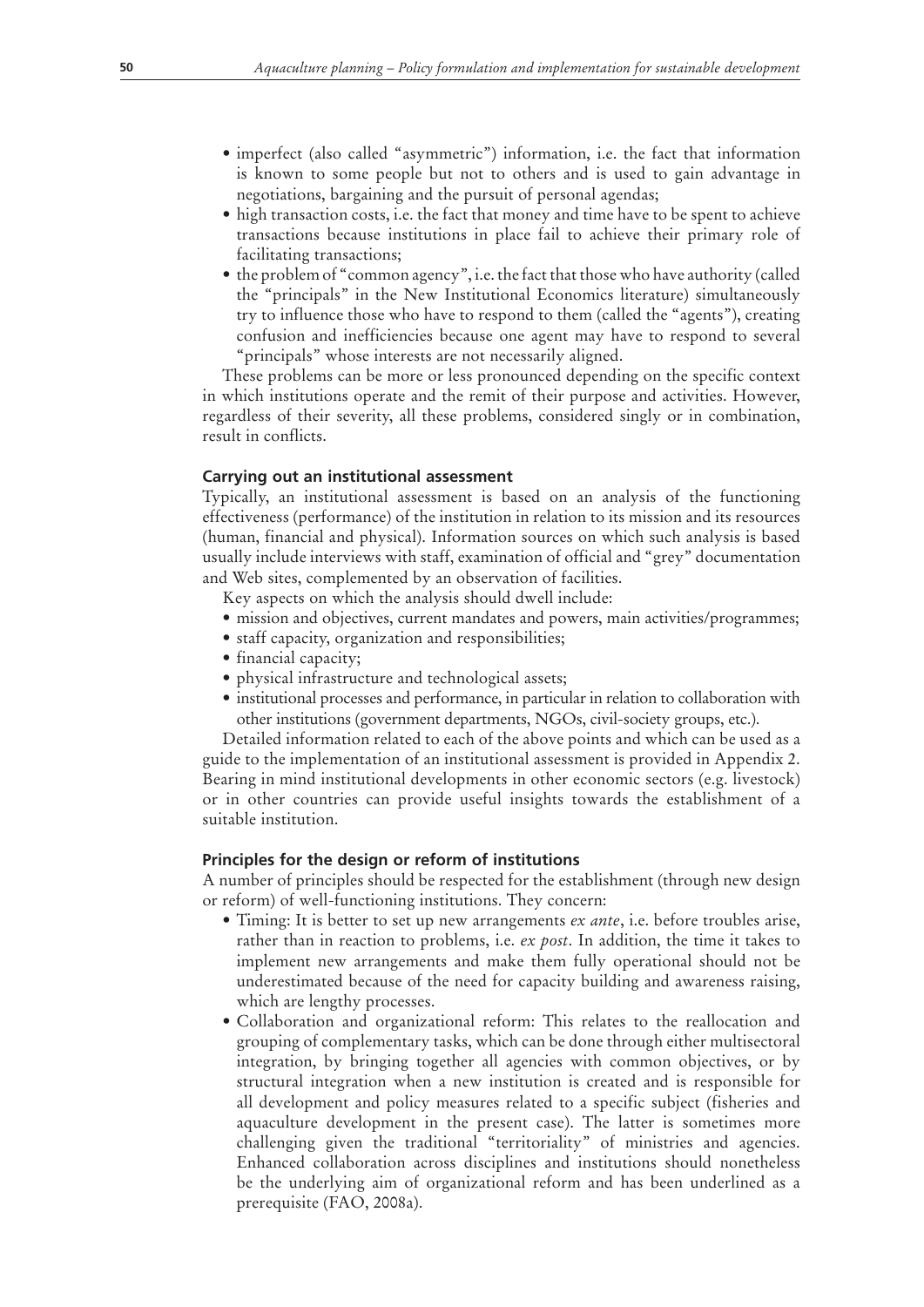- Conflict prevention and resolution: Inbuilt mechanisms for conflict prevention and resolution are required in order to allow grievances and problems to be voiced and given adequate weight in the monitoring of the performance of the institution and its progress towards the achieving of its mission.
- Information and communication: Improved information and communication can be achieved when more information, both in quantity and quality, is collected and equally shared between the competent authority and its members, but also among its employees and various units, reducing the risk of information asymmetries.

To be effective, perennial and widely accepted, institutional arrangements need to be:

- visible, i.e. clear and unambiguous mechanisms of institutional functioning;
- credible, i.e. supported by reputational considerations;
- flexible, i.e. able to respond to changing circumstances but with conditions of application (if rules are to be bent) clearly stated at the outset.

Finally, decentralization is a very important aspect of administrations and governance regimes in many countries. It warrants special attention when new institutions and new institutional arrangements are being established in order to avoid the "explosion" of a central problem into many smaller yet similar problems (Brugère, 2006b).

Reforming or establishing new institutions is costly and it is worth anticipating and making provisions for the transaction costs arising from the implementation of new or modified procedures. However, these should decrease in the long term once operational processes become well established.

#### **Budgets and resource mobilization**

A key factor in ensuring that the specified aquaculture policy can actually be implemented is the allocation of appropriate budgets and resources. This is a two-way process in which:

- All activities should be costed with total cost estimates presented to the government/State treasury for inclusion in development and operational budgets for the fisheries/aquaculture sector.
- Once development and operational budgets have been approved, the list of activities to be conducted may need to be revised depending on how much funding has actually been provided. This may require a further iteration, and it should be borne in mind that some low-priority activities with low associated costs may need to be retained ahead of higher-priority activities with significant costs.

An important activity of the relevant aquaculture ministry should be to lobby for financial resources from the government. This can be facilitated by:

- careful presentation of the actual and potential benefits of the sector to the nation (e.g. income generation and added value, foreign exchange earnings, employment generation, multiplier effects, taxation, food security);
- demonstrating that the planning undertaken has followed a logical path and that all activities are essential to achieving the strategic objectives;
- demonstrating the effective and efficient use of previous funds provided to the sector so as to generate maximum value for money.

The issue of allocation of resources also requires careful consideration of the timing of budget allocations/release, and a match of the time-bound activities with the timing of the funds to be provided by the government. However, possibilities to attract donor funding to implement activities agreed upon in the aquaculture plan as part of a donorfunded programme should also be investigated.

In many countries, government resources are scarce. This places great onus on those in the sector to strive to use resources efficiently and effectively, and where possible to select low-cost options over high-cost ones. It also means that aquaculture practitioners should seek or lobby to bring in external donor funding where possible, which can then be used to support the development budget for the whole sector.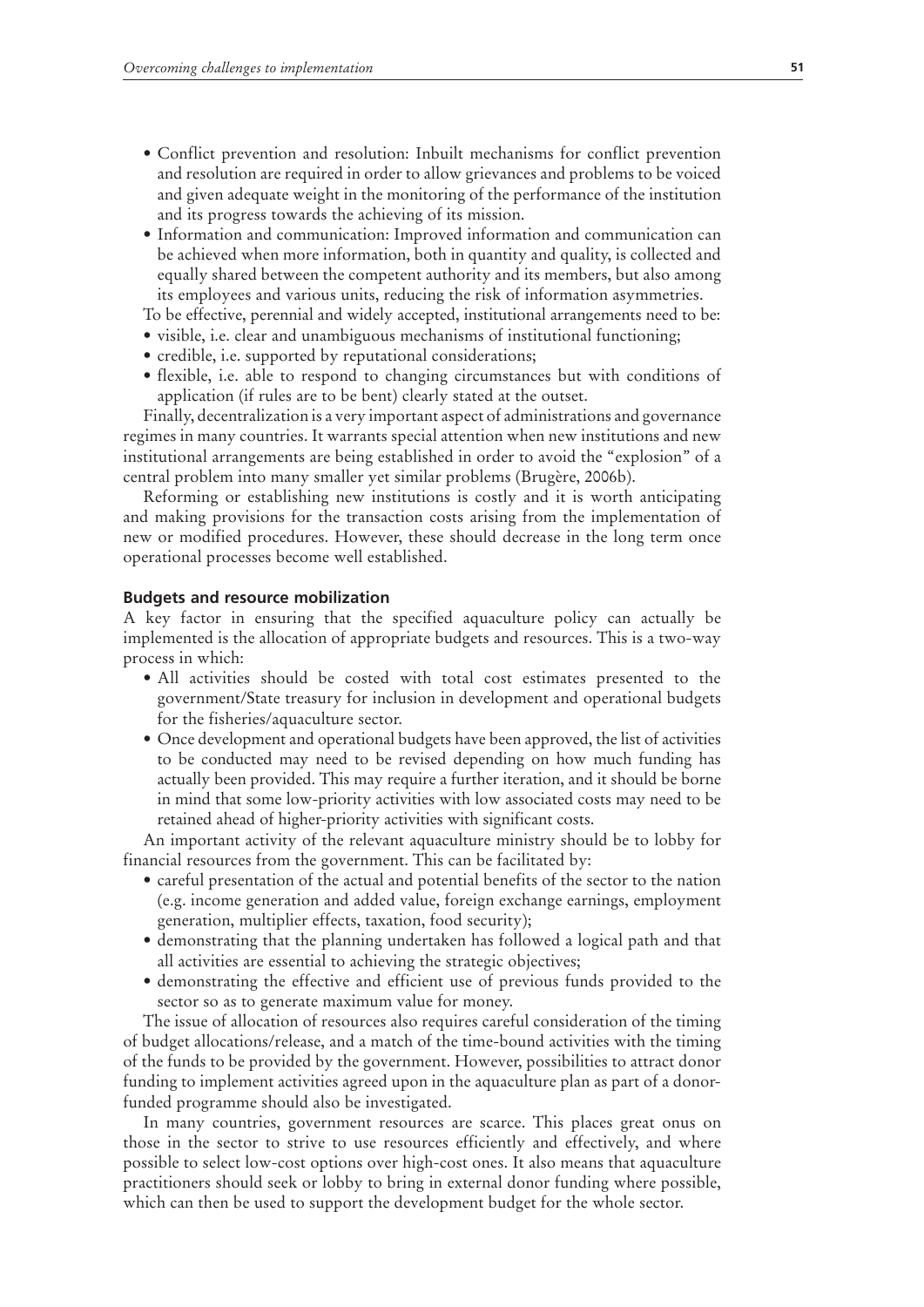## **Summary of key questions for policy-makers**

- Has the overall cost of implementing the policy been evaluated, based on an itemized costing of the various activities included in the implementation plan?
- If the budgets provided are not as great as needed, have activities/strategies been further prioritized, based on the efficiency of different activities in realizing strategic objectives, so to as to generate the greatest value for money?
- Has the ministry or department overseeing the development of aquaculture made appropriate representation to the government treasury to demonstrate why allocation of budgets to the sector will be well spent, and how it will result in significant benefits for the country as a whole?
- Has the timing of activities been matched to the availability of budgets?
- Have all attempts possible been made to generate external funding for the implementation of the activities?

# **MONITORING AND EVALUATION**

This section considers both the main requirements for the effective use of monitoring and evaluation (M&E) indicators, or results indicators, and their main purpose, i.e. why M&E (and the use of indicators) are so important and can help towards overcoming the challenges of policy implementation by providing opportunities for timely re-orientation.

## **Monitoring indicators versus evaluation indicators**

It is helpful to consider separately monitoring indicators and evaluation indicators. Although they are often referred to together (i.e. as M&E indicators), the purpose and characteristics of the two are rather different. Monitoring indicators should be used for the continuous or periodic (typically monthly, quarterly, semi-annual or annual) measuring of the extent to which the activities specified in the implementation plan are being successfully completed. Generally, managers with responsibility for policy implementation use indicators to assess outputs and progress. Monitoring indicators can then be used to suggest corrective action through appropriate feedback mechanisms, e.g. by highlighting that a specific activity is being carried out too slowly. Therefore, monitoring indicators can be viewed as "process indicators". In terms of policy implementation, they would thus be used to monitor the extent to which the specified activities are being carried out. Typically, those responsible for policy implementation would collect monitoring indicators.

Evaluation indicators are used to measure results, impacts or benefits. They can be considered equivalent to "impact indicators", and are generally strongly focused on performance (although some evaluation indicators can also be process indicators in certain instances). Usually, assessments of evaluation are made less frequently, and at the mid-term and final stage of a policy planning period, i.e. after 2.5 years, and again after 5 years, if a formal policy review process takes place every five years. Assessment of policy impacts may best be made by some external specialists with evaluation experience, rather than by those responsible for the policy specification and implementation.

Importantly, evaluation indicators should relate to both activities supporting policy implementation and results achieved, and they should be used to help answer a number of evaluation questions relating to the:

- efficiency/value for money (assessing the outputs in relation to inputs, looking at costs, implementing time, and economic and financial results);
- effectiveness (measuring the extent to which the objectives have been achieved or the likelihood that they will);
- impact (measuring both the positive and negative, foreseen and unforeseen, changes and effects on society caused by the activities under evaluation);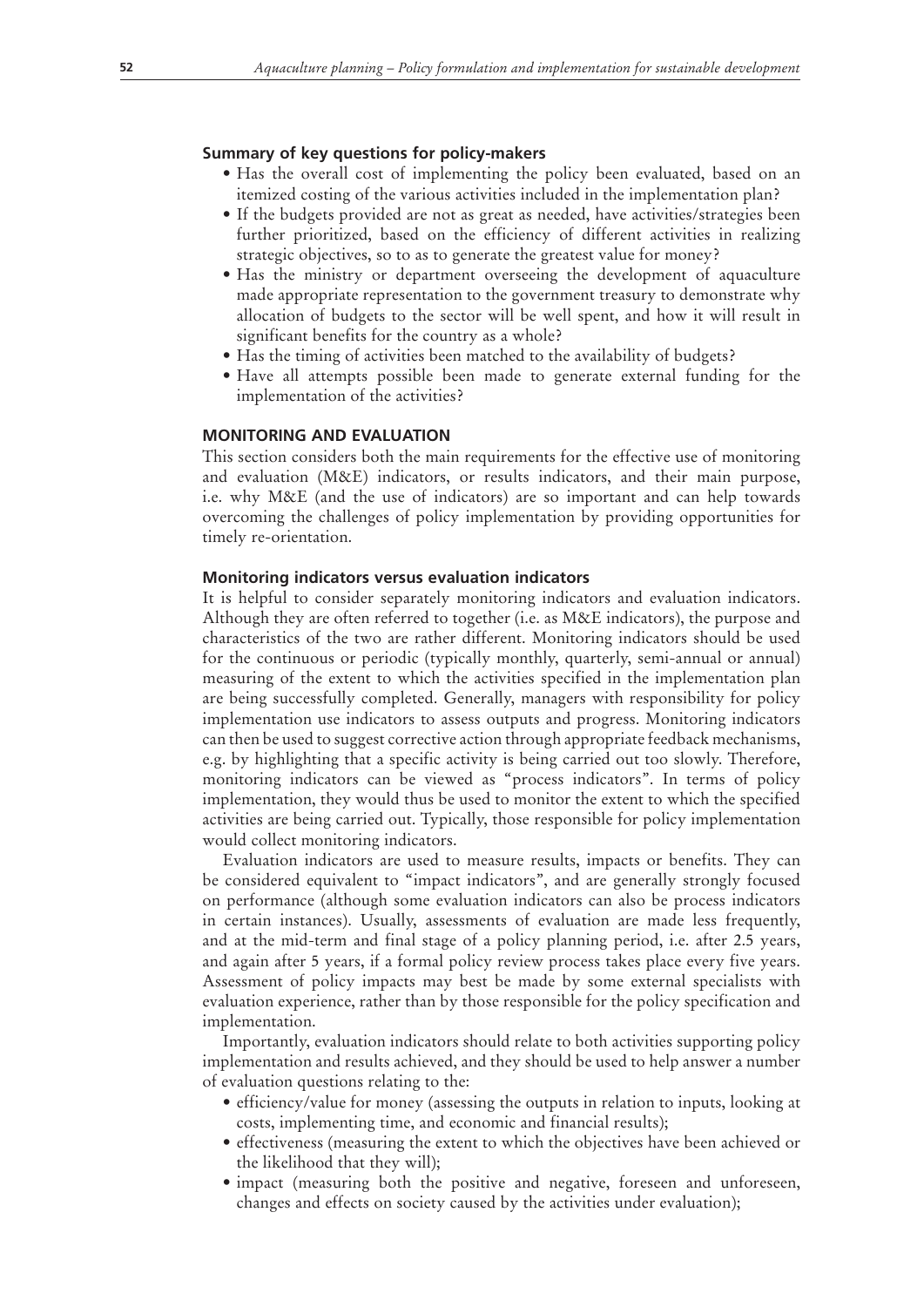- relevance and coherence (assessing the extent to which the needs of the various interest and target groups are satisfied and gauging the degree to which the activities [and the strategy and policy to which they relate] at a given time are justified and fit within the global and national/local environment and development priorities);
- sustainability (measuring the extent to which benefits will continue from a particular activity – and policy – after its completion).

Given that evaluation indicators are used during mid-term evaluations to assess results up to that stage, they can also be crucial in providing the basis for any necessary re-design.

#### **Designing a monitoring and evaluation plan**

With increasing emphasis being placed on auditing and transparency as part of the thrust towards good governance, M&E activities have a crucial role to play and should be clearly specified in a detailed M&E plan. This plan should form an integral part of the policy implementation plan and should contain:

- $\bullet$  detailed information on the chosen monitoring indicators and evaluation indicators (if possible, the method used to choose the indicators should be specified, and it should have relied on a degree of consultation);
- $\bullet$  the frequency and timing separately for (i) monitoring reports and (ii) evaluation reports;
- specific M&E responsibilities for all relevant parties, i.e. who should be reporting to whom and when;
- the activities required to complete the M&E requirements (e.g. stakeholder consultation, fieldwork, reports);
- methods and tools to be used to collect information/data necessary for different indicators, i.e. the means of verification;
- technical issues related to specific indicators and their means of verification;
- dissemination components and techniques.

Typically, it is important that the M&E plan contain a requirement for monitoring systems to be established prior to starting the specified activities, and for the mid-term and final evaluations to be facilitated by the preparation of a detailed up-to-date report on activities and progress, prior to evaluations taking place. The M&E plan should also contain detailed information on the feedback mechanisms for M&E outputs to be used to make changes either to the strategy itself (and its objectives) or to the activities of the implementation plan.15 The M&E plan might also contain a supervision plan specifying the periodicity and make-up of supervision teams.

Baseline data and indicators provide the starting point against which all programme/ project inputs, outputs, progress towards objectives and goals are measured. The baseline is the situation that exists at the beginning of the programme/project, prior to any activities. It is important to remember that indicators for which no baseline data are available should not be proposed, as there would be no way to measure progress. In many cases, it is often easier to think of a wide range of indicators than to obtain the related baseline data for them. Only if baseline data are available for a particular indicator, or if it is estimated that data will become available in the early stages of implementation, should it be included in the M&E plan.

Monitoring and evaluation practices must ensure the credibility, impartiality, transparency and usefulness of their outputs. Wide stakeholder consultation (e.g. with the scientific community, NGOs, governments, the private sector) and the installation of information technology management systems can help to ensure that this is the case.

<sup>&</sup>lt;sup>15</sup> Given the usually generic nature of policy goals, it is unlikely that these goals will have to be revised in the light of an M&E exercise.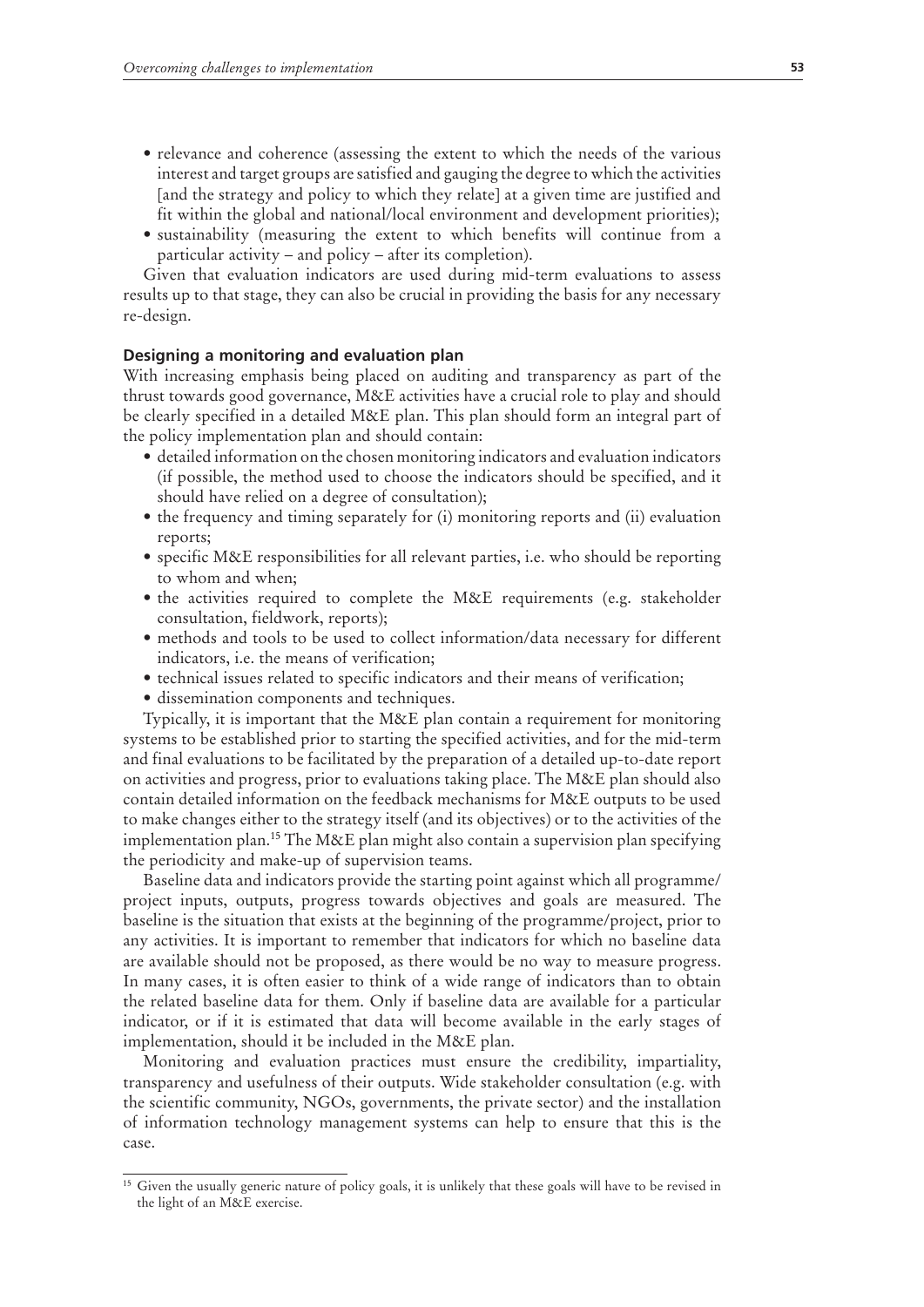# **Summary of key questions for policy-makers**

- Has a detailed M&E plan been specified and duly included among the activities of the policy implementation plan?
- Has the development of the M&E plan relied on participation and consultation?
- Does the plan include the necessary information for effective analysis and decision-making (c.f. list provided above), including reporting responsibilities?
- Are reliable baseline data in support of every chosen indicator available?
- Has an appropriate information technology system been set up to assist with the implementation and reporting of M&E requirements? Where and who is best placed to host such a system?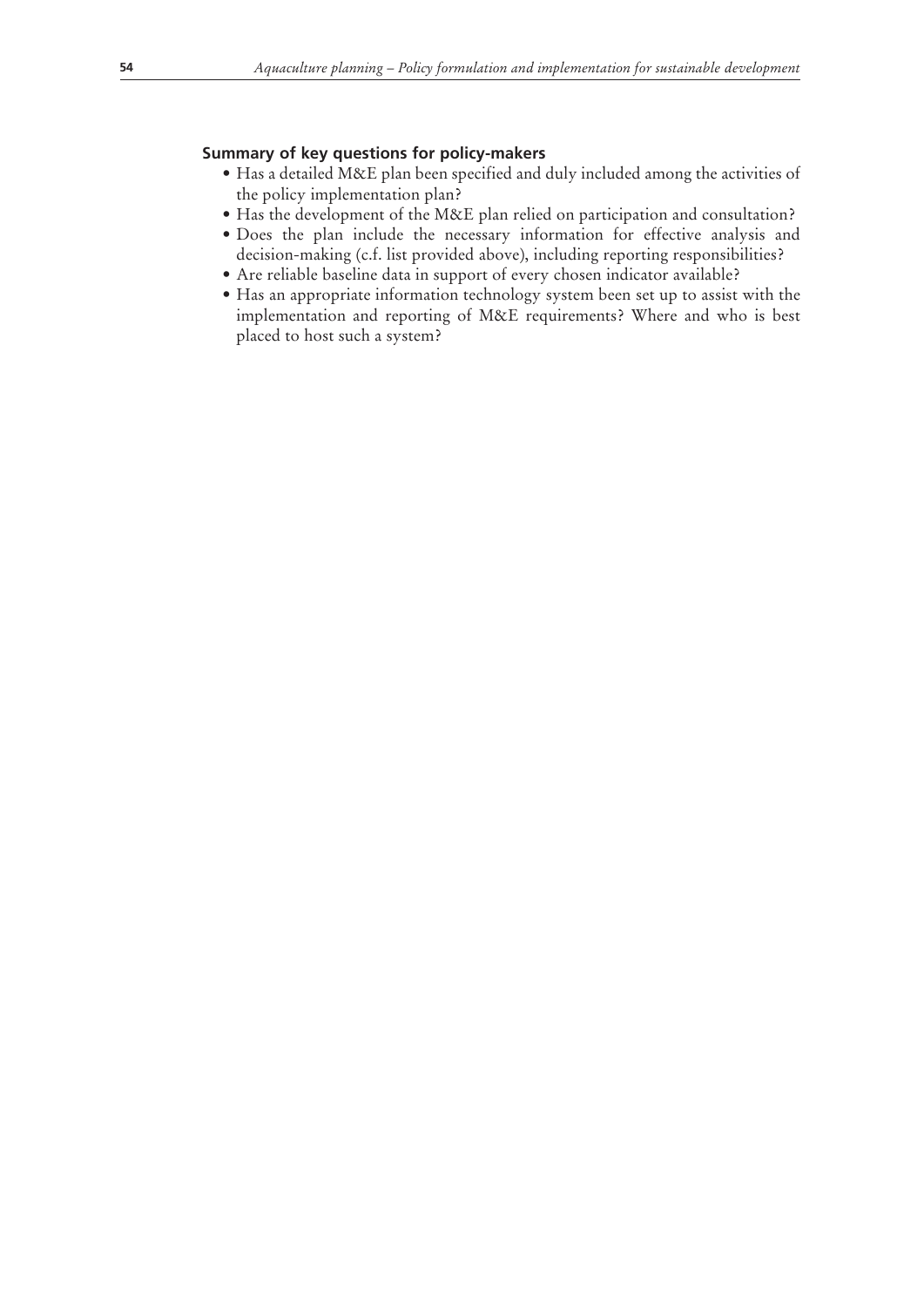# **8. Conclusions**

The rapid growth of aquaculture globally, its interaction with other sectors and its impact on natural resources underscore the importance of planning for aquaculture development. In many national contexts, aquaculture policy formulation processes are not well developed, and implementation of policy is often poor. This document aims to share experiences, bring together published material and guide readers in improving future aquaculture planning.

Although some pointers were provided in earlier chapters, it is important to remember that there is no one blueprint for developing and implementing an aquaculture policy. There is some logic behind planning processes and there are theories and experiences from which those engaging in policy development should learn or seek inspiration, with a degree of adaptation. Each country, and within it the administration dealing with aquaculture development, may adopt a slightly different approach depending on individual context and priorities for the sector. Policy processes and implementation mechanisms need to be flexible and adaptive to different cultural, sectoral and temporal contexts.

Key aspects of planning highlighted in the preceding chapters include the importance of coherence in the stages of planning (from policy formulation to implementation through the elaboration of a strategy and an action plan), the importance of interdisciplinarity beyond sectoral remit through institutional collaboration, and the need for capacity development, underlined by participation, to ensure the soundness of formulation and implementation processes. These echo the contents that have been outlined by experts for technical guidelines on improving policy formulation and implementation for aquaculture development.

Whether commercially oriented or not, the approaches and instruments chosen to support aquaculture development need to be embedded in the principles of good governance and account for the interactions with other sectors. The power of good governance in aquaculture to achieve simultaneously poverty alleviation, food security and economic growth through the reform or establishment of responsive institutional setups and legal frameworks needs to be recognized and acted upon.

Although the planning processes that have been described are more likely to find an application within domestic contexts, governance issues related to aquaculture and the implications of the policies in place at national levels are likely to have implications beyond national boundaries. Aquaculture governance cannot be improved overnight. However, immediate steps could be: act coherently in terms of actions, decisions, agreements, etc. both within the domestic and international arenas; promote responsible aquaculture business activities and encourage the trading of fair and environmentally sound aquaculture products through appropriate certification or other schemes; and institutionalize mechanisms of consultation and consensus building regarding policy formulation and implementation for aquaculture development.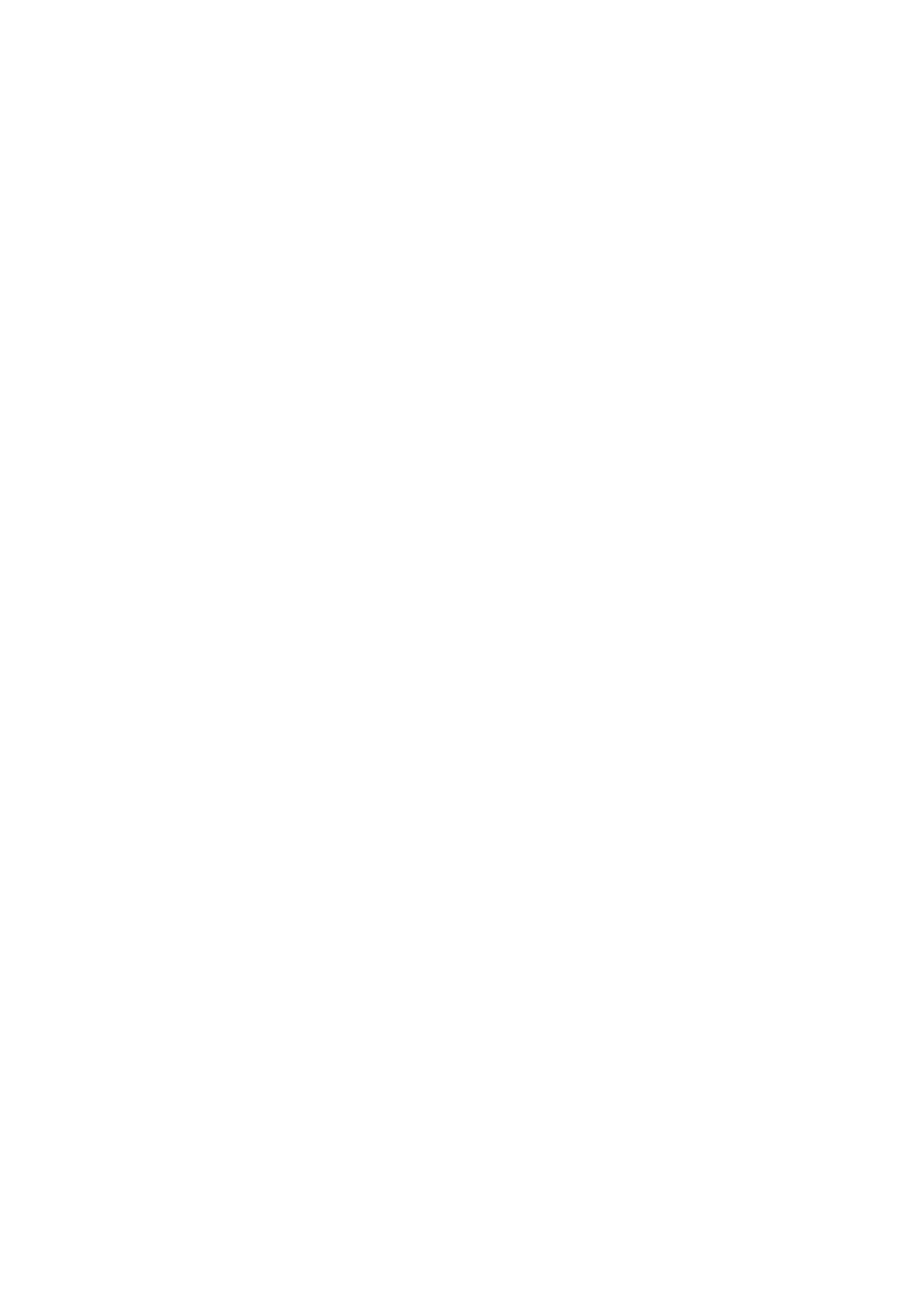# **References**

- **Adger, W.M., Agrawala, S., Mirza, M.M.Q., Conde, C., O'Brien, K., Pulhin, J., Pulwarty, R., Smit, B. & Takahashi, K.** 2007. Assessment of adaptation practices, options, constraints and capacity. *In* M.L. Parry, O.F. Canziani, J.P. Palutikof, C.E. Hansan & P.J. van der Linden, eds. *Climate change 2007: Impacts, adaptation and vulnerability*, pp. 719–743. Contribution of Working Group II to the Fourth Assessment Report of the Intergovernmental Panel of Climate Change. Cambridge, UK, Cambridge University Press.
- **Alesina, A. & Weder, B.** 1999. *Do corrupt governments receive less foreign aid?* Working Paper No. 7108. Cambridge, USA, National Bureau of Economic Research.
- **Allison, E & McBride, R.** 2003. Education reform for improved natural resource management: fisheries and aquaculture in Bangladeshi Universities. *Society and Natural Resources*, 16(3): 249–263.
- **Allison, E.H., Perry, A.L., Badjeck, M.-C., Adger, W.N., Brown, K., Conway, D., Halls, A.S., Pilling, G.M., Reynolds, J.D., Andrew, N.L. & Dulvy, N.K.** 2009. Vulnerability of national economies to the impacts of climate change on fisheries. *Fish and Fisheries*, 10(2): 173–196.
- **Asche, F, Roll, K. & Tveteras, S.** 2008. Future trends in aquaculture: productivity growth and increased production. *In* H. Holmer, K. Black, C.M. Duarte, N. Marbà & I. Karakassis, eds. *Aquaculture in the ecosystem*, pp. 271–292. Springer.
- **Barange, M. & Perry, R.I.** 2009. Physical and ecological impacts of climate change on fisheries and aquaculture. *In* K. Cochrane, C. De Young, D. Soto, T. Bahri, eds. *Climate change implications for fisheries and aquaculture. Overview of current scientific knowledge*, pp. 7–96. Fisheries and Aquaculture Technical Paper, No. 530. Rome, FAO. 212 pp.
- **Bartley, D.M., Bhujel, R.C., Funge-Smith, S., Olin, P.G. & Phillips, M.J.** 2005. *International mechanisms for the control and responsible use of alien species in aquatic ecosystems*. Report of an Ad-Hoc Expert Consultation. Xishuangbanna, China, 27–30 August 2003. Rome, FAO. 203 pp.
- **Béné, C. & Neiland, A.** 2006. *From participation to governance: a critical review of the concepts of governance, co-management and participation, and their implementation in small-scale inland fisheries in developing countries*. WorldFish Center Studies and Reviews, No. 29. Penang, Malaysia, The WorldFish Center, and Colombo, CGIAR Challenge Program on Water and Food.
- **Béné, C., Macfadyen, G. & Allison, E.H.** 2007. *Increasing the contribution of smallscale fisheries to poverty alleviation and food security*. FAO Fisheries Technical Paper, No. 481. Rome, FAO. 125 pp.
- **Bhat, M.G. & Bhatta, R.** 2004. Considering aquacultural externality in coastal land allocation decisions in India. *Environmental and Resource Economics*, 29: 1–20.
- **Bolger, J.** 2000. *Capacity development: why, what and how?* CIDA Occasional Series, Vol. 1, No. 1. Quebec, Canada, Canadian International Development Agency.
- **Bonzon, A. & Cochrane, K.** 1997. *Fisheries management*. FAO Technical Guidelines for Responsible Fisheries, No. 4. Rome, FAO. 82 pp.
- **Brugère, C.** 2006a. A review of the development of integrated irrigation aquaculture (IIA), with special reference to West Africa. *In* M. Halwart & A.A. van Dam, eds. *Integrated irrigation and aquaculture in West Africa: concepts, practices and potential*, pp. 27–60. Rome, FAO. 197 pp.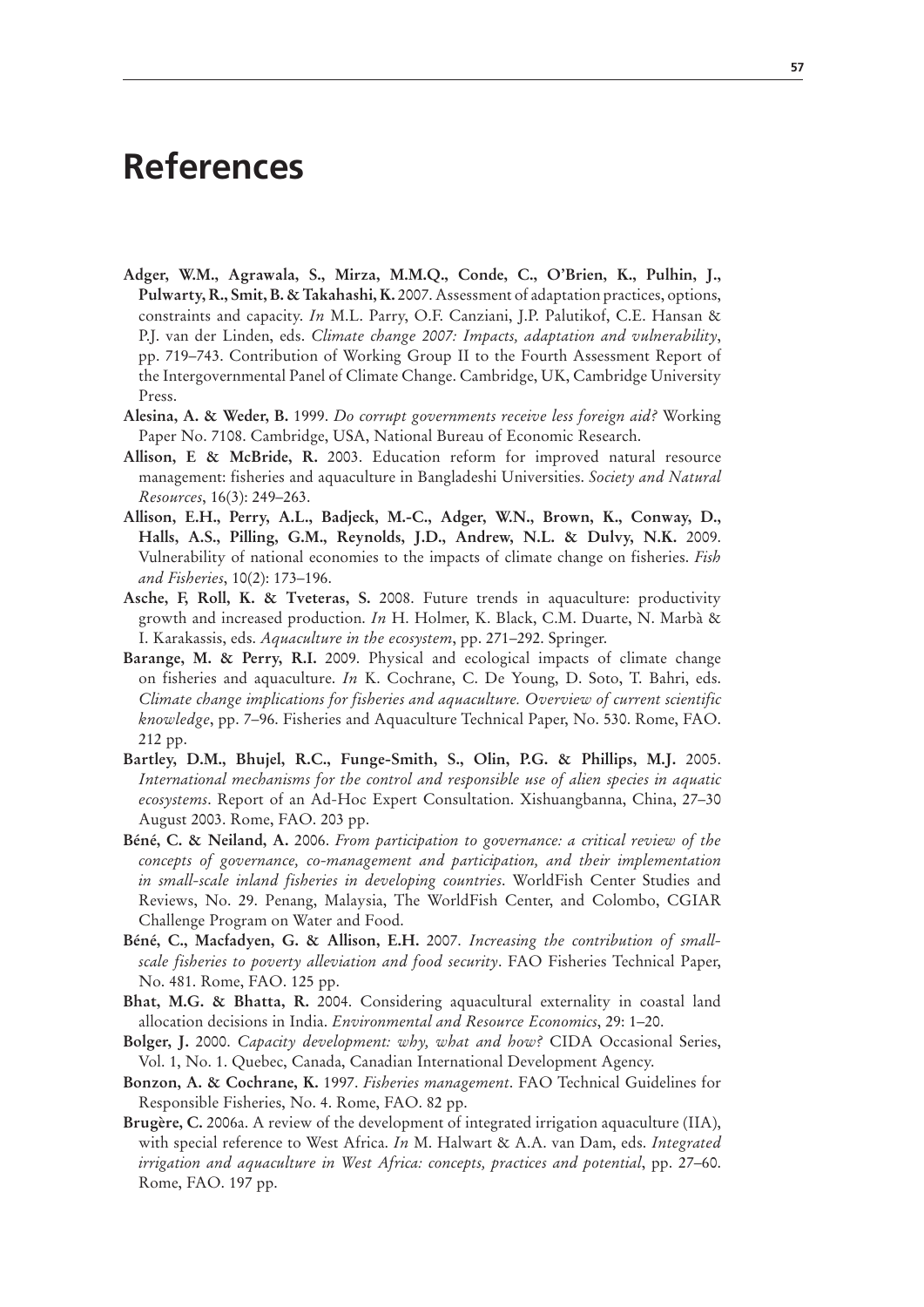- **Brugère, C.** 2006b. Can integrated coastal management solve agriculture-fisheriesaquaculture conflicts at the land-water interface? A perspective from New Institutional Economics. *In* C.T. Huong, T.P. Tuong, J.W. Gowing & B. Hardy, eds. *Environment and livelihoods in coastal tropical zones: managing agriculture – fishery – aquaculture conflicts*, pp. 258–273. CGIAR Comprehensive Assessment Series. Oxford, UK, CABI International.
- **Brugère, C. & Hishamunda, N.** 2007. Planning and policy development in aquaculture. *FAO Aquaculture Newsletter*, 38: 17–19.
- **Brugère, C. & Ridler, N.** 2004. *Global aquaculture outlook in the next decades: an analysis of national aquaculture production forecasts to 2030*. FAO Fisheries Circular, No. 1001. Rome, FAO. 55 pp.
- **Bueno, P.B.** 2008. Social risks in aquaculture. *In* M.G. Bondad-Reantaso, J.R. Arthur & R.P. Subasinghe, eds. *Understanding and applying risk analysis in aquaculture*, pp. 209– 228. FAO Fisheries and Aquaculture Technical Paper, No. 519. Rome, FAO. 304 pp.
- **Bunting, S.W.** 2008. Horizontally integrated aquaculture development: exploring consensus on constraints and opportunities with a stakeholder Delphi. *Aquaculture International*, 16(2): 153–169.
- **Caffey, R.** 1998. *Quantifying sustainability in aquaculture production*. School of Forestry, Wildlife and Fisheries, Louisiana State University, USA. (PhD thesis)
- **Chambers, R.** 2005. *Ideas for development*. London, Earthscan.
- **Cook, D.** 2002. Consultation for a change? Engaging users and communities in the policy process. *Social Policy and Administration,* 36(5): 516–531.
- **Daw, T., Adger, W.N., Brown, K. & Badjeck, M.-C.** 2009. Climate change and capture fisheries. *In* K. Cochrane, C. de Young, D. Soto, T. Bahri, eds. *Climate change implications for fisheries and aquaculture. Overview of current scientific knowledge*, pp. 97–138. FAO Fisheries and Aquaculture Technical Paper, No. 530. Rome, FAO. 212 pp.
- **Delgado C.L., Wada, N., Rosegrant, M.W., Meijer, S. & Mahfuzuddin, A.** 2003. *Fish to 2020 supply and demand in changing global markets*. Technical Report, 62. Washington, DC, International Food Policy Research Institute, and Penang, Malaysia, World Fish Center.
- **Department for International Development (DFID).** 2004a. *Responding to the voices of the poor – pro-poor policy change for aquaculture in eastern India*. Natural Resources Systems Program Annual Report 2003–2004. UK.
- **Department for International Development (DFID).** 2004b. *Empowerment what it can 'look like'*. *Research Highlights 2003–2004*, pp. 4–6. Natural Resources Systems Programme. UK.
- **De Silva, S.S. & Soto, D.** 2009. Climate change and aquaculture: potential impacts, adaptation and mitigation. *In* K. Cochrane, C. de Young, D. Soto & T. Bahri (eds). *Climate change implications for fisheries and aquaculture. Overview of current scientific knowledge*, pp. 139–216. FAO Fisheries and Aquaculture Technical Paper, No. 530. Rome, FAO. 212 pp.
- **De Soto, H.** 2000. *The mystery of capital: Why capitalism triumphs in the west and fails everywhere else*. London, Black Swan.
- **Dixit, A.** 2003. Some lessons from transaction-cost politics for less-developed countries. *Economics and Politics*, 15(2): 107–133.
- **Dreze, J. & Sen, A.K.** 2002. *India: development and participation*. Oxford, UK, Oxford University Press.
- **Easterling, W., Aggarwal, P., Batima, P., Brander, K., Erda, L., Howden, M., Kirilenko, A., Morton, J., Soussana, J.F., Schmidhuber, S. & Tubiello, F.** 2007. Food, fibre and forest products. *In* M.L. Parry, O.F. Canziani, J.P. Palutikof, C.E. Hansan, P.J. van der Linden, eds. *Climate change 2007: Impacts, adaptation and vulnerability*, pp. 273– 313. Contribution of Working Group II to the Fourth Assessment Report of the Intergovernmental Panel of Climate Change. Cambridge, UK, Cambridge University Press.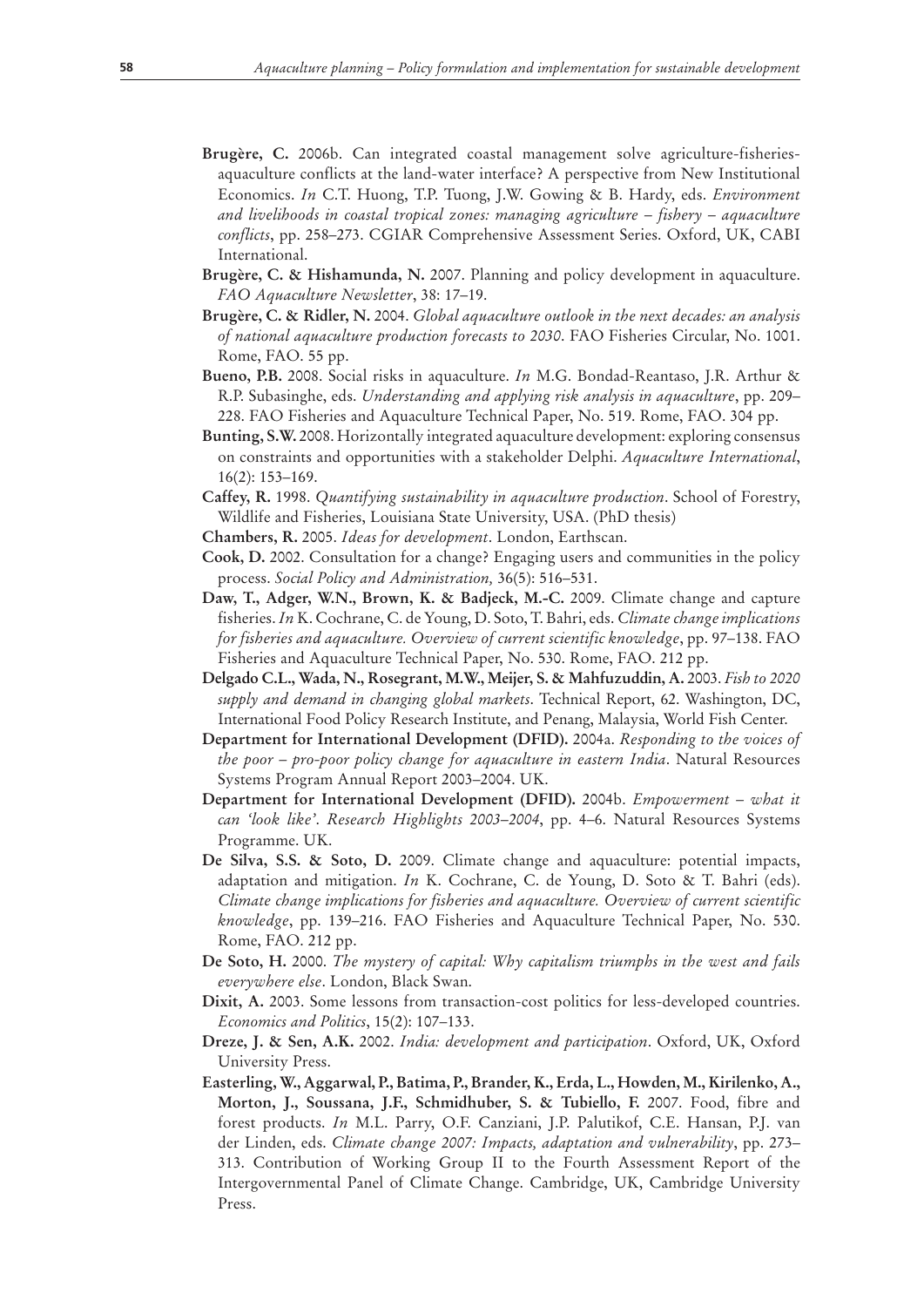- **Economic and Social Commission for Asia and the Pacific (ESCAP).** 2009. *What is good governance?* (available at http://www.unescap.org/pdd/prs/ProjectActivities/Ongoing/ gg/governance.asp).
- **El Gamal, A.** 2000. Status and development trends of aquaculture in the Near East. *In* R.P. Subasinghe, P. Bueno, M.J. Phillips, C. Hough, S.E. McGladdery & J.R. Arthur, eds. *Aquaculture in the third millennium*, pp. 357–396. Technical Proceedings of the Conference on Aquaculture in the Third Millennium, Bangkok, Thailand, 20–25 February 2000. Bangkok, NACA, and Rome, FAO.
- **Ellis, F. & Biggs, S.** 2001. Evolving themes in rural development 1950s–2000s. *Development Policy Review*, 19(4): 437–448.
- **Entsua-Mensah, M., Lomo, A. & Koranteng, K.A.** 1999. Annex 7: Review of public sector support for aquaculture in Africa. *In* J.F. Moehl, A.G. Coche, V.O. Sagua, eds. *Africa regional aquaculture review*. CIFA Occasional Paper, No. 24. Accra, FAO. 69 pp.
- **European Commission.** 1995. *Report of the Commission on Global Governance: our global neighbourhood.* Oxford, UK, Oxford University Press.
- **FAO.** 1995. *Code of Conduct for Responsible Fisheries*. Rome. 41 pp.
- **FAO.** 1996. *Precautionary approach to capture fisheries and species introduction*. FAO Technical Guidelines for Responsible Fisheries, No. 2. Rome. 54 pp.
- **FAO.** 1998. *Report of the Bangkok FAO Technical Consultation on Policies for Sustainable Shrimp Culture*. FAO Fisheries Report, No. 572. Rome. 31 pp.
- **FAO.** 1999. *Guidelines for the routine collection of capture fishery data*. FAO Fisheries Technical Paper, No. 382. Rome. 113 pp.
- **FAO.** 2001. *The State of World Fisheries and Aquaculture 2000*. Rome.
- **FAO.** 2003a. *Fisheries management. 2, The ecosystem approach to fisheries*. FAO Technical Guidelines for Responsible Fisheries, No. 4, suppl. 2. Rome. 112 pp.
- **FAO.** 2003b. *The State of World Fisheries and Aquaculture 2002*. Rome. 150 pp.
- **FAO.** 2005. *Increasing the contribution of small-scale fisheries to poverty alleviation and food security*. FAO Technical Guidelines for Responsible Fisheries, No. 10. Rome. 98 pp.
- **FAO.** 2006. *Improving planning and policy development in aquaculture: opportunities and challenges*. Committee on Fisheries – Sub-Committee on Aquaculture, Third Session, New Delhi, India, 4–8 September 2006. Rome. 8 pp.
- **FAO.** 2007a. *The State of World Fisheries and Aquaculture 2006*. Rome. 162 pp.
- **FAO.** 2007b. Fisheries and Aquaculture Department Fishery Information, Data and Statistics Unit. FISHSTAT Plus. Version 2.3.
- **FAO.** 2008a. *Report of the Expert Consultation on Improving Planning and Policy Development in Aquaculture, 26–29 February 2008, Rome, Italy*. FAO Fisheries Report, No. 858. Rome. 18 pp.
- **FAO.** 2008b. *Report of the FAO Expert Workshop on Climate Change Implications for Fisheries and Aquaculture, Rome, Italy, 7–9 April 2008*. FAO Fisheries Report, No. 870. Rome. 32 pp.
- **FAO.** 2008c. *Report of the Expert Consultation on the Assessment of Socio-economic Impacts of Aquaculture, 4–8 February 2008, Ankara, Turkey*. FAO Fisheries Report, No. 861. Rome. 53 pp.
- **FAO.** 2008d. *Technical guidelines on aquaculture certification*. Committee on Fisheries. Fourth Session of the Sub-Committee on Aquaculture, Puerto Varas, Chile, 6–10 October 2008. COFI/AQ/IV/2008/Inf.7. (available at ftp://ftp.fao.org/docrep/fao/ meeting/014/ai770e.pdf).
- **FAO/Advisory Committee on Fisheries Research.** 2004. *Report of the first session of the Working Party on Human Capacity Development in Fisheries*. Rome, 19–22 April 2004. FAO Fisheries Report, No. 745. Rome, FAO. 36 pp.
- **Funge-Smith, S., Briggs, M. & Subasinghe, R.** 2003. Is white shrimp (*Penaeus vannamei*) a threat to Asian shrimp culture? *FAO Aquaculture Newsletter,* 30: 19–23.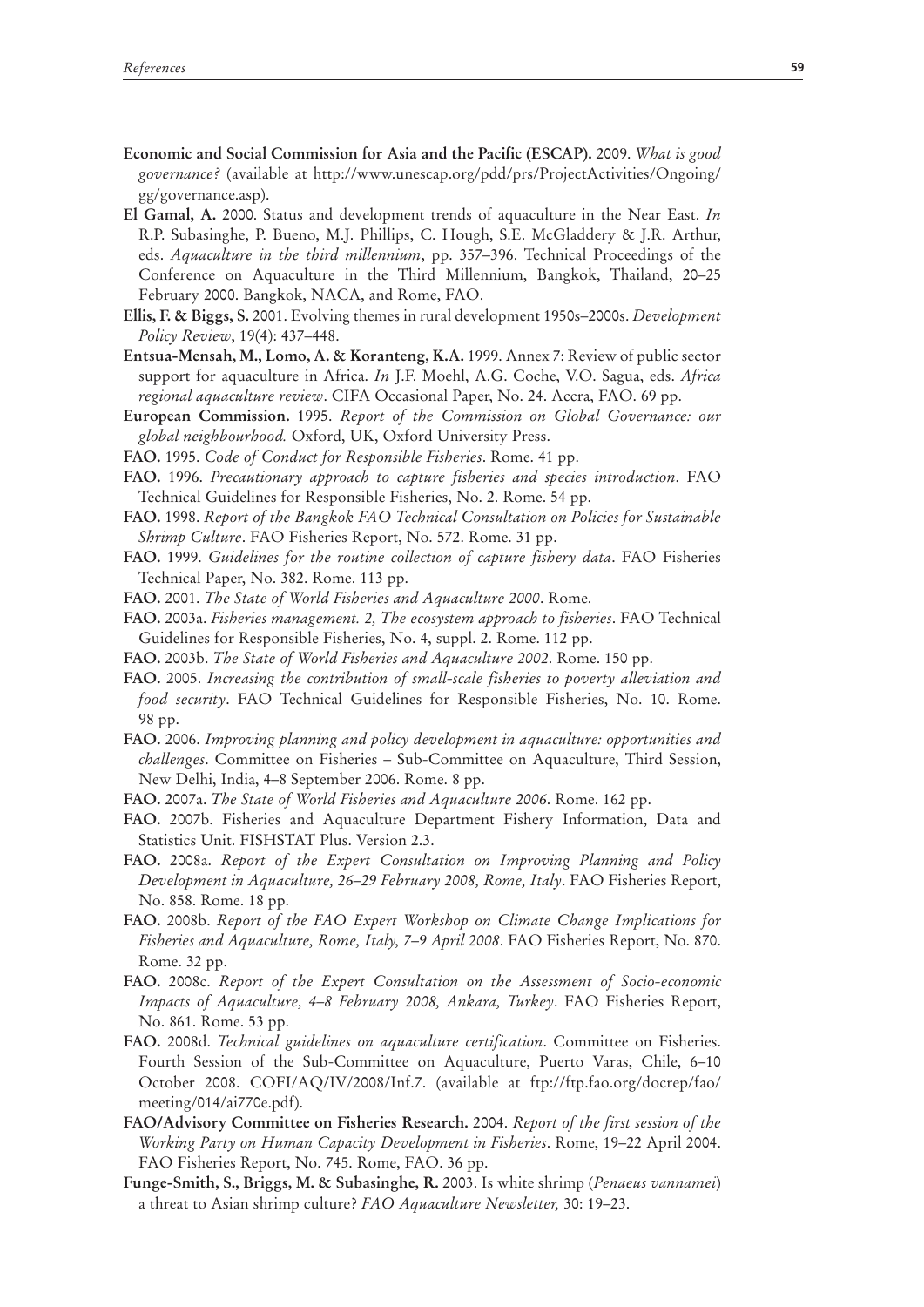- **Goetz, A.M. & Gaventa, J.** 2001. *Bringing citizen voice and client focus into service delivery*. IDS Working Paper, No. 138. Brighton, UK, Institute of Development Studies.
- **Gooley, G.J. & Gavine, F.M.** 2003. *Integrated agri-aquaculture systems: A resource handbook for Australian industry development*. A report for the Rural Industries Research and Development Corporation, Project No. MFR-2A. Barton, Australia, Rural Industries Research and Development Corporation.
- **Governance Working Group of the International Institute of Administrative Sciences.** 1996. *Governance: a working definition* (available at http://www.gdrc.org/u-gov/workdef.html).
- **Government of the United Kingdom.** 1999. *Modernising Government*. London, The Stationery Office.
- **Government of Western Australia.** 2003. *Proposed strategy for the development of Western Australian aquaculture industry*. Perth, Australia, Minister of Agriculture, Forestry and Fisheries, Government of Western Australia.
- **Graham, J., Amos, B. & Plumptre, T.** 2003. *Principles for good governance in the 21st Century*. Policy Brief, No. 15. Ottawa, Institute on Governance.
- **Halwart, M. & van Dam, A. (eds).** 2006. *Integrated irrigation and aquaculture in West Africa: concepts, practices and potential*. Rome, FAO. 197 pp.
- **Harrison, E. & Brock, K.** 2006. *Linking research, policy and livelihoods: challenges and contradictions*. NRSP Brief. UK, Department for International Development.
- **Haylor, G.S.** 1994. Fish production from engineered water systems in developing countries. *In* J.F Muir & R.J. Roberts, eds. *Recent advances in aquaculture*, pp. 1–103. Oxford, UK, Blackwell Scientific Publications.
- **Haylor, G. & Bland, S.** 2001. Integrating aquaculture into rural development in coastal and inland areas. *In* R.P. Subasinghe, P. Bueno, M.J. Phillips, C. Hough, S.E. McGladdery & J.R. Arthur, eds. *Aquaculture in the third millennium*, pp. 73–81. Technical Proceedings of the Conference on Aquaculture in the Third Millennium, Bangkok, Thailand, 20–25 February 2000. Bangkok, NACA, and Rome, FAO.
- **Haylor, G. & Savage, W.** 2003a. Facilitating a diversity of voices to influence policy. Paper presented to the International Conference on Issues of Culture, Context and Choice in Development, 28–30 November 2002, Bangkok, Thailand. *SPAFA Journal,* 13(1): 22–27.
- **Haylor, G. & Savage, W.** 2003b. *Research learning and new thinking*. Annex XII. DFID NRSP Research Project R8100 March 2002 – May 2003. UK, Department for International Development.
- **Hishamunda, N. & Manning, P.** 2002. *Promotion of sustainable commercial aquaculture in sub-Saharan Africa. Volume 2: Investment and economic feasibility*. FAO Fisheries Technical Paper, No. 408/2. Rome, FAO. 54 pp.
- **Hishamunda, N. & Ridler, N.** 2002. Macro policies to promote sustainable commercial aquaculture. *Aquaculture International*, 10: 491–505.
- **Hishamunda, N. & Subasinghe, R.** 2003. *Aquaculture development in China: the role of public sector policies*. FAO Fisheries Technical Paper, No. 427. Rome, FAO. 64 pp.
- **Hishamunda, H., Cai, J. & Leung, P.S.** 2009. *Commercial aquaculture and economic growth, poverty alleviation and food security: assessment framework*. FAO Fisheries and Aquaculture Technical Paper, No. 512. Rome, FAO. 58 pp.
- **Hishamunda, N., Poulain, F. & Ridler, N.** 2009. *Prospective analysis of aquaculture development: the Delphi method*. FAO Fisheries and Aquaculture Technical Paper, No. 521. Rome, FAO. 93 pp.
- **Hishamunda, N., Bueno, P., Ridler, N. & Yap, W.** 2009. *Analysis of aquaculture development in Southeast Asia: A policy perspective*. FAO Fisheries and Aquaculture Technical Paper, No. 509. Rome, FAO. 69 pp.
- **Kaufmann, D., Kray, A. & Zoido-Lobatòn, P.** 1999. *Governance matters*. Policy Research Working Paper, 2196. Washington, DC, World Bank.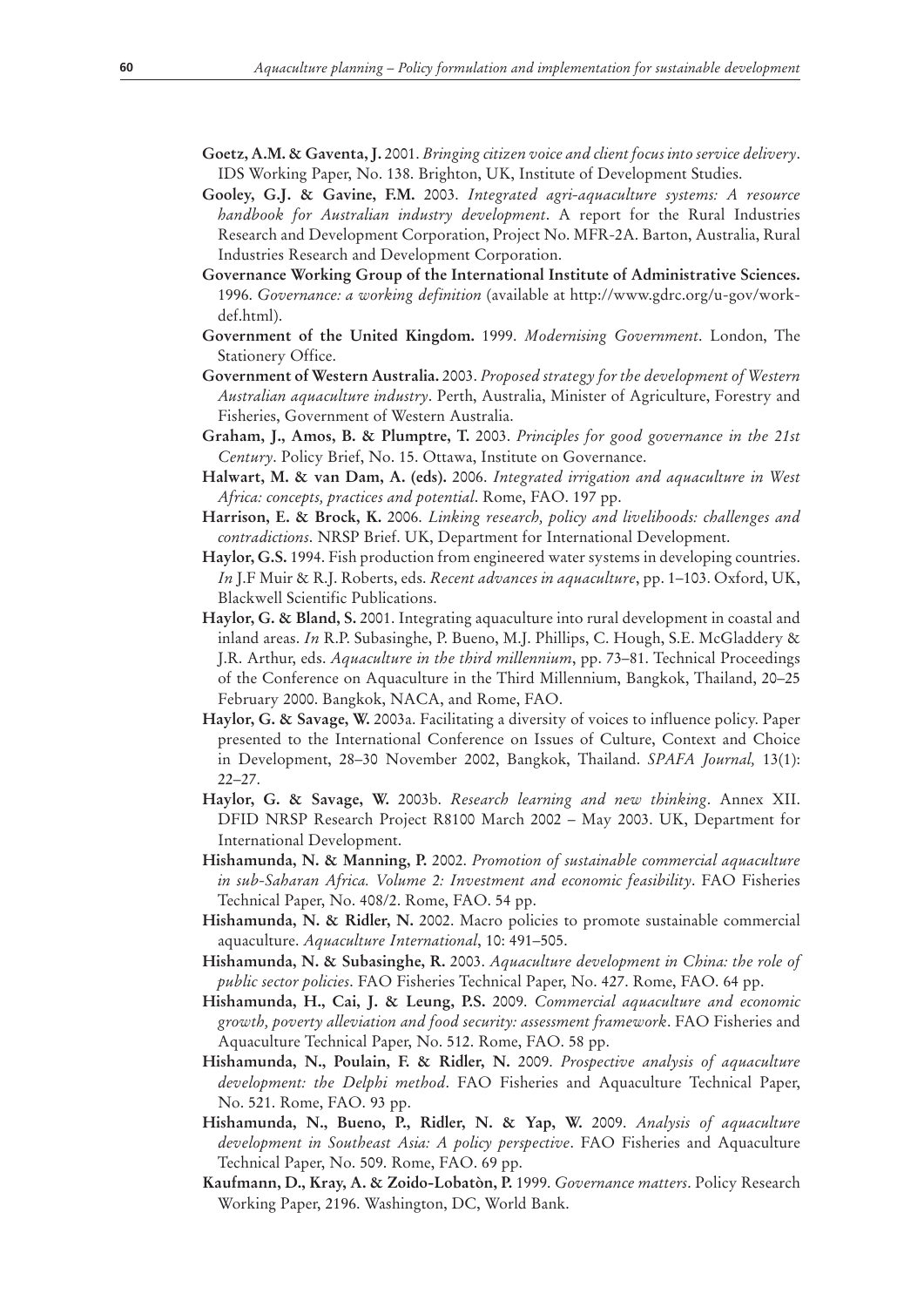- **Kurien, J.** 2005. *Responsible fish trade and food security*. FAO Fisheries Technical Paper, No. 456. Rome, FAO. 102 pp.
- **Leung, K.M.Y. & Dudgeon, D.** 2008. Ecological risk assessment and management of exotic organisms associated with aquaculture. In M.G. Bondad-Reantaso, J.R. Arthur & S.P. Subasinghe, eds. *Understanding and applying risk analysis in aquaculture*, pp. 67–100. FAO Fisheries and Aquaculture Technical Paper, No. 519. Rome, FAO. 304 pp.
- **Liu, P. (ed).** 2007. *A practical manual for producers and exports from Asia. Regulations, standards and certification for agricultural exports*. Rome and Bangkok, FAO.
- **Lusthaus, C., Adrien, M.-H. & Perstinger, M.** 1999. *Capacity development: definitions, issues and implications for planning, monitoring and evaluation*. Universalia Occasional Paper, No. 35. Montreal, Canada, Universalia Management Group.
- **Macfadyen, G. & Huntington, T.** 2004. *Human capacity development in fisheries*. FAO Fisheries Circular, No. 1003. Rome, FAO. 92 pp.
- **Macfadyen, G., Cacaud, P. & Kuemlangan, B.** 2005. *Policy and legislative frameworks for co-management*. Paper prepared for the APFIC Regional Workshop on Mainstreaming Fisheries Co-management in Asia Pacific. Siem Reap, Cambodia, 9–12 August 2005. FAO/FishCode Review, No. 17. Rome, FAO. 51 pp.
- **Macfadyen G, Haylor, G. & Brugère, C.** 2006. *Guidelines for policy development and implementation through consensus and participation: examples from the fisheries/ aquaculture sector*. TCP/PAK/3005. Rome, FAO. 48 pp.
- **Marine Harvest.** 2008. *Salmon farming industry handbook*. Oslo, Norway.
- **Mascarenhas, M. & Scarce, R.** 2004. "The intention was good": Legitimacy, consensus– based decision–making, and the case of forest planning in British Columbia, Canada. *Society and Natural Resources*, 17(1): 17–38.
- **McCawley, P.** 2005. *Governance in Indonesia: some comments*. Discussion Paper, No. 38. Tokyo, Asian Development Bank Institute.
- **Ministères de l'Elevage, des Pêches et des Industries Animales (MINEPIA).** 2009. *Mise en place d'un plan de développement durable de l'aquaculture au Cameroun. Deuxième partie : Plan de Développement*. TCP/CMR/3103. Yaoundé : Ministères de l'Elevage, des Pêches et des Industries Animales/FAO.
- **Ministerio de Economia.** 2003. *Delphi Cluster Acuicola Chileno. La Industria de la Acuicultura en Chile*. Santiago.
- **Ministry of Food, Agriculture and Livestock (MINFAL).** 2007. *National Policy and Strategy for Fisheries and Aquaculture Development in Pakistan (Part 1)*. Islamabad, MINFAL, and Rome, FAO.
- **Morgan, G.** 2006. Country review: India (West Coast). *In* C. De Young, ed. *Review of the state of world marine capture fisheries management: Indian Ocean*, pp. 221–236. FAO Fisheries Technical Paper, No. 488. Rome, FAO. 458 pp.
- **North, D.C.** 1997. Understanding economic change. *In* J. Nelson & C. Tilly, eds. *Transforming post-communist economies*, pp. 13–18. Washington, DC, National Academy Press. (also available at http://books.nap.edu/html/transform/contents.htm).
- **Nurdjana, M.L.** 1999. *Development of shrimp culture in Indonesia*. Paper presented at the Bangkok FAO Technical Consultation on Policies for Sustainable Shrimp Culture, Bangkok, Thailand, 8–11 December 1997. FAO Fisheries Report, No 572. Rome, FAO. 31 pp.
- **Organisation for Economic Co-operation and Development (OECD).** 2003. *Synthesis study on supporting decentralization and local governance – lessons learned, good practices and emerging issues*. Working Party on Aid Evaluation. DCD/DAC/EV(2003)3. Paris.
- **Orissa Watershed Development Mission.** 2006. *Talking with women: a monitoring and evaluation activity*. Bhubaneswar, India, Project Support Team, Western Orissa Rural Livelihoods Project.
- **Pavlikakis, G.E. & Tsihrintzis, V.A.** 2003. A quantitative method for accounting human opinion, preferences and perceptions in ecosystem management. *Journal of Environmental Management*, 68(2): 193–205.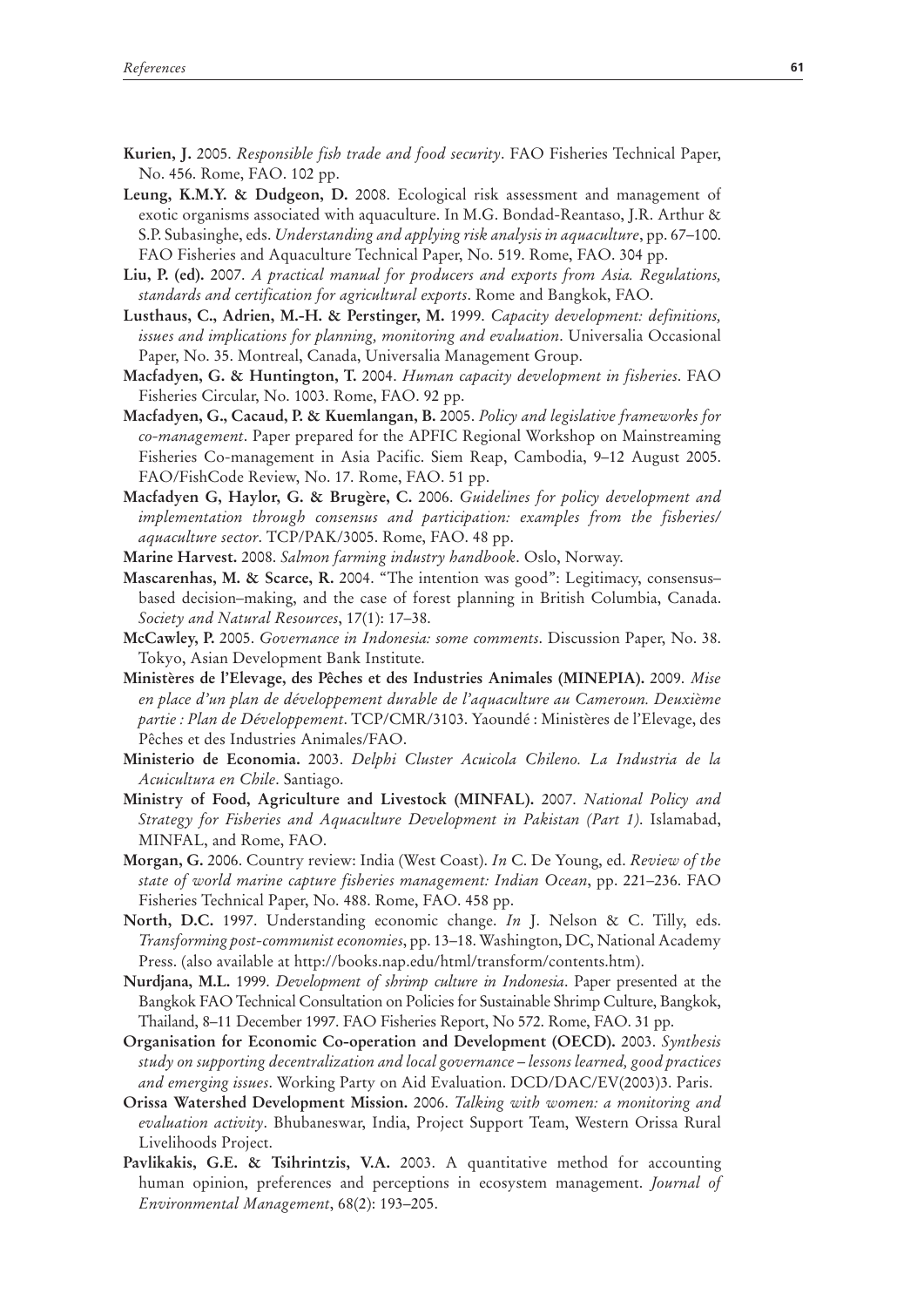- **Phillips, M. & Subasinghe, R.** 2008. Application of risk analysis to environmental issues in aquaculture. *In* M. Bondad-Reantaso, J. Arthur & R. Subasinghe, eds. *Study on understanding and applying risk analysis in aquaculture production*, pp. 101–120. FAO Fisheries and Aquaculture Technical Paper, No. 519. Rome, FAO. 304 pp.
- **Piumsombun, S.** 2001. Production, accessibility and consumption patterns of aquaculture products in Thailand. *In* FAO, ed. *Production, accessibility and consumption patterns freshwater aquaculture products: a cross-country comparison*, pp. 191–231. FAO Fisheries Circular, No. 973. Rome, FAO. 283 pp.
- **Pretty, J.** 1995. Participatory learning for sustainable agriculture. *World Development*, 23(8): 1247–1263.
- **Rana, K.J.** 1997. *Guidelines on the collection of structural aquaculture statistics*. FAO Statistical Development Series, No. 5b. Rome, FAO. 56 pp.
- **Ridler, N. & Hishamunda, N.** 2001. *Promotion of sustainable commercial aquaculture in sub-Saharan Africa. Volume 1. Policy framework*. FAO Fisheries Technical Paper, No. 408/1. Rome, FAO. 67 pp.
- **Robb, C.** 1999. *Can the poor influence policy? Participatory poverty assessments in the developing world*. Washington, DC, World Bank.
- **Saxena, N.C.** 2002. *Policy and legal reforms for the poor in India*. Mussoorie, India, LBS Academy of Administration, National Research and Resources Centre, and New York, USA, United Nations Development Programme.
- **Schaffer, P.** 2008. *New thinking on poverty: implications for globalisation and poverty reduction strategies*. DESA Working Paper, No. 65 (ST/ESA/2008/DWP/65). New York, USA, United Nations Economic and Social Department.
- **Sen, S.** 2001. Involving stakeholders in aquaculture policy-making, planning and management. *In* R.P. Subasinghe, P. Bueno, M.J. Phillips, C. Hough, S.E. McGladdery & J.R. Arthur, eds. *Aquaculture in the third millennium*, pp. 83–94. Technical Proceedings of the Conference on Aquaculture in the Third Millennium, Bangkok, Thailand, 20–25 February 2000. Bangkok, NACA, and Rome, FAO.
- **Soto, D., Aguilar-Manjarrez, J. & Hishamunda, N. (eds).** 2008. *Building an ecosystem approach to aquaculture*. FAO/Universitat de les Illes Balears Expert Workshop, 7–11 May 2007, Palma de Mallorca, Spain. FAO Fisheries and Aquaculture Proceedings, No. 14. Rome, FAO. 211 pp.
- **Standing Committee on Fisheries and Oceans.** 2003. *The federal role in aquaculture in Canada*. Canada, House of Commons.
- **Stanley, D.** 2003. The economic impact of mariculture on a small regional economy. *World Development*, 31(1): 191–210.
- **State of Hawaii.** 1993. *Hawaii's future in aquaculture: Strategy for the blue revolution*. Honolulu, USA, Department of Land and Natural Resources.
- **Stricker, S., Guettler, S., Mueller, R.A.E. & Schultz, C.** 2009. *Whither aquaculture R&D?* Results report for participants of the Delphi study. Kiel, Germany, Faculty of Agricultural and Nutritional Sciences, Christian-Albrechts-University.
- **Thorpe, A., Reid, C., Van Anrooy, R., Brugère, C. & Becker, D.** 2006. Poverty reduction strategy papers and the fisheries sector: An opportunity forgone? *Journal of International Development*, 18: 489–517.
- **Tisdell, C.** 1998. *Socio-economics of pearl culture: Industry changes and comparisons focussing on Australia and French Polynesia*. Las Vegas, USA, World Aquaculture Society Book of Abstracts. pp. 544–555.
- **Tu, C., Huang, H.T., Chuang, S.H., Hsu, J.P., Kuo, S.T., Li, N.J., Hsu, T.L., Li, M.C. & Lin, S.Y.** 1999. Taura syndrome in Pacific white shrimp *Penaeus vannamei* cultivated in Taiwan. *Diseases of Aquatic Organisms*, 38: 169–171.
- **United Nations Development Programme (UNDP).** 1997. *Governance for sustainable human development*. A UNDP Policy Document. New York, USA. (also available at http://mirror.undp.org/magnet/policy/).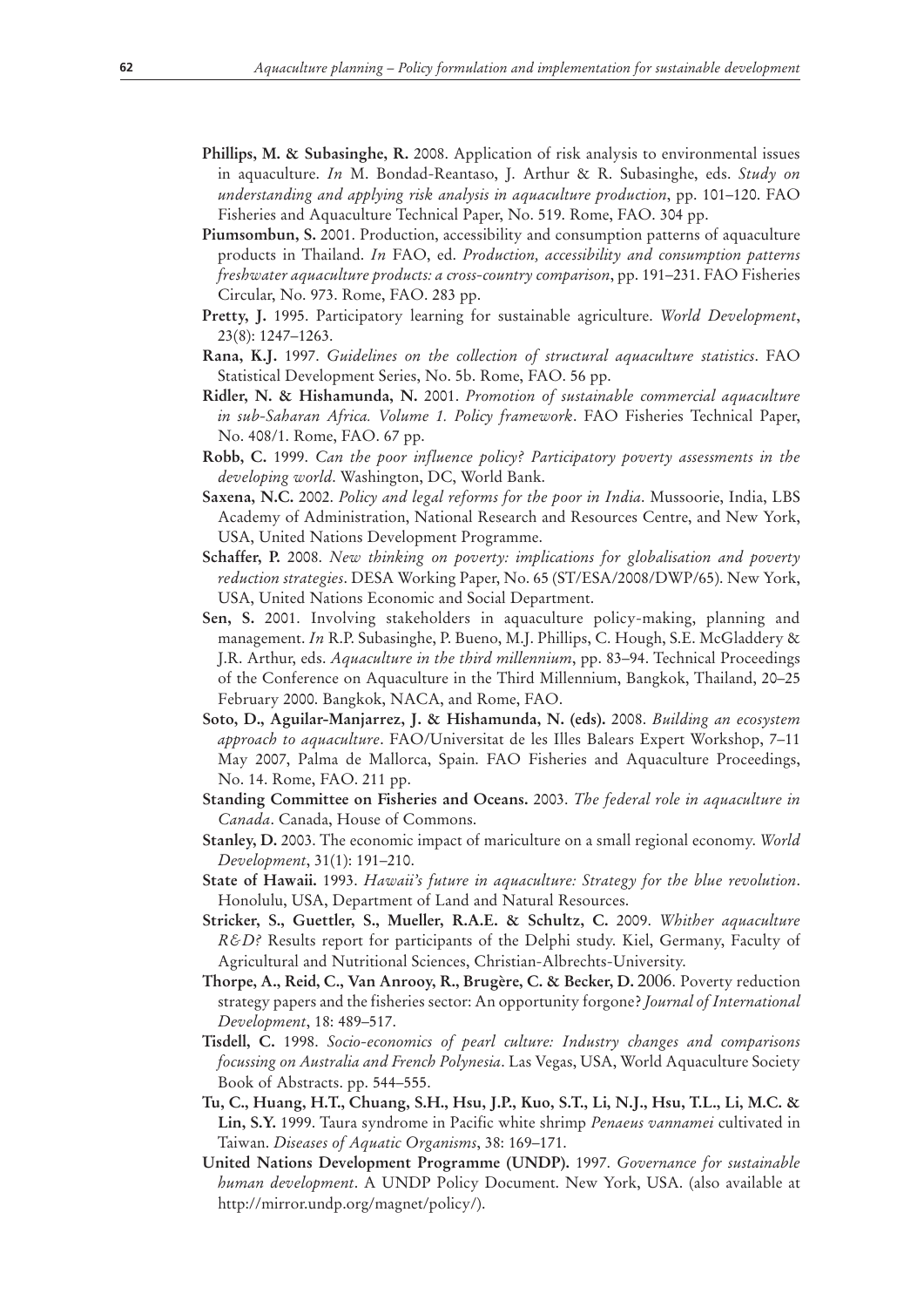- **United Nations Development Programme (UNDP).** 2006. *Beyond scarcity: power, poverty and the global water crisis*. Human Development Report. New York, USA, UNDP, and Basingstoke, UK, Palgrave Macmillan.
- **United Nations Educational, Scientific and Cultural Organization (UNESCO).** 2006. *Water: a shared responsibility.* United Nations World Water Development Report 2. Paris, UNESCO, and New York, USA, Berghahn Books.
- **Van Anrooy, R., Secretan, P.A.D., Lou, Y., Roberts, R. & Upare, M.** 2006. *Review of the current state of world aquaculture insurance*. FAO Fisheries Technical Paper, No. 493. Rome, FAO. 104 pp.
- **Wilson, M. & Warnock, K.** 2007. *At the heart of the matter. The role of communication in sustainable development*. London, Panos.
- **World Bank.** 2004. *Saving fish and fishers Towards sustainable governance of the global fishing sector*. Report No. 29090-GLB. Washington, DC.
- **World Economic Forum.** 1998. *The Africa Competitiveness Report*. Geneva, Switzerland, World Economic Forum.
- **Ye, Y.** 1999. *Historical consumption and future demand for fish and fishery products: exploratory calculations for the years 2015/2030*. FAO Fisheries Circular, No. 946. Rome, FAO. 50 pp.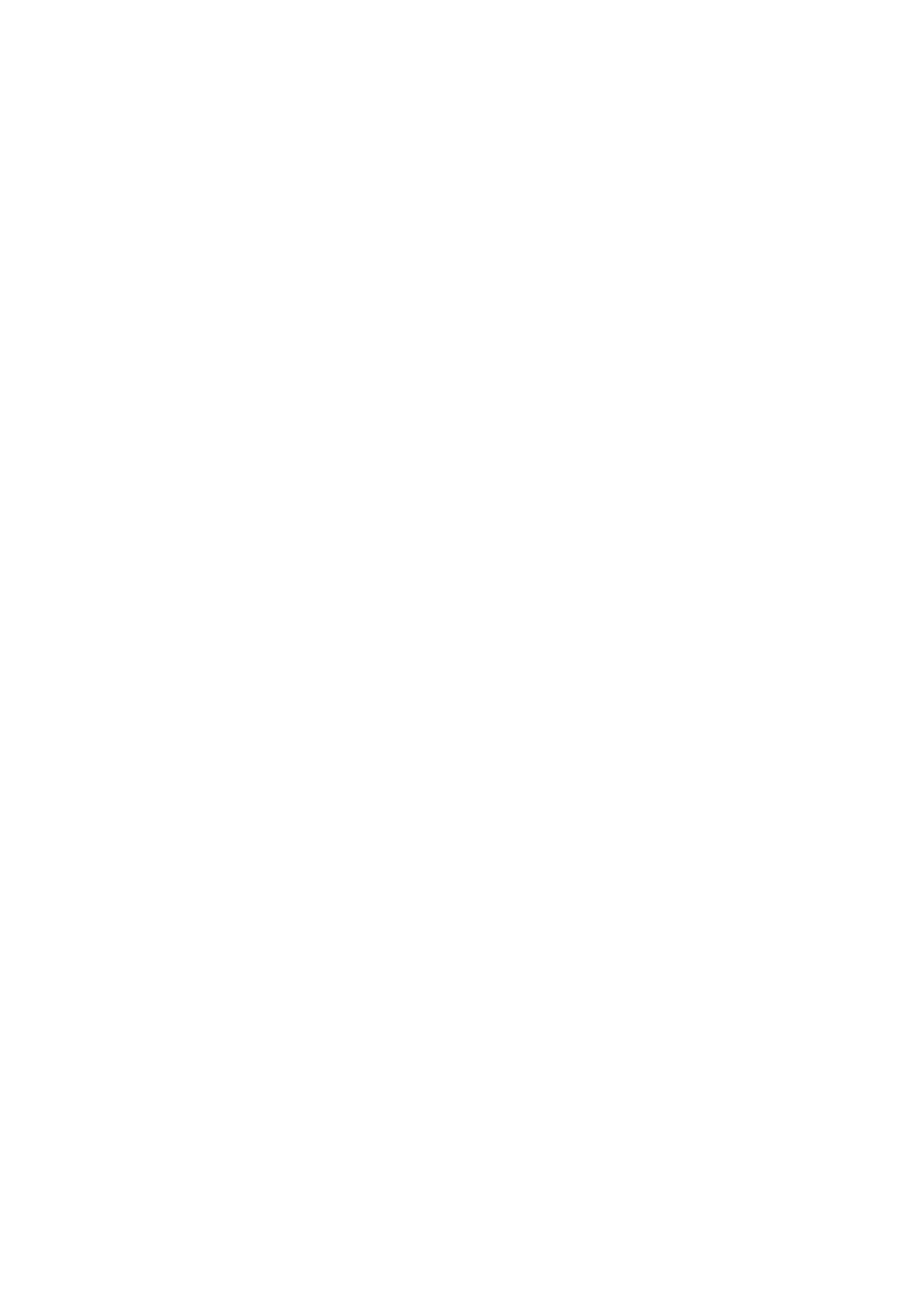## **APPENDIX 1 Examples of aquaculture planning processes**

The planning and policy formulation approach chosen by Cameroon was different from the one used in Pakistan. The federal nature of Pakistan imposed a bottom-up consultative process that was undertaken to ensure the inclusiveness of the final policy and strategy at the national level. However, the administrative situation of Cameroon did not require this approach and resources were focused instead on immediate capacity building through extension and pilot sites. The planning process undertaken in Pakistan led to the production of policy and a strategy (and its plan) within the same frame of assistance. However, Cameroon adopted a two-step approach, focusing on the elaboration of a "Cadre stratégique" (strategic framework, equivalent to a policy). This was later followed by the elaboration of a development plan, built around the strategic axes of development identified by the Cameroonian authorities in the strategic framework. Both approaches are valid and illustrate the diversity of methods and pathways that are possible.

## **PAKISTAN: "NATIONAL POLICY AND STRATEGY FOR FISHERIES AND AQUACULTURE DEVELOPMENT IN PAKISTAN" (2006)**

The fisheries and aquaculture policy formulation and implementation process undertaken in Pakistan is represented in Figure A1.1. This process was initiated by the Government of Pakistan and supported by FAO. It involved consultation on the various versions of the policy document that had initially been prepared by the Ministry of Food, Agriculture and Livestock (MINFAL) and FAO. The consultative process started in villages in the Provinces of Punjab and Sindh through a series of fieldlevel community consultations and meetings that were held to obtain the views and feedback of fishing communities and fish farmers about the Draft National Fisheries Policy document. At each of the community meetings, the purpose of the consultation was outlined and respondents' feedback on the draft policy was professionally facilitated. Importantly, meetings were facilitated to elicit the key problems and issues from the perspective of community members rather than providing comment on the summarized policy documentation. The meetings confirmed the problems already identified by the Government. They also brought to the attention of the Government additional problems as well as propositions of actions to mitigate these. These suggestions were incorporated in the document, which was then taken through a new round of consultation at a higher administrative level (district). Following the district-level workshops and appropriate revision of the draft document, provincial workshops were conducted on policy implementation to discuss implementation issues and priorities for putting into operation the "National Policy Framework and Strategy for Fisheries and Aquaculture Development in Pakistan".

A national workshop was held in Islamabad involving federal-level and provinciallevel government officials from the MINFAL and other line ministries. The objective was to have a final consultation to build consensus on the policy implementation plan and to generate options for policy implementation arrangements (i.e. propositions for the establishment of a competent authority able to oversee the implementation of the policy) based on the institutional analysis that had been carried out in parallel to the consultative process. These propositions resulted in the establishment of the Fisheries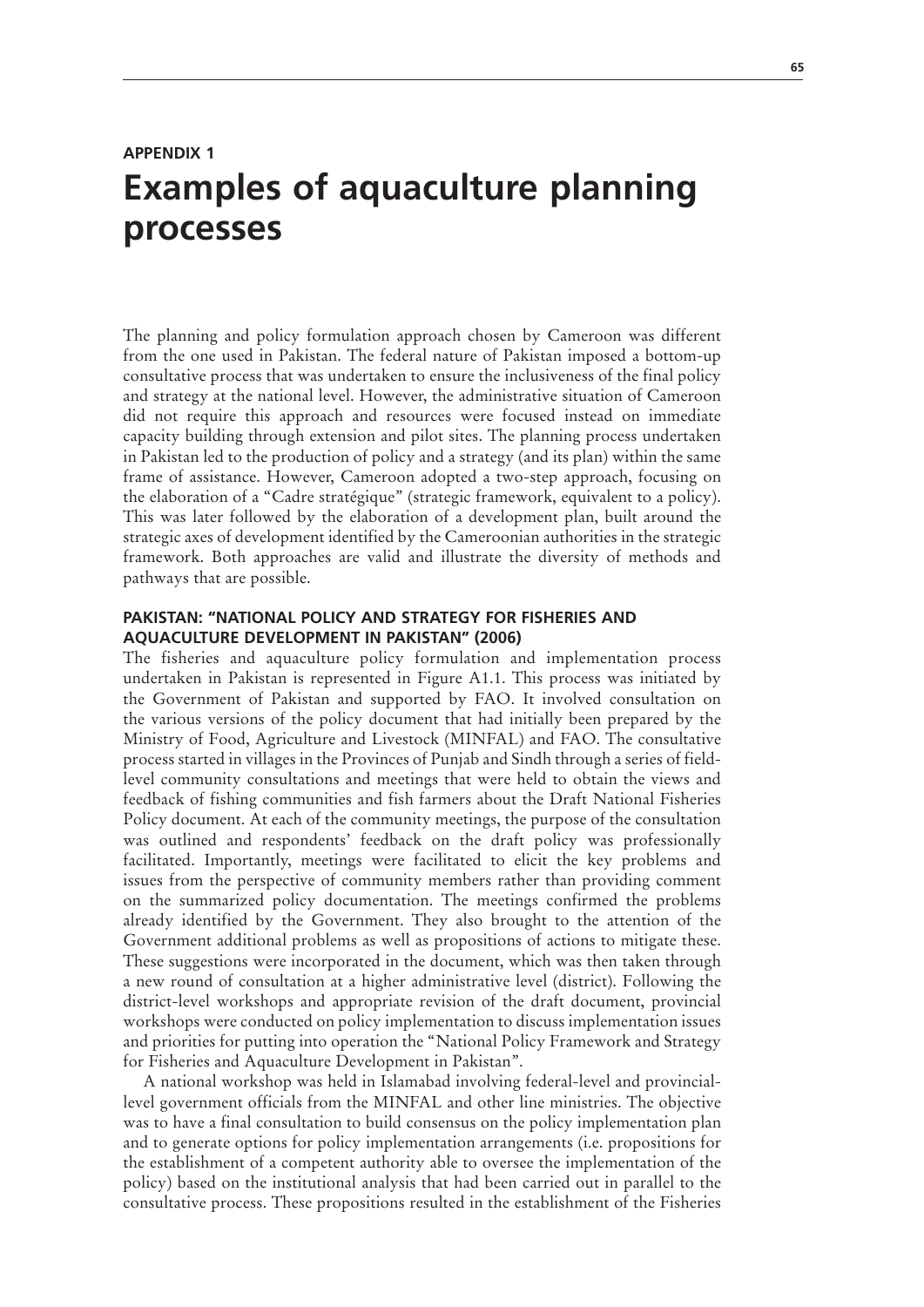

and Aquaculture Board and in official approval of the finalized "National Policy Framework and Strategy for Fisheries and Aquaculture Development in Pakistan" by the Government Cabinet in 2007. Simultaneously, a number of concept notes for high-priority umbrella projects were formulated to strengthen the implementation of the policy. Care was taken to ensure that these projects were coherent with ongoing activities and programmes already in place in the country, and with the Government's emphasis on agribusinesses approaches to the development of the fisheries and aquaculture sectors. This allowed specific activities envisaged under the plan to be targeted for immediate funding by the Planning Commission of Pakistan.

## **CAMEROON: "STRATEGIC FRAMEWORK FOR SUSTAINABLE AQUACULTURE DEVELOPMENT IN CAMEROON" (2003) AND "SUSTAINABLE DEVELOPMENT PLAN FOR SUSTAINABLE AQUACULTURE" (2009)**

To capitalize on the country's natural assets and recognizing the strategic importance aquaculture could have in increasing incomes and food security, the Government of Cameroon requested the assistance of FAO to prepare a strategic framework for the sustainable development of aquaculture. This framework was formulated in May 2003 by a team of experts from the Ministère de l'élevage, des pêches et des industries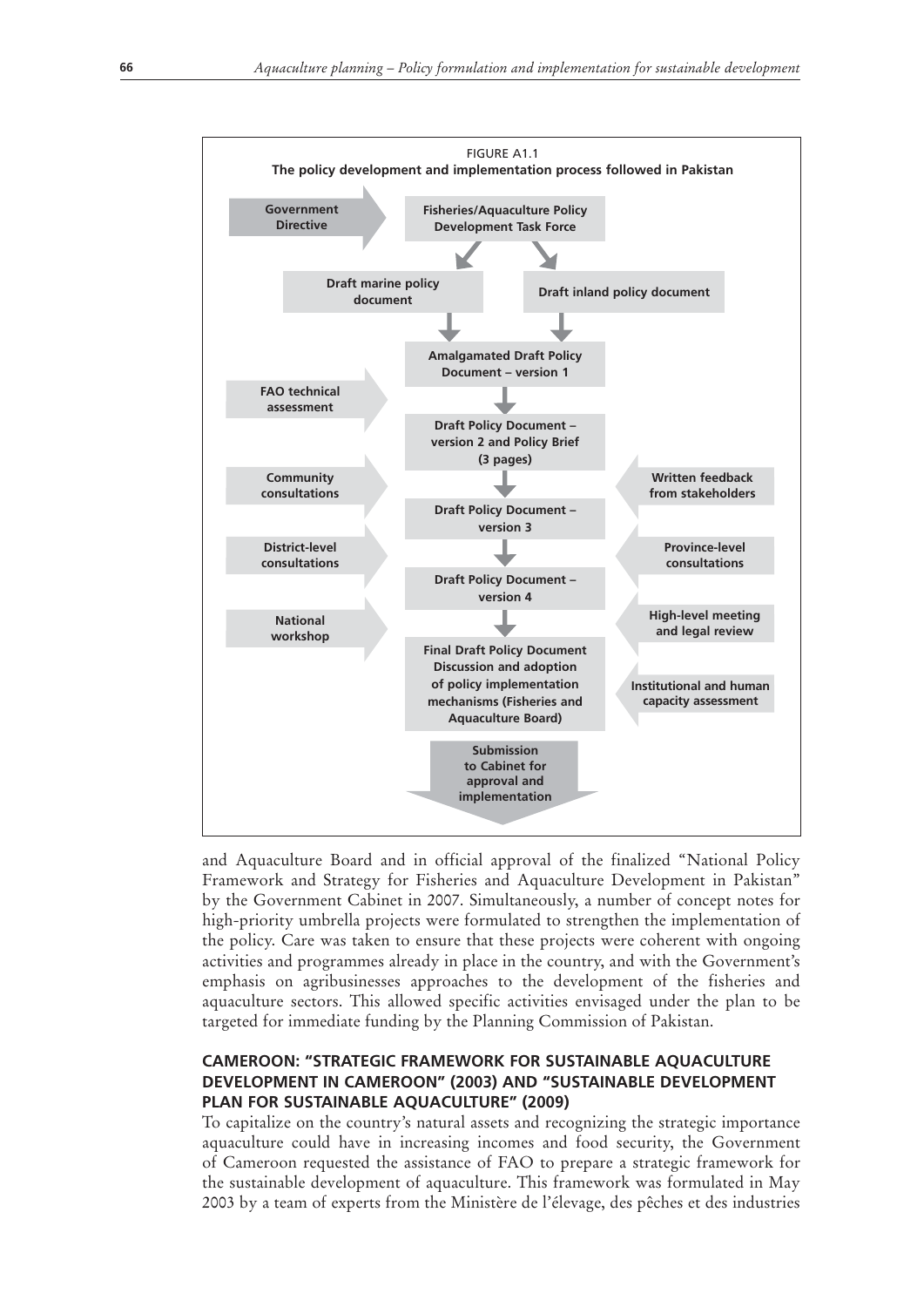animals (MINEPIA), the Institute of Agricultural Research for Development (IRAD), WorldFish Center and FAO. It was considered the first step in the process of elaborating a detailed development strategy and provided the skeleton to be fleshed out in the process of defining the strategy. The framework was elaborated over a period of ten days by a team of experts from the MINEPIA, FAO, the IRAD and the WorldFish Center who built on the outputs of meetings with policy-makers, government hatchery managers and fish farmers. The strategic framework proposed was presented for discussion and adoption at a national workshop. It laid out a number of key orientations, or "principles", to promote the sustainable development of aquaculture in Cameroon, such as focusing assistance on identified high-potential aquaculture zones, and on capacity building and extension services through public–private partnerships and closer linkages between research and extension. Importantly, it clearly defined the roles of the public and private sectors and of producers organizations in achieving the country's vision for aquaculture development. The operationalization of the strategic framework, i.e. the formulation of a practical development plan for the sector, is being undertaken with additional assistance from FAO under a technical cooperation project entitled "Mise en place d'un plan de développement durable de l'aquaculture" (Elaboration of a sustainable development plan for aquaculture).

The innovative approach used in the formulation of the development plan for the sector has lain in the iterative process undertaken, whereby draft documents have been successively reviewed and modified by multidisciplinary committees (including government officials) and groups of resource persons, experts in the field of aquaculture in Cameroon. The concomitant running of pilot sites and collection of farm data (technical and economic) and farmers' feedback have ensured the inclusion of all perspectives and the technical relevance of the activities listed in the plan. Other activities have included the production of a detailed and critical sectoral review and the creation of a digital map for aquaculture in Cameroon to illustrate current aquaculture locations and identify areas with potential for development per province. The results of these activities have also fed into the elaboration process of the plan. The concomitant holding of training workshops on farming techniques including farmers, extensionists and government officials has proved particularly useful, highlighting the desire for knowledge and enthusiasm for the activity. It is a premise of the plan that capacity building will be a cornerstone in the successful development of the sector and that, through it, many of the sector's current bottlenecks will be addressed.

The plan was formulated over the course of a two-year project of technical cooperation between the Government of Cameroon and FAO. Its objectives are coherent with the goals of the strategic framework and those of the country's National Rural Development Strategy. The duration of the plan is five years. Its general objective is quantitative and targets a fish production increase. This target was determined on the basis of the activities carried out by farmers on pilot sites. The plan also includes five specific objectives related to: (i) the emergence of a critical mass of commercially oriented aquaculture farms in high-potential aquaculture zones; (ii) training and capacity building to stimulate entrepreneurship among fish producers; (iii) the strengthening of the institutional and economic environments; (iv) the promotion of public–private partnerships as part of improved governance of the sector; and (v) the study of new opportunities of development for aquaculture. Each objective is broken down into a number of actions that need to be implemented to achieve it. The plan includes monitoring and evaluation indicators of progress to the objectives halfway through and at the end of the implementation phase (at three and five years, respectively). A detailed investment programme relating to the costs and sources of funding (from private operators, the government and donors) for each envisaged activity is also provided as an integral part of the plan.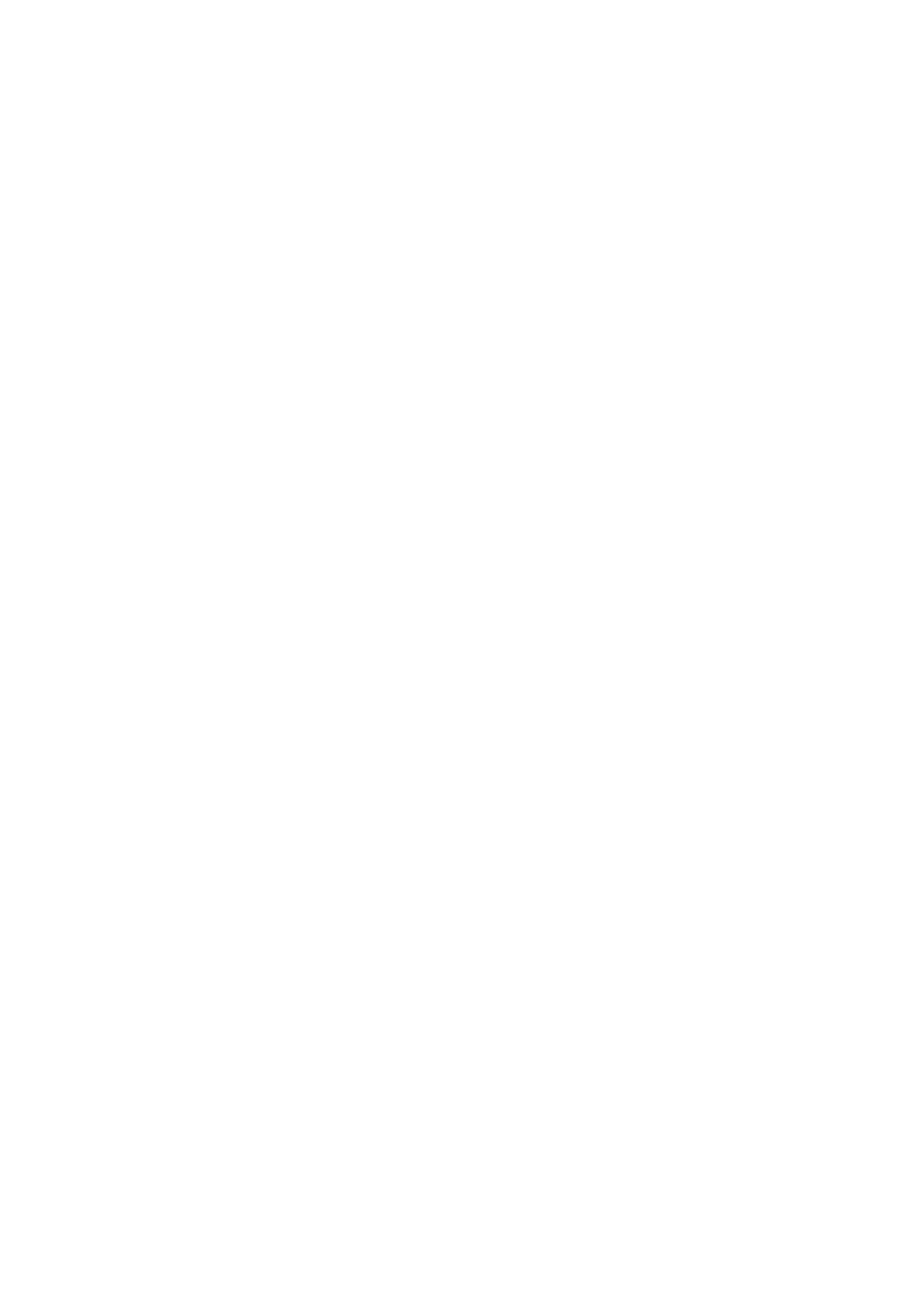## **APPENDIX 2 Carrying out an institutional assessment**

Typically, data sources for institutional assessments include:

- interviews with key senior officials, and a representative sample of more junior staff of the institution under investigation;
- documentation produced by the institution under investigation (e.g. official mission statements, reports/outputs);
- Web sites:
- observation of facilities.

Key aspects to be profiled for each institution should include:

- Background information. This usually includes collecting information on: key mission and objectives (Do they need re-focusing to new policy?); current mandates and powers (Are they sufficient, what are the problems?); and main activities/ programmes (To what extent do these already measure up to those activities proposed in the policy, i.e. is there a huge mismatch at present and a re-focusing of activities necessary?).
- Staffing capacity. This is typically assessed by way of a review of:
	- organigram and overall structure (Is the structure appropriate for the new policy activities and focus? If not, how could it be improved/changed?);
	- current staff numbers (comment on gender balance. Are overall numbers sufficient/excessive?);
	- salary structure (Does it provide an incentive for staff to stay in terms of progression? How do salaries compare with private-sector and other government institutions? What are non-salaried benefits that might be important to staff?);
	- training (What is provided for staff? Do they have a career path mapped for them? Is training sufficient and effective? Following training, are records kept on feedback on its usefulness? If so what do they say?);
	- staffing skills. This should result in a staff profile for (a sample of) relevant staff in terms of:
		- their formal education,
		- **Example 1** key areas of competence from practical experience,
		- their formal terms of reference (Do they already measure up to activities of the policy or do they need redefining/refocusing?),
		- $\blacksquare$  their perceptions about what skills/training they most lack for implementing policy;
	- staffing skills are then compared with the key skills required to implement policy. These may often be usefully grouped into (i) fisheries technical skills, (ii) wider technical skills (e.g. socio-economic, livelihoods), and (iii) broader management-type skills (e.g. communication). Any mismatch in current and required skills is a reflection of required training/capacity development.
- Financial capacity. This involves evaluating the financial means available to the institution to carry out its mission and work: What are institutional budgets (recurrent and development) and are these sufficient and appropriately focused?
- Physical infrastructure and capacity. What is the quality, type, and is it sufficient/ appropriate?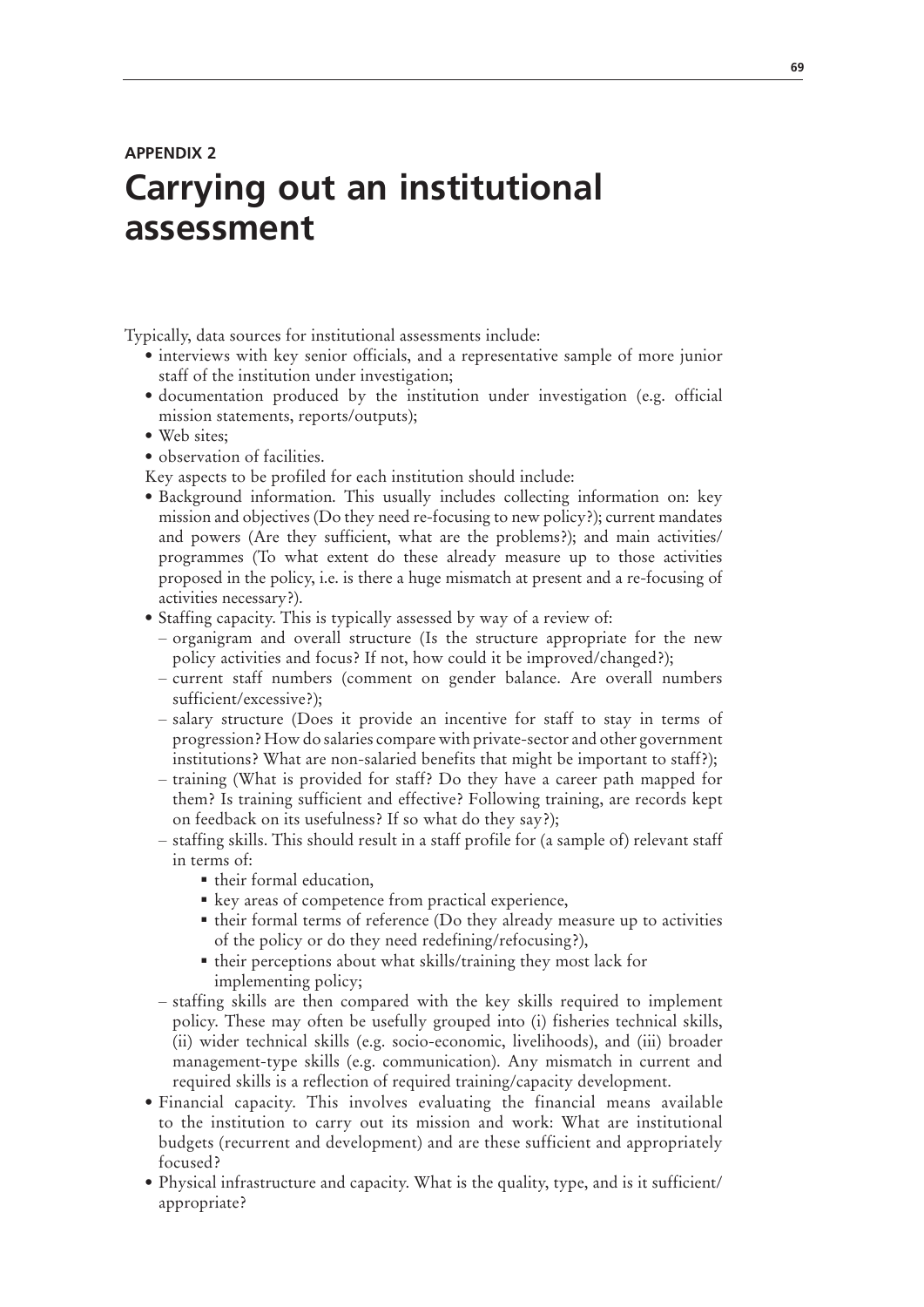- · Technological assets and capacity. What is the quality, type, and is it sufficient/ appropriate?
- Institutional processes and performance. The assessment should include:
	- planning processes (Are they participatory? How frequent are they? Is planning led by good leadership? Do they result in coherent and relevant content? Are they well thought out?);
	- quality of reports/outputs;
	- indicators (What indicators do institutions have to assess their performance and effectiveness, e.g. targets? Are they appropriate? Does the institution under investigation record data on other factors that by proxy indicate effectiveness, e.g. absenteeism, staff turnover?);
	- cooperation and coordination. This includes communication between provinces/ centre, and cross-sectorally (Is such communication formalized and what form does it take?);
	- decentralization. The extent to which institutions are engaging with a decentralized process;
	- influence and reputation (How is the institution perceived by outsiders? What is its influence and reputation?);
	- relevance of the institution over time (What is the scope for adaptation of mission statement and mandate? To what extent do new research findings inform institutional activities/programmes?);
	- information dissemination. Comment on quality/frequency of communication/ dissemination of outputs.
- Overall assessment of institution (or for sector as a whole?) to be summarized in a strengths, weaknesses, opportunities and threats (SWOT) analysis.